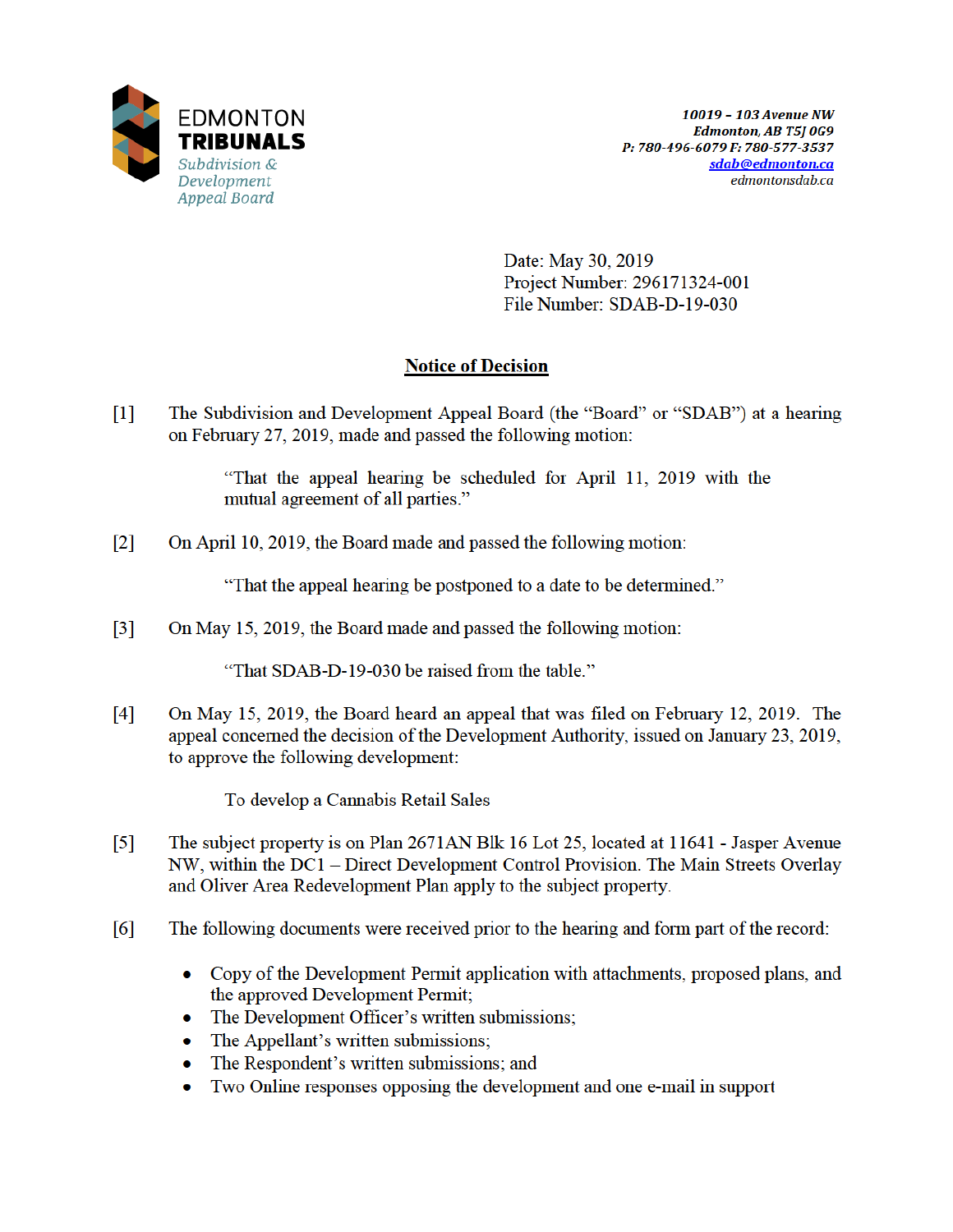- [7] The following exhibits were presented during the hearing and form part of the record:
	- Exhibit A Screen Shot of the City Website

## **Preliminary Matters**

- [8] At the outset of the appeal hearing, the Presiding Officer confirmed with the parties in attendance that there was no opposition to the composition of the panel.
- [9] The Presiding Officer outlined how the hearing would be conducted, including the order of appearance of parties, and no opposition was noted.
- [10] The appeal was filed on time, in accordance with section 686 of the *Municipal Government Act*, RSA 2000, c M-26 (the "*Municipal Government Act*" or "*MGA*" or "*Act*").
- [11] A discussion took place as to the procedure that would be followed. SDAB-D-19-030 would be heard first and the Appellant for both appeals (SDAB-D-19-030 and SDAB-D-19-051) would submit all of his evidence that pertains to both appeals. Once all parties have made their arguments and the Appellant exercised his right of reply, the first hearing will be closed and the Appellant's evidence will be carried forward to SDAB-D-19-051. The second hearing will then be opened and the Appellant will have an opportunity to present additional evidence that pertains to SDAB-D-19-051 only.

## **Summary of Hearing**

- *i) Position of the Appellant, Fire and Flower*
- [12] Mr. Wakefield of Dentons and Ms. V. Gereluk of Fire and Flower spoke on behalf of the Appellant.
- [13] Mr. Wakefield referred the Board to the first six tabs of his written submission which contain copies of:
	- Tab 1: Happy Buddha's approved Development Permit and application documents
	- Tab 2: Mr. Chow's e-mail of January 23, 2019 advising development permits were approved for 11404 Jasper Avenue NW (Canndara) and 11641 Jasper Avenue (Happy Buddha)
	- Tab 3: The grounds for Fire and Flower's appeal regarding Happy Buddha.
	- Tab 4: The refused permit and intake documents for Fire and Flower's application at 11516 Jasper Avenue NW.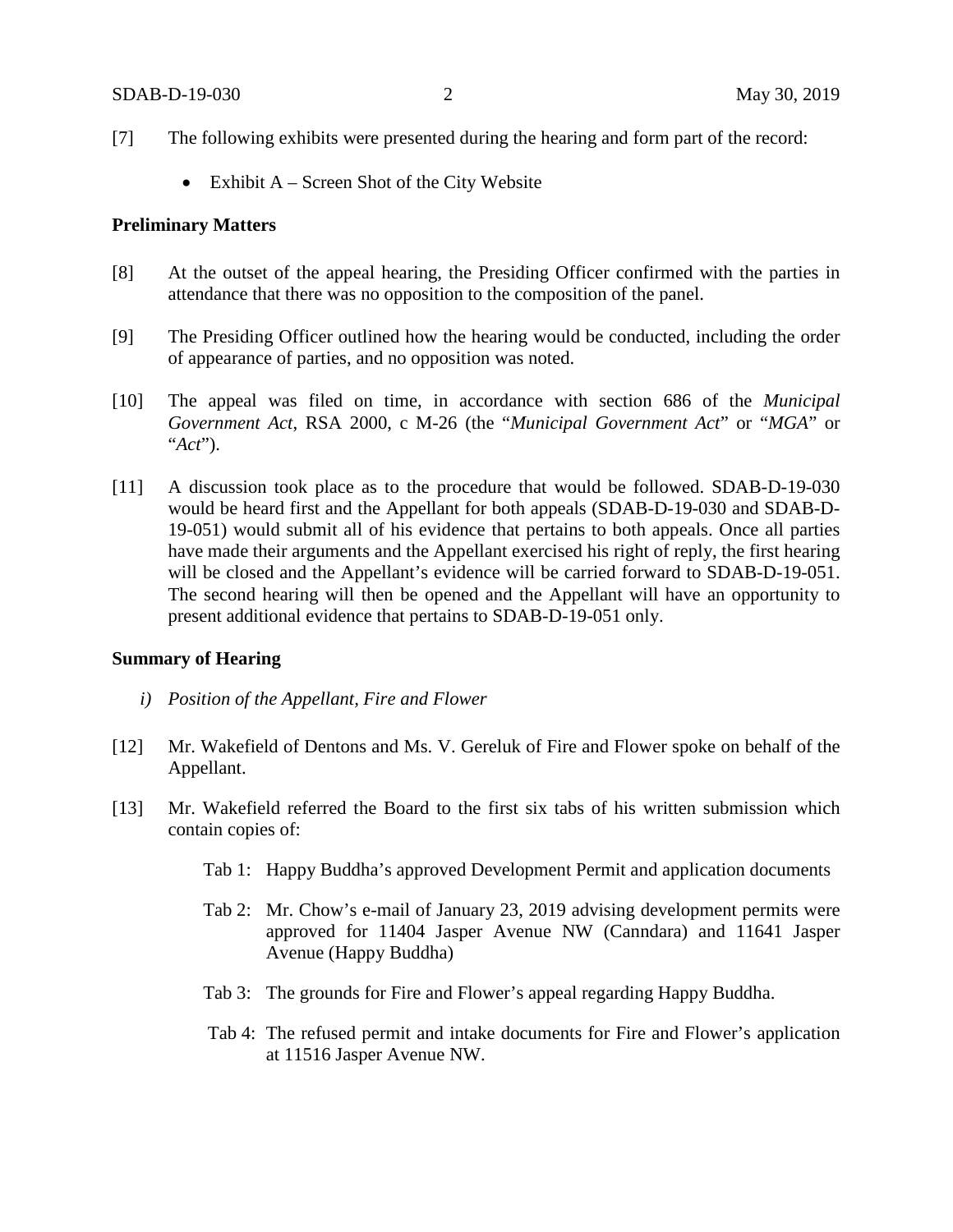- Tab 5: Mr. Welch's e-mail of January 25, 2019, advising Fire and Flower that their application had been refused.
- Tab 6: Fire and Flower's grounds for appealing the refused permit.
- [14] Ms. Gereluk continued with the presentation. E-mails dated August 9 and August 10 between Ms. H. Vander Hoek and Mr. Welch discuss the possibility of administration pursuing the re-zoning for the Oliver area along Jasper Avenue rather than allowing individual applicants to pursue these applications. An additional e-mail dated August 13, 2018, from H. Vander Hoek expresses concerns with the proposed e-mail filing process. (Tab 16).
- [15] Tab 18 contains a series of e-mails between the City and Fire and Flower:
	- September 17, 2018: H. Vander Hoek advised Ms. Gereluk that City administration had decided to take the lead in re-zoning the Oliver Area 8 DC1 but this re-zoning would be going to the Edmonton Metropolitan Region Board prior to final approval by City Council. This could take 2 to 3 months.
	- October 16, 2018: H. Vander Hoek advised that the Oliver re-zoning would no longer be going to the Edmonton Metropolitan Region Board and would be going to City Council for third reading on October 22, 2019, with applications for development permits being accepted the following day (October 23, 2019) at 12:00:01 midnight by e-mail. This same e-mail advised that applications were to be sent to cannabislegalization@edmonton.ca.
	- October 19, 2018: M. Anderson sent an e-mail to cannabislegalization@edmonton.ca requesting confirmation of the application process to be followed and received a reply the same day from Mr. Chan confirming that what H. Vander Hoek had indicated in her e-mail was correct. Mr. Chan directed them to the City's webpage and also provided a second e-mail address to submit applications: cannabisdevelopmentpermit@edmonton.ca.
	- October 22, 2018: A series of e-mails are exchanged between M. Anderson of Fire and Flower and the City seeking information on how the Appellant could synchronize their computer clocks with those of the City's computers.
- [16] M. Anderson of Fire and Flower sent a letter to C. Chan on November 9, 2018, (Tab 17) discussing the issues with the application filing process, especially:
	- a. The lack of clarity as to which e-mail address was to be used to submit applications. At no time was Fire and Flower ever advised that applications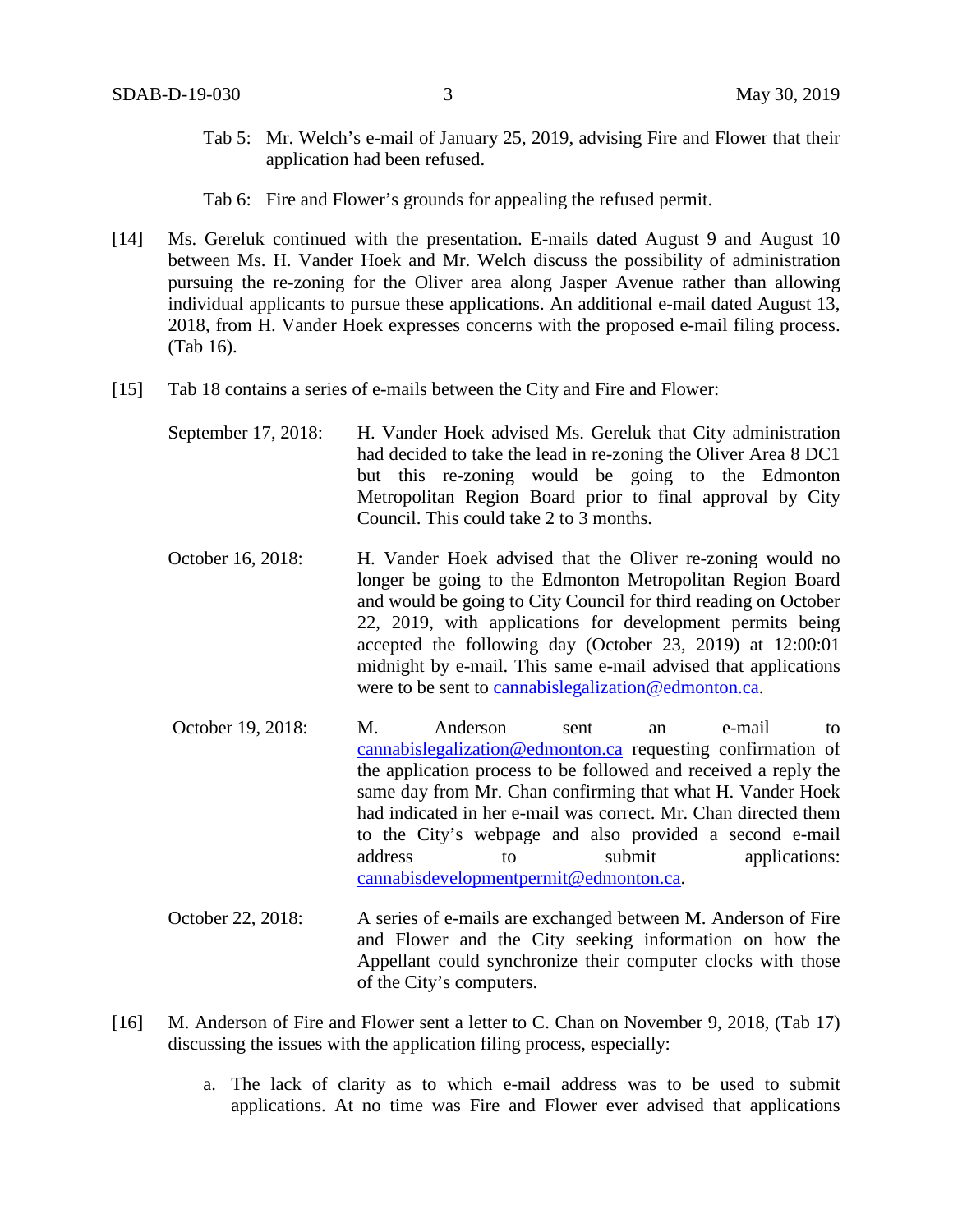submitted to the first address provided, cannabislegalization@edmonton.ca, would not be accepted.

- b. Fire and Flower tried to work with the City to synchronize their computer clocks with those of the City but the City refused. Servers take a while to accept information, especially when they are hit with a lot of information. The Appellants had no way of knowing if they could make the application time of 12:00:01.
- [17] Tab 19 of their submission contains server records from the City of Edmonton showing the incoming e-mails slightly before and after midnight on October 23, 2018.
- [18] The City had told them they did not want to be inundated with multiple applications and Fire and Fire respected this request. One e-mail was set to be sent automatically at midnight to cannabislegalization@edmonton.ca. At midnight Ms. Gereluk manually submitted an application to the correct e-mail address cannabisdevelopmentpermit@edmonton.ca which did not arrive at the City server until midnight and 34 seconds even though she hit send at 11:59:45. An application sent by her co-worker to cannabislegalization@edmonton.ca was received by the City server at midnight and 11 seconds.
- [19] Tab 20 contains a chart showing the first five complete applications sent to cannabisdevelopmentpermit@edmonton.ca; the first three being Canndara, Happy Buddha and Fire and Flower in that order. The order of receipt for  $2<sup>nd</sup>$  and  $3<sup>rd</sup>$  place should be reversed. Canndara's application was received first at midnight and 3 seconds and Fire and Flower's application received by the City at midnight and 11 seconds sent to cannabislegalization@edmonton.ca should be considered as being received second.
- [20] Mr. Wakefield reviewed Fire and Flower's Grounds for Appeal which relate primarily to the triage process. He confirmed that reasons for appeal Nos. 6 and 7 are no longer being pursued.
	- 1. The triage process adopted by the Development Authority for the consideration of development permit applications was not authorized by law.
	- 2. The triage process adopted by the Development Authority for the consideration of development permit applications was not reasonably and fairly implemented.
	- 3. The triage process adopted by the Development Authority for the consideration of the development permit application was an improper exercise of the Development Authority's discretion.
	- 4. The Development Authority misled the Appellant with respect to the proper email address to which development applications were to be sent.
	- 5. The development application was wrongly considered by the Development Authority before the development application of the Appellant.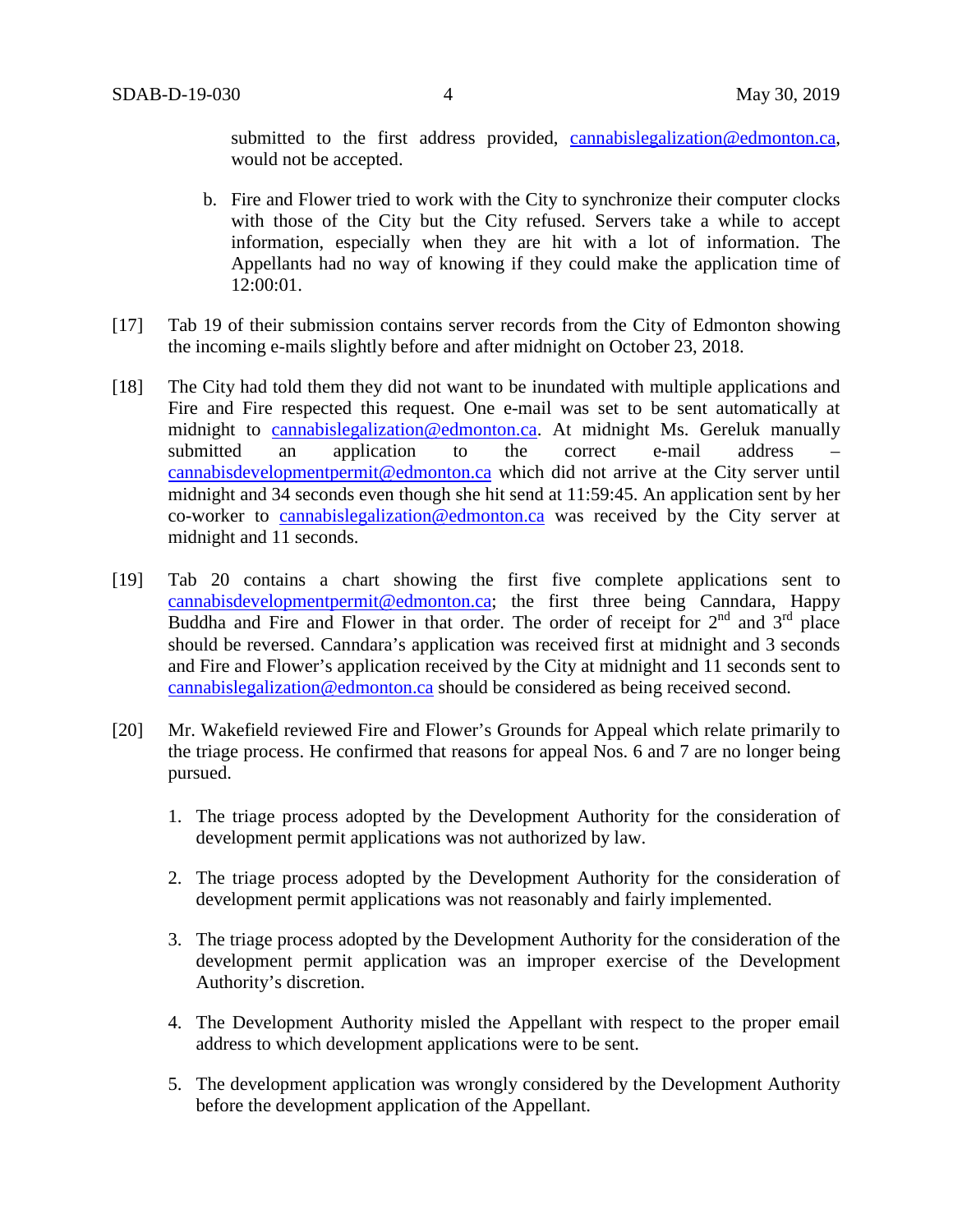- [21] The Development Officer did not have the authority to determine this triage system; it was not properly delegated as there was no guidance from City Council. The way the process was cobbled together and executed was not a fair system.
- [22] This was not a true lottery process where everyone's name is put into a proverbial hat and the order of receipt is determined by the order that the names are drawn. Here the system was a first in by e-mail with everything unfolding only a few hours after Council passed the Oliver area re-zoning on October 22, 2018. No letter or notice was sent out nor was there any other engagement with the known interested parties.
- [23] The triage process was not fair or reasonable. As shown by Ms. Gereluk, attempts to synchronize clocks with the City computer failed due to the lack of cooperation by the City. This resulted in a system that was not like a real lottery but a first past the post "by guess and by golly". There is no way of knowing how long it takes for an e-mail to arrive at the City's computer once sent even if clocks had been synchronized. The whole process was chaotic and last minute even though the City had started to consider the process in late August.
- [24] As Ms. Gereluk mentioned in Item 3, Fire and Flower was misled with respect to e-mail addresses. As all of this was happening on the very day of the re-zoning approval the only thing that could be done was to send to both e-mail addresses. Mr. Wakefield disagrees with the previous panel's determination in SDAB-D-19-029 that Fire and Flower elected to use the cannabislegalization@edmonton.ca address. They tried to get clarification from the City and were advised that all information provided by H. Vander Hoek was correct and were also directed to visit the website which had a different e-mail address. They ended up diverting their efforts by sending to both e-mail addresses. Their application was actually received second if both e-mail addresses were allowed.
- [25] It is not right to blame the victim, especially when Fire and Flower was told not to inundate the City with applications. They tried to play fair with the City and did not use an automatic sender.
- [26] Mr. Wakefield then referred the Board to Tabs 9 and 10 which contain Bylaw Amendments 18573 and 18572 to allow Cannabis Retail Sales in the Oliver area (Area 8) and identify the properties affected. These amendments were given third reading on October 22, 2018.
- [27] Tab 11 contains Bylaw 18387 passed on June 23, 2018, where City Council took steps to deal with the pending federal government legislation regarding the recreational use of cannabis by adding a new Special Land Use Provision – section 70 Cannabis Retail Sales. Section 70.1 deals with separation distances of a Cannabis Retail Sales from any other Cannabis Retail Sales and is relevant to both of today's appeals and that is why it is important to know who won the first past the post system.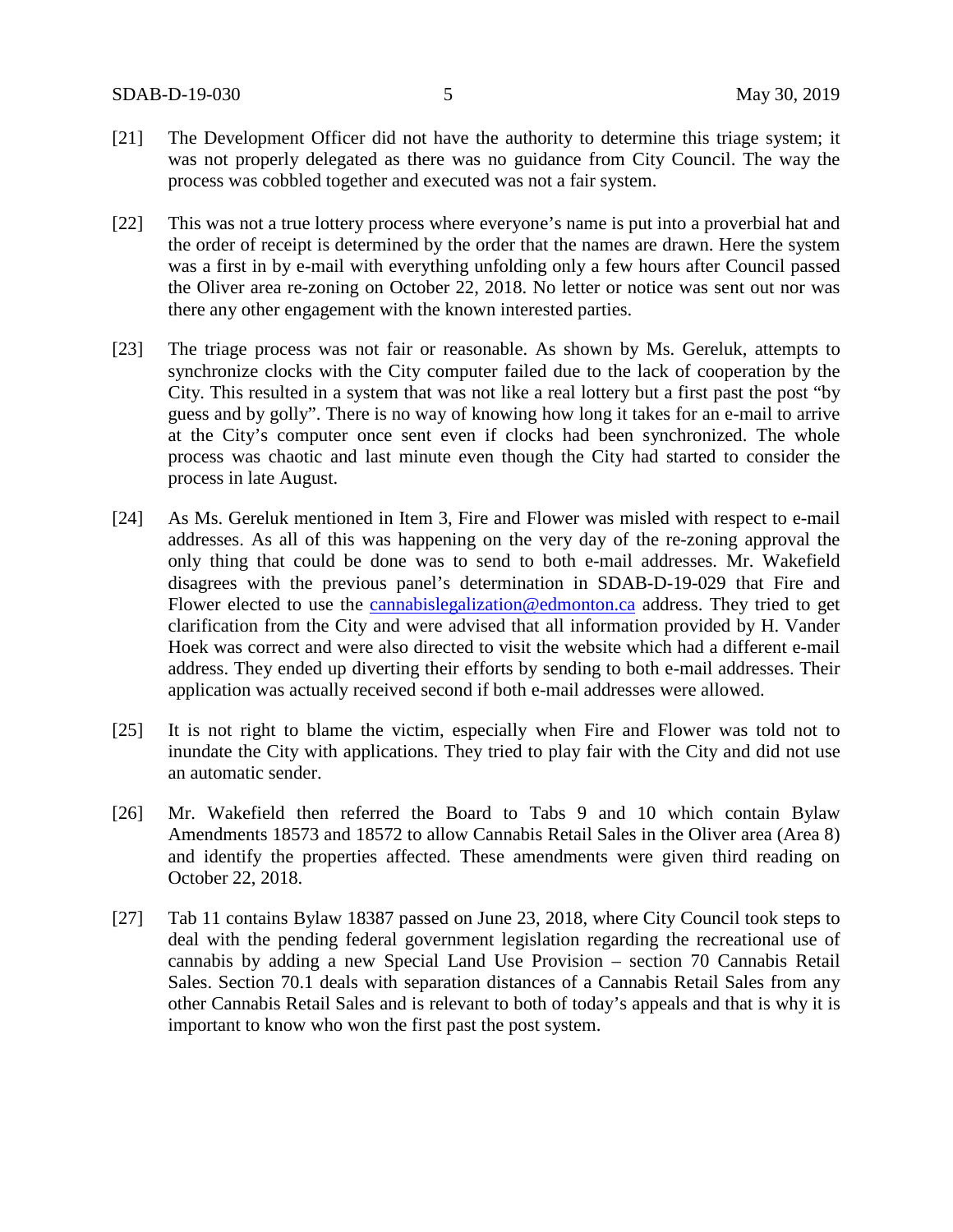- 70. Cannabis Retail Sales
- 1. Any Cannabis Retail Sales shall not be located less than 200 m from any other Cannabis Retail Sales. For the purposes of this subsection only:
	- a. the 200 metres separation distance shall be measured from the closest point of the Cannabis Retail Sales Use to the closest point of any other approved Cannabis Retail Sales Use;
	- b. A Development Officer shall not grant a variance to reduce the separation distance by more than 20 m in compliance with section 11; and
	- c. The issuance of a Development Permit which contains a variance to separation distance as described in  $70(1)(b)$  shall be issued as a Class B Discretionary Development.
- [28] Sections 70.2 and 70.3 deal with separation distances from other types of land or facilities and are not relevant to today's appeals. Section 70.4 states that "notwithstanding section 11 of this Bylaw, a Development Officer shall not grant a variance to subsection 70(2) or  $70(3)$ ".
- [29] As the Development Officer is unable to grant any variance under section 70 other than as stipulated in 70.1.b, the selection process is critical and may determine your fate. The City should have given more attention as to how the system is developed and communicated.
- [30] The planning report from City administration to Council regarding the rezoning application for the Oliver area along Jasper Avenue between 110 Street and 121 Street is located under Tab 12.
- [31] Tab 13 is an extract from the Oliver Area Redevelopment Plan DC1 district that shows Cannabis Retail Sales is now a listed Use at 3(e).
- [32] Section 640 of the *MGA* directs municipalities regarding Land Use Bylaws and section  $640(2)(c)(iii)$  is relevant to both appeals today.

 $640(2)(c)$  A land use bylaw must establish a method of making decisions on applications for development permits and issuing development permits for any development, including provision for

…….

- (iii) processing an application for, or issuing, cancelling, suspending or refusing to issue, a development permit,
- [33] Council delegated responsibility for receiving, processing and issuing permits with no guidelines to the Development Authority. The Development Authority picked a true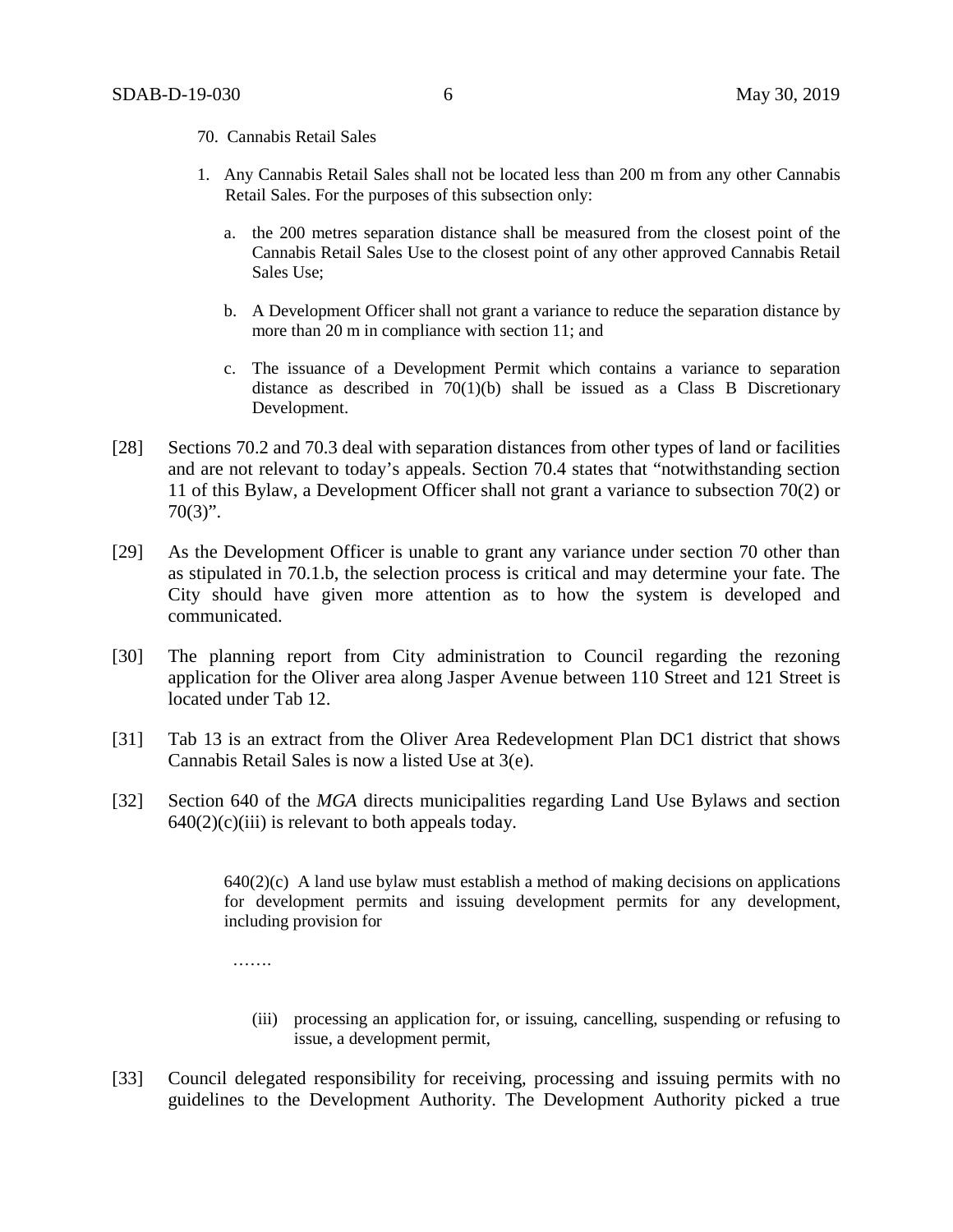lottery system in June, 2018 and then changed it to an e-mail first past the post system in October, 2018. It is Mr. Wakefield's submission that the Development Authority did not have the authority to do this.

[34] Mr. Wakefield referred the Board to Tab 16 of his submission and quoted passages from various e-mails from City planning staff. He wanted to draw particular attention to H. Vander Hoek's statement in her August 13 e-mail: "I think that is the situation that I'm trying to avoid" meaning the first past the post system. There was also an e-mail from Mr. Welch dated August 10, 2018 stating that rezoning must be completed before any applications will be accepted and another e-mail dated October 22, 2018 (11:30 a.m.) from Mr. Chan confirming that if the rezoning is approved today applications will be accepted immediately after midnight.

These e-mails show that discussions regarding the process took place as early as August, 2018 and this process was implemented just hours after being given third reading by Council.

[35] Mr. Wakefield referred to the letter from Mr. Anderson of Fire and Flower to Mr. C. Chan of the City under Tab 17 which highlights the following quotes from the e-mails found under Tab 18:

**September 24/25, 2018 –** "Ms. Vander Hoek replied stating that "we will not be providing an official letter indicating the process that we are taking", "please consider my email as notice of the process that is happening".

**October 16, 2018** – "Once passed third reading at the October  $22<sup>nd</sup>$  council meeting, applications for development permits will be accepted the following day (October 23) at 12:00:01, midnight by email to cannabislegalization@edmonton.ca."

**October 19, 2018** – "I emailed cannabislegalization@edmonton.ca to request confirmation of the process that will be followed" ……. "I included a copy of the instructions we had received from Ms. Vander Hoek. I then received a reply email from your address at 10:56 p.m. in which you indicated that "what M. Vander Hoek has indicated to you is correct." While you did reference submission of development permit applications to cannabisdevelopmentpermit@edmonton.ca, you did **not** indicate that any portion of Ms. Vander Hoek's email was incorrect, and you did **not** advise that email submissions to cannabislegalization@edmonton.ca would not be accepted".

**October 22, 2018** - ……….. "At no point were we advised that email submissions to cannabislegalization@edmonton.ca would not be accepted".

**October 23, 2018** - ………… "At your request to not inundate these addresses with applications" ……. Fire and Flower "did not rely on any automated techniques".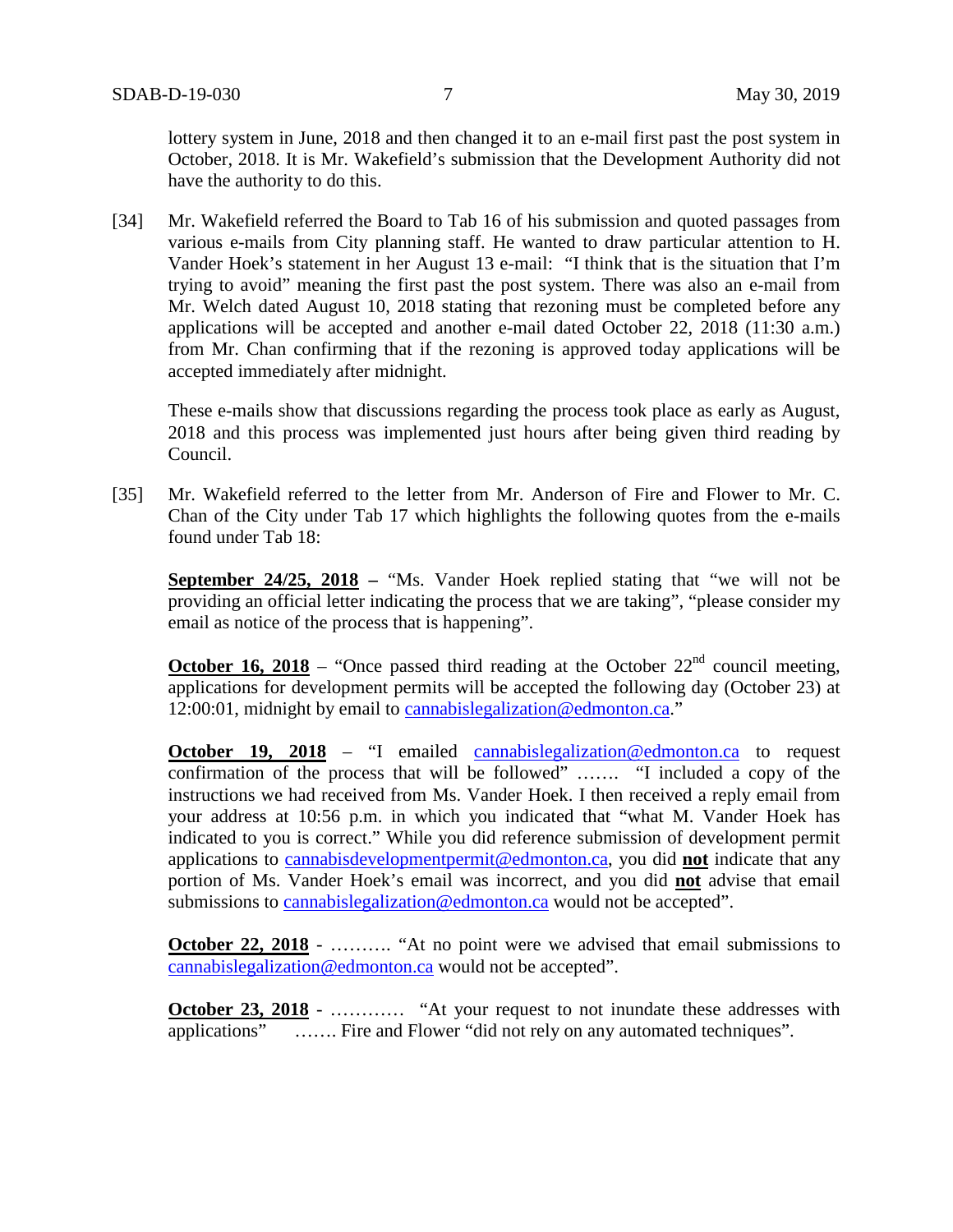The spreadsheet under Tab 19 shows that the last statement cannot be said for all of the applicants. Some submitted large numbers of applications and used automated techniques.

**November 2, 2018 -** Mr. Anderson re-confirmed that Fire and Flower was advised to submit to cannabisleglization@edmonton.ca and at no time were they informed that this e-mail address was incorrect.

- [36] This same letter outlines Mr. Anderson's concerns under the heading **Development Permit Review Process** with regards to the arbitrary nature of it, being outside the scope of the Development Officer's delegated authority and the refusal to consider relevant information (the synchronization of clocks).
	- Mr. Anderson states:

"By implementing a race-to-file system for determining the review order for development permit applications submitted at midnight only a few hours following passage of Bylaw 18572 at third reading, the Development Officer chose to implement an unaudited lottery administered by the City of Edmonton's servers to select among applications submitted at the same time.

Our records indicate that the time between initiation of an email submission and receipt by the City of Edmonton's servers varied between approximately 10-15 seconds, introducing a significant degree of randomness to the process."

He addresses the refusal to synchronize time clocks in the next paragraph and debunks the allegation that this could not be done.

- [37] Mr. Wakefield referred to an application that Janice Agrios had made to the Court of Queen's Bench seeking mandamus regarding Item 9's application (her client) that involved Fire and Flower. Paragraph 36 of the City's Argument (Tab 21) states that to the City's knowledge it has been at least 40 years since the last time a mandamus order was granted and goes on to say: ".. the legislature has set up an exhaustive appeal mechanism that addresses virtually any conceivable situation, including the municipality's failure to act. The Alberta Court of Appeal has indicated that these mechanisms constitute an adequate alternative process, even where rights might be prejudiced due to the delay in utilizing the prescribed process."
- [38] In Tab 22, at paragraph 17, Ms. Agrios referred to a lottery system that the Town of Banff had implemented to choose applications for development permits. In that case, the lottery system was implemented pursuant to a bylaw, which was in compliance with the *MGA*. That is not what we have before us today. Instead of establishing a process for receiving and processing Cannabis Retail Sales applications as they are mandated to do in section 640 of the *MGA*, the City washed their hands of it and gave carte blanche powers to the Development Officer and provided no direction he could legitimately follow.
- [39] Tab 23 is Madame Justice Goss's decision on the mandamus application. On page 47 she states "I make no finding as to whether the powers outlined in section 640(1) of the *MGA*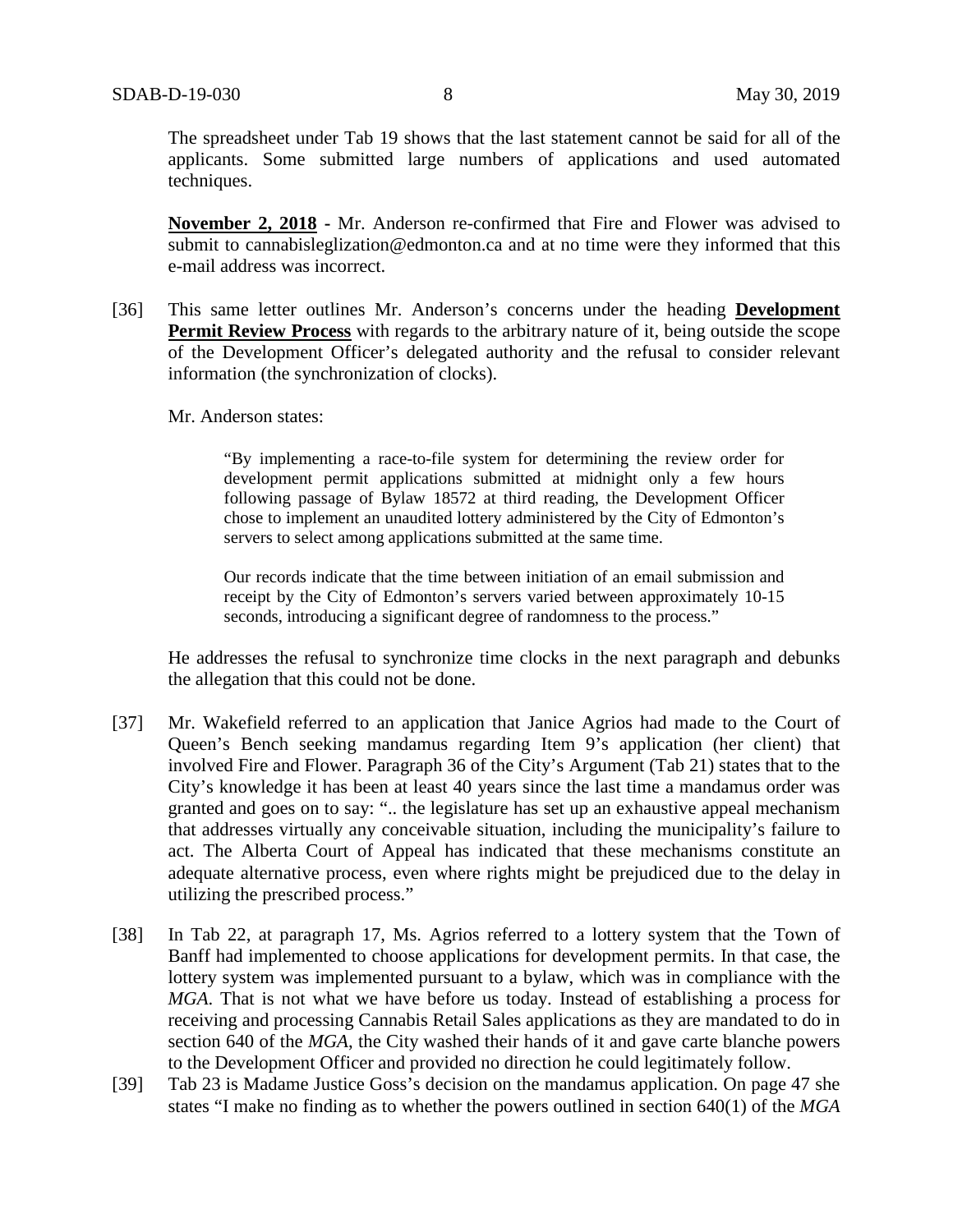and in section 11.1(3) of the *Edmonton Zoning Bylaw* provide the City with legal authority to create and utilize the random selection process….". She also outlined various obligations of the Development Authority and that that "Pursuant to section 685(1)(a) of the *MGA*, if a Development Authority fails or refuses to issue a Development Permit to a person, the person applying for the permit may appeal to the SDAB. The SDAB is a designated method of appeal". This is why he is in front of the SDAB today.

- [40] Mr. Wakefield then referred to the Canndara case (SDAB-D-19-029). Paragraph 117 refers to section 11.1(3) of the *Edmonton Zoning Bylaw* that states the Development Officer shall determine the process for submitting, receiving, determining complete and reviewing Development Permit applications for Cannabis Retail Sales. As stated in Paragraph 119, Mr. Wakefield urged the Board to find that section 11.1(3) of the *Edmonton Zoning Bylaw* was an improper delegation of authority and requests the same for today's appeals. That panel determined it is not within the Board's purview to make a ruling on the validity of provisions in the *Edmonton Zoning Bylaw*; Mr. Wakefield respectfully submits that it is.
- [41] Mr. Wakefield quoted Paragraph 127 from the Canndara decision:

It is evident that some of the emails from the City referenced the incorrect email address for submitting applications. However, in at least two emails, the correct email address was referred to. The Board also notes that, despite any confusion contained in e-mails from the City, the City's website had the correct information regarding the appropriate e-mail address. Rather than seeking to clarify the obvious discrepancy, the Appellant elected to submit its application multiple times to both e-mail addresses. The Board is of the view that, by electing to proceed in this fashion, the Appellant decided to take the chance that some of its applications would be sent to the wrong e-mail address.

The Appellant begs to differ with the panel's conclusion. Fire and Flower was told that two e-mail addresses were correct. It is pretty clear when you read all of the e-mails between Fire and Flower and the City that Fire and Flower did seek clarification and was trying very hard to understand the process. The clarification they got was both e-mail addresses are right. For the City to turn around and say that Fire and Flower "elected" to submit to both address and for the Board to agree with this when the confusion was sewn by the City is blaming the victim.

- [42] In summary, the process was not one that council authorized the Development Officer to implement in law, and even if he is wrong on that, the Development Officer could not have picked a worse way to try to bring about a fair intake of the expected multiple Development Permit applications. The actual implementation was very poor, given the conflicting information and not allowing synchronization of clocks. It was an irrational system and the end result is there was no rhyme or reason to the selection process.
- [43] The selection should have been in the opposite order. Fire and Flower should have been before Happy Buddha and Happy Buddha should not have been granted a permit.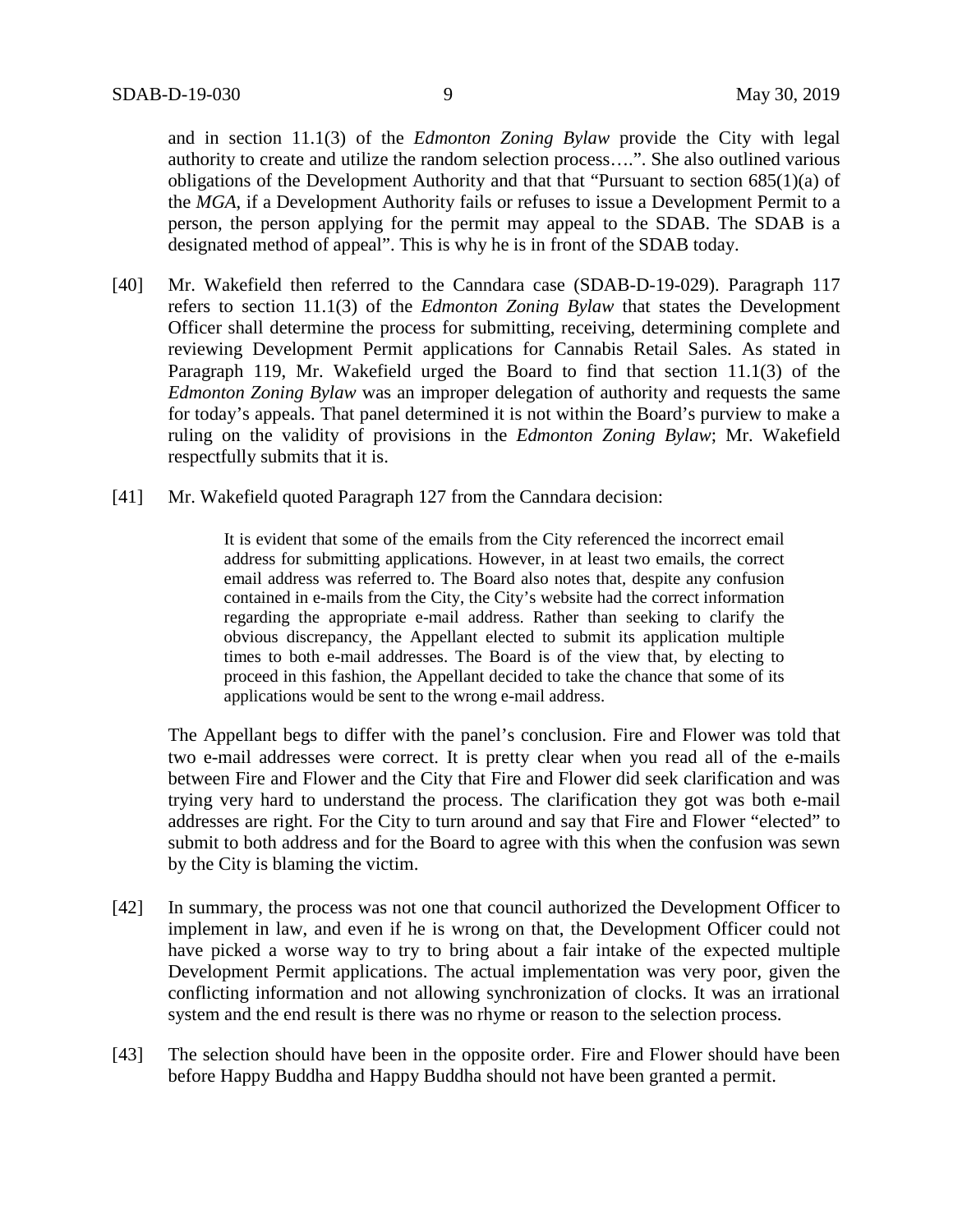- [44] The Appellants provided the following responses to questions from the Board:
	- a) The authority given to the Development Authority in section 11.1.3 of the *Edmonton Zoning Bylaw* has not been delegated correctly and is not consistent with the *MGA*. Council cannot delegate a plenary power to the Development Officer to do whatever he likes for the intake of Development Permit applications. Council must delegate some parameters. This Board has authority to call out the legal error.
	- b) Regarding server synching it is the City's obligation to ensure a fair process to all. The City did not satisfy that obligation in this case.
	- c) One of the other failings in this whole system is City Council did not adopt a process and made it the Development Officer's problem. There may have been other people who wanted to make an application on October 23 and did not know all of the information. Fire and Flower has been pro-active and engaged with the City. They thought they could rely on what they had been told by the City.
	- d) Mr. Wakefield is not here today to deal with Canndara but agrees that according to the City Canndara is No. 1.
	- e) Mr. Wakefield confirmed that all of Ms. Vander Hoek's correspondence referred to cannabislegalization@edmonton.ca as the correct e-mail address for the submission of applications.
	- f) The Appellant confirmed that they are not pursuing the original reasons for appeal that were numbered 6 and 7:
		- 6. The development permit application was non-compliant and incomplete; in particular, it did not include the narrative required under section 710.5 of the *Edmonton Zoning Bylaw 12800*.
		- 7. Development permit was deemed refused pursuant to section 684 of the *Municipal Government Act* by reason of the passage of more than 40 days from the development authority's Notice of Completeness dated October 26, 2018.
	- g) The remedy that Mr. Wakefield is seeking today is that the Board overturn Happy Buddha's approved development permit.
	- h) Mr. Wakefield is not asking the Board to knock down the bylaw but he is asking the Board interpret section 640(2)(iii) of the *MGA* as was advocated by Justice Goss in the Item 9 mandamus application saying the SDAB provides the full regime and we should not be running to Court.
	- i) The Development Officer did not have the power to adopt the regime that was laid out and the Board does not have the power to implement that regime either. Therefore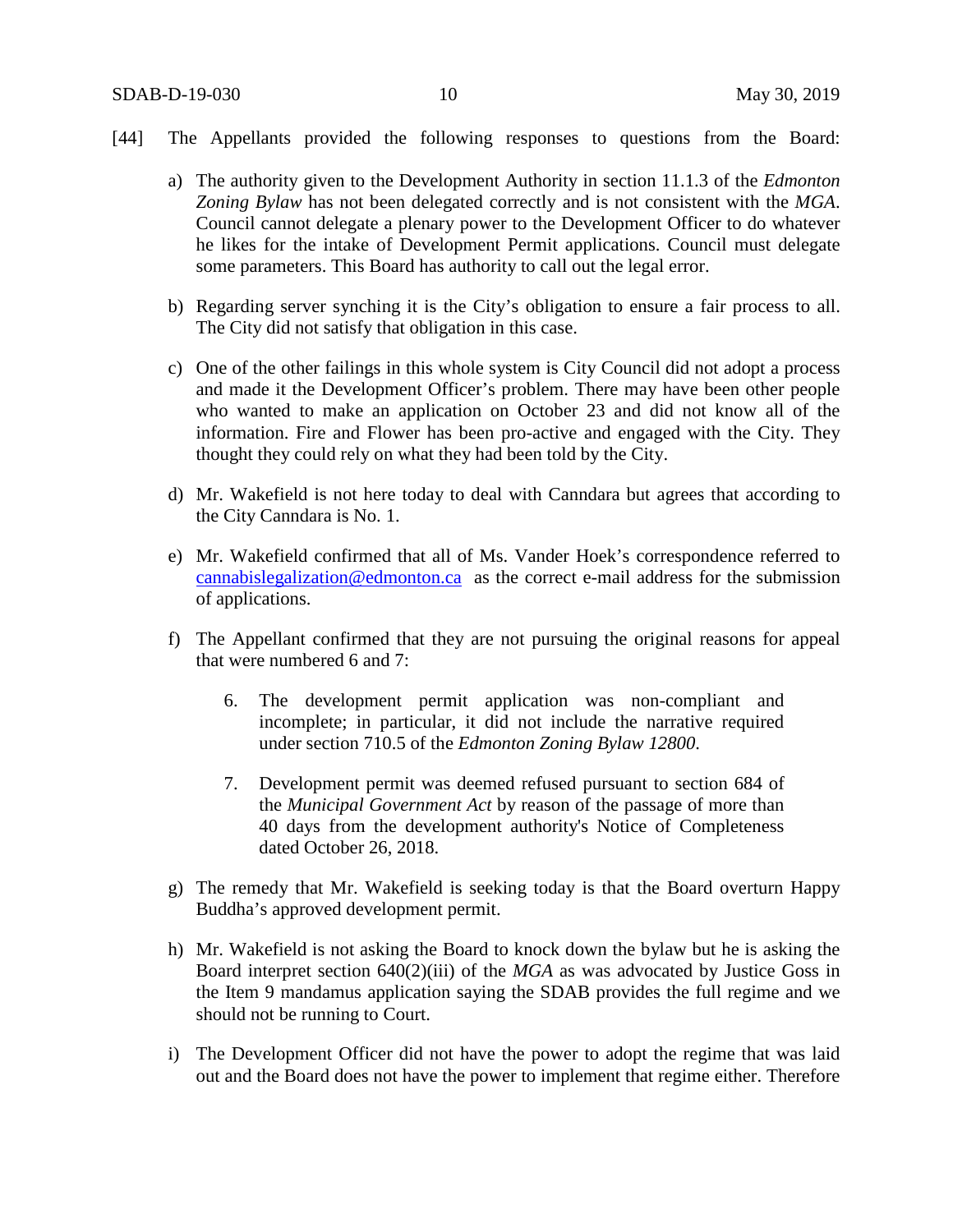the development application basically failed from the start and that is what Mr. Wakefield would like this Board to find.

- j) The panel hearing the Canndara appeal determined that their jurisdiction was triggered by the issuance of the Development Permit in January not between August and January when a decision on the process was made. The Appellant believes the process is amendable to review and it begins at the moment of the decision.
- k) The Appellant confirmed that the process was illegal and therefore must be revoked and even if it was not illegal it has to be revoked in this instance because of the following abnormalities:
	- i. the City failed to adequately communicate the correct venue for sending the emails to
	- ii. the City wouldn't let you synchronize to its servers
	- iii. Fire and Flower was told not to do multiple mechanical submissions.

These issues meant it was an improper exercise of discretion and therefore the permit should be revoked.

- l) Because Fire and Flower was misled they should be No. 2 and Happy Buddha's permit should be revoked.
- m) The Canndara permission to appeal decision is returnable on June 19, 2019.
- *ii) Position of the Respondent, Happy Buddha*
- [45] The Respondent was represented by C. De Silva and M. Hundert.

C. De Silva

- [46] Fire and Flower raised the following argument: "The direction of Council clearly laid out in several statutory plans, documents, and reports regarding development in the Oliver neighbourhood was not followed by the Development Officer in the refusal of Development Permit application # 296172505-001."
- [47] This argument is irrelevant to the approved development permit and this complaint should be handled separately as it involves the City and Fire and Flower. She has followed the development permit process in its entirety and feels as though the City has been transparent regarding development in the Oliver Area. Based on her interactions with the Development Officer, she is satisfied the direction of City Council was executed throughout this process and directly coincides with the Jasper Avenue Revitalization Plan. In SDAB-D-19-029, the Board found that the Development Officer followed the directions of council in implementing the process and reviewing applications, which is relevant to this appeal.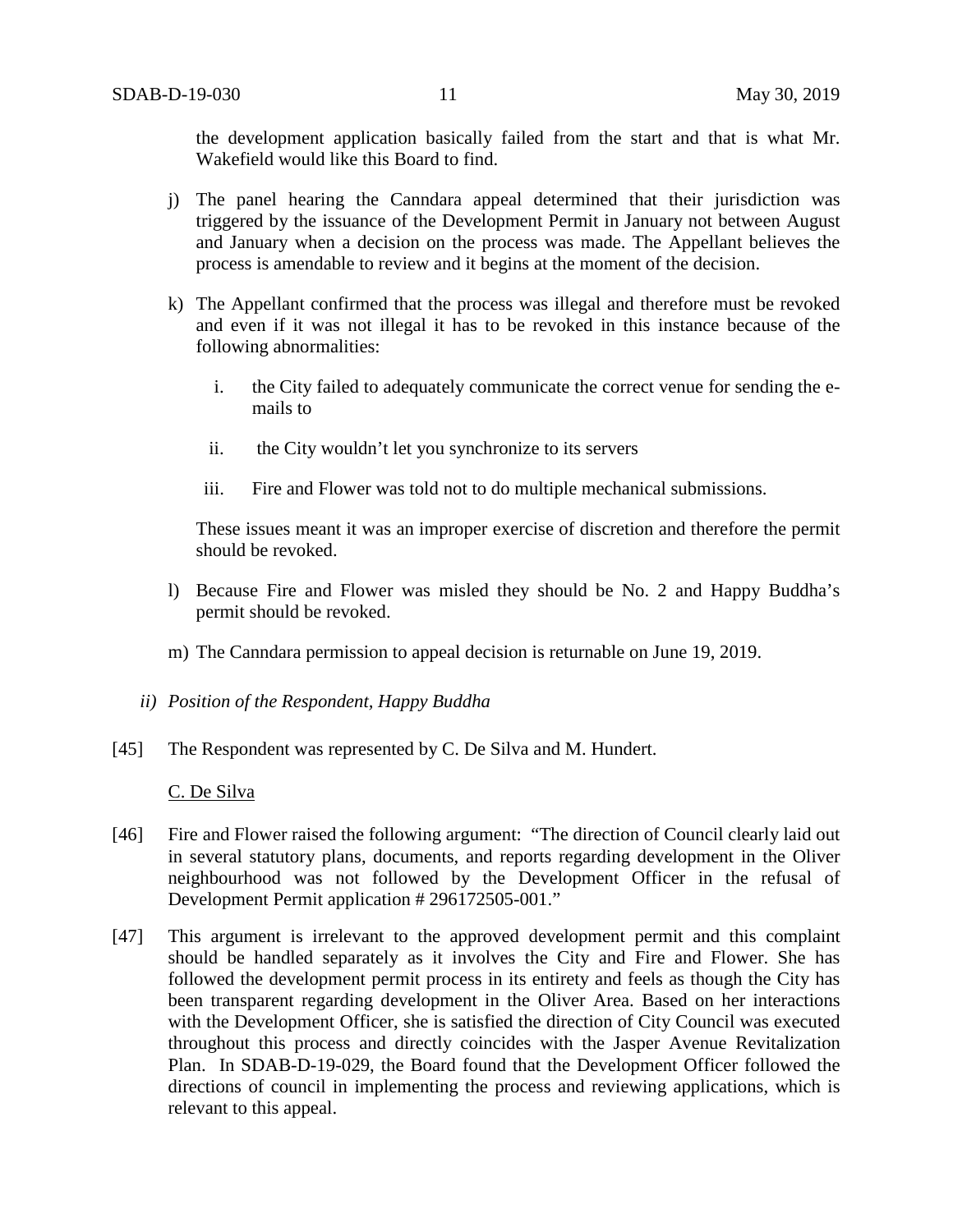- [48] Fire and Flower raised the following argument: "The triage process adopted by the Development Authority for the consideration of development permit applications was not authorized by law." In SDAB-D-19-029, Mr. Wakefield stated that section 11.1(3) of the *Edmonton Zoning Bylaw* is outside of the authority granted by section 640 of the *MGA*. All of the applications for Cannabis Retail Sales have been evaluated pursuant to that section. If that section is illegal, then every single permit issued for Cannabis Retail Sales is illegal including those granted to Fire and Flower.
- [49] If the process adopted by the Development Authority for the consideration of development permits was not initially authorized by law, then this should have been brought forth at the City Council hearing on June 12, 2018. This hearing held a unanimous vote to include Cannabis retail sales as a use classification in the *Edmonton Zoning Bylaw*. There was no objection or argument from any party pertaining to the process at this time. If this process was not authorized by law, then this objection should have been brought forth prior to August 28, 2018 when the City announced they would be accepting development permit applications for Cannabis Retail Sales on a first come, first served basis. Fire and Flower participated in this process and submitted several development permit applications without any objections stating this process was not authorized by law, despite having ample opportunity to raise any concerns prior to the acceptance of submissions.
- [50] According to 685(4)(a) of the *Municipal Government Act*, Fire and Flower has no grounds for appeal. The development permit in question is fully compliant with the *Edmonton Zoning Bylaw*, and the Development Officer followed the direction of Council, this appeal should be dismissed.
- [51] Fire and Flower raised the following arguments:

"The triage process adopted by the Development Authority for the consideration of development permit applications was not reasonably and fairly implemented."

"The triage process adopted by the Development Authority for the consideration of development permit applications was an improper exercise of the Development Authority's discretion."

- [52] When Ms. Da Silva began this venture, she did so with the impression that the process to start a Cannabis Retail Business was equal for all entrepreneurs at different levels. Everyone had been anticipating what the process would look like for Cannabis retailers before legalization, and many were content to hear that the City's approach was to provide a fair opportunity for everyone (small business owners and larger corporations) to open and build a Cannabis retail brick and mortar. I feel as though the City has maintained the fair narrative they have implemented with respect to this process as their public communications and actions have remained consistent.
- [53] Ms. Da Silva supplied several newspaper articles discussing the application process for Cannabis permits. This supports her contentious that Fire and Flower advocated for priority and the traditional first-come, first-served process which the City had adopted historically with neighboring industries. Since Fire and Flower was not successful with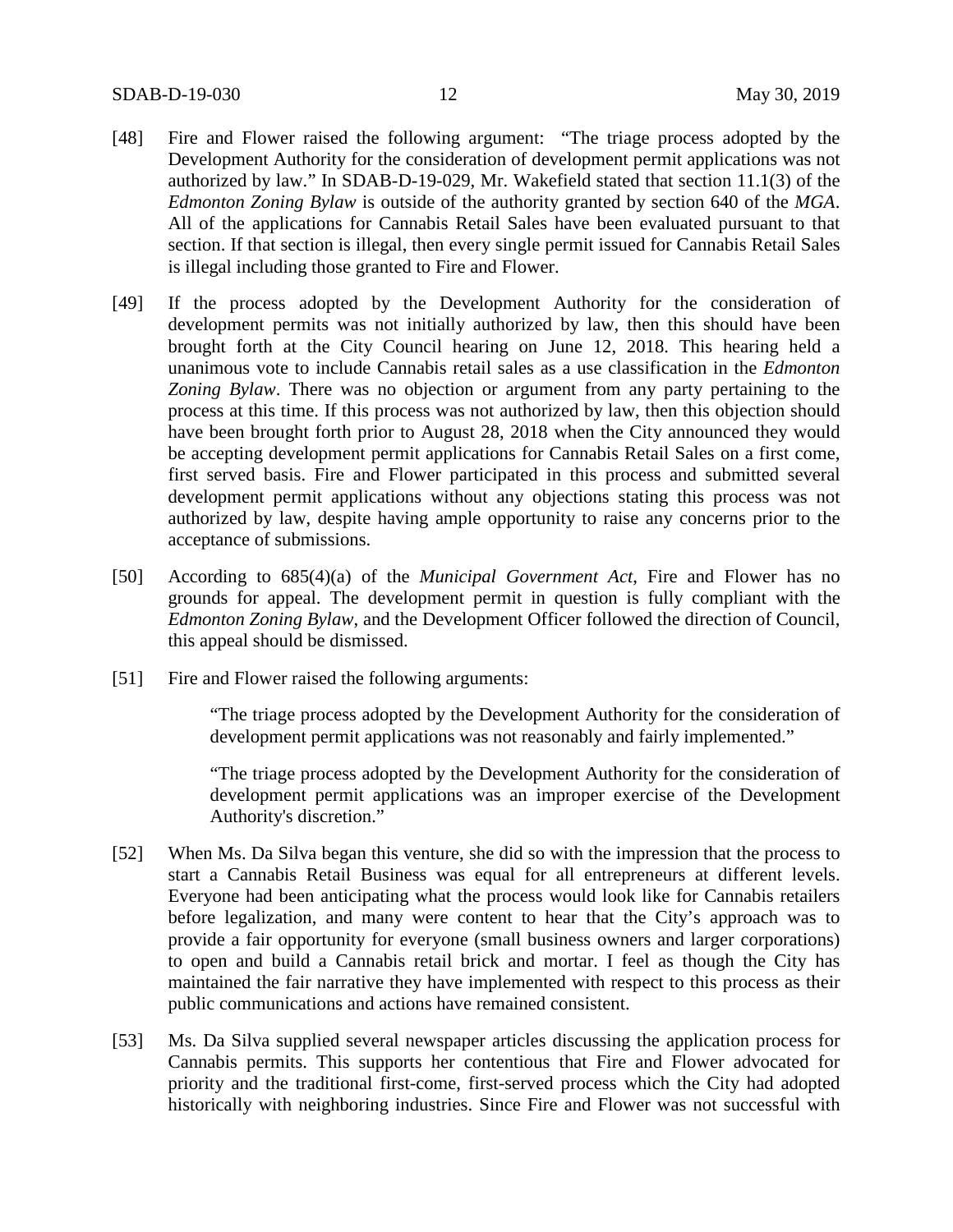obtaining a development permit for 11516 Jasper Avenue through the first-come, firstserved triage that they initially advocated for, they are now arguing that the triage process adopted by the Development Authority for the consideration of development permit applications was not reasonably and fairly implemented. If this is genuinely Fire and Flower's position, then why did they advocate for the first-come, first-served process time and time again? Why was there no mention whatsoever of their opposition to the first-come, first-served process until their development application permit for 11516 Jasper Avenue was denied?

- [54] Ms. Da Silva was not successful in submitting one application in the expression of interest random selection process as she was unable to secure a lease for various reasons. After a year of searching for a compliant location, she was relieved to have finally secured a reasonable lease agreement. She became aware that the City of Edmonton would begin accepting additional development permit applications for cannabis retail sales by email on a first-come, first-served basis, on Tuesday August 28, 2018 at 8:00 a.m.
- [55] The lease she secured was located in the Oliver ARP DC1 (Area 8) division, 11639 Jasper Avenue Edmonton, Alberta. In the summer of 2018, she immediately visited the City of Edmonton development office to inquire about the first-come, first-served application process. She spoke with Development Services Planner, Stephen Chow, who advised that the subjected property was zoned DC1 (Area 8) which was not considered by council as a conventional zone to include Cannabis retail sales as a use opportunity. She was then advised that in order for them to apply for a Cannabis Sales Development Permit they needed to begin the rezoning process for this location to a CB3 zone, a process that could take anywhere up to 4-6 months for approval and in turn is very costly. After ensuring the proposed location complied with all AGLC premises policies, reviewing the budget, ensuring compliance with all municipal, provincial, and federal government guidelines, then confirming there were no other active applications to rezone this division they decided to pursue rezoning for the proposed location. They were obliged to recompose their lease with Mr. Howard Starkman (Building Owner of 11639 Jasper Ave) to comply with this stipulation and hired Mr. Hundert with MH Project Planning LTD to execute this action. Shortly after submitting the rezoning application for Oliver ARP DC1 (Area 8) division at the beginning of August 2018, they were advised that dues to a sudden influx of multiple inquiries and potential submission for reciting the Oliver Area, the City was now working on a strategy for rezoning and it would likely be taken on by administration.
- [56] The City Council Public Hearing minutes on October 22, 2018 under section 3.12 show that C. McNary from Fire and Flower made a presentation where he did not voice any form of opposition to the process. In fact, Mr. McNary stated, he was "in support in proceeding through all three readings so the entire district could be freed up including Fire and Flower, which everyone knows has a location for proposed operations", and "they are wanting to move ahead as quickly as possible." Applications were being accepted that evening (or following business day rather) at 12:00:0 a.m. Ms. Da Silva was present at this hearing and there was no opposition at this time from Fire and Flower regarding anything with respect to their current arguments, nor were there any mention of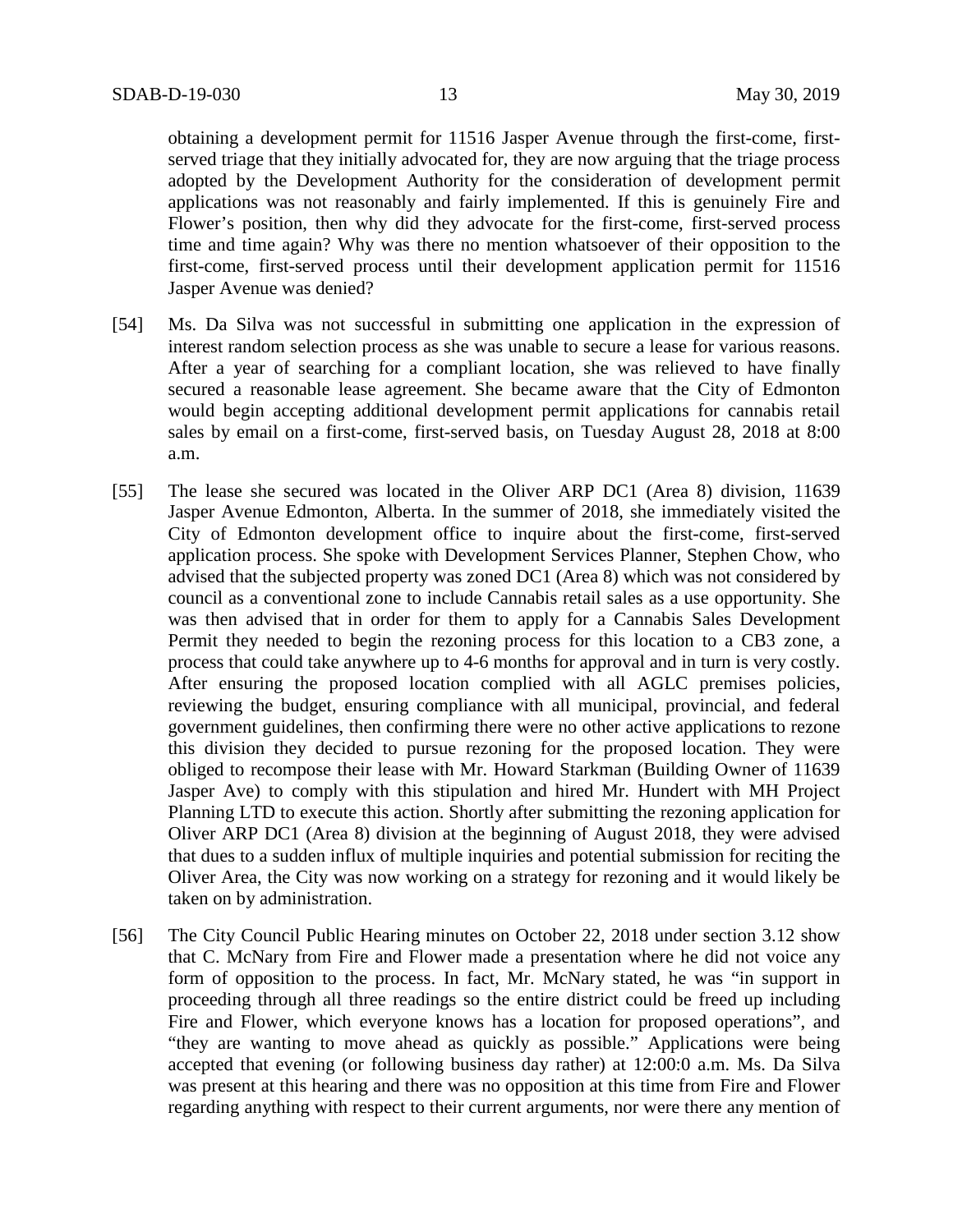their arguments until the development permits were approved on January 23/2019. If process was of concern in this matter, why did Fire and Flower comply with the process by submitting their application on October 23, 2018? Why were these arguments not brought forth at the City Council Public Hearing on October 22nd?

- [57] She cited two SDAB decisions as evidence to support her arguments of the contradictory statements made by Fire and Flower regarding industry fairness, support of small cannabis retailers, and complying with the rules and regulations enacted to ensure safety in our communities. In the first case, Fire and Flower was chosen ahead of a small cannabis retailer in the expression of interest draw. Fire and Flower had purchased the building across the street and was within 200 metres from this small retailer's location, which would mean this location would be sterilized as they were chosen behind Fire and Flower in the expression of interest. Fire and Flower's proposed location did not comply with the 200-metre distance stipulation; it was too close to Millcreek School. This small retailer did comply with the distance requirement, was above the 200-metre distance stipulation and a safe distance from Millcreek school. This small retailer ensured they complied with the City's rules and regulations prior to signing a lease. Although Fire and Flower plays a very vocal narrative to the public about education and ensuring Cannabis is kept out of the hands of minors, in this circumstance the safety of minors were no longer their primary concern as they appealed the 200-metre rule to operate their Cannabis store next to Millcreek school, and they won.
- [58] In the second case, Fire and Flower's proposed location in Edmonton's downtown core did not meet the separation distance requirement as the proposed location was too close to a Public Library. This location stands 2.5 kilometers away from her proposed location on 11639 Jasper Avenue. This is a location many Cannabis Retailers did not seek to purchase or lease as it did not comply with the City's regulations and is a risk to minors in our community (evidently not viable factors for Fire and Flower when choosing potential Cannabis Retail locations). Again, the integrity of Fire and Flower's public statements around prohibiting consumption from minors and ensuring the safety of children in our communities is very contradictory to their appeal arguments before these tribunals. In the same respect, their arguments around fairness regarding process and support for small cannabis retailers are also contradictory in every sense. Their actions do not match their words, which should not be ignored. " Despite the public narrative Fire and Flower continued their appeal to operate a Cannabis retail store next to a public library. In this case, yet another exception was made, and Fire and Flower was successful in obtaining this location for Cannabis Retail sales through their appeal despite the City's and Community's recommendations. Fire and Flower has already secured a location near Jasper Avenue and are now appealing the approved development permits of Cannabis retailers in the downtown core to open yet another location in the Oliver area.
- [59] Fire and Flower made a request to synchronize their server clocks with those of the City. In the event the City complied with this request from Fire and Flower, this would be providing them with significant advantage over other applicants when submitting their development permit application. The Board, in SDAB-D-19-029, found the Fire and Flower was an active participant in the Development's Officer's process, there was ample opportunity to raise concern about the process, and all parties were treated equally.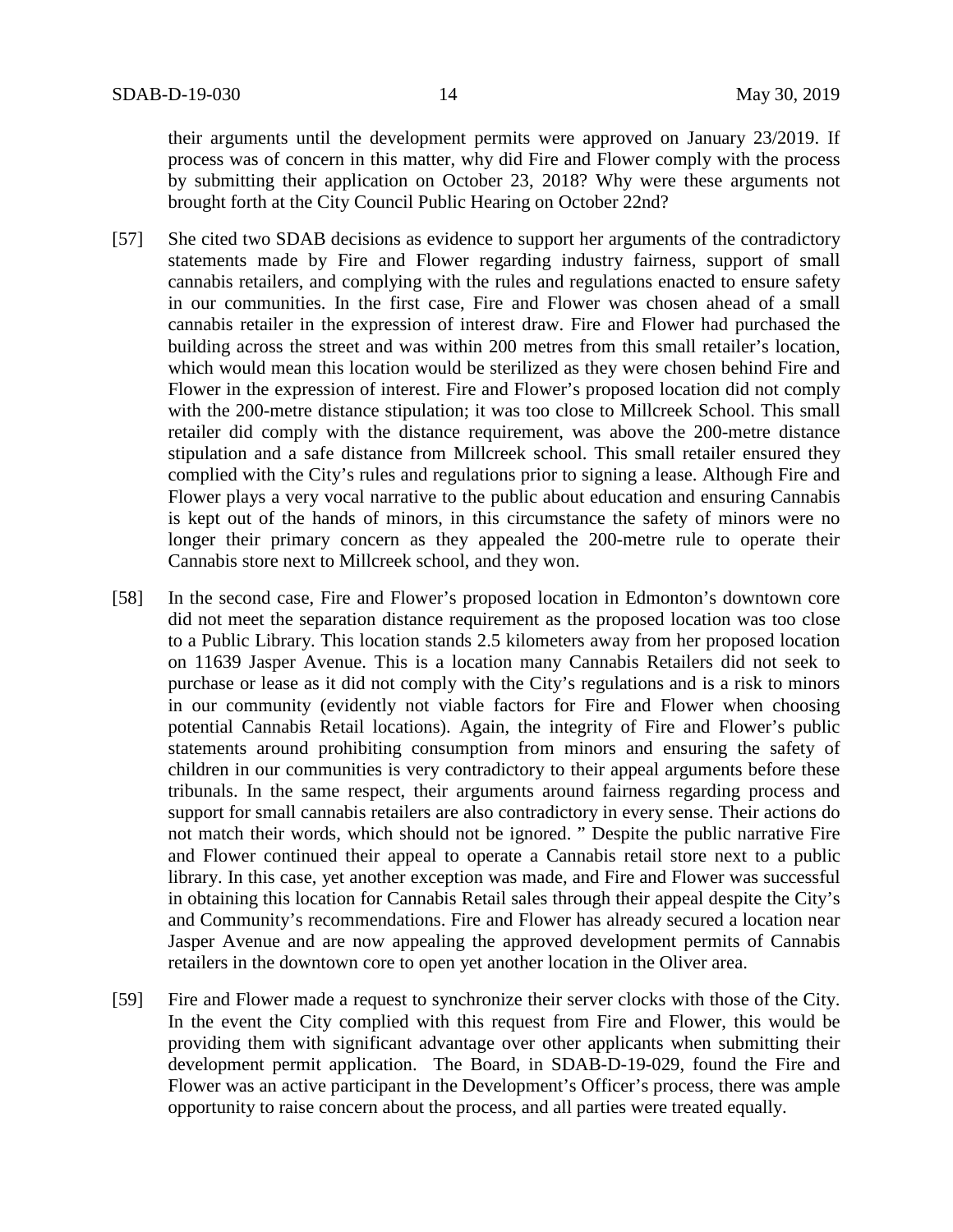- [60] With respect to fairness, Ms. Da Silva highlighted the fact that Fire and Flower has been publicly marketing their Cannabis location 11516 Jasper Avenue since last year and even before development applications were being accepted for the Oliver Area. They use concept stores to secure available locations for Cannabis retail, increase revenue, and create brand awareness while waiting for approval for the appropriate development permits and licenses to legally sell cannabis. At first glance, Fire and Flower's location located on 11512 Jasper Avenue, 11514 Jasper Avenue, or 11516 Jasper Avenue (they are marketing all 3 addresses publicly) is marketed as an accessory shop that is opening soon. However, it is evident the master plan for this location is not solely for the purpose of an accessory store, the development permit application submitted by Fire and Flower warrants that this company is planning to use this location for Cannabis retail. The Presiding Officer reminded Ms. Da. Silva that the Board has no jurisdiction issues concerning anti-competitive actions contrary to the federal *Competition Act*.
- [61] Fire and Flower raised the following argument: "The Development Authority misled the Appellant with respect to the proper email address to which development applications were to be sent." Ms. Da Silva did not use robotic application in the submission of her applications. She browsed online to retrieve the correct information required for submitting an application and ensure she had the correct email address. There were no questions or statements surrounding the email address used to submit development permits from Fire and Flower during his presentation at this public hearing. There was ample opportunity to raise concerns. This is not Ms. Da Silva's problem, nor the City's.
- [62] It is evident members of City Council, Administration, the Development Office, and the Rezoning Committee have genuinely maintained the "fair for all" narrative portrayed to the public. If it was not for City Council's fair approach for all entrepreneurs in the Cannabis Industry, she would not have pursued this venture. Despite the City's attempts to maintain fairness for all parties, large corporations like Fire and Flower continue to utilize their endless resources to undermine the City's approach through the appeal process to execute their aggressive growth strategy. Approving this appeal in favor of Fire and Flower and potentially denying her approved development permit when it has an approved location 2.5 kilometres away goes directly against the Jasper Avenue redevelopment plan for the downtown core, is most definitely not fair in any respect, and does not allow for diversity amongst Cannabis Retailers. They followed and continue to follow the municipal, provincial, and federal legislation in every respect including the 200 metres requirement.
- [63] The downtown core and all of Edmonton will be clustered with Fire and Flower locations if these appeals continue to be considered valid and approved. If the triage process adopted by City Council is unfair then Fire and Flower should consider the entire process prior to legalization as unfair, and should expect all legal Cannabis retailers to have their development permits revoked which would include Fire and Flower's approved permits. This process cannot start all over again.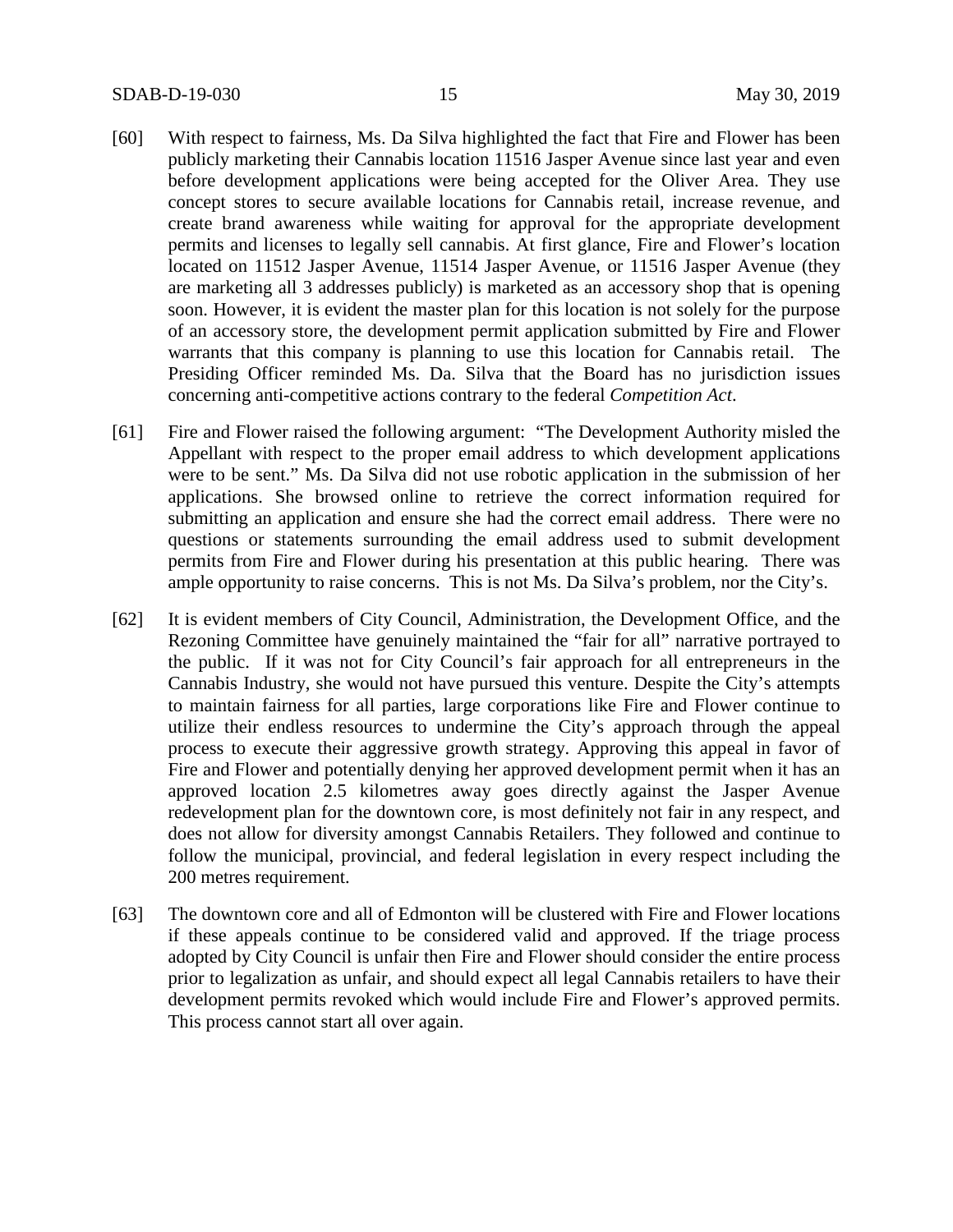Mr. Hundert

- [64] There is no dispute that this site is zoned DC1 to allow Cannabis Retail Sales which is a listed use.
- [65] All parties went through same process prior to going to Council. Parties were going to do their own rezoning until administration took that on as an administrative task. They thought they would have a few months to prepare drawings and had to scramble when they found out that the re-zoning would not be going to the Edmonton Metropolitan Region Board.
- [66] They relied on the City's web page though the whole process and found it to be fair. Email exchanges were limited and the website provided a step by step guide. The general process was not much different than any other Development Permit application they have been involved with other than ensuring that the special provisions in section 70 of the *Edmonton Zoning Bylaw* were complied with.
- [67] They did not seek or receive any variances and are a fully compliant listed use and were granted a permit on that basis.
- [68] He believes they received pretty much the same information as Canndara and Fire and Flower regarding filing procedures. They did not receive a decision until January and did not request a deemed refusal.
- [69] They did not understand at any point that there was another e-mail address to apply to.
- [70] Like the other applicants they were up at midnight trying to submit their application in time. They knew that if they clicked before midnight their application would not be accepted. He believes they made 6 or 7 filing attempts. He does not see the fairness of another applicant suddenly being bumped to third because of a quicker submission to the wrong address.
- [71] Even if Fire and Flower's appeal were to be considered second, they would still be in violation of the required 200 metre separation distance from another Cannabis Retail Sales.
- [72] They are asking the Board to uphold the approval.
- [73] The Respondents provided the following responses to questions from the Board:
	- a. They initiated their own re-zoning application because originally Area 8 in this DC1 Direct Development Control Provision did not include Cannabis Retail Sales. They believe they may have been the first party to pursue a re-zoning application.
	- b. There was no confusion regarding e-mail addresses as far as they are concerned.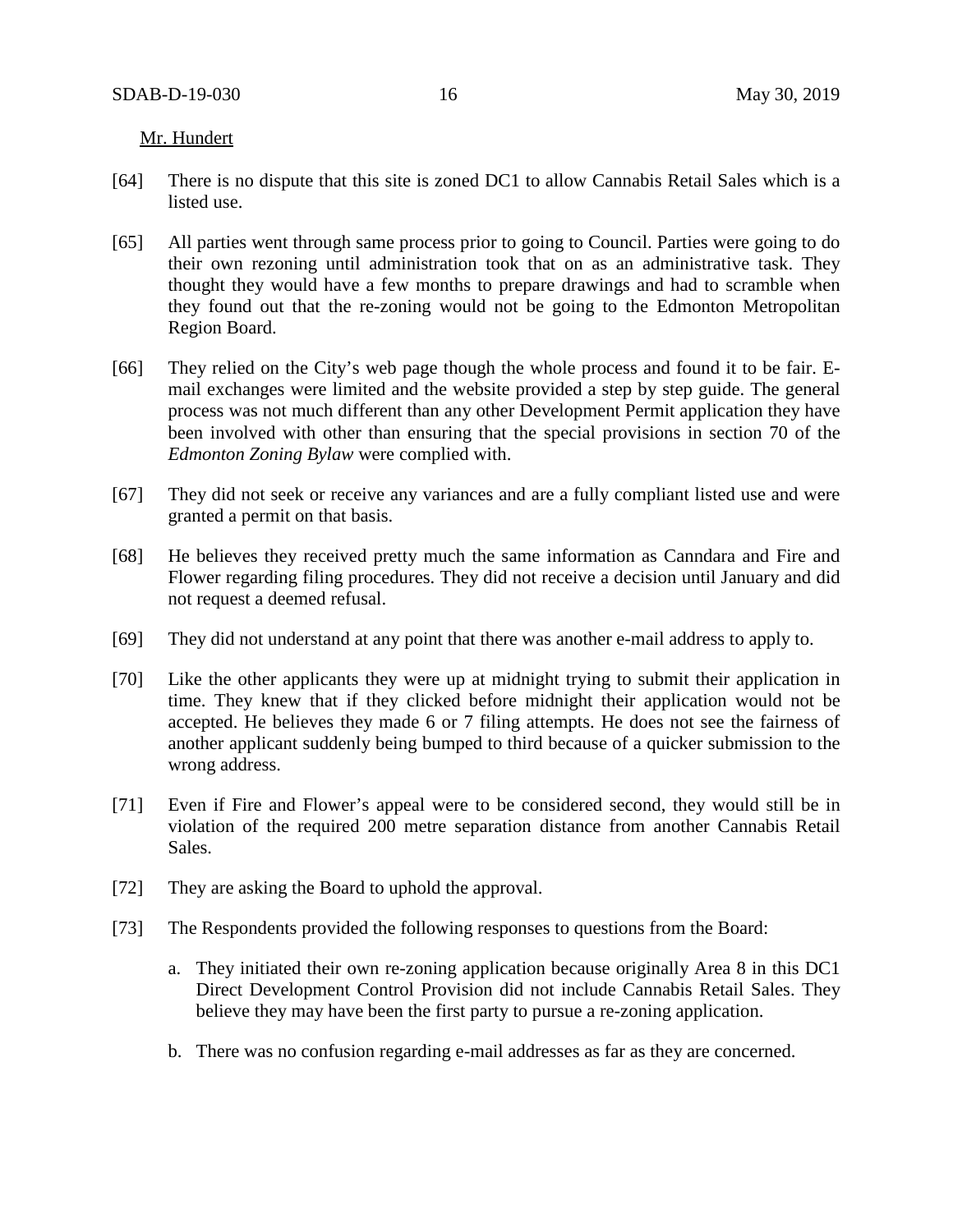- *iii) Position of the Development Authority*
- [74] The Development Authority was represented by M. Gunther, Law Branch and I. Welch and S. Chow with the Development Authority.
- [75] Mr. Gunther's perception is that no one is disputing the facts. The dispute is how to deal with this unique situation and how does the law apply.
- [76] The reality is there are several Cannabis Retail Sales applications in a small area which each of which must have a 200 metre separation distance from all other Cannabis Retail Sales. The City has to figure out a way to be fair, transparent and to come up with a way to take in applications for this new use that treats everyone fairly.
- [77] The Board who heard SDAB-D-19-029 in March found that the City acted fairly, within the bounds of the law. They found that the City's procedures resulted in a situation where no particular applicant was on a better or worse playing field than anyone else.
- [78] Most of the argument today is regarding the intake process.
- [79] In response to a question from the Presiding Officer, Mr. Gunther confirmed that for the purposes of today's appeal the intake process is wrapped up in the decision and the Board is properly hearing this appeal. Mr. Gunther confirmed he is adopting the reasoning the Board found in paragraphs 106 to 113 inclusive in the Canndara decision – consistency is the key.
- [80] That leaves this Board with the issue of the intake process. While permission to appeal has been sought on the Canndara decision, it is a valid decision until a court says otherwise.
- [81] There are a few points that are relevant in considering Mr. Wakefield's arguments and it comes down to three issues which can be found in Paragraph 125 of SDAB-D-19-029:
	- (1) The Board finds that the Development Officer had the discretion granted by Council to choose the process for submitting, receiving, determining complete and reviewing Development Permit applications for Cannabis Retail Sales.
	- (2) The Board finds that the Development Officer followed the directions of Council in implementing the process and reviewing the applications.
	- (3) The Board further finds that the decisions of the Development Officer were reasonable and fair.

The last point is the most important. Even if the Court were to blow away the *Bylaw* and find that the City was not compliant with the *MGA* (which is not the case), the Court would look at what is the fair process in all of the circumstances and did the process meet that standard of transparency, fairness and equality to all participants.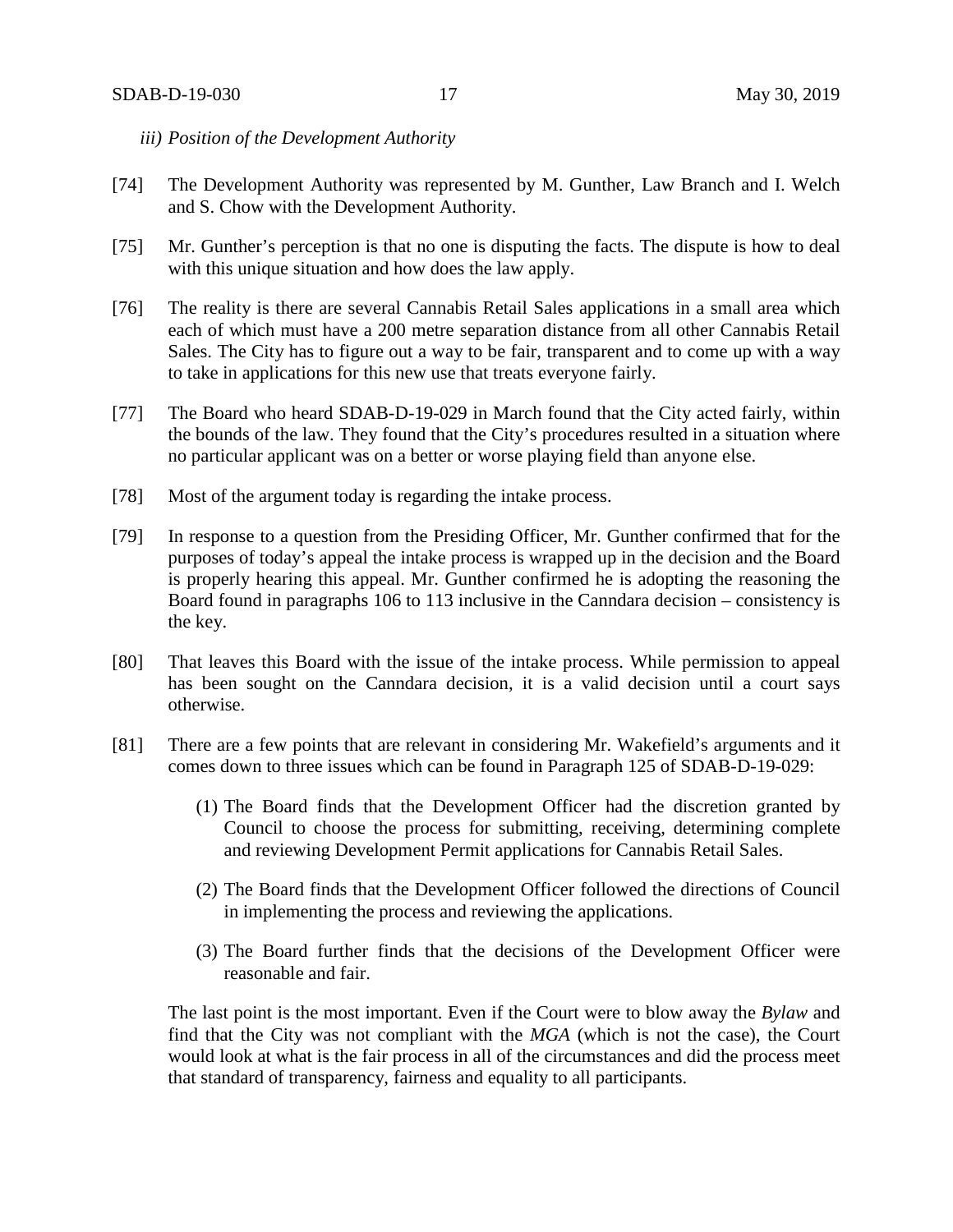[82] Point number 1 deals with the *Bylaw* and the ability of the Development Officer to make the decision he did and the delegation of the Development Officer to make the decision he did. While Mr. Wakefield quoted from section 640.2(c):

> $640(2)(c)$  A land use bylaw must establish a method of making decisions on applications for development permits and issuing development permits for any development, including provision for

…….

He did not address  $640(2)(c)(vi)$  and (vii) which state:

(vi) the discretion that the development authority may exercise with respect to development permits, and

(vii) any other matters necessary to regulate and control the issue of development permits that to the council appear necessary;

- [83] The Appellant is saying that under the *MGA*, City Council did not have the ability to make the *Bylaw* that prescribes authority to the Development Officers to exercise their own discretion. The *MGA* which is the overarching law that governs how a City does its work. Here the *MGA* allows for broad discretion for City Council to allow administration to do its work.
- [84] The Supreme Court of Canada has instructed that municipal legislation be interpreted in a broad and purposive manner. Purposive means what is the purpose behind the legislation. In this particular case it is to allow discretion to the people who are dealing with these issues every day and understand the nuances, the intricacies and the challenges that something like a brand new use class brings when hundreds of applicants are trying to rush through the doors for a Development Permit.
- [85] The *Edmonton Zoning Bylaw* allows for the Development Officer to exercise broad discretion to deal with the intake and permitting processes. The direction from City Council, based on the *MGA*, is to do what they see fit. What they see fit is not a boundless exercise of discretion and is not without some oversight. The oversight is that it is a public administrative process. The rules and the law of administrative law still apply and there has to be procedural fairness and the parties are entitled to the rules of natural justice. The Development Officer could not do anything that is completely out in left field because he has to act in good faith and in accordance with natural justice.
- [86] This case goes to issue No. 3 and the Board's finding that the decisions of the Development Officer were reasonable and fair. The complaints are that there is no clarity around the process and wrapped into that was the issue of the e-mail addresses, some suggestion regarding the synchronization of clocks and concerns of how the process unfolded.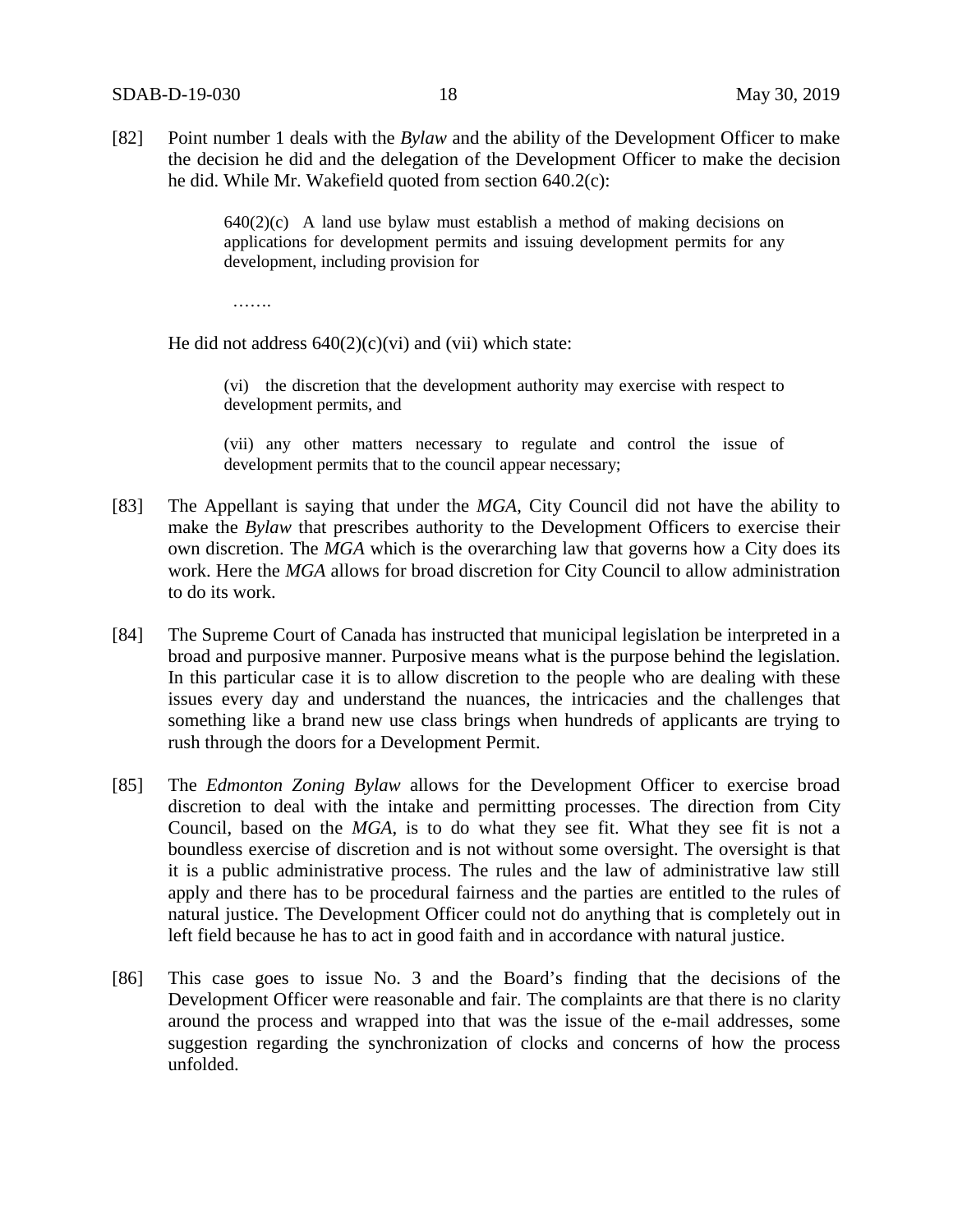- [87] Regarding the synchronization of clocks, no one consulted with Law Branch but Mr. Gunther is very grateful that the Development Officer made the right decision. You cannot allow one party to synchronize clocks to the exclusion of others; this would be a ground for appeal as one party would get an outcome that the other parties are not part of. Assuming that the synchronization of clocks were even possible, if you gave everyone this ability you would end up in the same situation we have currently with a flurry of emails and perhaps a tie and things could possibly be even more complicated. There is no merit to the argument that the failure to allow synchronization of clocks is something that is procedurally unfair to the Appellant.
- [88] The second point is the e-mail address and which one is the correct one to use. We have heard evidence from Mr. Hundert regarding their viewing of the website. The City was transparent in that the correct e-mail address was posted on the website and the Appellant was aware of the website. Mr. Anderson's e-mail of Friday, Oct. 19 at 12:25 p.m. contained the following quote from H. Vander Hoek:

"Once passed third reading at the regular council meeting, applications for development permits will be accepted the following day 5 12:0:01, midnight by email to cannabislegalization @edmonton.ca. For more information about this process or to talk about any concerns you might have please see Edmonton.ca/cannabislegalization or e-mail to cannabislegalization @edmonton.ca, as I am not an expert on this part of the process".

[89] By all accounts, the website mentioned is the one that contains the correct information. This planner adds a caveat saying she is not an expert on this part of the process. She goes on to say

> "Please ensure that you have all the details needed for your application to ensure that it is deemed complete."

[90] Mr. Chan's e-mail of October 19, 2018 (also a planner with City of Edmonton) stated:

"The City's Webpage outlines the process for submitting a development permit application for cannabis retail sales. What Ms. Vander Hoek has indicated to you is correct" And that is the issue of contention here. "If the DC rezoning is approved by Council, you may submit your application the day after Council's decision, which would begin at 12:01 am. Development Permit applications must be sent by email to cannabisdevelopmentpermit@edmonton.ca (the correct email address).

[91] There is conflicting information from Ms. Vander Hoek who indicates she is not an expert on the process as compared to the City's webpage and from Mr. Chan who is providing the most up-to-date information. The difficulty when looking at this pragmatically is twofold. If there is ambiguity or uncertainty on the part of the person submitting these development permit applications, why not just send it to both e-mail addresses. It has always been possible to send to multiple recipients.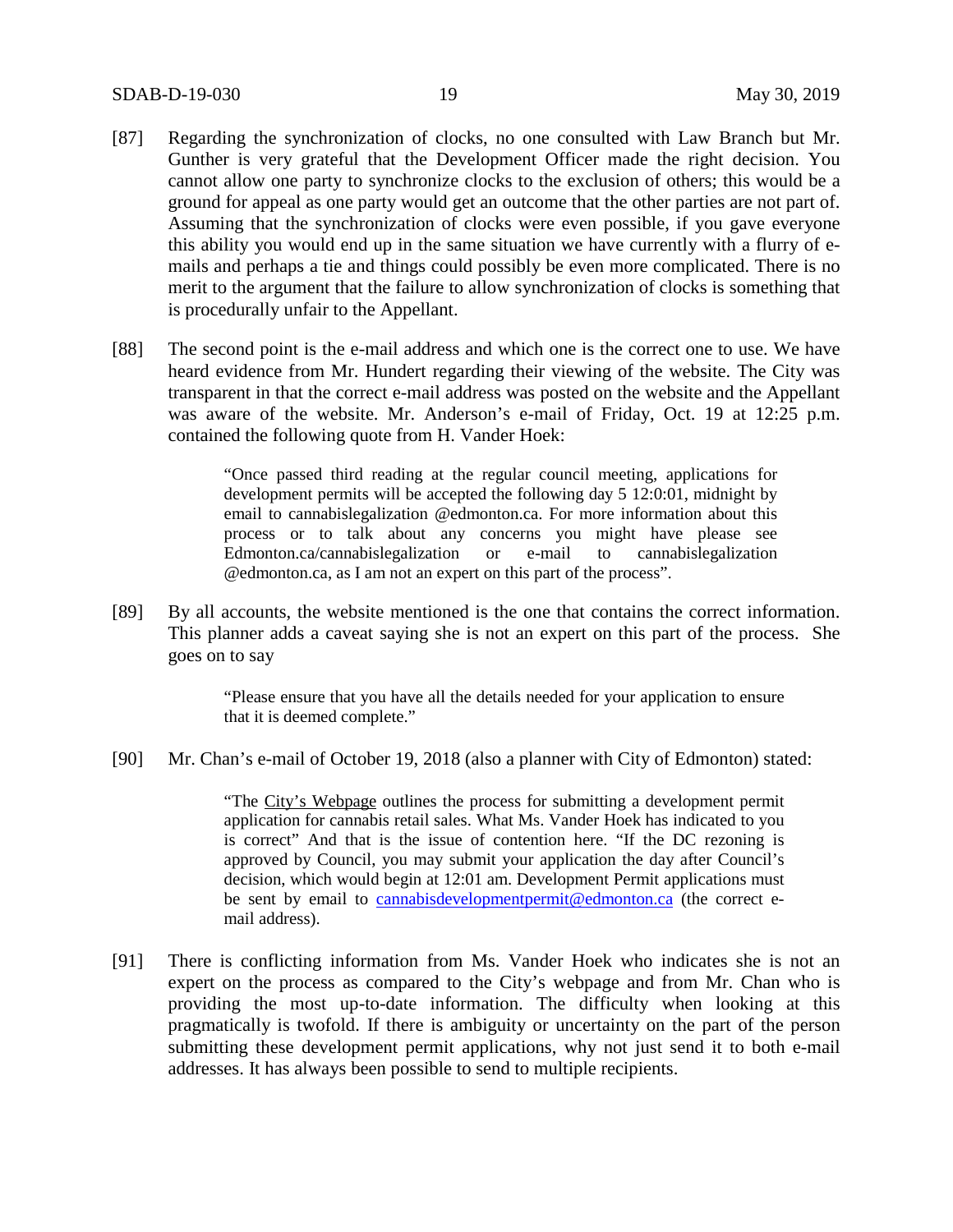- [92] In light of the information available, and the fact that there was no follow-up made, it is perfectly reasonably for the Development Officer to choose the process, and that is to use the e-mail address that was the correct e-mail address.
- [93] It is a bit of a red herring that the secondary email address even enters into the picture. We know that the Canndara application was by all accounts No. 1 regardless of what email address was used. The very approval of Canndara means that Fire and Flower cannot meet the stipulated separation distances in section 70 of the *Edmonton Zoning Bylaw.* Fire and Flower cannot exist because it is in the middle of the strip. If the first application in is either Happy Buddha or Canndara, then they both can exist. If the winner is Fire and Flower they are the only one that can exist because of the setbacks to their neighbours to the east and to the west. If they are second or third, Fire and Flower cannot co-exist with Canndara who by all accounts is number 1.
- [94] Because of that and the information available on the City's website there is nothing with respect to this e-mail address that invalidates or makes unfair the process.
- [95] Mr. Welch then explained the process and what transpired on this intake process.
- [96] After the "pot lottery" there was a very short moratorium on any further intake and it was made clear that any new applications for Cannabis Retail Sales were going to be on a first- come, first-served process. This is a long standing method of application intake in the City of Edmonton and other Alberta municipalities.
- [97] There was some internal consideration of an alternate process for Cannabis Retail Sales applications in in the Oliver Area 8 DC1 zone because the Development Authority knew it would be a very popular area. However, in the end, it was decided to use the first-come, first-served method. One of the challenges in terms of intake was that the situation regarding cannabis sales evolved quite rapidly. The City has had to use its broader discretionary powers regarding process to make it fair to everyone and the process was communicated as best as possible to stakeholders.
- [98] The Development Authority was aware of the parties who were likely to submit Cannabis Retail Sales applications in the Oliver DC1 Direct Development Control Provision. These parties were advised of the process and that applications would only be accepted by email. The process was also published on the website.
- [99] Quite a number of e-mail submissions were received and applications were reviewed by three Development Officers approximately a day after receipt. A collective decision was made as to which applications came in first and a formal announcement was made as to the order that they would be reviewed. Canndara's application was received first, Happy Buddha's second and Fire and Flower's third. Two other applications are on hold pending the outcome of these appeals.
- [100] Mr. Gunther continued with the Development Authority's submission.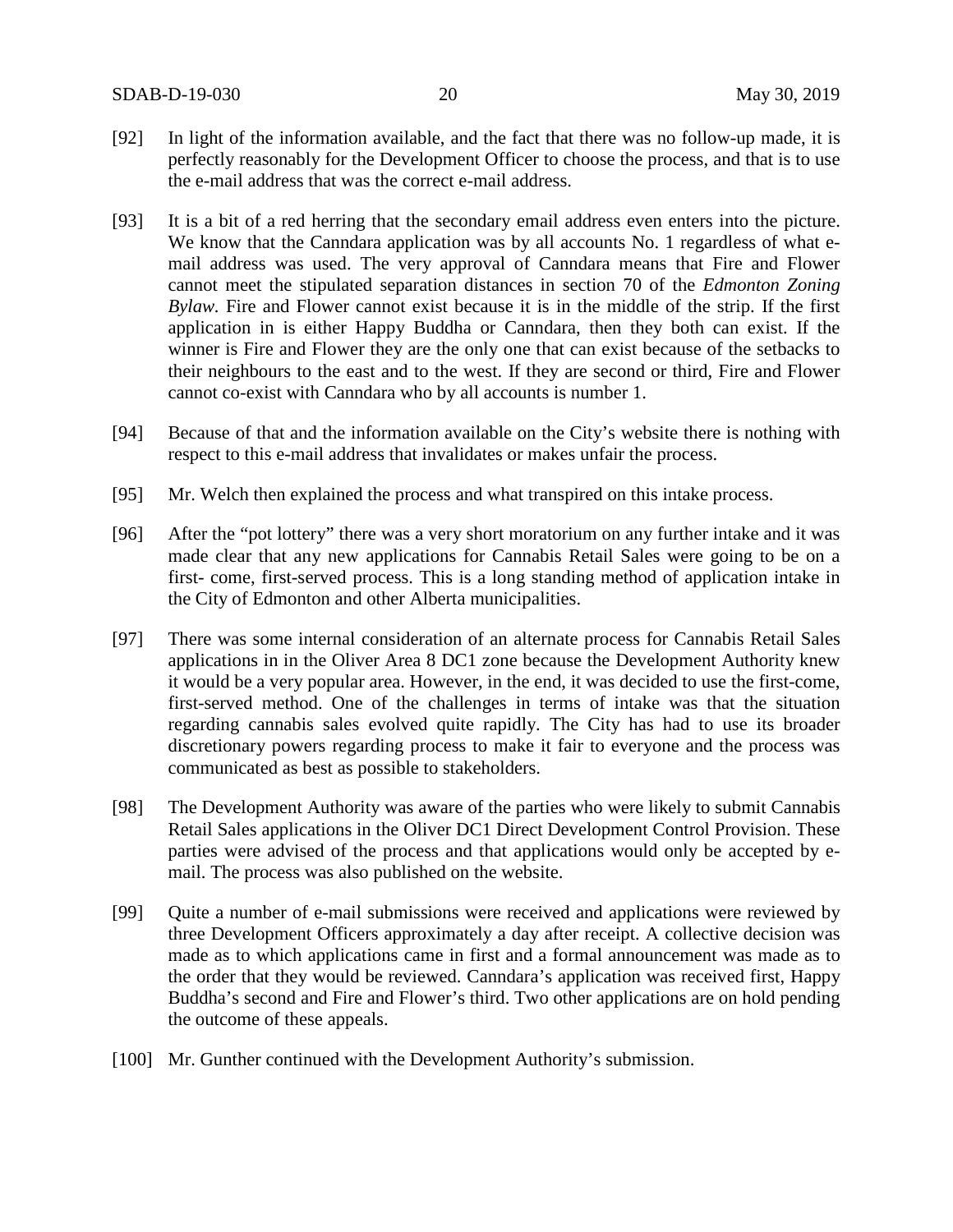- [101] In the interest of being transparent, computer generated server records were provided to the Appellant to show the order of receipt of all submissions. These records clearly show where applications were sent to, who submitted them and the time they were received. Anyone can see the order is consistent with today's presentation.
- [102] The last item to address is the previous Canndara decision and what impact it should have on today's hearing. This is not a true issue estoppel, however, while the Candarra decision is under appeal, it is valid until a Court says otherwise.
- [103] While precedent does not apply to an administrative tribunal there is a Court of Appeal decision (*Altus* vs. *Calgary* from 3 or 4 years ago) where the Court is essentially warning against directly conflicting decisions or directly conflicting interpretations of law in the context of a reasonable standard of review. If today's Board were to take a different route than what the previous Board has done in the Canndara case, it is incumbent on the Board to provide substantial explanation as to why and what is different in this circumstance. Mr. Gunther's submission is that regarding the intake process the legal and factual circumstances before the Board today are virtually identical as the Happy Buddha appeal other than the address and the location of the premises.
- [104] The Development Authority provided the following responses to questions from the Board:
	- a) Completeness is not an issue for the two applications before the panel today or the previously heard application. To clarify, the applications for the purpose of review were complete, but that does not mean they all met the requirements.
	- b) A screen shot of the webpage was submitted as Exhibit A by Mr. Chan in response to a question to what was actually on the website. Mr. Chan confirmed that nothing on the webpage has changed. Mr. Wakefield had no objection to this exhibit being submitted. The screen shot clearly shows the correct e-mail address as: cannabisdevelopmentpermit@edmonton.ca.
	- c) Mr. Gunther confirmed that it appeared that the time was wrong in one of the e-mails from Mr. Chan (sent October 19, 2019, at 10:56 p.m.) as it gave the time as one minute after midnight rather than one second. However, this error did not materially impact the appeals before the Board today as everyone applied before 12:01.
	- d) The Development Authority confirmed there was an error on page two of the Development Officer's written submission. Paragraph two should read: The subject application was the first second application received in the queue, and was received by the City at 12:00:23. The word "first" is to be replaced by "second". M. Gunther asked that the Board make this change so it is clear in the record.
	- e) The point of issue estoppel is that the same litigant should not have multiple proverbial kicks at the can to argue the same thing over and over in the hope that one panel of an administrative tribunal reaches a different decision than a previous one.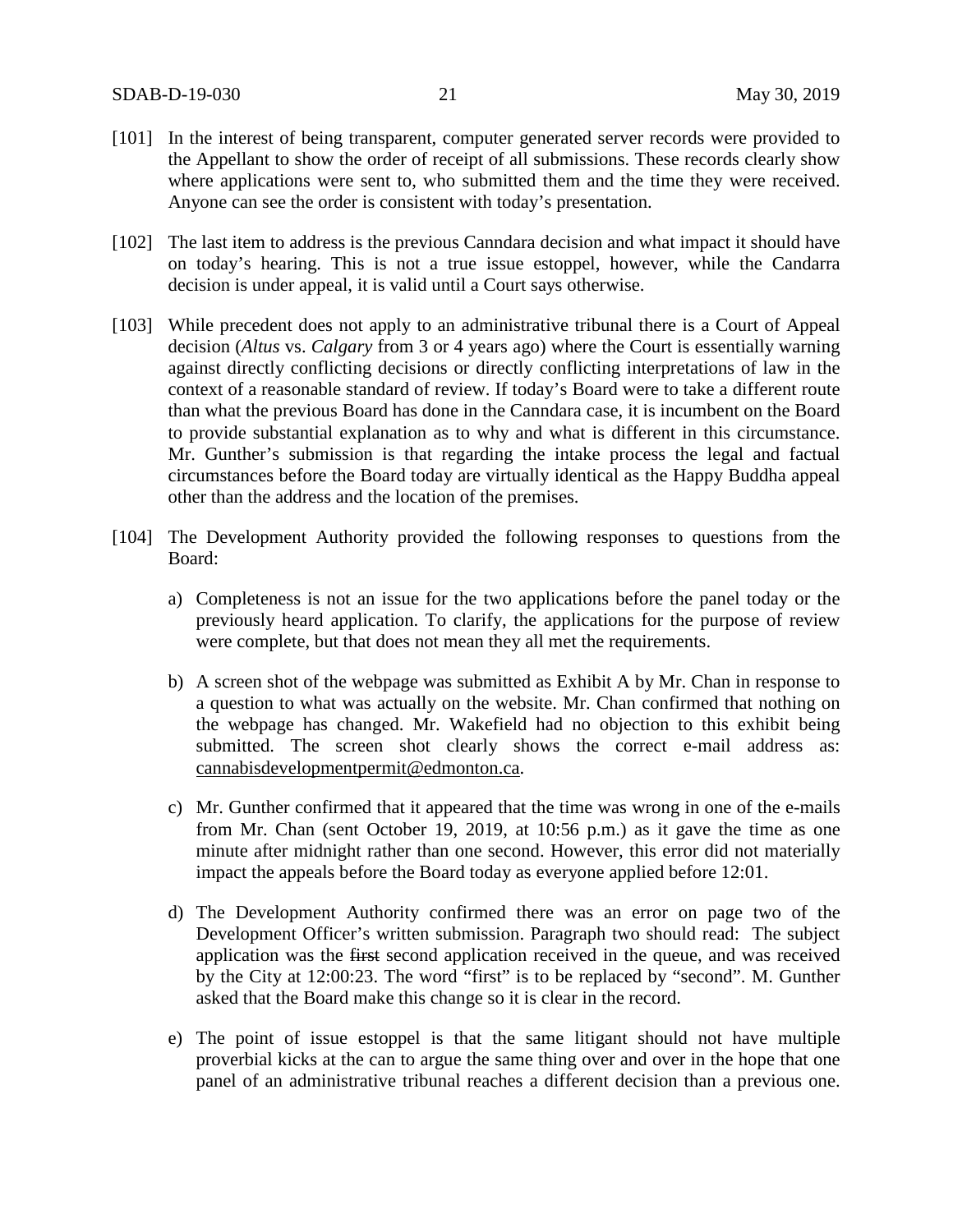Significant weight ought to be given to the reasons of the previous Board and the conclusions that it reached in SDAB-D-19-029.

f) The presiding officer referred Mr. Gunther to paragraph 128 of SDAB-D-19-029

(128) In any event, one of its applications that was sent to the correct e-mail was received third in order behind those of the Respondent and Happy Buddha. To the extent that the misinformation provided by the City to the Appellant relates to this appeal, the Board concludes that the misinformation did not significantly impact the Appellant's chances of having its application received prior to the Respondent's application. The Board finds that the Development Officer followed the directions of Council when he decided to consider the Respondent's application ahead of the Appellant's.

Mr. Gunther interprets this as saying that the misinformation regarding the e-mail addresses does not significantly impact the Appellant's chances as they knew both email addresses. And that is clear because both e-mail addresses received applications.

- g) Even if there was a problem with the e-mail addresses, the outcome does not change. Even if Fire and Flower had been second it would still have an issue with separation requirements and the Development Officer could not issue an approved permit because he does not have variance power.
- h) Mr. Gunther made a request on Ms. De Silva's behalf that her personal address be redacted from the record. While there is no specific provision for this in the *MGA*, it is Mr. Gunther's understanding that the ARB can seal documentation. Mr. Wakefield had no objection to this request and the Presiding Officer advised that the Board will take it into consideration.
- *iv) Rebuttal of the Appellant*
- [105] Ms. Da Silva mentioned small, medium and large scale players in cannabis legalization and made comments regarding the *Competition Act*. The Board should not take these comments into account as it is not within their jurisdiction.
- [106] Fire and Flower's took the position that permit applications should be limited to applicants who had received prior AGLC permission to avoid sham operations with just a postal box address. They were concerned that some people would just try to get into the process and to sell these development permits later. In fact, after the New Year, some of these smaller operators did ask Fire and Flower to buy their applications.
- [107] During the initial Expression of Interest process, some land and building owners were applying multiple times creating an advantage to themselves. This was not done by Fire and Flower and they brought this up to the City as a concern.
- [108] Mr. Wakefield confirmed he attended the February 25, 2019, City Council meeting which was a public hearing regarding some re-zonings on this Jasper Avenue strip. One item he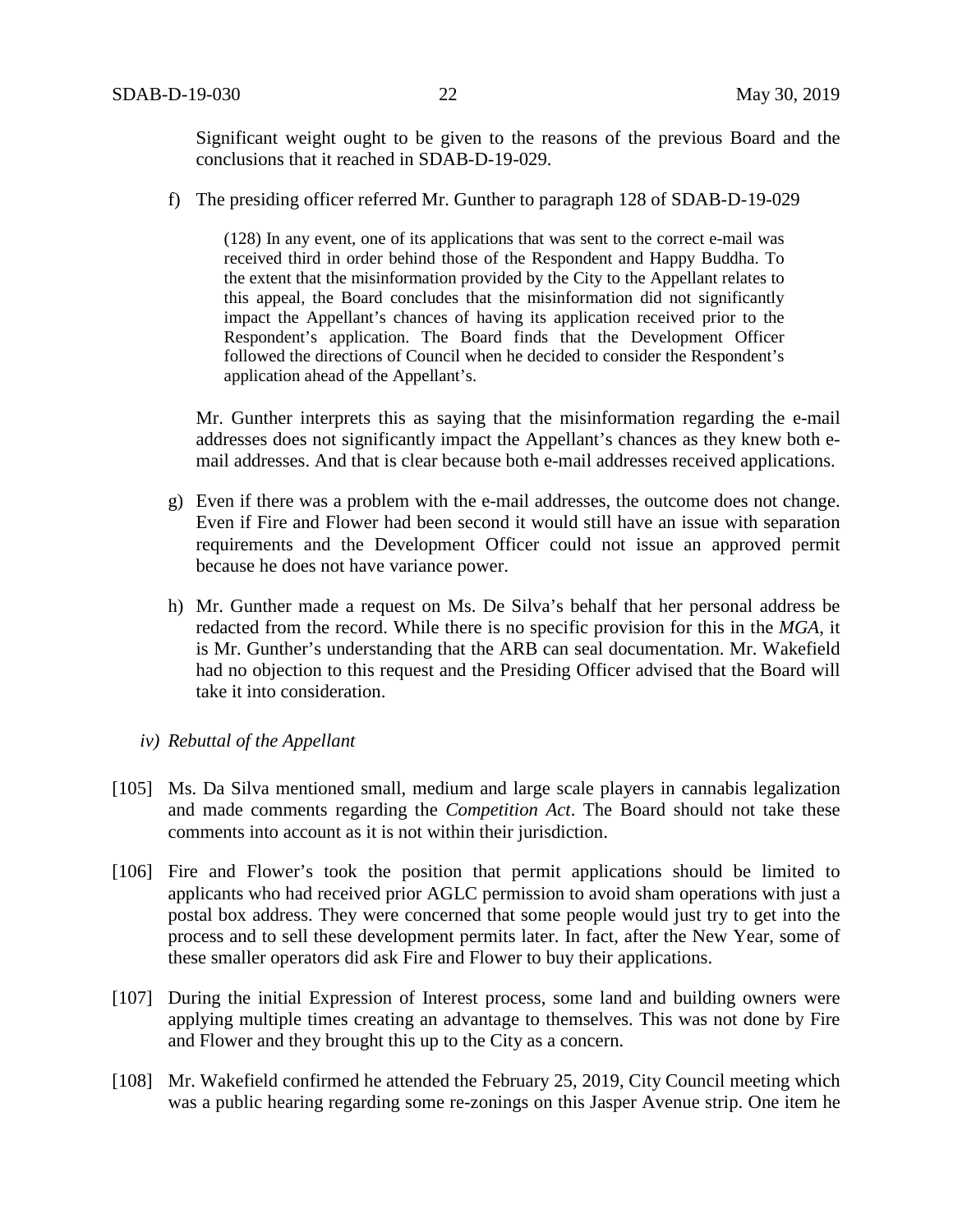dealt with at this hearing was the 9 month limitation issue; Fire and Flower had several permits subject to this. Mr. Wakefield pointed out to Council that the SDAB had already appeared to adopt a solution going forward; he was advocating a solution for other applicants who were already affected and were out of the Board's jurisdiction. He also brought to Council's attention the problems identified in several of the DC1 cases where variances were not being dealt with on the same basis as in conventional zones. Everyone received the same notice regarding these hearings and could have chosen to attend.

- [109] It is not true that Fire and Flower objected to the first-come, first-served system. The first system out was the lottery system that was adopted after June 12, 2018. Then on October 22, 2018, first-come, first-served was adopted for the Jasper Avenue DC1. Fire and Flower did not disagree with the principle. It did disagree with the legal delegation and it also disagreed with the way it was actually implemented.
- [110] As far as the re-zonings on Jasper Avenue go, he believes Fire and Flower was actually the first to ask for a rezoning, not Happy Buddha. Fire and Flower experienced the same frustration as Happy Buddha when City administration took over the re-zoning.
- [111] The Appellants do not think it a concept store is unreasonable or unfair. It gives stakeholders and the public a chance to see what a store would look like. Other companies such as the Green Room have done concept stores and Aurora is putting one into West Edmonton Mall.
- [112] Ms. Gereluk did not use the correct term when she mentioned that she had sent an automatic e-mail. Outlook has an option where you can draft an e-mail and it does not send from your server until the time you have entered. Ms. Gereluk had one scheduled to leave her server at midnight but that e-mail never actually left her outbox. The only one that left her outbox was the one shown in Tab 19.
- [113] The initial adjournment was actually at the request of Happy Buddha, not Fire and Flower. Mr. Wakefield had asked that all three appeals be heard together on March 13; however Ms. Da Silva wanted the hearing delayed as her landlord was away. The end result was that only Canndara went ahead in March.
- [114] Happy Buddha stated that they were under no illusions as to the correct process. Fire and Flower is not alleging any wrongdoing on the part of Happy Buddha. Fire and Flower was simply being proactive and tried to engage with the City to get clarification. At the end of the day they still got two e-mail addresses, one from H. Vander Hoek saying her email can be considered as setting out the process. When clarification was sought, a reply was received saying that everything she said was correct but look at the website.
- [115] While Mr. Gunther said Fire and Flower could have sent one e-mail to both e-mail addresses it is equally reasonable to have two different people each send separate e-mails to both addresses.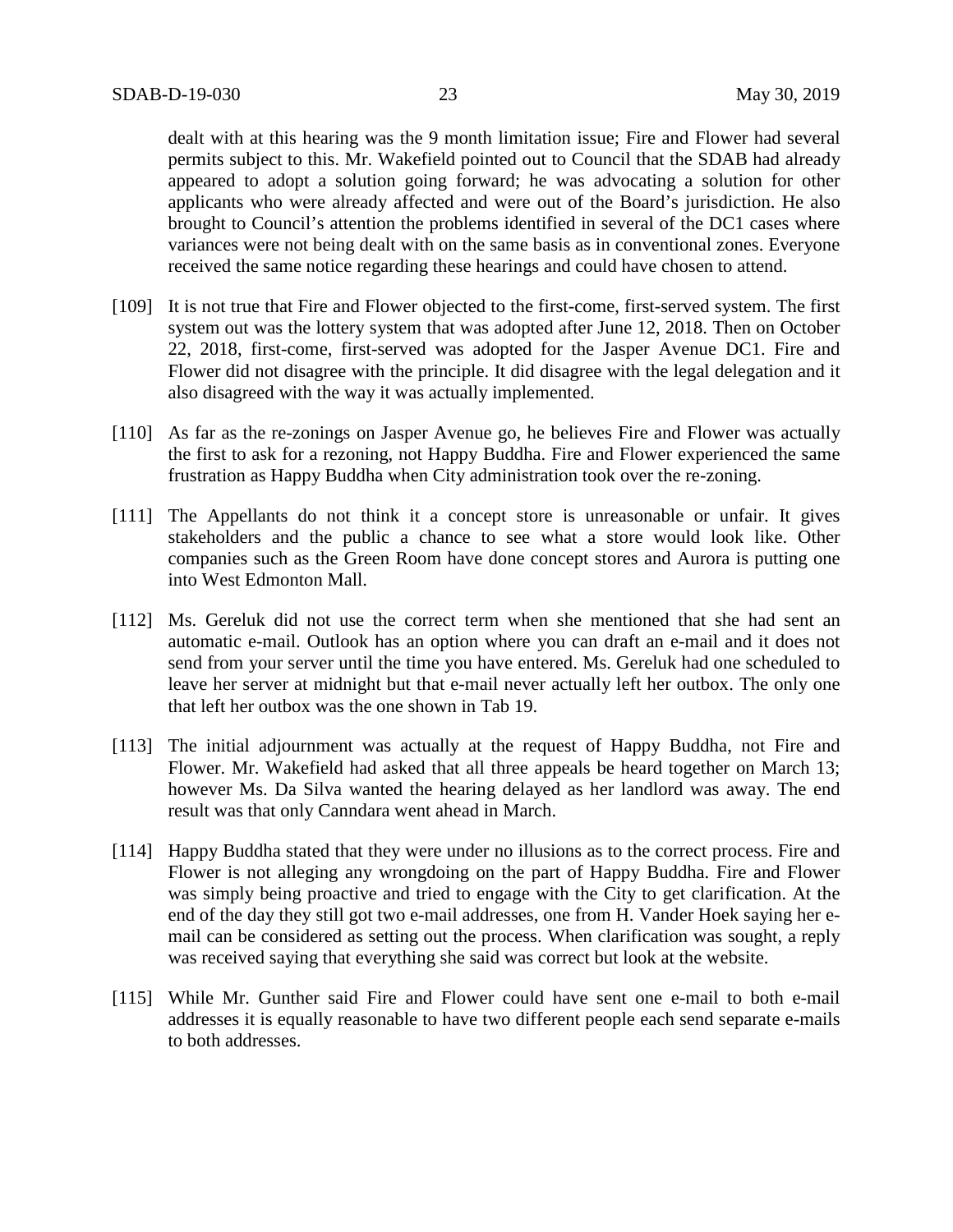- [116] Section 640.2(c)(iii) of the *MGA* deals with the intake and processing of applications and determining initial completeness. Section 640.2(c)(vi) deals with the actual determination as to whether it is a good application, whether it is a Class A, Class B, DC, etc.
- [117] If you get past the legal problem of carte blanche delegation of power, the end result is still implementation and implementation was not done with any degree of clarity. Mr. Wakefield is not alleging bad faith on the part of the City Planners. He is just saying the intake process was not well managed due to poor implementation and misinformation. It may have been better to slow the process down a bit and not be so keen to get out of the gate at midnight as soon as the *Bylaw* was adopted.
- [118] It was mentioned that hundreds of applicants were expected which is incorrect. Mr. Welch stated the Development Authority really knew who the players were and it was a manageable number, not hundreds. If there were hundreds of other applicants they were kept in the dark and would not have known to go to City's website to find out a new process on the very evening of the passage of the *Bylaw*.
- [119] Fire and Flower was not suggesting it get special treatment by being permitted to synchronize its computer clocks. The City should have undertaken a process where anybody interested could have synchronized its clocks on its computers with those of City; no advantage was sought. What was sought was some sort of precision and not something that turned out to be random. Mr. Gunther's suggesting that synchronization could result in a tie should also not be a consideration.
- [120] Mr. Gunther says Canndara and Fire and Flower cannot co-exist under section 70 of *Edmonton Zoning Bylaw*. This assumes the outcome of the second part of this hearing. The Appellants think the Board has the power and opportunity to grant the required variances allowing them both to co-exist. Also, if the Canndara decision is ultimately set aside you are not just dealing with items 2 and 3 in the random process of e-mails but you are back to square 1 with all three.
- [121] While first-come, first-served is a tradition in planning applications that is true if you were going to go to the planning department to take your number in the queue; you get dealt with as you take your number. The problem is that the technological change makes things more complicated. Fire and Flower did not object to first-come, first-served per se but the particular implementation of it.
- [122] While Mr. Welch said the City engaged with people and told them they could not send to any other e-mail address other than cannabisdevelopmentpermit@edmonton.ca, Fire and Flower categorically denies this. They did not have a source of information from the City advising you can only use one address and not the other.
- [123] The Appellants agree that Mr. Gunther was transparent in providing the server records and these helped all parties.
- [124] While Mr. Wakefield does not believe issue estoppel applies he does agree that SDAB-D-19-029 cannot be ignored and must be addressed. However, it is clear that today's panel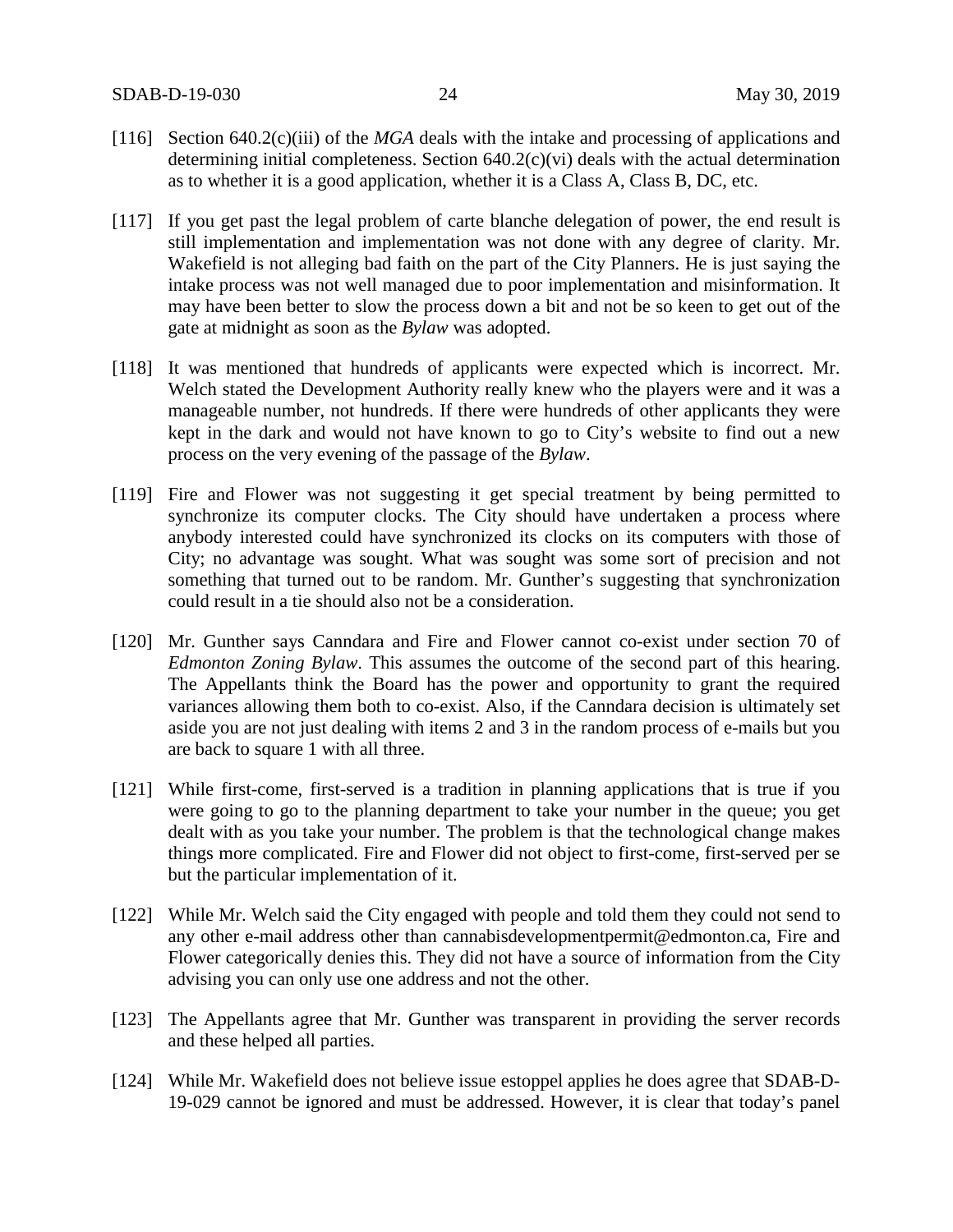is not bound by this decision and can reach its own conclusions based on the evidence today. There are many other instances where conflicting decisions have been issued by the SDAB. In *Garneau Community League* v *Edmonton (City)*, 2017 ABCA 374 ("*Garneau*"*)*, which went to the Court of Appeal, the issue was that there were three decisions on the same DC where different SDAB panels went in different directions as to whether their variance power was under their general variance power or under the Garneau Area Redevelopment Plan power. Completely opposite decisions were arrived at within a block or two of each other.

- [125] Mr. Wakefield provided the following responses to questions from the Board:
	- a) October 22, 2019 was a public meeting where the bylaw received third reading. It is very unlikely that City Council would have provided a specific e-mail address for submitting applications at that meeting. Ms. Gereluk confirmed she did not attend this meeting.
	- b) Ms. Gereluk confirmed that Fire and Flower has submitted other development permit applications electronically since October 23 but these are not at issue as they now know the correct e-mail address.
	- c) All of the appeals Mr. Wakefield handled prior to October 22 were under the Expression of Interest regime. Ms. Gereluk confirmed that those applications could not be submitted electronically – you had to meet with a Development Officer.

### **Decision**

[126] The appeal is DENIED and the decision of the Development Authority is CONFIRMED. The development is GRANTED as applied for to the Development Authority, subject to CONDITIONS.

### **Reasons for Decision**

- [127] These reasons are for SDAB D-18-030, the Appeal of the decision of the Development Authority to issue Development Permit 296171324-001 at 11641 Jasper Avenue. In this appeal, Fire and Flower (the Appellant) asks the Board to revoke the Development Authority's decision to approve Happy Buddha's application to change a Use from a General Retail Store to a Cannabis Retail Sale Use and to construct alterations.
- [128] The subject site is located within a Direct Control District, the Oliver Area Redevelopment Plan ARP DC1 District – Area 8 DC1 (18573) (the Area 8 DC1). Cannabis Retail Sales is a listed use in section 3(e) of the DC1.
- [129] The process for appeals to the Board is set out in sections 685 through 687 of the *Act*. Section 685 permits appeals on specific grounds and section 687(3)(d) states the Board may issue a development permit even though the proposed development does not comply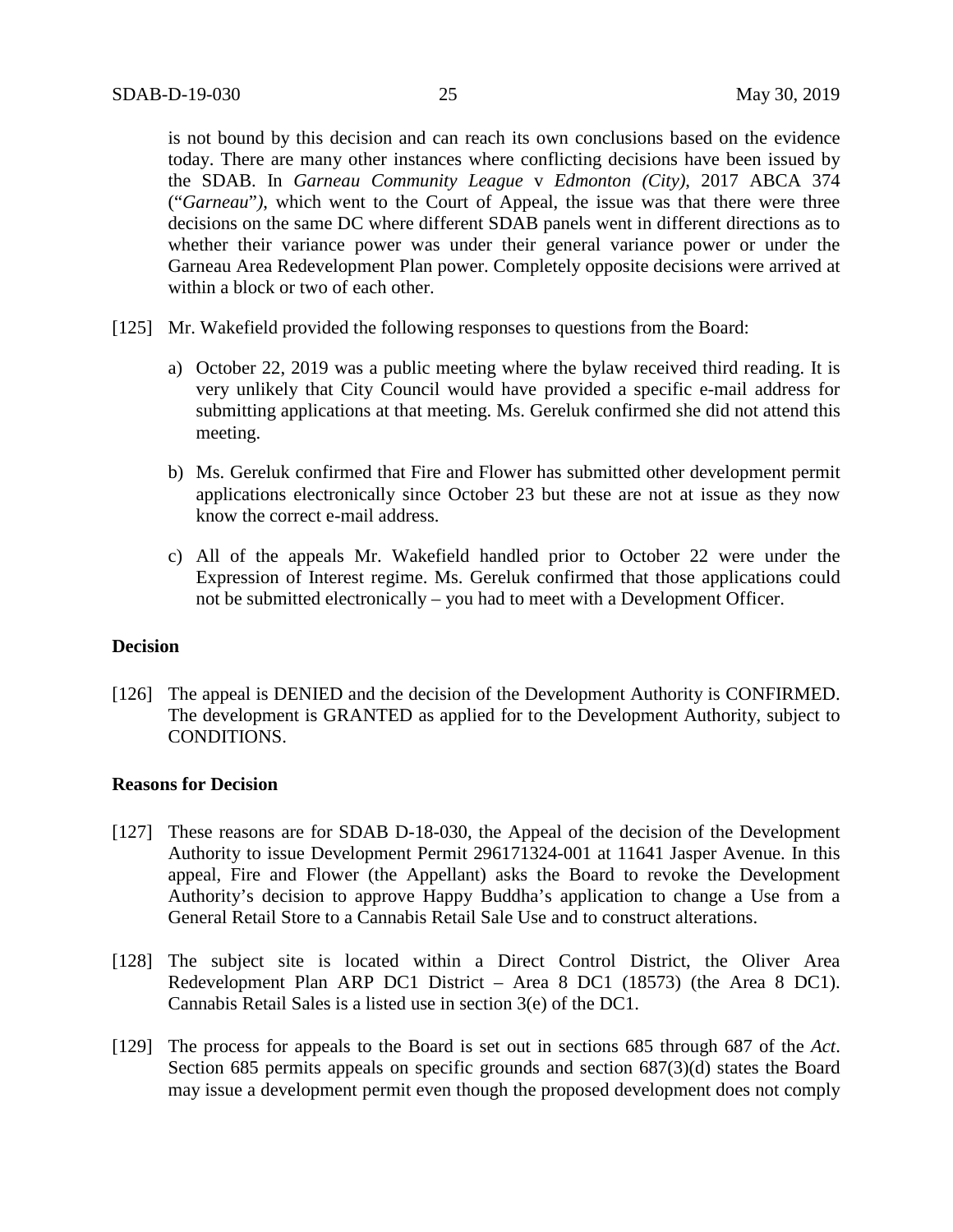with the Bylaw if the tests set out in subsection (i) and (ii) are met. As noted in *Garneau* at para 20, when the appeal concerns property that is subject to direct control zoning (in this case the Area 8 DC1), section 685(4)(b) limits both the scope and role of the Board.

Section 685(4) provides:

(4) Despite subsections (1), (2) and (3), if a decision with respect to a development permit application in respect of a direct control district … (b) is made by a development authority, the appeal is limited to whether the development authority followed the directions of council, and if the subdivision and development appeal board finds that the development authority did not follow the directions it may, in accordance with the directions, substitute its decision for the development authority's decision.

[130] The development regulations for the Area 8 DC1 are found in section 4. There is no reference to Cannabis Retail Sales Use in the development regulations in section 4 of the Area 8 DC1.

## Background

- [131] In anticipation of the legalization of recreational cannabis by the federal government in the fall of 2018, the *Edmonton Zoning Bylaw* (the "*Bylaw*") was revised by adding Cannabis Retail Sales as a Permitted Use in a number of standard commercial zones. Development regulations specific to Cannabis Retail Sales Use added to the Special Land Use Provisions in section 70.
- [132] The normal practice of the City is to evaluate applications for development permits in the order that completed applications are received (first-come, first-served). In anticipation of a large number of competing applications and as the separation distance requirements, could render subsequent applications non-compliant, the City used a lottery system to determine the sequence of evaluation. A lottery was determined to be preferable and deal most fairly with all competing applications than the usual first-come, first-served process.
- [133] Area 8 DC1 was not included as part of these initial changes adding Cannabis Retail Sales as a Listed Use. The Development Authority received several rezoning applications within quick succession to rezone Area 8 DC1 to allow for Cannabis Retail Sales Use. Mindful of its obligation to be transparent and fair to all interested parties and that the successful applicant for rezoning might not be successful applicant at the development permit stage due to the separation distances in section 70, the City administration itself initiated an application for rezoning.
- [134] Given the small geographical area of Area 8 DC1, the order of approval was key. The Development Authority considered retaining an outside agency to conduct a Site Selection Lottery but in the end, per section 11.1(3), the Development Authority elected to accept applications by email and evaluate them based in accordance with the ordinary first-come first-served process in lieu of a lottery.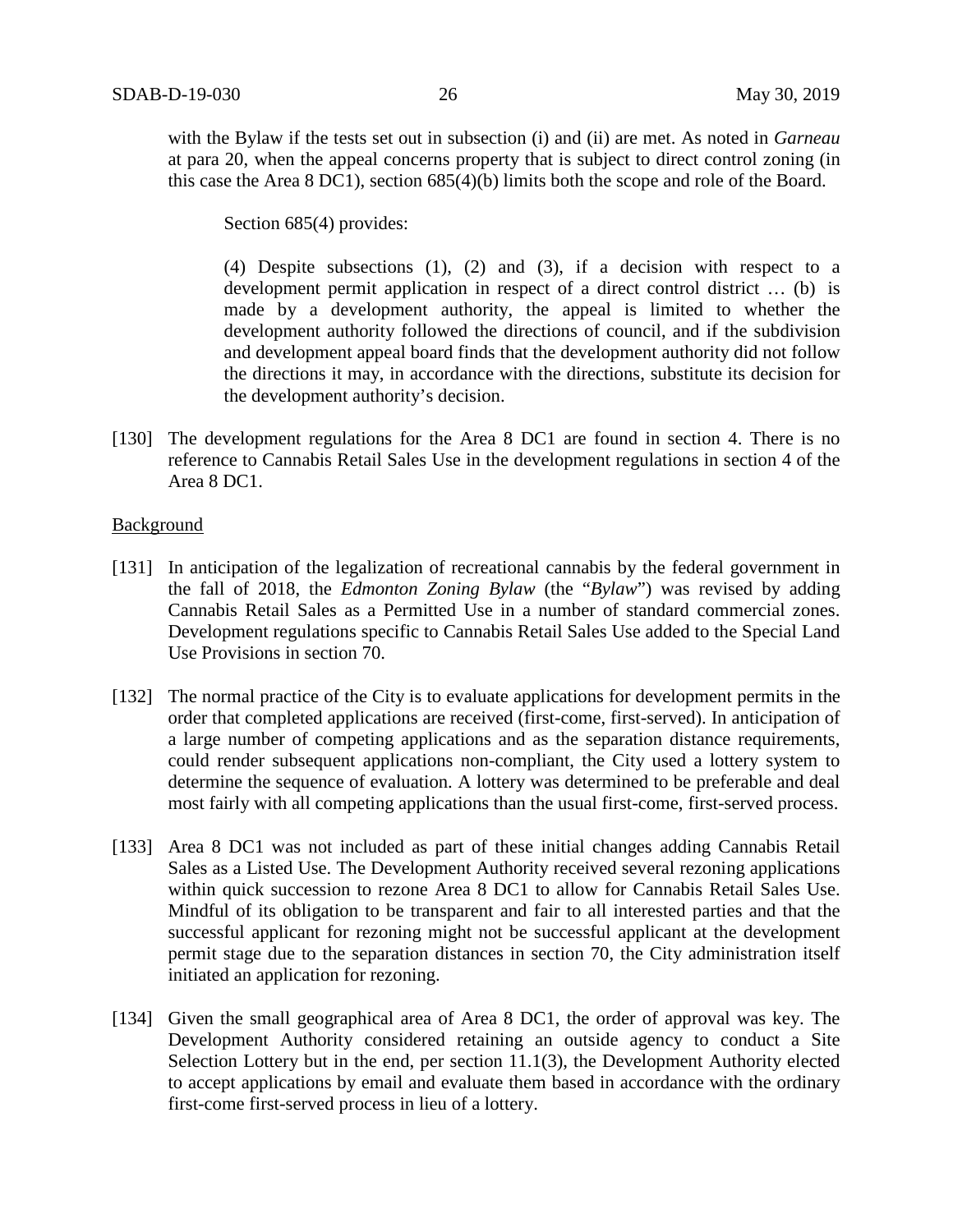- [135] Interested applicants were made aware of the progress of the *Bylaw* amendment and the development application process through emails and also through the City webpage which stated "To submit a complete development permit application package for cannabis retail sales send it by email to cannabisdevelopmentpermit@edmonton .ca with the subject line…."
- [136] The rezoning was approved by Council on October 22, 2018. The City began accepting Development Permit Applications for Area 8 DC1 by email at 12:00:01 October 23, 2018 on a first-come, first-served basis at the email address indicated on the website.
- [137] Multiple applications from five applicants were received almost immediately after midnight. This appeal involves the applications from three competing applicants Canndara, Happy Buddha and the Appellant and section 70.1, the required separation distance between Cannabis Retail Sales developments.
- [138] Canndara's Cannabis Retail Sales is located on the North side of Jasper Avenue and it is the furthest East. The Appellant's proposed development is 129 metres to West of Canndara and Happy Buddha's Cannabis Retail Sales Use is 153 metres West of the Appellant's proposed development. The Appellant and Canndara are both located on the North side of Jasper Avenue, and Happy Buddha is located on the South side of Jasper Avenue.
- [139] The order of receipt and evaluation was critical given the proximity of the three proposed developments and the separation requirements. If the Appellant's application was received and evaluated first, then neither Canndara nor Happy Buddha would comply with the 200 minimum metre separation distance. If either Happy Buddha or Canndara were approved first, then the Appellant's proposed development would not comply with the 200 minimum metre separation.
- [140] The Development Authority determined the order of review based on the applications received by email on the City's server at the website address indicated on the City webpage and made the following decisions:
	- a) Canndara's application was reviewed and found to be fully compliant with all the regulations in the Bylaw and approved.
	- b) Happy Buddha's application was reviewed and found to be fully compliant with all the regulations in the Byalw and approved.
	- c) Permit Experts on behalf of the Appellants' application was reviewed and found to be non-compliant with the minimum setback requirement in section 70.1 and beyond the 20 metre discretionary variance authority because it was 129 metres from the approved Canndara development (71 metres short of 200 metres) and 153 metres from the Happy Buddha development (47 metres short of 200 metres)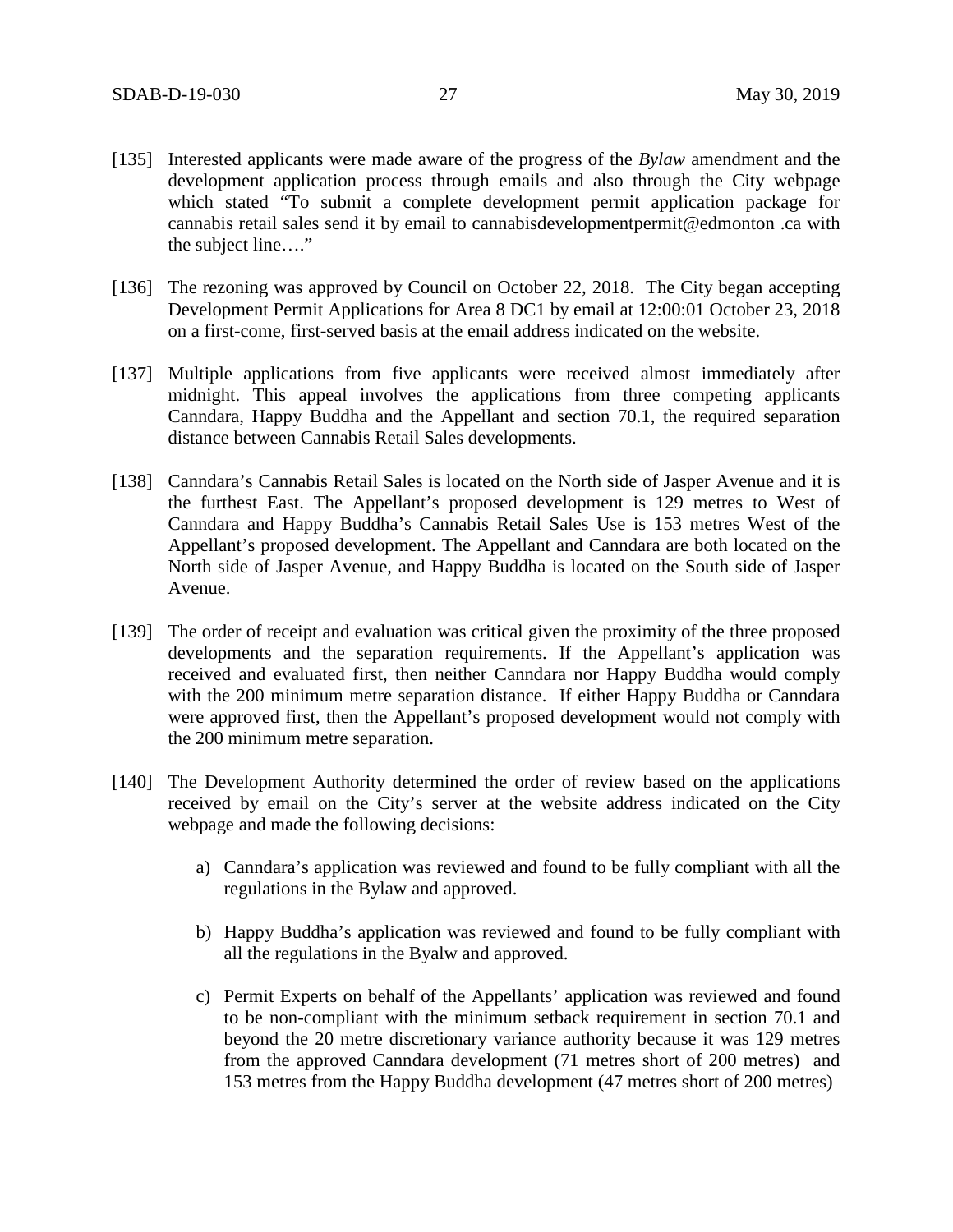- [141] The Appellant appealed all three decisions. Initially the three appeals were scheduled to be heard contemporaneously. Subsequently, the decision to issue the Canndara permit was heard in a separate hearing by another panel of the Board (the Canndara Decision, SDAB D-19-029). That Board denied the appeal and affirmed the Canndara permit. The Appellant has applied for leave to appeal the Canndara Decision and the application for permission to appeal will be heard in June, 2019.
- [142] This Board was scheduled to hear the remaining two appeals in a combined hearing.
- [143] The Appellant filed a single submission for both appeals and indicated that a significant portion of the evidence would be required for both appeals. The Respondent expressed concern that hearing the matters together would unnecessarily confuse arguments and complicate the issue, noting that Happy Buddha's permit was fully compliant while the Appellant's permit did not comply with the regulations.
- [144] As a preliminary matter after hearing from the parties and the City, the Board advised it would hear the submissions and evidence from the Appellant which they determined relevant to both appeals following the Board's usual process, allowing them the final right of reply. Then the Board would close that portion of the joint hearing related to (SDAB-D-19-030) and proceed with the third appeal (SDAB-D-19-051), the refusal of the Appellant's application for a Development Permit). This would allow the Appellants to make their full case and separate the issues as far as practicable to address the concerns of Happy Buddha. No objections to this were received. The Board is issuing separate decisions which reflect this procedure. These reasons are for SDAB-D-18-030, the Appeal of the decision of the Development Authority to issue Development Permit 296171324-001 at 11639 Jasper Avenue to Happy Buddha  $& Co.$
- [145] All parties making submissions referred to the Canndara Decision in their presentations. The Board agrees that with the Canndara Decision under appeal, issue estoppel does not apply. While the Board is not strictly bound by precedent and it must consider each case on its own unique facts and based on the submissions and evidence, the Board is mindful of the significant overlap amongst the three appeals and that the Canndara Decision must be addressed in these reasons.
- [146] During the hearing, the Board asked the Development Authority to comment on the issue considered by the panel in the Canndara Decision at paragraph 106 - whether the Board has authority with respect to decisions of the Development Authority concerning the process of determining order and reviewing development permits. The City said for the purposes of the two remaining appeals they would not be presenting arguments on that point and they were prepared to accept the reasons on this issue in paragraphs 106 through 113 of the Canndara Decision. The respondent agreed with the Canndara Decision overall and did not argue this jurisdictional point in particular.
- [147] The Board agrees with the decision in Canndara on this point and adopts the reasons found in para 106-114 inclusive.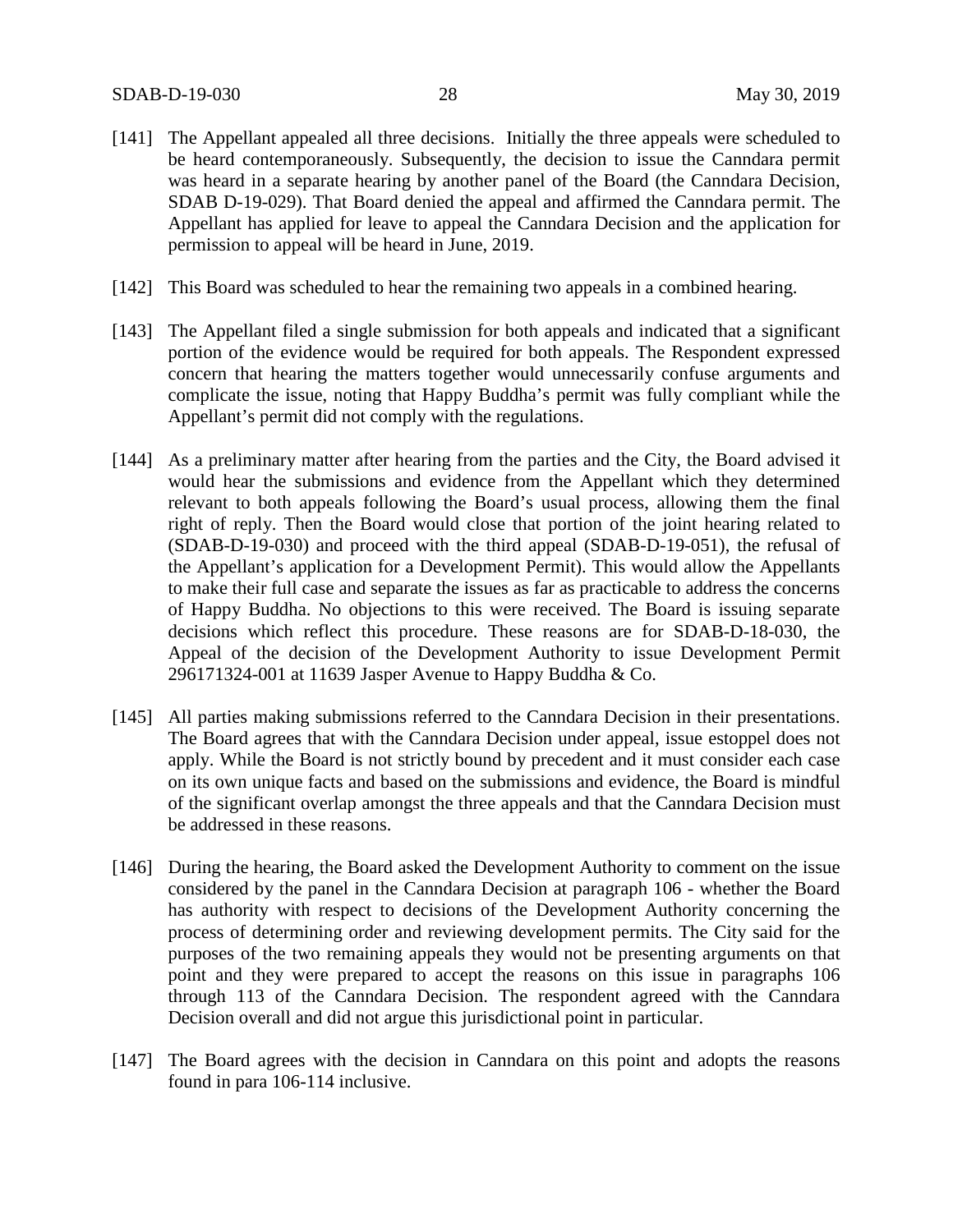…

- [106] The question is whether the decisions of the Development Authority with respect to the process are decisions that the Board has the authority to consider.
- [107] In the decision of *McCauley Community League v. Edmonton (City),* 2012 ABCA 86 (*McCauley*), the Court of Appeal had occasion to consider Section 685(2) of the *MGA*, which states that "…any person affected by an order, decision or development permit made or issued by a development authority may appeal to the subdivision and development board."
- [108] The Court determined that the words "order, decision or development permit" should be given a wider meaning than decisions related just to applications for development permits, particularly where the affected person would be required to seek judicial review rather than appealing to this Board. The Court concluded that a proper interpretation of the scope of the Board's jurisdiction should give consideration to the administrative structure as a whole. [Paras. 23, 24 and 27]
- [109] The Respondent argued that any decisions made by the Development Authority related to process are outside the jurisdiction of the Board or, alternatively, should be dealt with at the appeal regarding the Appellant's refused permit.
- [110] The Board disagrees. If the Board does not have jurisdiction to consider the process, the Appellant would be required to seek judicial review, leading to the type of situation the Court in *McCauley* ruled should be avoided. As to the submission that the proper forum for an appeal regarding the process is the Appellant's appeal of its refused permit, the Board is of the view that, in this case, the allegations regarding the fairness of the decisions of the Development Authority with respect to the process have a bearing on whether the Respondent's Development Permit is valid. Accordingly, the Board concludes that, given the *McCauley* decision, it has the jurisdiction in this case to consider the decisions made with respect to process and that it is appropriate to deal with those decisions in the instant appeal.
- [111] In dealing with those issues, the Board must bear in mind Section 685(4)(b), which states that "Despite subsections (1), (2) and (3)..." the Board's jurisdiction is limited to determining whether the Development Authority followed the directions of Council. This means that, in considering the Development Authority's decisions relating to process, the Board must restrict itself to deciding whether the Development Authority followed Council's directions.
- [112] The Respondent also argues that the Development Authority's decisions with respect to process were made, at the latest, on October 23, 2018, when applicants were allowed to submit applications. Since the appeal was not filed until February 12, 2019, it is argued, it is outside the 21-day appeal period stipulated by Section 686(1)(b) of the *MGA*.
- [113] The Board is of the view that the Appellant's appeal regarding the process raises issues not only with respect to decisions about what process to use, but also issues about how the process was applied to the various applicants. Issues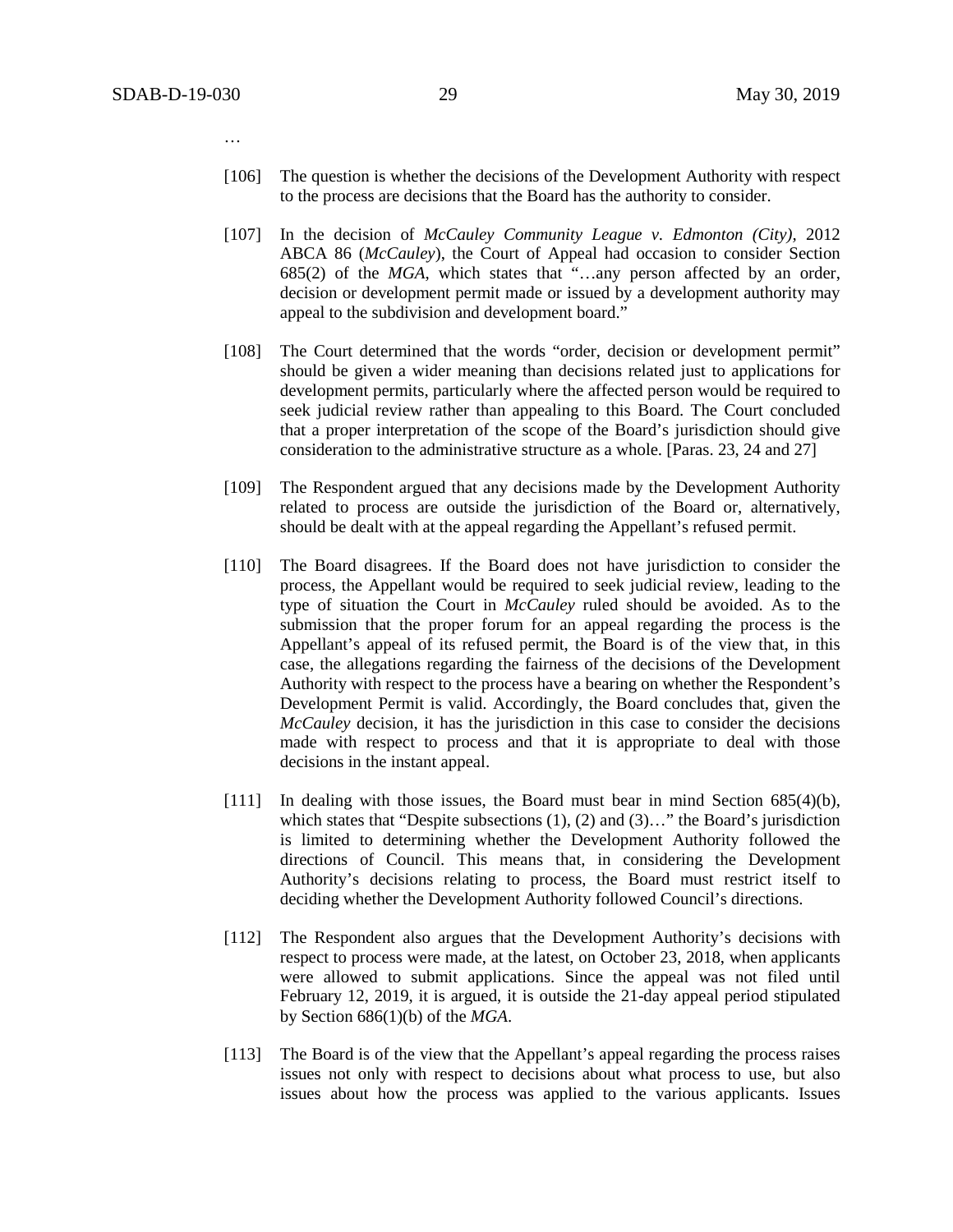regarding the application of the process were not apparent until after the Development Authority made its decisions as to which applications were successful. The Respondent's application was not approved until January 23, 2019. The Board finds that the appeal regarding process was filed within the 21 day appeal period.

[114] The Respondent also argues that the Appellant acquiesced to the process and has, therefore, waived its right to appeal the process. That argument fails for the reason stated above: that issues with the process were not apparent until after decisions regarding the successful applications were made.

…

- [148] The Appellants confirmed they would be pursuing five grounds of Appeal in support of their request that the Board revoke the Happy Buddha Permit:
	- 1. The triage process adopted by the Development Authority for the consideration of development permit applications was not authorized by law;
	- 2. The triage process adopted by the Development Authority for the consideration of development permit applications was not reasonably and fairly implemented;
	- 3. The triage process adopted by the Development Authority for the consideration of the development permit application was an improper exercise of the Development Authority's discretion;
	- 4. The Development Authority misled the Appellant with respect to the proper email address to which development applications were to be sent;
	- 5. The development application was wrongly considered by the Development Authority before the development application of the Appellant.
- [149] Happy Buddha and Canndara argued that the Development Authority was authorized to select the process, selected a fair process and published the process. In their view all participants had equal opportunity under a standard City process. Happy Buddha maintained that the process was properly evaluated for order and pursuant, to the correct application of the published rules, their application is second in time. Happy Buddha followed that process, they submitted only two applications. If the Appellant had received information on synchronization it would have given them an unfair advantage. The Happy Buddha application was fully compliant and therefore they are entitled to a permit. Even if the Appellant's application were considered second after Canndara, it would not be compliant.

Should the Happy Buddha permit be revoked because the triage process adopted by Development Authority was not authorized by law?

[150] Section 640(2)(c) of the *MGA* states: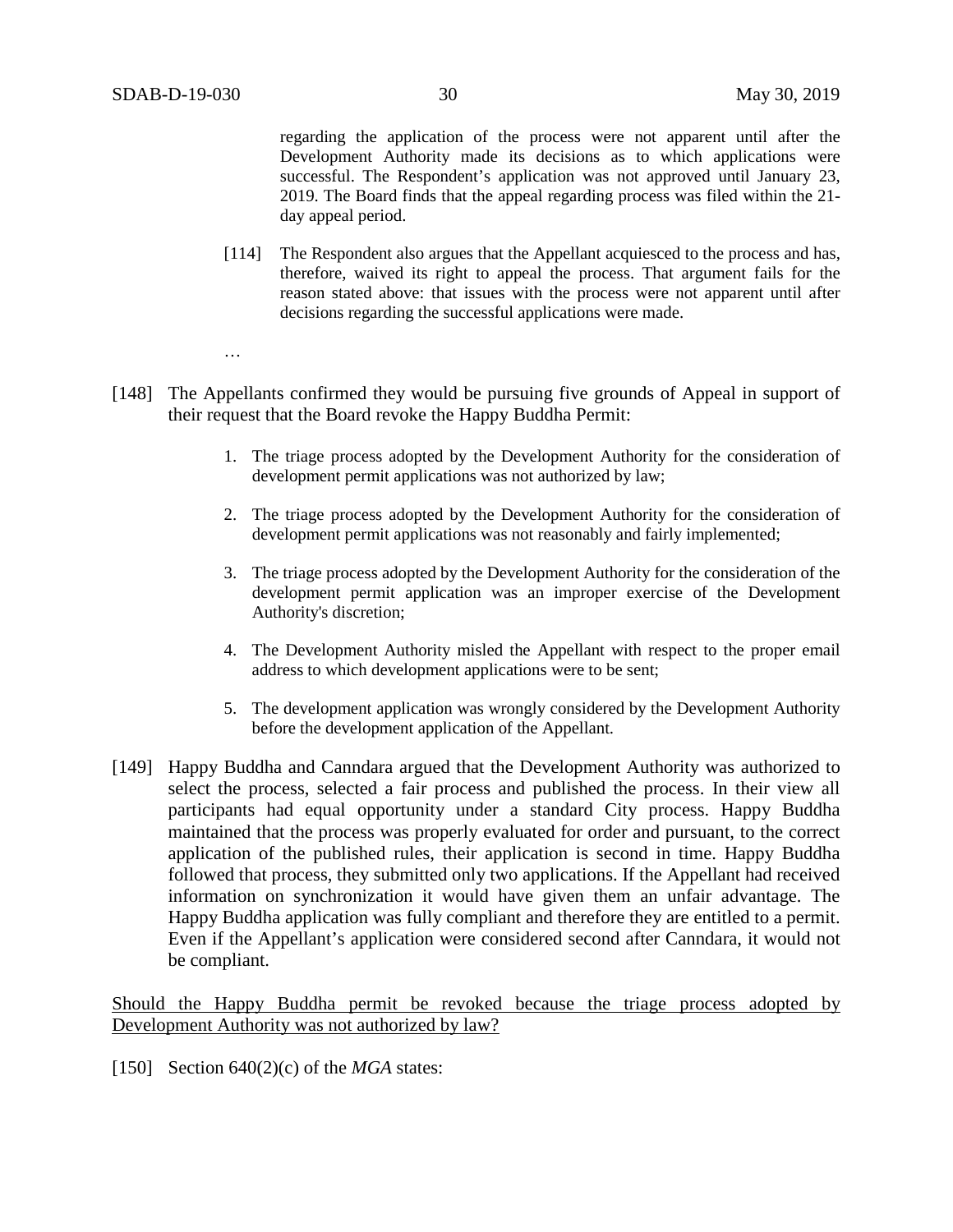$640(2)(c)$  A land use bylaw must establish a method of making decisions on applications for development permits and issuing development permits for any development, including provision for

- (i) the types of development permit that may be issued,
- (ii) applying for a development permit,
- (iii) processing an application for, or issuing, cancelling, suspending or refusing to issue, a development permit,
- (iv) the conditions that are to be attached, or that the development authority may attach, to a development permit, either generally or with respect to a specific type of permit,
- (v) how long any type of development permit remains in effect,
- (vi) the discretion that the development authority may exercise with respect to development permits, and
- (vii) any other matters necessary to regulate and control the issue of development permits that to the council appear necessary
- [151] Section 11.1.3. of the Bylaw states: The Development Officer, shall determine the process for submitting, receiving, determining complete, and reviewing Development Permit Applications for Cannabis Retail Sales.
- [152] The Appellant argued that the Development Officer did not have authority to select this triage first-come, first-served system. As per section 640(2)(c) of the *Act*, Council was required to establish a method to deal with the intake and procession of applications and to determine completeness. Section 11.1.3 is an illegal delegation because it is a carte blanche delegation of power to the Development Officer to select a method without any guidance. Therefore, the Development Authority was not authorized by law to decide that it would accept applications for Cannabis Retail Sales Use by email in accordance with the ordinary first-come first-served basis.
- [153] The Development Authority argued this decision was authorized by section 11.2 of the Bylaw which in turn is authorized by section  $640(2)$  and noted that section  $640(2)(\n \text{vii})$  is very broad and can apply.
- [154] Upon reviewing the Canndara Decision and considering the arguments presented at this hearing, the Board agrees with the Development Authority and adopts the reasons of the Board in paragraphs 116-119 inclusive:
	- [116] The Board finds that Section 640(2)(c) of the *MGA* gives Council the broad authority to specify in the *Edmonton Zoning Bylaw* how decisions on applications for Development Permits and issuing Development Permits will be handled. In particular, Section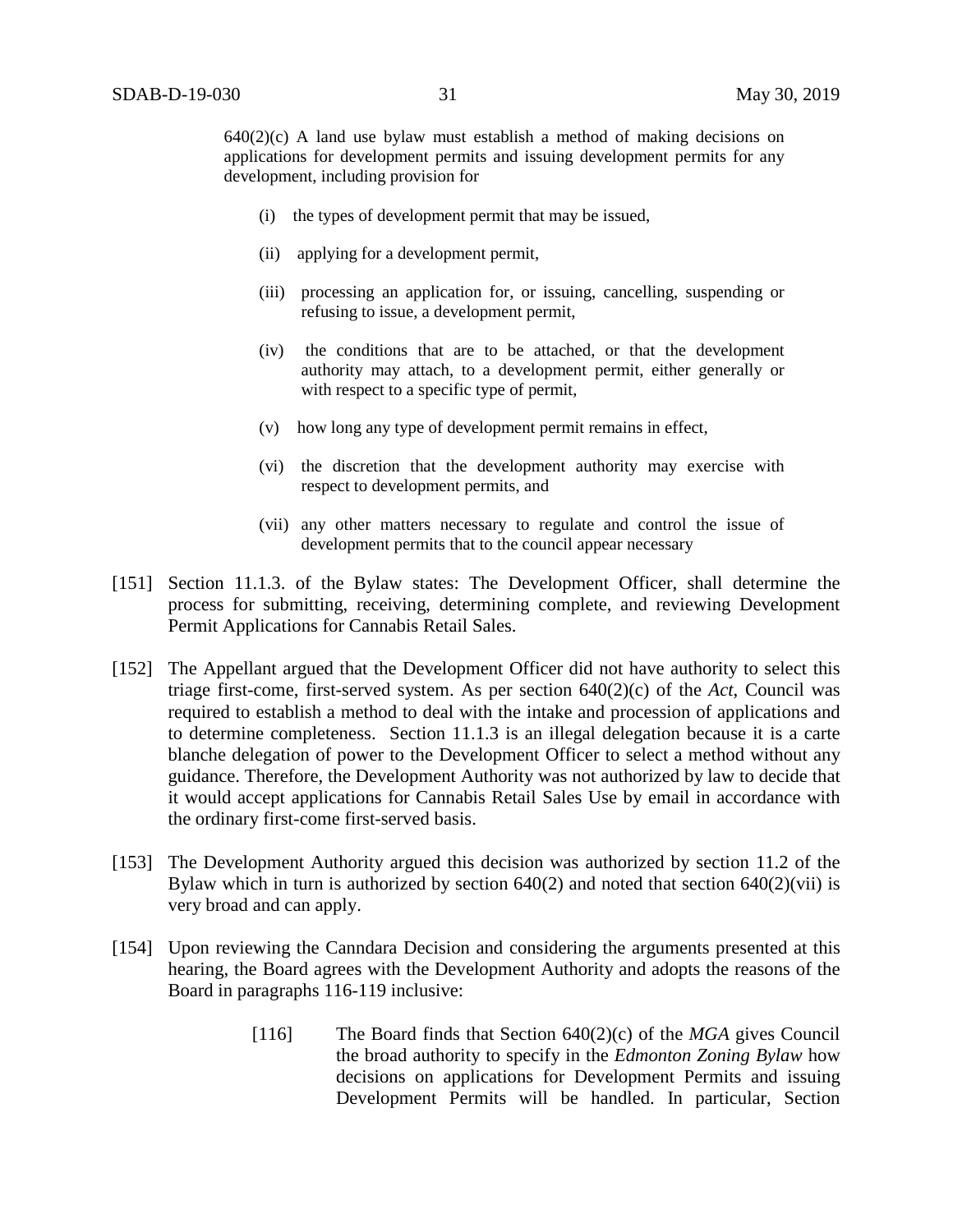$640(2)(c)(vi)$  gives Council the authority to specify the discretion that the Development Authority may exercise with respect to Development Permits.

- [117] Section 11.1(3) of the *Edmonton Zoning Bylaw* states that the Development Officer shall determine the process for submitting, receiving determining complete and reviewing Development Permit applications for Cannabis Retail Sales.
- [118] The Board finds that the Development Officer did follow the directions of Council in determining the process to be used with respect to dealing with the Respondent's application and further finds that the process adopted by the Development Officer was authorized by law.
- [119] The Appellant urged the Board to find that Section 11.1(3) of the *Edmonton Zoning Bylaw* was an improper delegation of authority. However, it is not within the Board's purview to make a ruling on the validity of provisions in the *Edmonton Zoning Bylaw*.
- [155] This Board declines to revoke the Happy Buddha's Development Permit on the basis that section 11.1.3 of the Bylaw was not authorized.

Should the Board revoke the Happy Buddha permit because the adoption of a first-come firstserved by email process was an improper exercise of the Development Authority's discretion under section 11.1.3?

- [156] The Board considered the Development Officer's submissions about why the process in the webpage was selected:
	- a) The method of accepting permit applications on a first-come, first-served basis is the City's standard practice and a commonly accepted method in other municipalities in Alberta.
	- b) The legalization of cannabis presented many challenges to the Development Authority who tried to be as transparent and as fair as possible to all applicants for Retail Cannabis Sales Use permits. In response to the changes to several zones and one DC district, a lottery process to determine the order of receipt and processing was implemented in the summer of 2018 in anticipation of an unusually large influx of competing applications.
	- c) Later, the City returned to first-come, first-served with those areas.
	- d) The Development Authority considered retaining an outside agency to conduct another Site Selection Lottery to determine order of receipt and processing for Area 8 DC1. However, due to its small geographical area, first-come first-served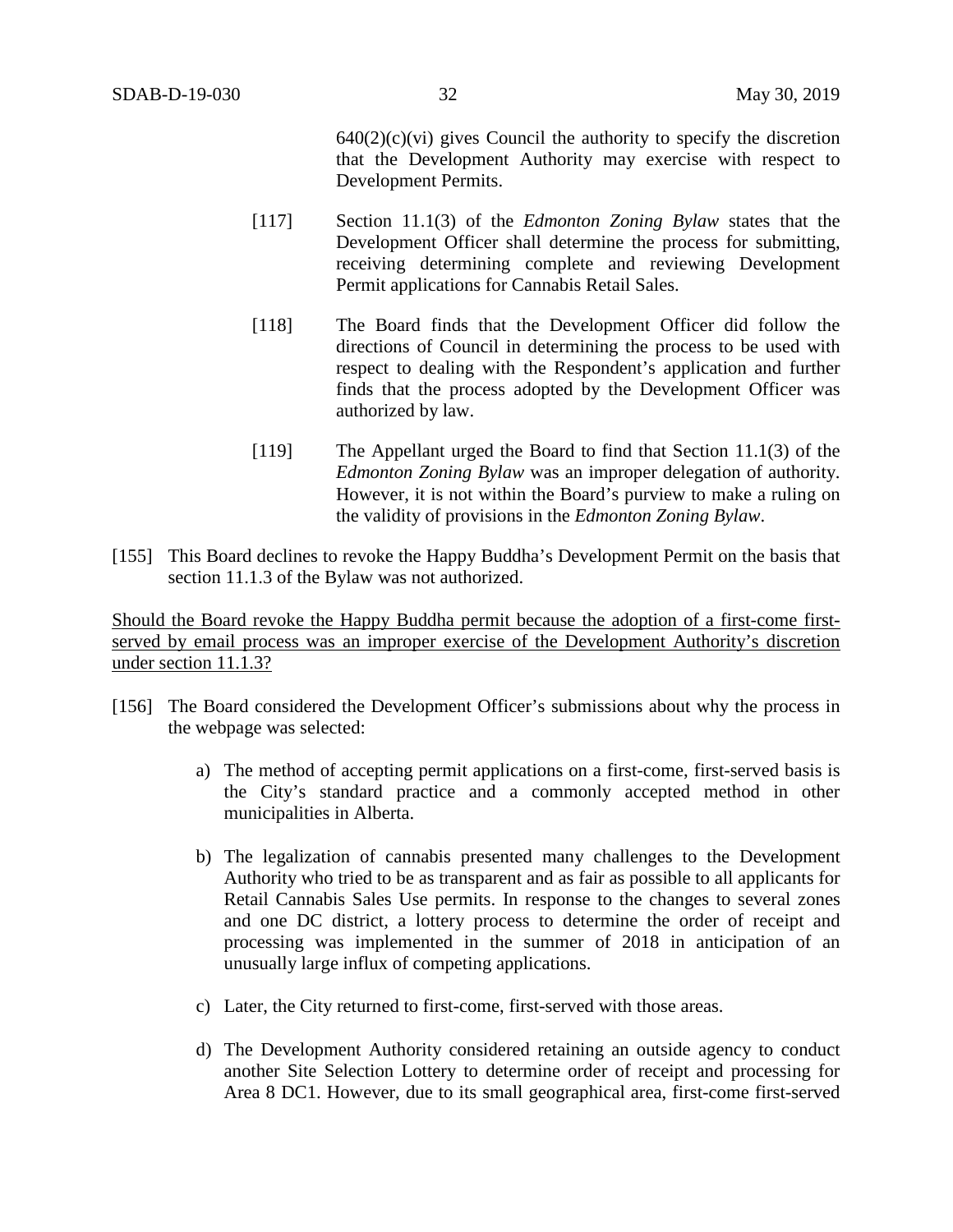as of the day after rezoning was chosen as indicated on the webpage and all the parties were made aware of it.

- e) The Development Authority felt that this method would ensure all potential applications were subject to the same rules and no one would be prejudiced.
- [157] Based on the presented submissions and materials, the Board finds no evidence before it to conclude that the Development Authority improperly exercised their discretion when selecting a first-come, first-served by email method. Consequently, this Board concurs with the conclusion in the Canndara decision on this point at paragraph 120. This Board finds the Development Officers followed the Direction of Council by exercising their section 11.1.3 discretion properly.

Should the Board revoke the Happy Buddha Permit because the triage process adopted by the Development Authority for consideration of the Development Permit applications was not reasonably or fairly implemented?

- [158] The Appellants raised two points under this ground of appeal: the Development Authority refused to allow the Appellants to synchronize their clocks with the City server and they told the Appellant not to send automated applications. The Appellant acknowledged that Happy Buddha had not sent automated applications, but stated that it appears other applicants did send automated applications based on the numbers received (this allegation was denied by Canndara).
- [159] The Board considered the following exchanges on October 22, 2018 between the Appellants' various employees and the Development Authority:
	- a) The Appellants wrote the Development Authority expressing a strong belief that it was important to allow market participants to synchronize clocks and avoid inadvertently submitting an early or late application. They note clear rules and instructions are important to maintain an orderly process otherwise this method of filing becomes even more random and arbitrary than a lottery.
	- b) Mr. Chan responds indicating he is unsure if there is any technological capability to synchronize their time, he provides some details and he recommends that the Appellate review the information provided in the City application guide and their webpage about the City's application process to ensure that the Appellants are aware of all requirements for their application.
	- c) In response to a second request for a reference point against which the City server's time clock had been synchronized, Mr. Chan confirmed the City clocks are set by Google, that they do not really have influence over the timing and that even if it was possible the City does not manipulate any hardware that is not part of its network for any reason. Mr. Chan points out that it also would be unfair if some applicants have this option, but others did not. He concludes therefore this is not a consideration. This email also notes early applications will not be accepted and again cites the webpage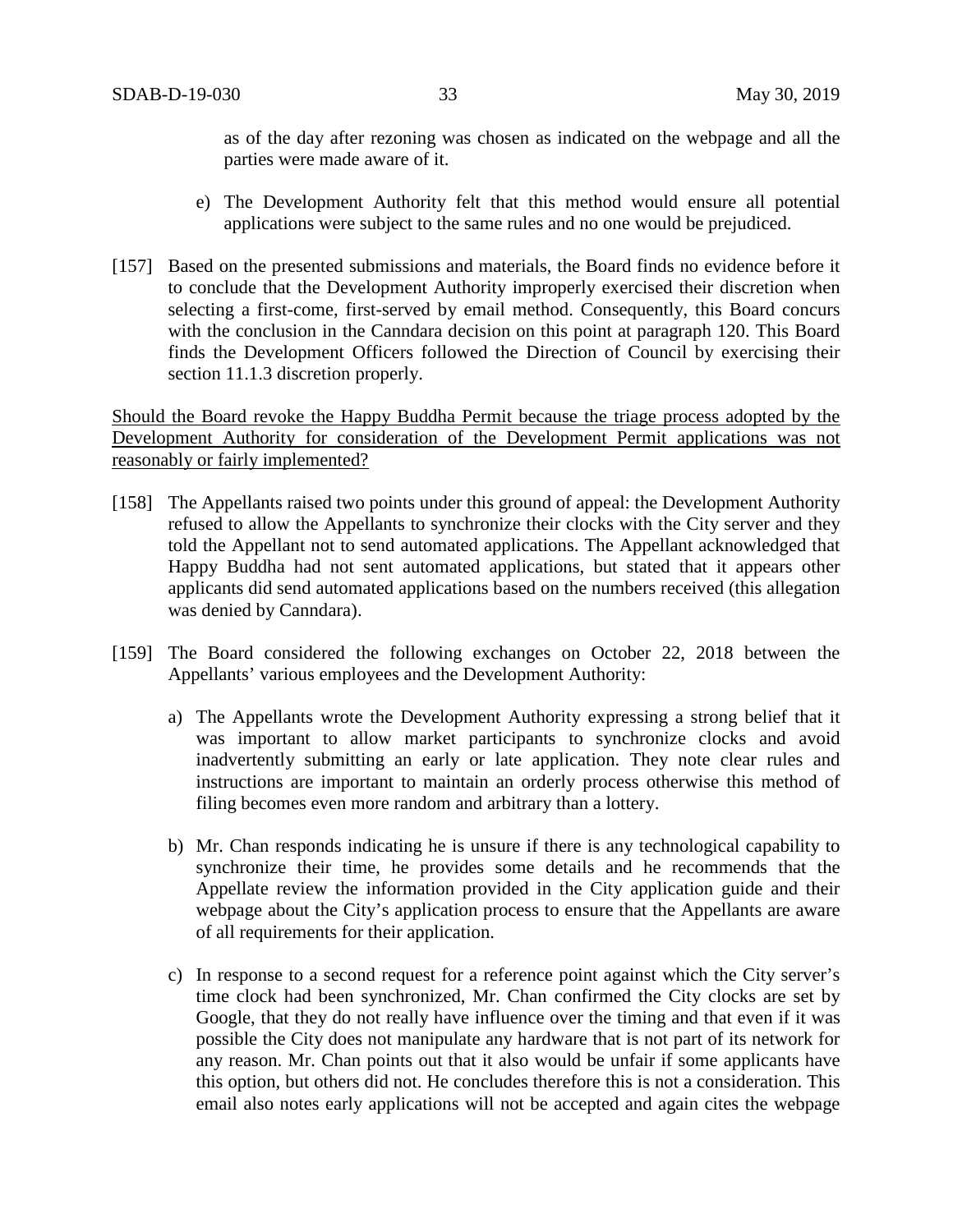advising the Appellants to "Please review the City's webpage on opening a cannabis retail store for all other rules about the process."

- [160] In the Board's opinion the Development Authority acted appropriately. The Board agrees with the Development Authority, Canndara and Happy Buddha who all argued that to provide the Appellant with a means to synchronize their clocks with the city server when that was not done for other applicants would be unfair to the Appellant's competitors. Enabling synchronization for one applicant would have given that applicant an unfair advantage.
- [161] The Board agrees with the conclusion in the Canndara Decision. With respect to synchronization, all the potential applicants were treated equally and fairly as they had the same chance to have an application received first after 12:00:00 on October 23, 2018 on the City server.
- [162] The Appellants also argued the process was unfair because the Development Authority had told them they did not want to be inundated with multiple applications and they had respected this request.
- [163] Again, the Board reviewed the submitted email correspondence on October 22, 2018 and the information posted on the webpage:
	- a) The Appellants ask for information: " [t]o make sure we understand the process any email received on or after 12:00:00 is fine. If it's received before it will need to be resubmitted. Is there any issue if we have a couple people send the same application in at midnight to ensure it gets received on time, and then the City would take the time stamp of the first received?"
	- b) Mr. Chan replies "While we would prefer that our email not be inundated with multiple email application submissions for the same location, if we do receive multiple submissions for the same location, we will consider the application with the earliest timestamp." Then he cites the webpage and quotes the rule for reviewing applications found on the webpage.
	- c) The webpage states only one development permit application can be submitted per email and also that multiple applications in one email will not be accepted. The webpage has no prohibition on multiple submissions; it is silent with respect to the number of times that the same application can be submitted.
- [164] Based on Ms. Gereluk's submissions, the Board finds that the Appellants did not send in an automated response, but they did have several individuals submit several applications. The Board also accepts the statement made by Happy Buddha, that it made only two applications. While the Appellants argued that Canndara had used some sort of automated system to submit its emails in the Canndara hearing, that Board found no basis to support that conclusion (para. 123). In any event, in this Board's opinion whether or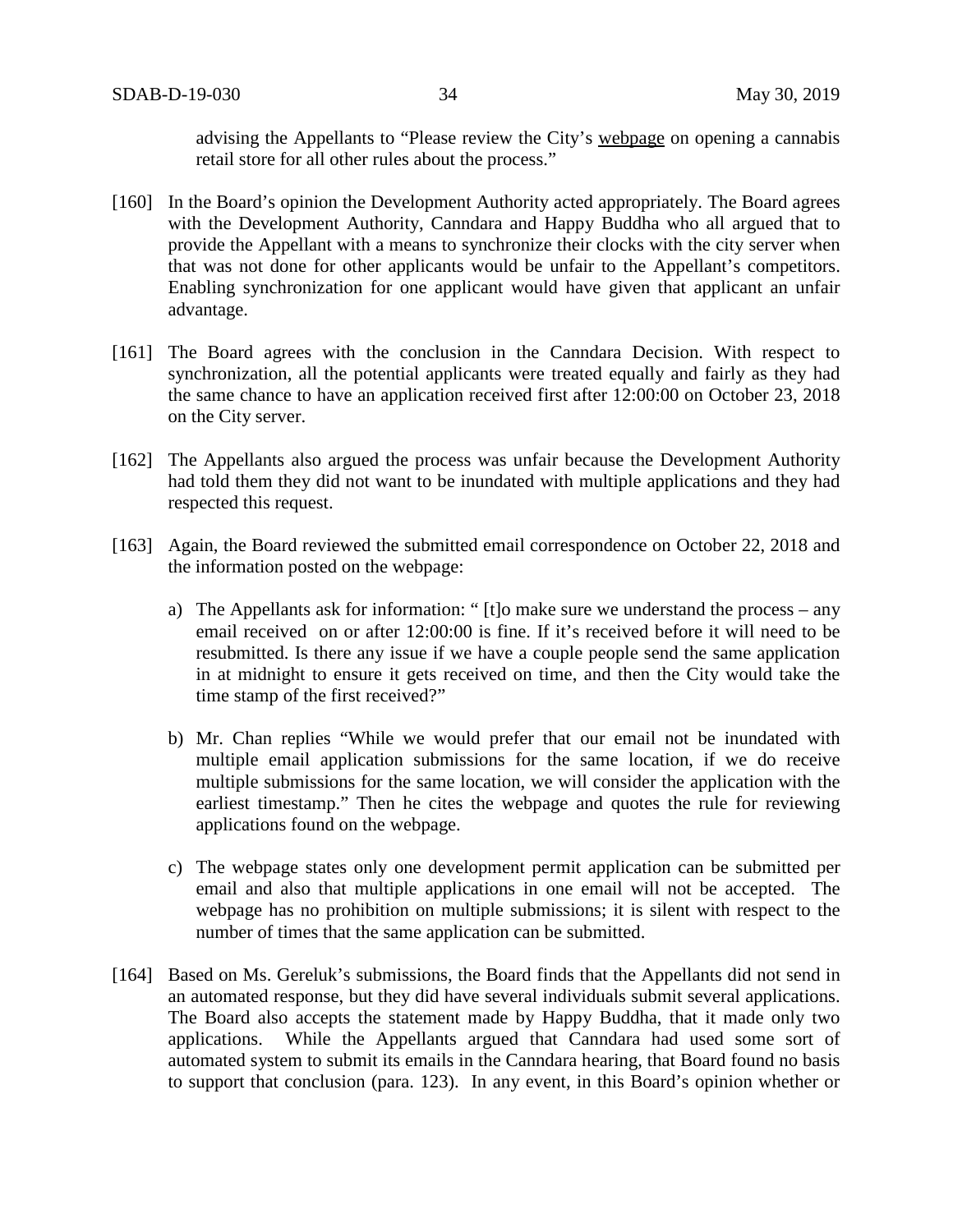not Canndara had used some sort of automated system is not a material consideration in this appeal where the Appellant is asking the Board to revoke the Happy Buddha Permit.

- [165] The Development Officer acted fairly and reasonably to the request to synchronize servers and to the inquiry about multiple applications from multiple senders. He stated a preference and a process for determining the order of review in the event that more than one email were to be received for a single application. The Appellant and the other applicants did in fact submit multiple emails for the same application and as indicated by Mr. Chan, the order of review was determined based on receipt of the first of the pool of applications from each of the five competing proposed developments just as Mr. Chan had explained.
- [166] The Board finds no basis to allow the appeal on this ground of appeal. The Board finds that the Development Authority acted reasonably and fairly in implementing its chosen first-in first-served method. In particular, the Development Officer acted fairly and reasonably in responding to the Appellants' inquiries about synchronization and multiple requests for a single application.

Did the Development Authority wrongly consider the Happy Buddah application before the Appellant's application?

- [167] The Development Authority adopted a first-come, first-served by email approach per section 11.1(3) of the Bylaw.
- [168] The details of this first-come, first-served by email process were published for all interested applicants on the City webpage.
- [169] Under the heading "Applying for a permit", all applicants were instructed "To submit a complete development permit application package for cannabis retail sales, send it by email to cannabisdevelomentpermit@edmonton.ca..." The webpage also indicated "If your proposed location is approved for cannabis retail sales through a rezoning application, your development permit application will only be accepted starting the day after Council approves the rezoning." (Exhibit A)
- [170] Several emails with applications for Cannabis Retail Sales were received within the first few minutes after 12:00:00 on October 23, 2018 (the day after Council approved the rezoning).
- [171] Approximately one day later, three Development Officers determined collectively, based on the time that the applications were received at cannabisdevelomentpermit@edmonton.ca, that the order of receipt and processing would be Canndara, Happy Buddha, the Appellants' and two subsequent applicants.
- [172] The Board reviewed the server printout submitted by the Appellants. It confirms that the order of receipt at the email address listed on the City webpage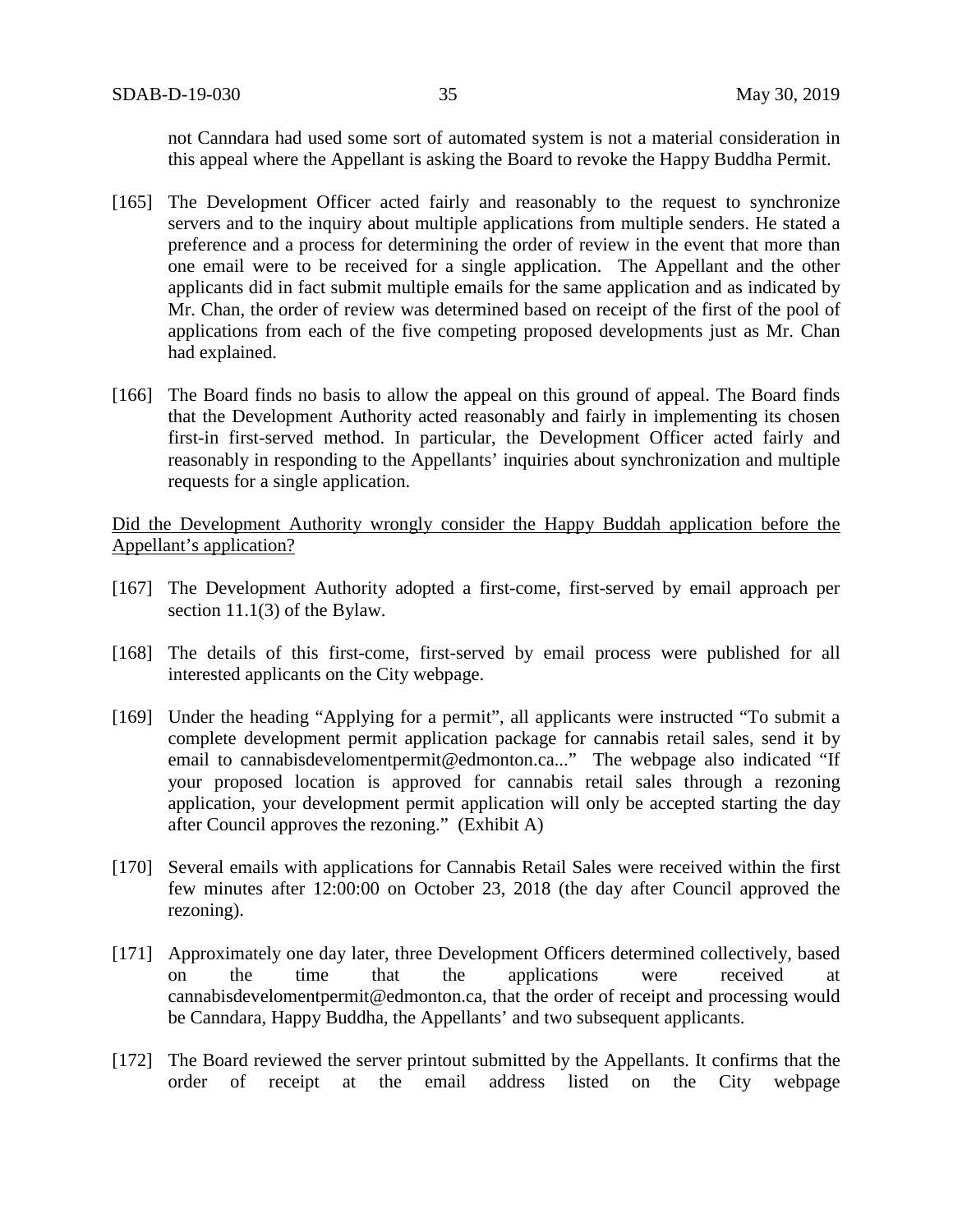(cannabisdevelopmentpermit@edmonton.ca) was Canndara, Happy Buddha and then the Appellants.

- [173] Based on this information, the Board finds that the Development Authority followed the correct process by ranking the applications in the order that they were received at cannabisdevelopmentpermit@edmonton.ca in accordance with the method selected by the Development Authority and stated on the City webpage.
- [174] The Board finds it would have been an error for the Development Authority to depart from the method published in the webpage and available to all potential applicants and consider the email received from the Appellants at a different email address communicated by inadvertent error to one applicant.

Should the Board revoke the Happy Buddha Permit because the Development Authority misled the Appellants with respect to the proper email address to which development permit applications were to be sent?

- [175] The City of Edmonton Development Application webpage is clear that the address for submitting applications is cannibisdevelopmentpermit@edmonton.ca.
- [176] The Board carefully reviewed the emails provided by the Appellant between its various employees and various City employees and considered the following:
	- a) By e-mail on August 14, 2018 Ms. Vander Hoek provided the Appellants with accurate information. She indicated that the details were still being worked out and would be updated on the cannabis legalization web page and stated:

"Applications for development permit as a result of rezoning will only be accepted starting the day after the rezoning is approved by Council. Applications will only be accepted by email to cannabisdevelomentpermits@edmonton.ca." [sic]. She indicated further information could be obtained by contacting cannabislegalization@edmonton.ca."

b) By email on date Sept 17, 2018, Ms. Vander Hoek stated:

"Once past third reading at the regular council meeting, applications for development permit will be accepted the following day at 12:00:01, midnight by email to cannabislegalization@edmonton.ca. For more information about this process or to talk about any concerns you might have please see edmonton.ca/cannabislegalization, or email cannabislegalization@edmonton.ca, as I am not an expert on this part of the process. Please ensure that you have all the details needed for your application to ensure that it is deemed complete. Please let me know if you have any questions about the rezoning part of this process"

c) This paragraph contains an error, cannabislegalization@edmonton.ca is not the address listed on the cited webpage for development applications.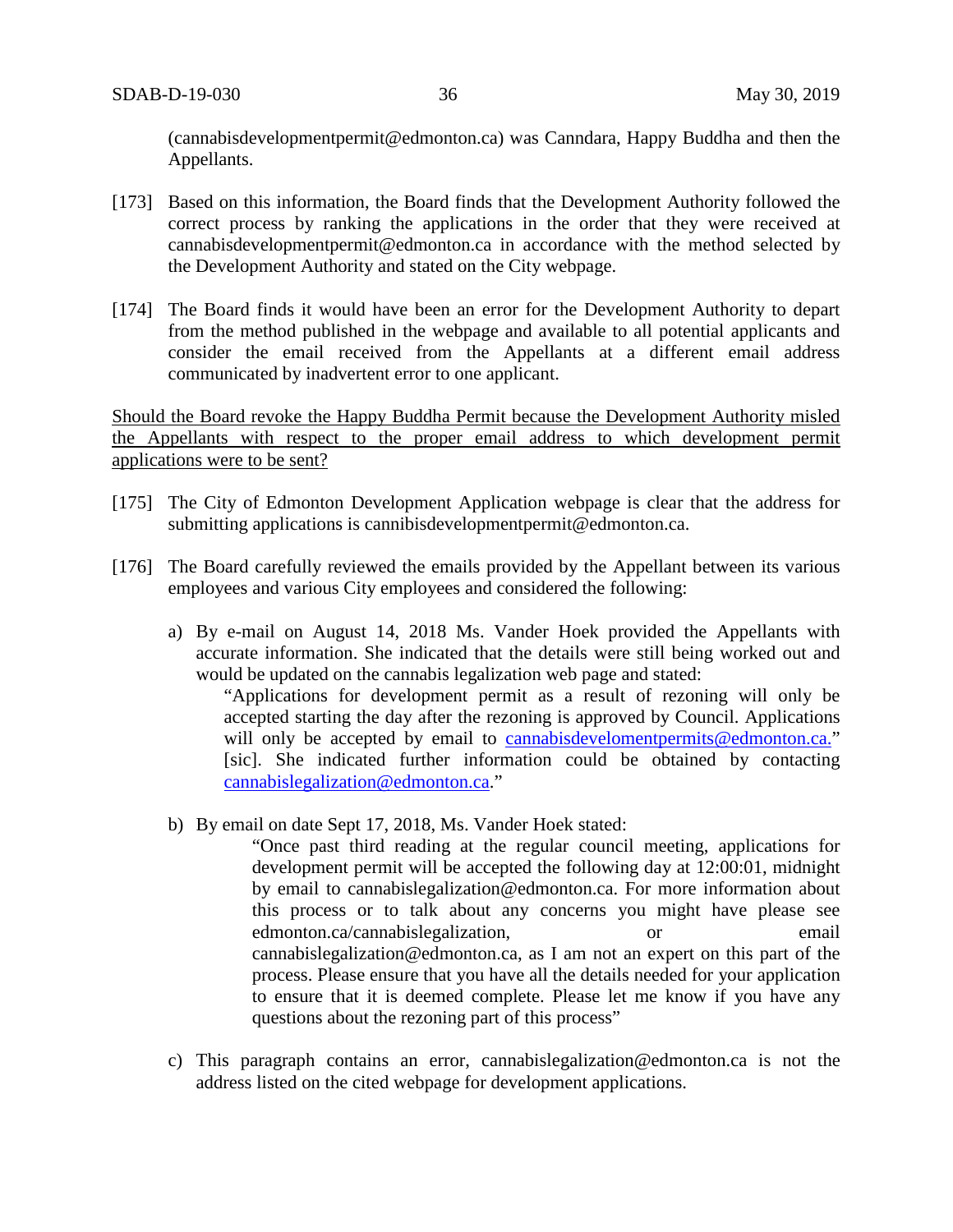- d) In September, the Appellant asked Ms. Vander Hoek to provide an official statement a process timeline. By email dated September 25, 2018 she responded "we will not be providing an official letter indicating the process that we are taking. Please consider my email as a notice of the process that is happening."
- e) By email on October 16, 2018 Ms. Vander Hoek provided the following information which also contained an incorrect email address:

"Again, once past third reading at the October 22nd council meeting, Applications for development permits will be accepted the following day (October 23) at 12:00:01, midnight by email to cannabislegalization@edmonton.ca. For more information about this process or to talk about any concerns you might have please see edmonton.ca/cannabislegalization, or email cannabislegalization@edmonton.ca, as I am not an expert on this part of the process. Please insure that you have all the details needed for your application to ensure that it is deemed complete."

- f) On October 19, 2018 the Appellant sent an email to the address indicated by Ms. Vander Hoek asking "Would you please confirm the process that will be followed for submitting and accepting development permit applications in the Oliver Area 8 DC1 following re-zoning as anticipated on October 22, 2018. The email then states "We have received the following information from Heather Vander Hoek" and quotes the information immediately above.
- g) Mr. Chen of the development Authority responds on the same day stating:

"The City's webpage outlines the process for submitting a development permit application for cannabis retail sales. What Ms. Vander Hoek has indicated to you is correct. If the DC rezoning is approved by Council, you may submit your application the day after Council's decision, which would begin at 12:01 AM. Development Permit applications must be sent by email to cannabisdevelopmentpermit@edmonton.ca. I would reaffirm that we will screen applications in the order that these are received but will only review applications that are deemed a complete. If an application is "first" but incomplete, and another application is "second" but it is complete, the second application will be considered for review first."

- h) This email contained two errors: first it stated the information provided by Ms. Vander Hoek was correct and second it indicated that submissions would begin to be received at 12:01 AM the day after Council's decision. The Appellants sought clarification about the time and it was confirmed that the earliest accepted time stamp would be following 12:00:00.
- i) In other contemporaneous emails concerning synchronization, Mr. Chan repeatedly refers the Appellants to the City's webpage "our City's webpage outlines specifically how applications should be submitted and will be considered by staff and in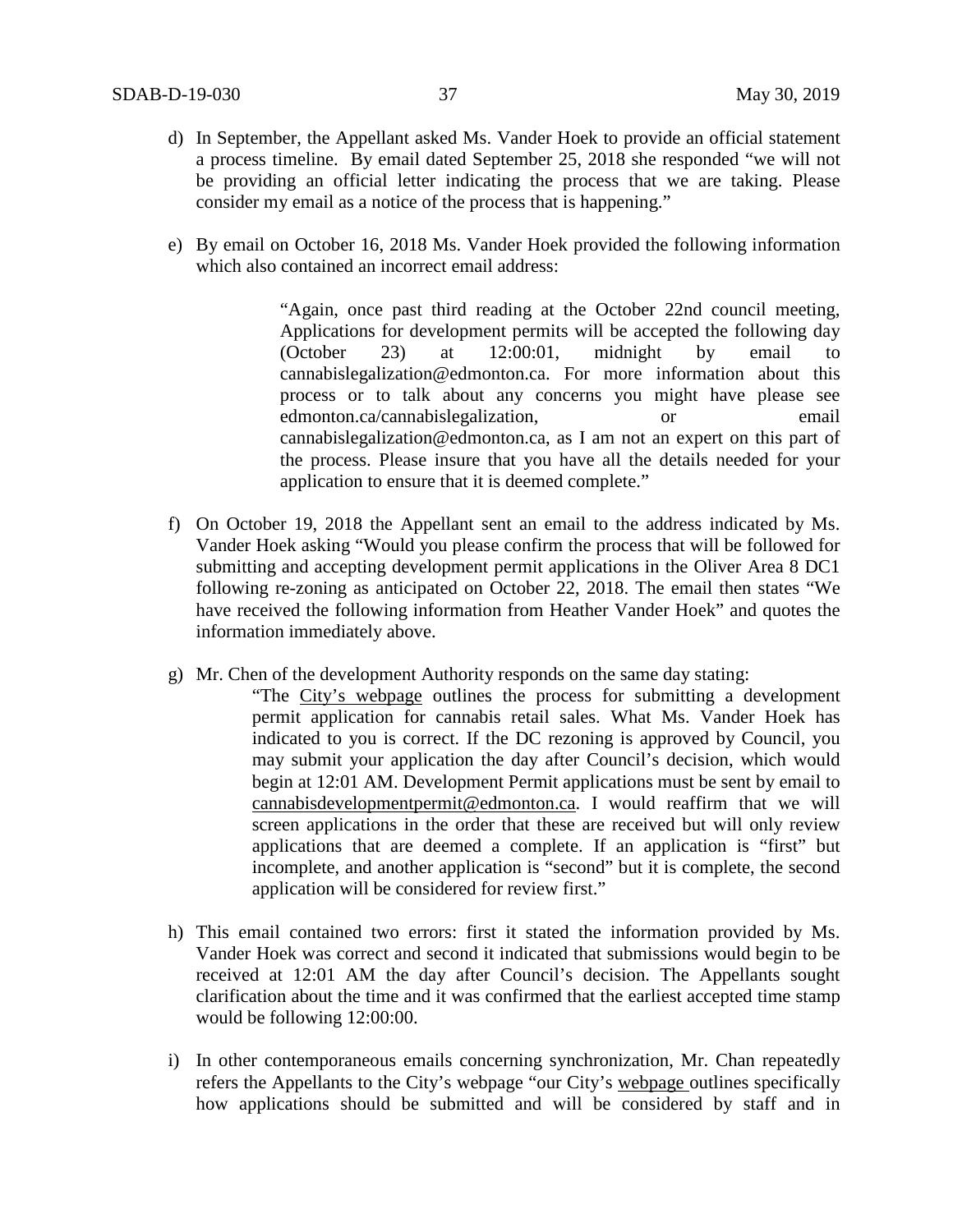accordance with the Zoning Bylaw" and states the City website should be consulted for all other process.

- j) October 22, 2018 Mr. Chan states "as I've again, indicated in previous emails, our city webpage outline specifically how applications should be submitted and will be considered by staff in accordance with the Zoning Bylaw."
- k) Asked by another of the Appellants' employees to confirm that any email received on or after 12:00:00 is fine and whether there would be any issues if a couple people sent the same application to ensure it would be received on time and whether the City would take the time stamp of the first received, Mr. Chan again referred to the webpage.
- [177] The Board took note that the Development Authority agreed that it had given inaccurate information concerning the email address for applications and that the Development Officer repeatedly also indicated that the Appellants should consult the City's webpage which contained the proper address and also cited the proper address as part of those communications.
- [178] The Board also took note that the Appellant agreed that there was no intent on the part of the City to mislead it or to provide false information.
- [179] The Board finds that an incorrect email address was provided to the Appellants along with references to the webpage which contained the correct information including the correct email address in two emails from Ms. Vander Hoek. Further, when presented with an accurate copy of the paragraph containing the incorrect email address, the Development Authority incorrectly stated that the information indicated in that paragraph was correct, but also provided the correct address and referred the Appellants to the webpage which contained clear direction to submit to the correct email.
- [180] Based on the evidence before it, the Board is not satisfied that, but for the incorrect information provided by the City:
	- a) the Appellant would not have directed its efforts towards sending an email to the incorrect address (cannabislegalization@edmonton.ca), and instead would have sent that email to the email listed on the webpage (cannabis that email to the email listed on the webpage (cannabis developmentpermit@edmonton.ca); or,
	- b) that the email would have been received along with the other emails from the other applications at exactly the same time it had been sent to and received at the incorrect address,

with the result that in accordance with the process adopted by the Development Authority it would have been the second application to be received and considered.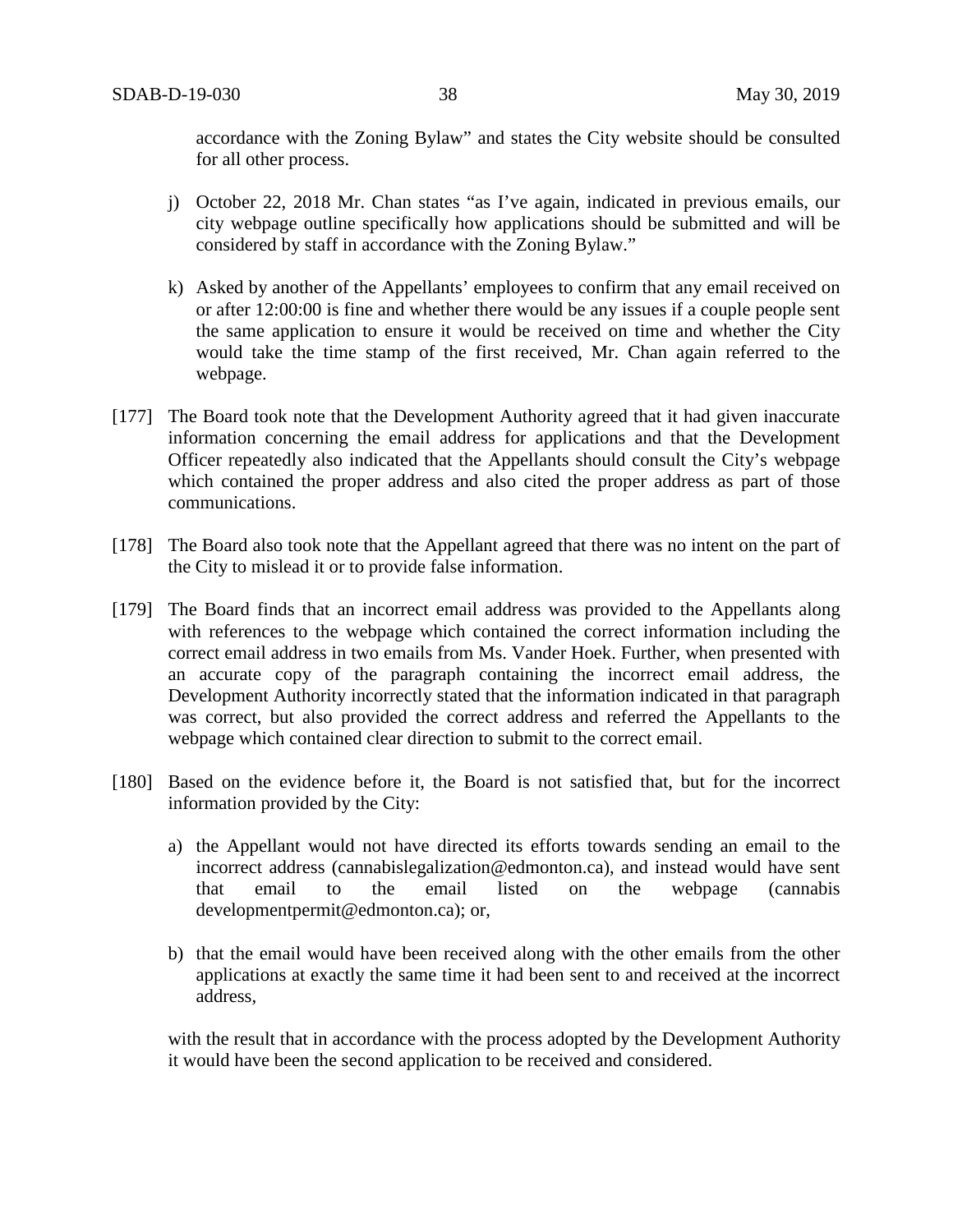- [181] In any event, in this proceeding, the Appellants argued that they should be considered second in the queue. As noted by Happy Buddha, even if the Appellants' application had been sent to the correct email address and even if it had been received second, it would not comply with the 200 metre minimum separation distance from Canndara. Unlike Canndara, the Appellants would not have a development that fully compliant with all of the regulations in the Bylaw. Therefore it could not be said that the Appellants' would be entitled of right to an approval and that the issuance of the Appellants' permit would guarantee that Happy Buddha's development would be turned down.
- [182] In summary, even if it could be said that the misinformation in the circumstances constituted an error by the Development Authority to follow the directions of Council, the Board would not allow this appeal and revoke the Happy Buddha Permit.
- [183] For all the reasons above, the Board finds that the Development Authority followed the direction of Council. The Board finds no reason based on the grounds cited by the Appellant to allow the appeal and revoke the Happy Buddha Application.

KChemian of

Kathy Cherniawsky, Presiding Officer Subdivision and Development Appeal Board

Board Members in Attendance: Mr. L. Laberge, Mr. L. Pratt, Mr. A. Nagy, Ms. L. Delfs

cc: Dentons Fire & Flower Inc. Happy Buddha Mr. M. Hundert City of Edmonton Law Branch – M. Gunther Development & Zoning Services – I. Welch / S. Chow / H. Luke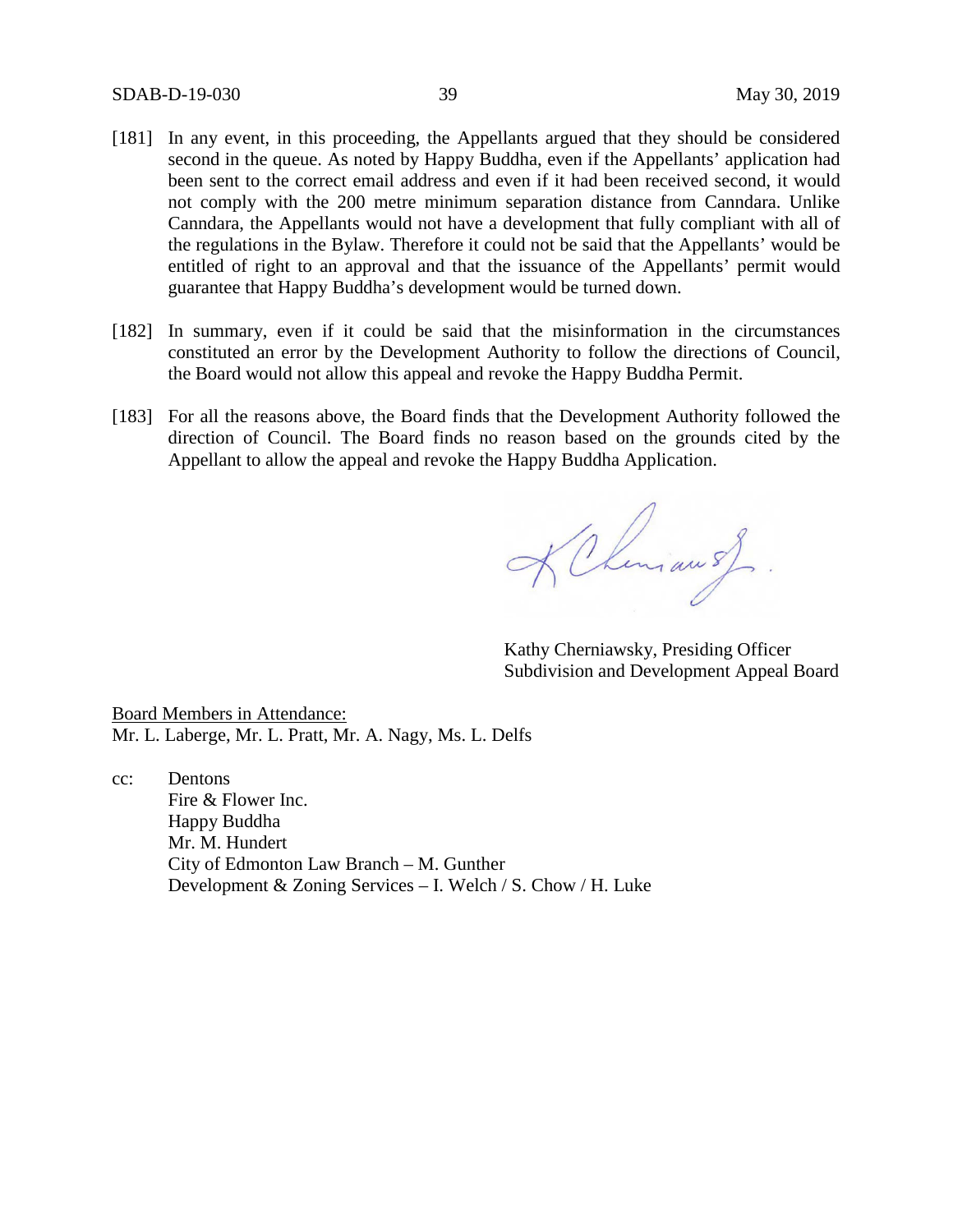### **Important Information for the Applicant/Appellant**

- 1. This is not a Building Permit. A Building Permit must be obtained separately from the Sustainable Development Department, located on the 2nd Floor, Edmonton Tower, 10111 – 104 Avenue NW, Edmonton, AB T5J 0J4.
- 2. Obtaining a Development Permit does not relieve you from complying with:
	- a) the requirements of the *Edmonton Zoning Bylaw*, insofar as those requirements have not been relaxed or varied by a decision of the Subdivision and Development Appeal Board,
	- b) the requirements of the *Alberta Safety Codes Act*,
	- c) the *Alberta Regulation 204/207 – Safety Codes Act – Permit Regulation*,
	- d) the requirements of any other appropriate federal, provincial or municipal legislation,
	- e) the conditions of any caveat, covenant, easement or other instrument affecting a building or land.
- 3. When an application for a Development Permit has been approved by the Subdivision and Development Appeal Board, it shall not be valid unless and until any conditions of approval, save those of a continuing nature, have been fulfilled.
- 4. A Development Permit will expire in accordance to the provisions of Section 22 of the *Edmonton Zoning Bylaw, Bylaw 12800*, as amended.
- 5. This decision may be appealed to the Alberta Court of Appeal on a question of law or jurisdiction under Section 688 of the *Municipal Government Act*, RSA 2000, c M-26. If the Subdivision and Development Appeal Board is served with notice of an application for leave to appeal its decision, such notice shall operate to suspend the Development Permit.
- 6. When a decision on a Development Permit application has been rendered by the Subdivision and Development Appeal Board, the enforcement of that decision is carried out by the Sustainable Development Department, located on the 2nd Floor, Edmonton Tower, 10111 – 104 Avenue NW, Edmonton, AB T5J 0J4.

*NOTE: The City of Edmonton does not conduct independent environmental checks of land within the City. If you are concerned about the stability of this property for any purpose, you should conduct your own tests and reviews. The City of Edmonton, when issuing a development permit, makes no representations and offers no warranties as to the suitability of the property for any purpose or as to the presence or absence of any environmental contaminants on the property.*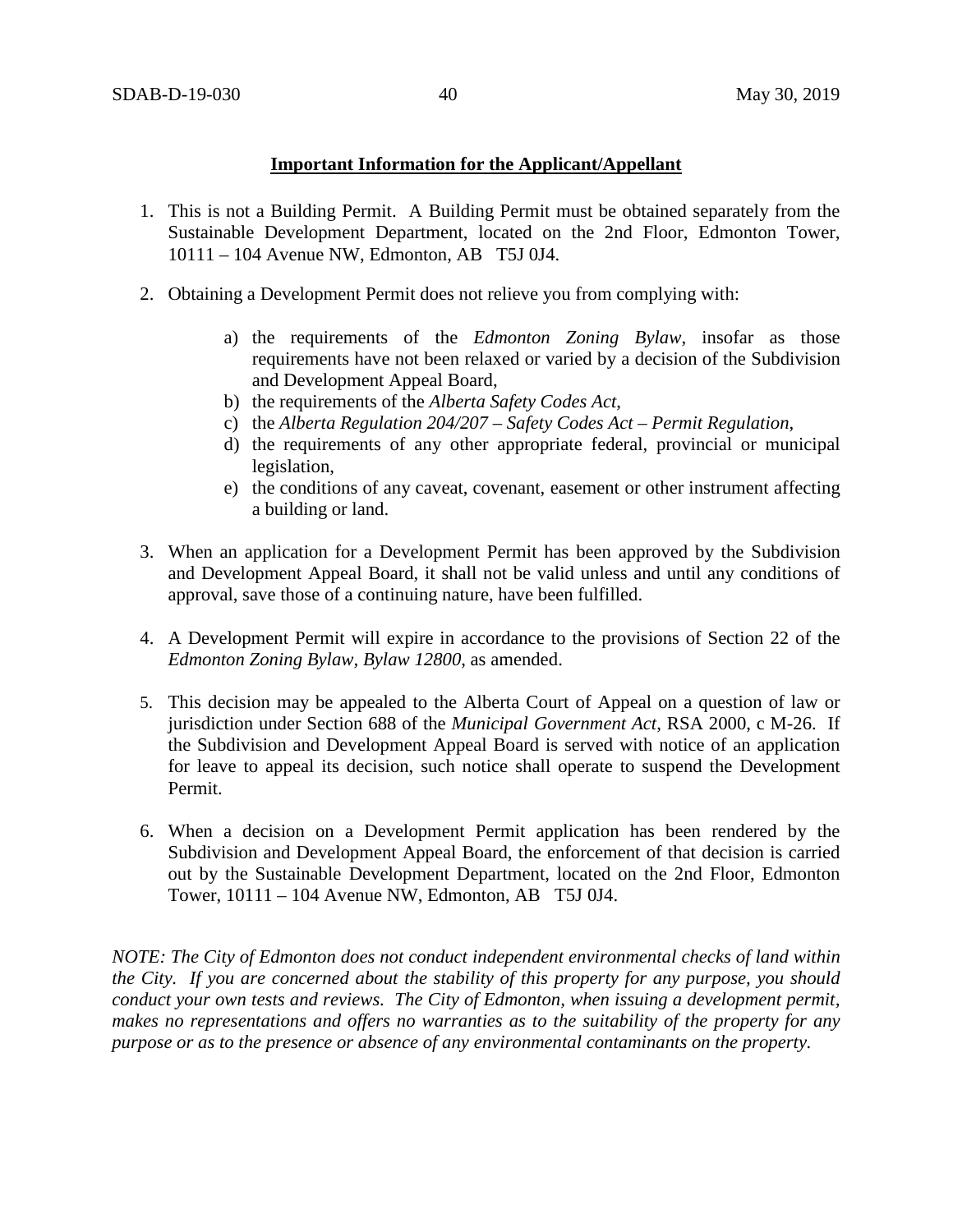

Date: May 30, 2019 Project Number: 296172505-001 File Number: SDAB-D-19-051

# **Notice of Decision**

 $\lceil 1 \rceil$ The Subdivision and Development Appeal Board (the "Board" or "SDAB") at a hearing on February 27, 2019, made and passed the following motion:

> "That the appeal hearing be scheduled for April 11, 2019 with the mutual agreement of all parties."

 $\lceil 2 \rceil$ On April 10, 2019, the Board made and passed the following motion:

"That the appeal hearing be postponed to a date to be determined."

 $\lceil 3 \rceil$ On May 15, 2019, the Board made and passed the following motion:

"That SDAB-D-19-051 be raised from the table."

On May 15, 2019, the Board heard an appeal that was filed on February 15, 2019. The  $\lceil 4 \rceil$ appeal concerned the decision of the Development Authority, issued on January 25, 2019, to refuse the following development:

> Change the use from Health Services (Cannabis Counselling) to Cannabis **Retail Sales**

- $\lceil 5 \rceil$ The subject property is on Plan B3 Blk 15 Lot 79, located at 11516 - Jasper Avenue NW, within the DC1 – Direct Control Provision Zone. The Main Streets Overlay and Oliver Area Redevelopment Plan apply to the subject property.
- $[6]$ The following documents were received prior to the hearing and form part of the record:
	- Copy of the Development Permit application with attachments, proposed plans, and the refused Development Permit;
	- The Development Officer's written submissions;
	- The Appellant's written submissions; and  $\bullet$
	- One online response in opposition and one e-mail in opposition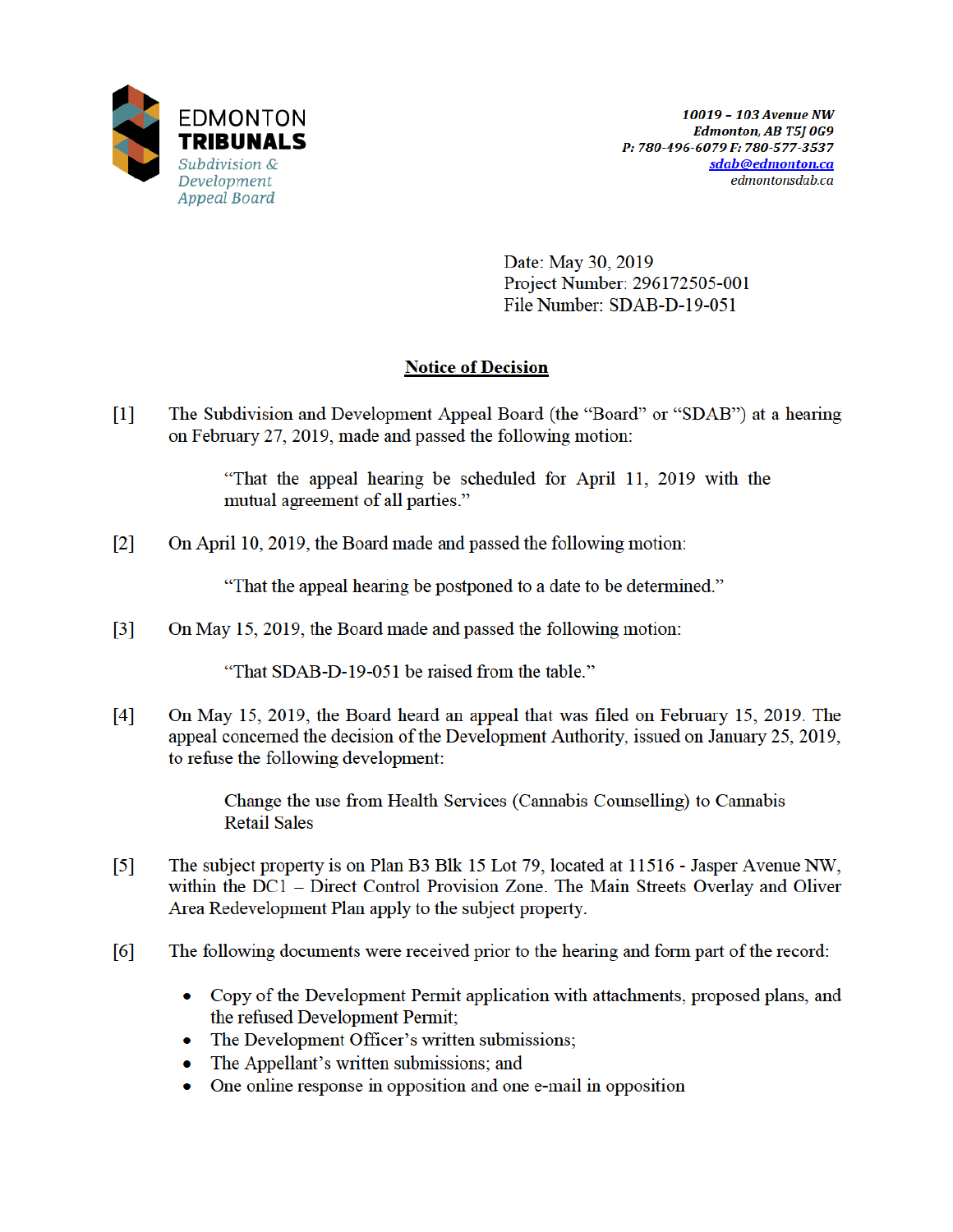- [7] The following exhibits were presented during the hearing and form part of the record:
	- Exhibit A Copy of City Website (carried forward from SDAB-D-19-030)

#### **Preliminary Matters**

- [8] At the outset of the appeal hearing, the Presiding Officer confirmed with the parties in attendance that there was no opposition to the composition of the panel.
- [9] The Presiding Officer outlined how the hearing would be conducted, including the order of appearance of parties, and no opposition was noted.
- [10] The appeal was filed on time, in accordance with Section 686 of the *Municipal Government Act*, RSA 2000, c M-26 (the "*Municipal Government Act*" or "*MGA*" or "*Act*").

### **Summary of Hearing**

- *i) Position of the Appellant, Fire and Flower*
- [11] Mr. Wakefield requested that all evidence and argument led by the Appellant in the previous hearing (SDAB-D-19-030) apply to SDAB-D-19-051 as well. (SDAB-D-19- 030 is attached)
- [12] Mr. Wakefield referred the Board to the following tabs of his written submission which contain copies of:
	- Tab 4: Fire and Flower's refused Development Permit and application documents (submitted by Permit Experts). The reasons for refusal are shown including the deficiency in separation distance from Canndara and Happy Buddha.
	- Tab 5: The notice of refusal from Mr. Welch and notice of the right to appeal.
	- Tab 6: Fire and Flower's grounds for appealing the refused permit.
- [13] Mr. Wakefield referred the Board to the following sections of the *Edmonton Zoning Bylaw*:

Section 69 Special Land Use Provisions

Section 69.1 Applicability The Special Land Use Provisions apply to the Uses listed in any Zone or Direct Control Provision in which they are located.

Section 70.1 Any Cannabis Retail Sales shall not be located less than 200 m from any other Cannabis Retail Sales. For the purposes of this subsection only: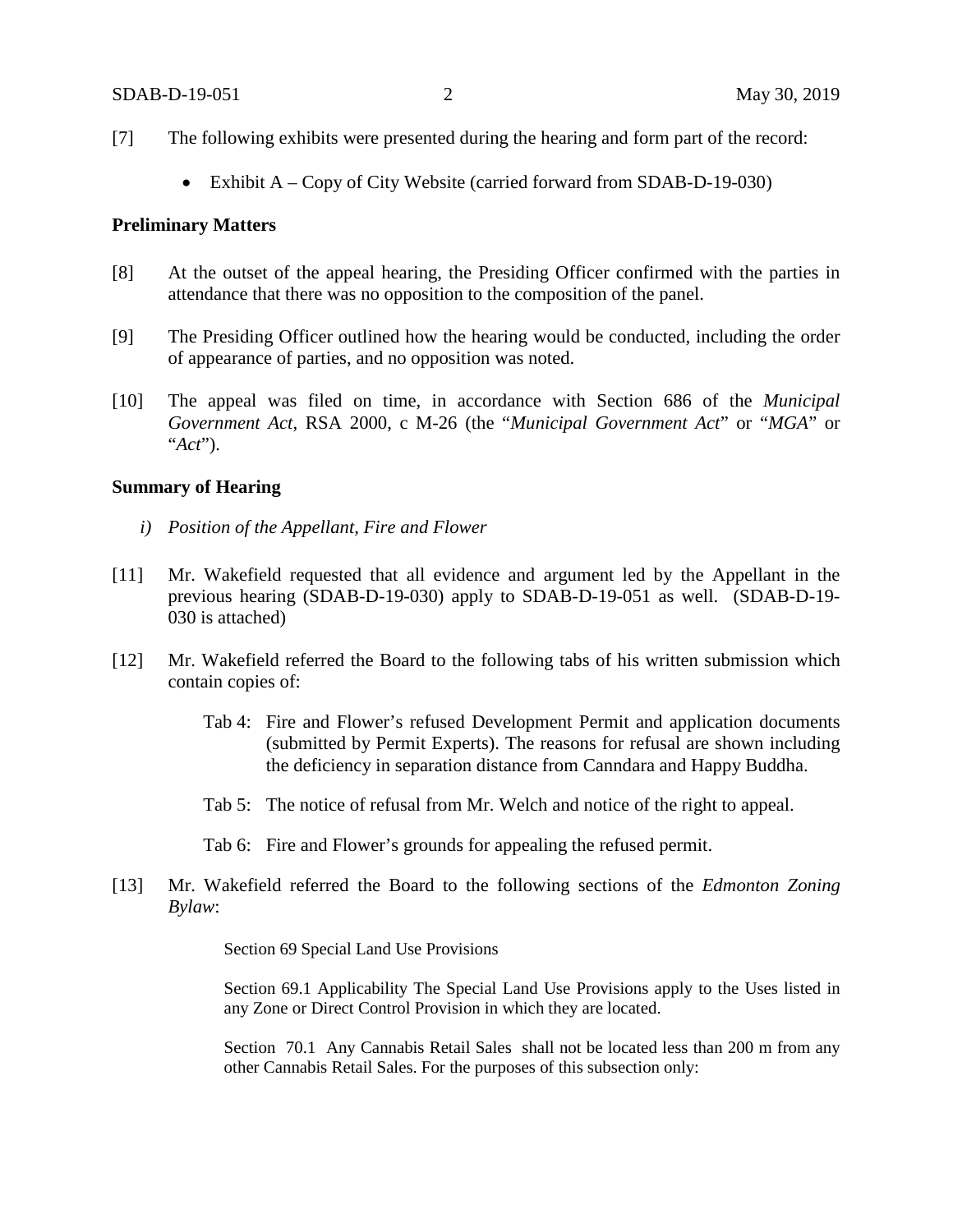Section 70.1(b) A Development Officer shall not grant a variance to reduce the separation distance by more than 20 m **in compliance with section 11**;

The rest of section 70 deals with other separation distances not relevant to this appeal.

Section 70.5 Notwithstanding section 11 of this Bylaw, a Development Officer shall not grant a variance to subsection  $70(2)$ ,  $70(3)(a)$  or  $70(4)$ .

The one that applies to today's appeal is 70.1, not 2, 3 or 4.

Section 11.1 of the *Edmonton Zoning Bylaw* deals with the responsibilities of the Development Officer with respect to Development Applications

Section 11.1(f) may relax a regulation in a Zone or other section of this Bylaw in accordance with the regulations contained in that Zone or section, or may relax regulations in accordance with sections 11.3 and 11.4, and in such case, the development applied for shall be a Class B Discretionary Development;

Section 11.1.3 The Development Officer, shall determine the process for submitting, receiving, determining complete, and reviewing Development Permit Applications for Cannabis Retail Sales.

Section 11.3 Variance to Regulations

- 1. The Development Officer may approve, with or without conditions as a Class B Discretionary Development, an application for development that does not comply with this Bylaw where:
	- a. the proposed development would not, in their opinion:
		- i. unduly interfere with the amenities of the neighbourhood; or
		- ii. materially interfere with or affect the use, enjoyment or value of neighbouring properties.

b. the proposed development would, in their opinion, conform with the Use prescribed for that land or building in this Bylaw.

Section 11.4 Limitation of Variance

1. In approving a Development Permit Application pursuant to section 11.3, the Development Officer shall adhere to the following:

> a. a variance shall be considered only in cases of unnecessary hardship or practical difficulties peculiar to the Use, character, or situation of land or a building, which are not generally common to other land in the same Zone; (in this case DC1)

…….

d. there shall be no variance to the General Purpose of the appropriate Zone or Overlay.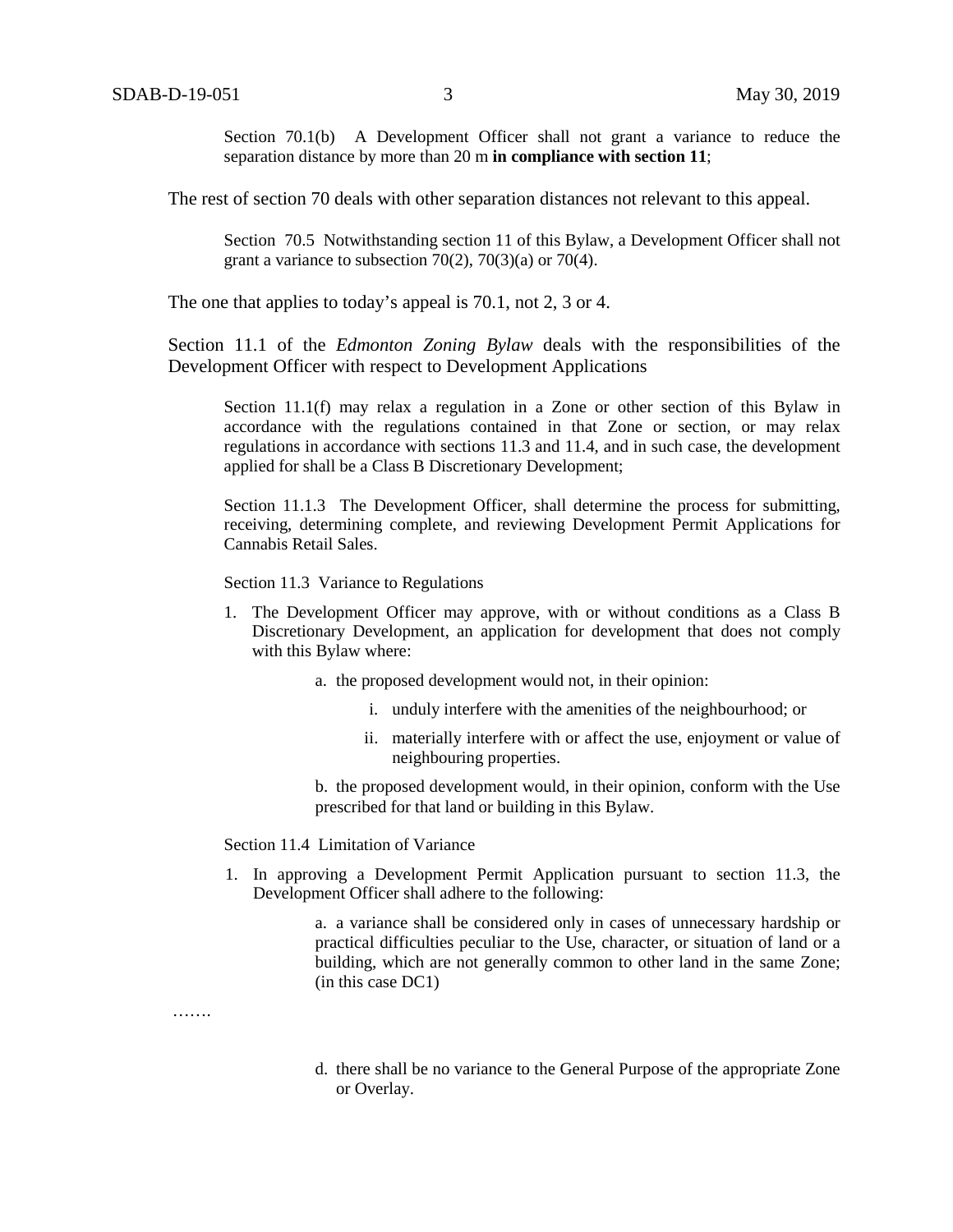- [14] The 20 metre variance power in 70.1(b) is to be in compliance with section 11. This includes subsections 11.3 and 11.4. In other words, it is 20 metres but section 11.3 gives a more generous right subject to the limitations as to when that right can be exercised in section 11.4. Apart from section 11.4, the variance is the standard one that the Board has in section 687(3)(d) which is no undue interference with the amenities and material interference with the use, enjoyment or value of neighbouring properties as long as the use is correct.
- [15] Mr. Wakefield referred the Board to the following parts of his submission:
	- Tab 9: The re-zoning on Jasper Avenue
	- Tab 10: The Oliver Area Redevelopment Plan amendment
	- Tab 11: Bylaw 18387 which gave rise to section 70 and other Cannabis Retail Sales provisions
	- Tab 12: The Planning Report that relates to the Area Redevelopment Plan and zoning changes to allow, among other things, Cannabis Retail Sales in that Jasper Avenue corridor Area 8.
	- Tab 13: The Area Redevelopment Plan as amended. Paragraph 1 describes the Area of Application. The Rationale is in paragraph 2 which states:

To provide for a range of uses, with the objective of promoting the continuing development of a pedestrian oriented commercial strip in terms of land use activities and design elements. The district also provides opportunity for the inclusion of residential uses above the ground floor level.

[16] Mr. Wakefield then referred the Board to the following section of the *MGA*.

641(3) In respect of a direct control district, the council may decide on a development permit application or may delegate the decision to a development authority with directions that it considers appropriate.

There are two types of development control. As per Laux, the first kind is pure direct control and second is delegated direct control. It is Mr. Wakefield's submission that we are in the latter category and that has implications for what the Board's powers are.

[17] The Board was directed to the following areas of section 710 of the *Edmonton Zoning Bylaw* which deals with (DC1) Direct Development Control Provision.

#### **710.1 General Purpose**

The purpose of this Provision is to provide for detailed, sensitive control of the Use, development, siting and design of buildings and disturbance of land where this is necessary to establish, preserve or enhance: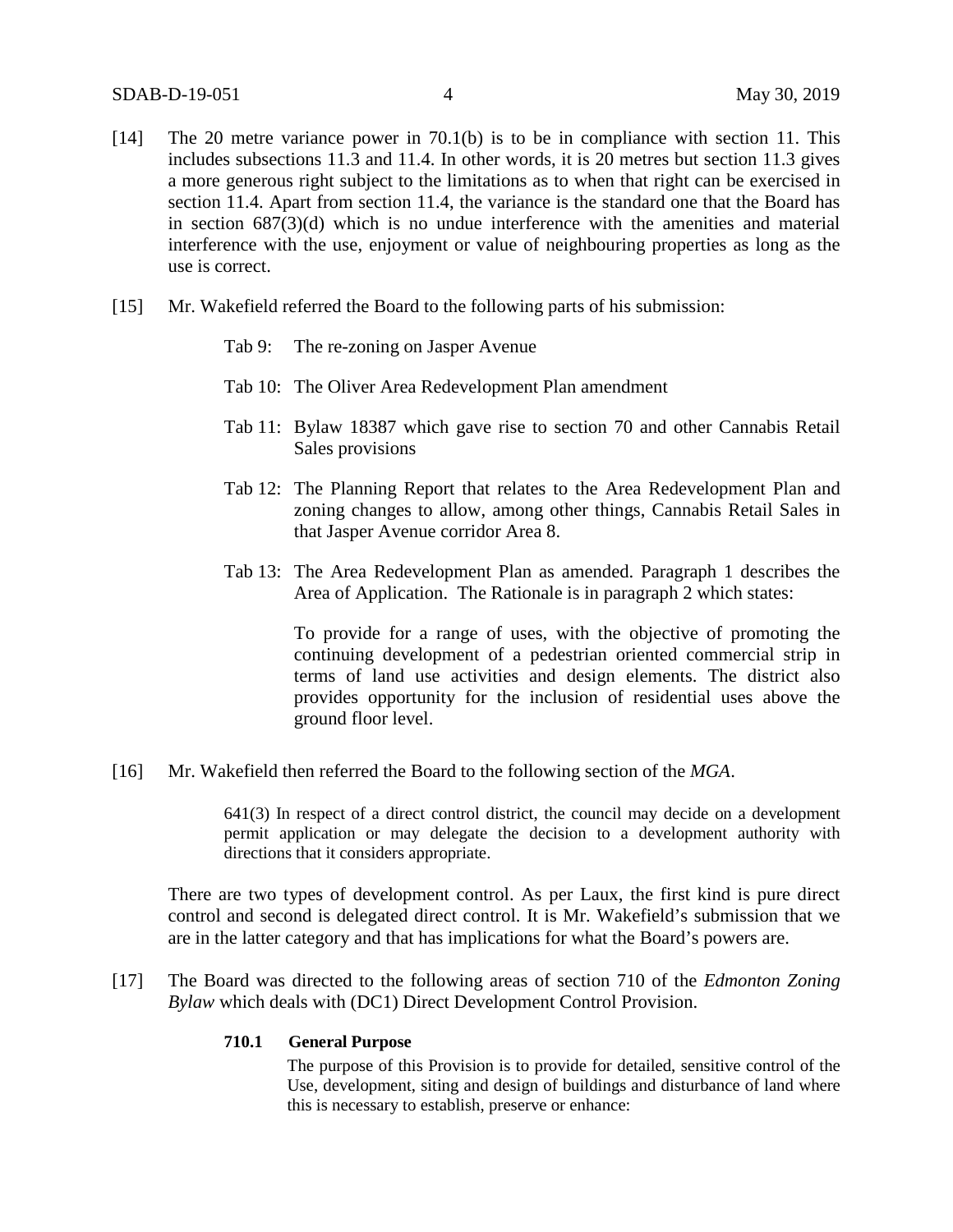a. areas of unique character or special environmental concern, as identified and specified in an Area Structure Plan or Area Redevelopment Plan; or

#### **710.2 Application**

- 1. This Provision shall only be applied:
	- a. where specified by an Area Structure Plan or Area Redevelopment Plan; or

#### **710.4 Development Regulations**

- 1. All developments shall comply with the development regulations contained in an approved Area Redevelopment Plan or Area Structure Plan, except that any regulations or conditions applying as a result of designation of a historical resource under the Historical Resources Act, shall take precedence.
- 
- 3. A development may also be evaluated with respect to its compliance with:
	- a.the objectives and policies of an applicable Statutory Plan;
	- b. the General Regulations and Special Land Use Provisions of this Bylaw; and
	- c.the regulations of abutting Zones.
- …………
- 4. All regulations in this Bylaw shall apply to development in the Direct Development Control Provision, unless such regulations are specifically excluded or modified in a Direct Development Control Provision.
- [18] Mr. Wakefield referred the Board to *Planning Law and Practice in Alberta* (Fourth Edition) Frederick A. Laux, Q.C, and Gwendolyn Stewart-Palmer. Section 6.2(2)(c)(i) deals with Pure Direct Control. This is where Council takes full control of a particular zone designated Direct Control. Council says what is allowed and what is not allowed and is responsible for approving individual Development Permits. In some municipalities, no specific uses are set out; they just say "to be determined by Council". You make your application and try to persuade Council both as to the Use and the particulars.
- [19] Mr. Wakefield quoted the following sections from Laux:

6.2(2)(c)(ii) Delegated Direct Control.

*"Another model of the direct control district is one that delegates permit application decision-making power to the development authority and which provides that the uses and development standards for the district are those set out in an adopted area structure plan or area redevelopment plan."*

The above statement applies to today's appeal. Cannabis Retail Sales is one of the listed uses in the Oliver Area Redevelopment Plan.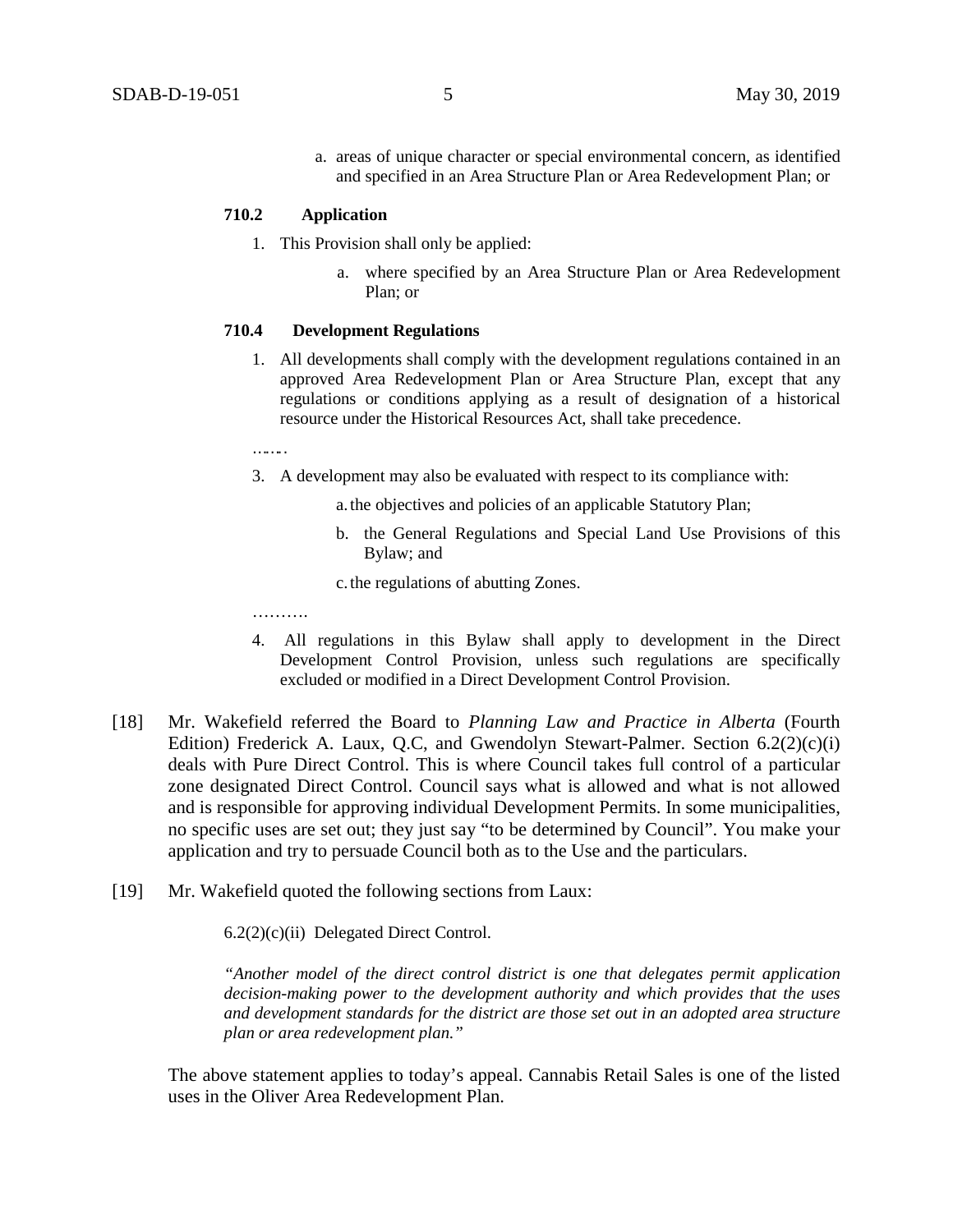*……..*

*"An example of this type of direct control district is the City of Edmonton DC1 district. The bylaw text of Edmonton's DC1 district provides that the district is to be applied only to areas of "unique character or special environmental concern" as identified in an area structure plan or an area redevelopment plan, and to areas designated under the Alberta Historical Resources Act. It also states that "a permit may be issued for those uses prescribed for the land in an approved area structure plan or area redevelopment plan or those uses consistent with its designation under the Alberta Historical Resources Act", and that developments "shall comply" with the development standards set out in such plans. In addition, a development "may also be evaluated", having regard to the stated objectives of an applicable statutory plan, the general regulations and special land use provisions of the Land Use Bylaw and the regulations applicable in abutting land use districts. The statutory plan, in turn, contains a detailed list of "authorized uses" together with development standards that "shall apply".* 

*The result of all this is to provide a conventional district, although labelled DC1, in which the uses prescribed amount to discretionary uses, In other words, the City has employed the direct control provisions of the Act to create a unique district with tailormade uses and development standards to accommodate the special character of the area to which the district is applied. Given that s.641 of the Act permits a council to regulate and control developments in a direct control district "in any manner it considers necessary," there is probably nothing legally objectionable about the DC1 district, but it is not true direct control.* 

#### *6.2(2)(e) The Role of a Subdivision and Development Appeal Board in Direct Control*

*"Where a development permit is issued in a conventional land use district; certain rights of appeal to a subdivision and development appeal board arise for the benefit of the applicant and other affected persons or entities. However, because of a council's unique role in direct control districts; rights of appear in respect of developments, as distinct from subdivisions, differ. In a case where a municipal council makes the decision on a development permit application for land in a direct control district, there is no right of appeal to the subdivision and development appeal board. At first blush this proposition appears at once startling and unfair; but a closer analysis suggests otherwise. In a normal case, an appeal is provided in respect of development permits to ensure that the development authority complies with the parameters of powers council has delegated to it in a land use bylaw. If council itself exercises the power, there is no possibility of error on the part of the development authority"*

*<sup>&</sup>quot;As mentioned above, in many types of direct control districts in Alberta, an application for a development permit must be filed with the development authority. In such a case the Act affords a right of appeal, but the appeal is limited to the question of whether the development authority properly followed the direction council may have given to it when council dealt with the subject land using the direct control mechanism. If the appeal body finds that council's directions have not been complied with, it should set aside the decision to the extent of the-non-compliance and substitute terms that do comply.*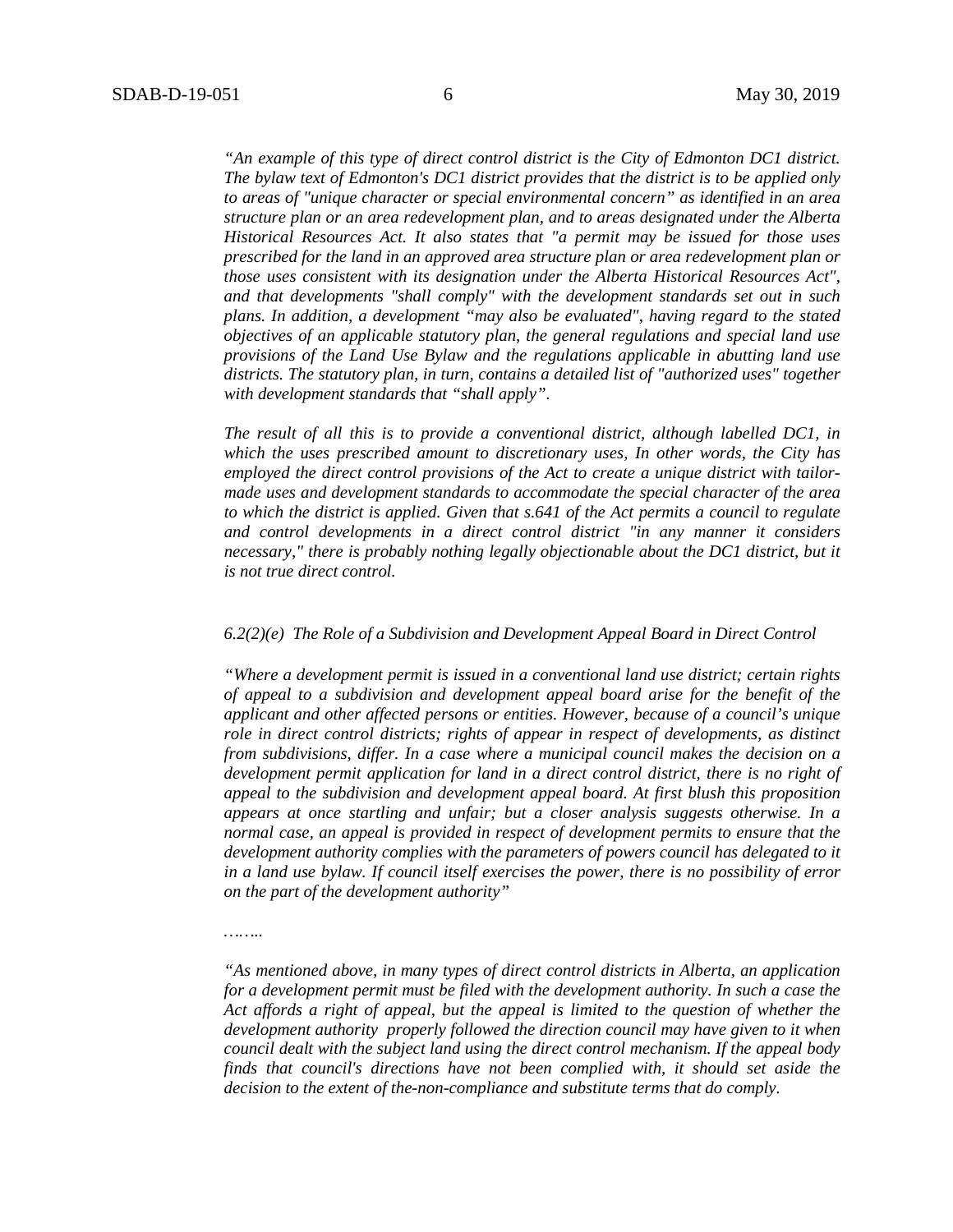*Unfortunately, s.641 is somewhat unclear in that it fails to adequately address the cases where a development permit application is decided by a development authority, but the directions of council in the direct control bylaw or resolution are incomplete, ambiguous or, as in many cases, confer discretion on the development authority in respect of one or more elements of a development project." …………..*

*"Where council has exercised less than complete direct Control over a Specific site that is the subject of a permit application, either because it has remained silent on some material particulars or because it has left the development authority with a discretion, a literal interpretation of s 641(4)(b) (now 685(4)(b) following the passage of the Modernized Municipal Government Act) might suggest there is no right of appeal. However, a purposive approach to interpreting Pt. 17 of the Municipal, Government. Act leads to the conclusion that a right of appeal on the merits of the development does exist. Where, council has left gaps or conferred a discretion, it in fact has not exercised direct control over that element. Consequently, the rules pertaining to appeals in non-direct control districts should apply to the extent that true direct control has not been utilized. It follows that in those circumstances the panoply of appeal rights and powers set forth in ss. 684 to 687 should apply.* 

- [20] SDAB-D-18-149 (the Jupiter case) is under Tab 26; this is the first DC1 case the Board considered. The Jupiter case is in Old Strathcona which is comparable to the Jasper Avenue strip. Old Strathcona was rezoned on June 12, 2018, the same day that City Council adopted the Cannabis Retail provisions for conventional zones. When the Development Authority considered permit applications under the Expression of Interest intake process it found in most cases that it could not give any variances to the separation distances set out in section 70 of the *Edmonton Zoning Bylaw* because of 685(4) of the *Municipal Government Act* which basically limits the appeal to whether the directions of council were followed.
- [21] In Jupiter, there were very few sites in the Old Strathcona historical commercial area that were the required 100 or 200 metres from one of the specified separation locations. Only 3 sites on the south side of Whyte Avenue between 104 and 105 Streets met the criteria so there was very little opportunity for anyone to actually open a Cannabis Retail Store on Whyte Avenue. Notwithstanding that the whole area had been rezoned DC1 on June 12, 2018, the Board nevertheless found it did not have jurisdiction to grant a variance and that is where that case ended.
- [22] SDAB-D-18-168 (the Green Room case) can be found at Tab 27. This appeal deals with a site that was built as a concept store to show people what a Cannabis Retail Store might look like in anticipation of pending legalization and has operated as such for several years. Once legalization became fact, the Green Room applied for a Development Permit for Cannabis Retail Sales. They were refused because they were too close to a school which was barely within the 200 metres separation requirement although in a conventional zone this would not necessarily be a problem (Mr. Wakefield referenced Fire and Flower's application where a 1 metre variance was granted by the Board from Mill Creek School). In the Green Room Case, there was also a park across street which is not much of a park (a patch of green between the Iron Horse Bar and Whyte Avenue)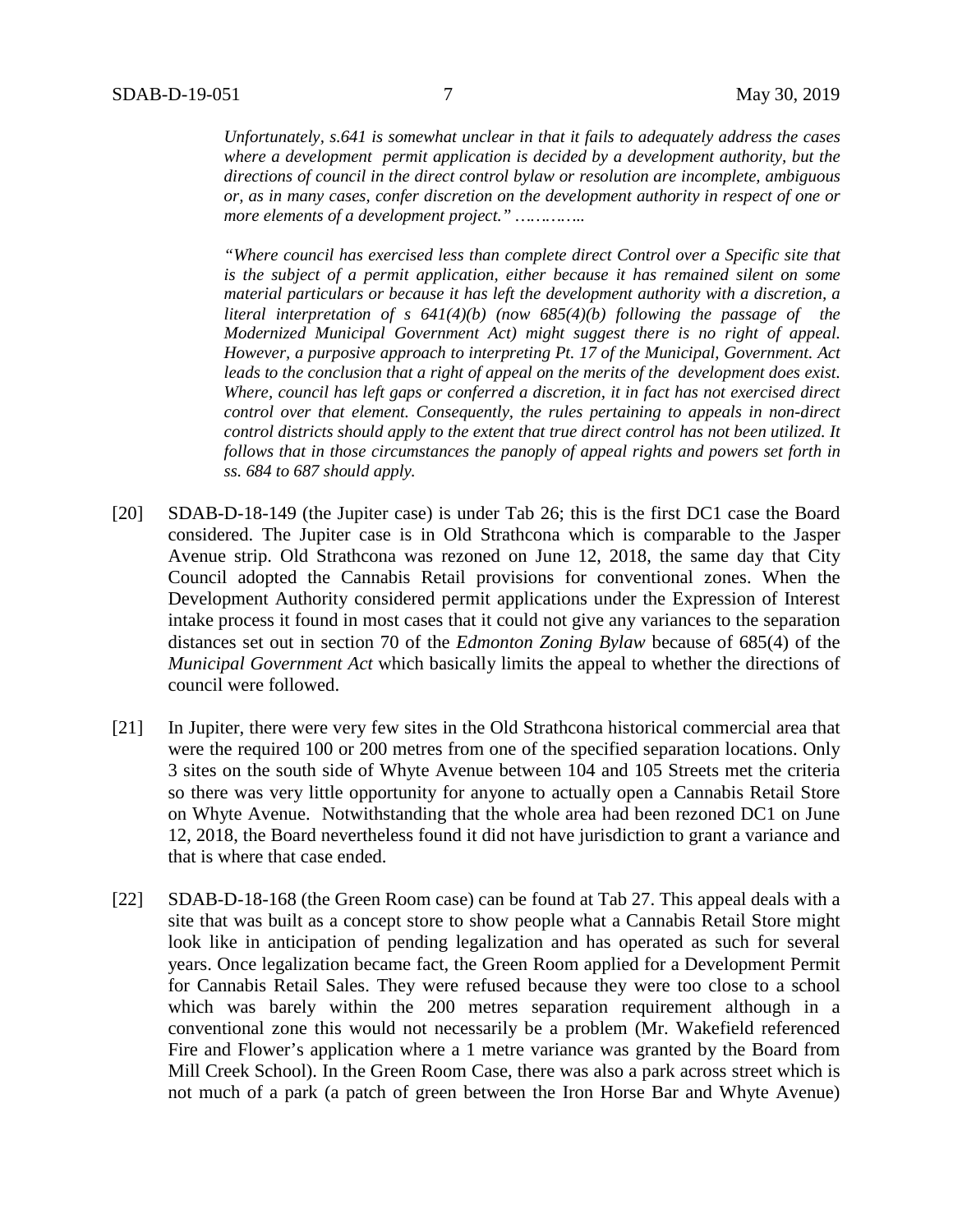with a few trees and benches. The Green Room was turned down and at paragraph 60 of this case the Board said:

*"That said, the parties discussed the well-known Lord Denning allusion to the "Man on the Clapham Omnibus", and all parties agreed that the common citizen of Edmonton would likely expect Cannabis Retail Sales in the Whyte Avenue area. Quite simply, this Board has considerable sympathy for the Appellant, but greater deference to the aforementioned Garneau decision of the Court of Appeal of Alberta."*

[23] The Court of Appeal granted the application for permission to appeal regarding the Green Room Case and this decision can be found under Tab 28 of the Appellant's submission. Mr. Wakefield quoted Paragraph 31 of that decision:

> *"I find that the Green Room's application meets the test for permission to appeal, and permission is granted to appeal on the following question as proposed by the Green Room:*

> *Did the SDAB err in law or jurisdiction in holding that (a) it lacked the authority to grant a variance to the separation distances provided in s 70 of the City of Edmonton Zoning Bylaw 12800; and (b) the development officer who had refused tile applicant's development permits application had followed tile directions of Edmonton City Council."*

[24] The grounds of the appeal go to the Board's jurisdiction. Paragraph 17 of the leave decision reads:

*The appeal really turns on an interpretation of s 710.4(3) of the Bylaw which states:*

*A development may also be evaluated with respect to its compliance with:*

- *a. the objectives and policies of an applicable Statutory Plan;*
- *b. the General Regulations and Special Land Use Provisions of this Bylaw; and*
- *c. the regulations of abutting Zones. (emphasis added)*

*Specifically, the Green Room argues that the SDAB erred in law or jurisdiction by failing to find that s 710.4(3) of the Zoning Bylaw is a separate grant of discretion to the development officer which, when read with the Strathcona ARP, could have been exercised to vary the separation distances in s 70 of the Zoning Bylaw.*

Mr. Wakefield plans to argue that *Garneau Community League* v *Edmonton (City)*, 2017 ABCA 374 ("*Garneau*") properly makes a distinction between the section 11 variance power and the DC1 variance power.

[25] SDAB-D-17-071 (the Glenora Liquor case) is under Tab 29 of the Appellant's submission. This involved a DC2 not a DC1so it is site specific and not covering a larger area like a DC1. Mr. Wakefield quoted from this decision: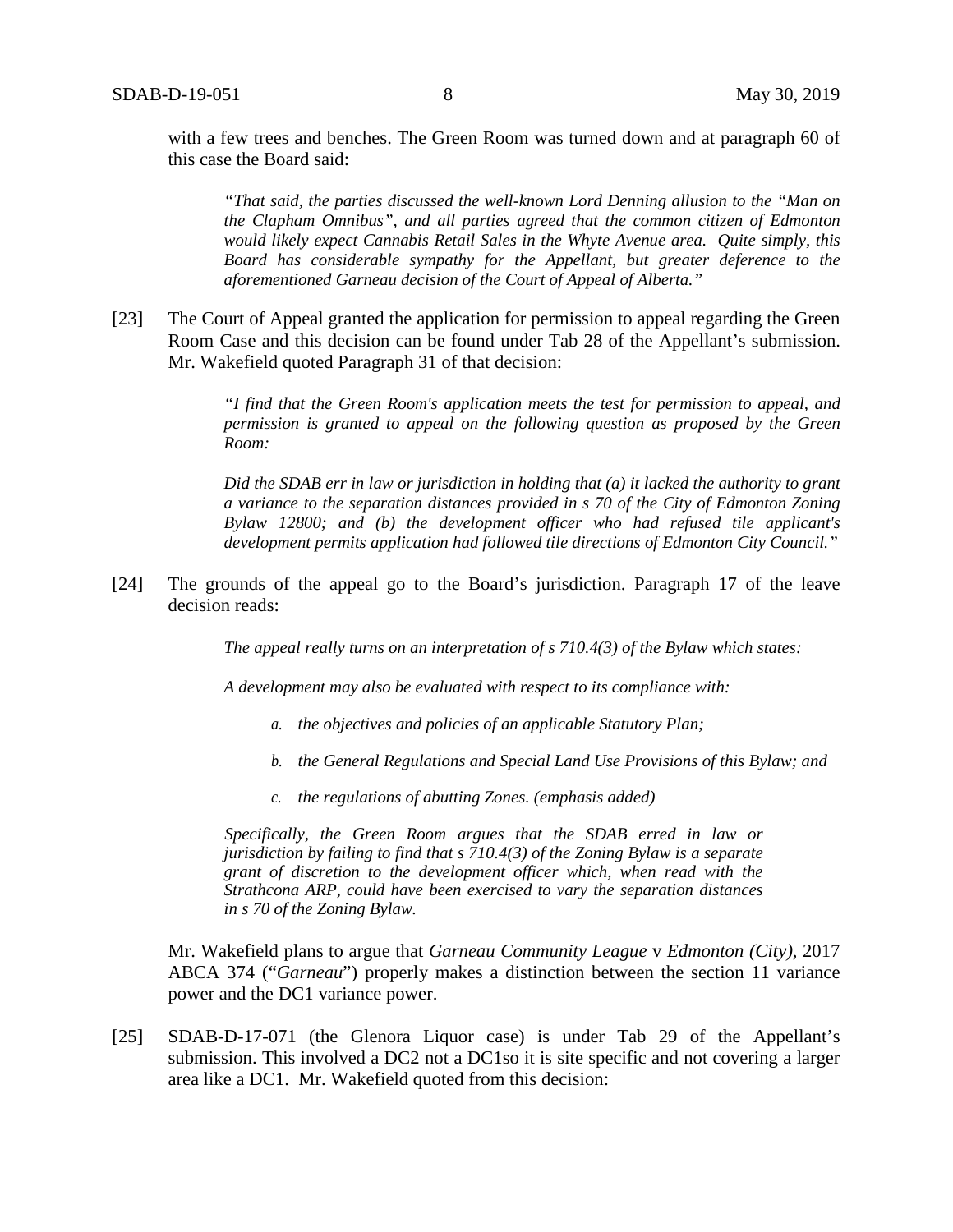- *[40] Based on the plain wording of DC2.919, the Board finds that Council contemplated the development of either a single Minor or Major Alcohol Sales Use within this Site Specific Development Control Zone.*
- *[41] Therefore, the Board finds a direct conflict between the directions of Council contained in DC2.919 and the development regulations contained in section 85.4 and 85.5 of the Bylaw that are generally applicable to Minor and Major Alcohol Sales Uses.*
- [26] As the Board is aware, the Cannabis Retail Sales regime has borrowed almost entirely from the City's Major and Minor Alcohol Sales regime which is set out in section 85. section 85 and section 70 of the *Edmonton Zoning Bylaw* are virtually identical although some of the actual separation distances are quite different.
- [27] In SDAB-D-17-071, the Board is saying on the one hand you can have alcohol sales but the separation distance was not met. The Board concluded from that at Paragraph 43:
	- *[43] The Board finds that DC2.919 has specifically excluded or modified the locational criteria pursuant to section 85.4 of the Bylaw. Therefore, pursuant to section 720.3(3) of the Bylaw, the Development Officer failed to follow the directions of Council by refusing the application based on the development regulations contained in section 85.4 and 85.5 of the Bylaw.*
- [28] SDAB-D-19-050 (First Capital Asset Management) is a very recent decision of this Board under Tab 30 of the Appellant's submission. Mr. Murphy was legal counsel and Mr. Wakefield adopts Mr. Murphy's arguments for the current appeal. Mr. Wakefield quoted extensively from Mr. Murphy's arguments:
	- *[13] Land use regulations that are contained in the Direct Control Provision are beyond the Board's ability to vary because Council has set those in stone. They can only be relaxed in accordance with the additional instructions, if any, that Council provides in the DC Zone. On the other hand, land use regulations appearing outside of the DC Provision remain subject to the variance power of the Board, under section 687(3)(d) of the Municipal Government Act and that is so because they are separate and distinct from the Direct Control Provision itself.*
- [29] This is identical to Mr. Wakefield's position in today's appeal. Mr. Murphy continues by discussing the confusion about applying section 685(4) to these hybrid or not pure Direct Control zones.
	- *[14] The confusion results because of the reference in the Bylaw to the fact that the general regulations of the Bylaw apply to Direct Control Districts and they do. They apply to every Zone, every District and every development in the City but they are not part of the Zones and they are not part of the Direct Control District. Most importantly, they are not part of the direction of Council unless Council specifically restates them in the DC1 Direct Development Control Provision.*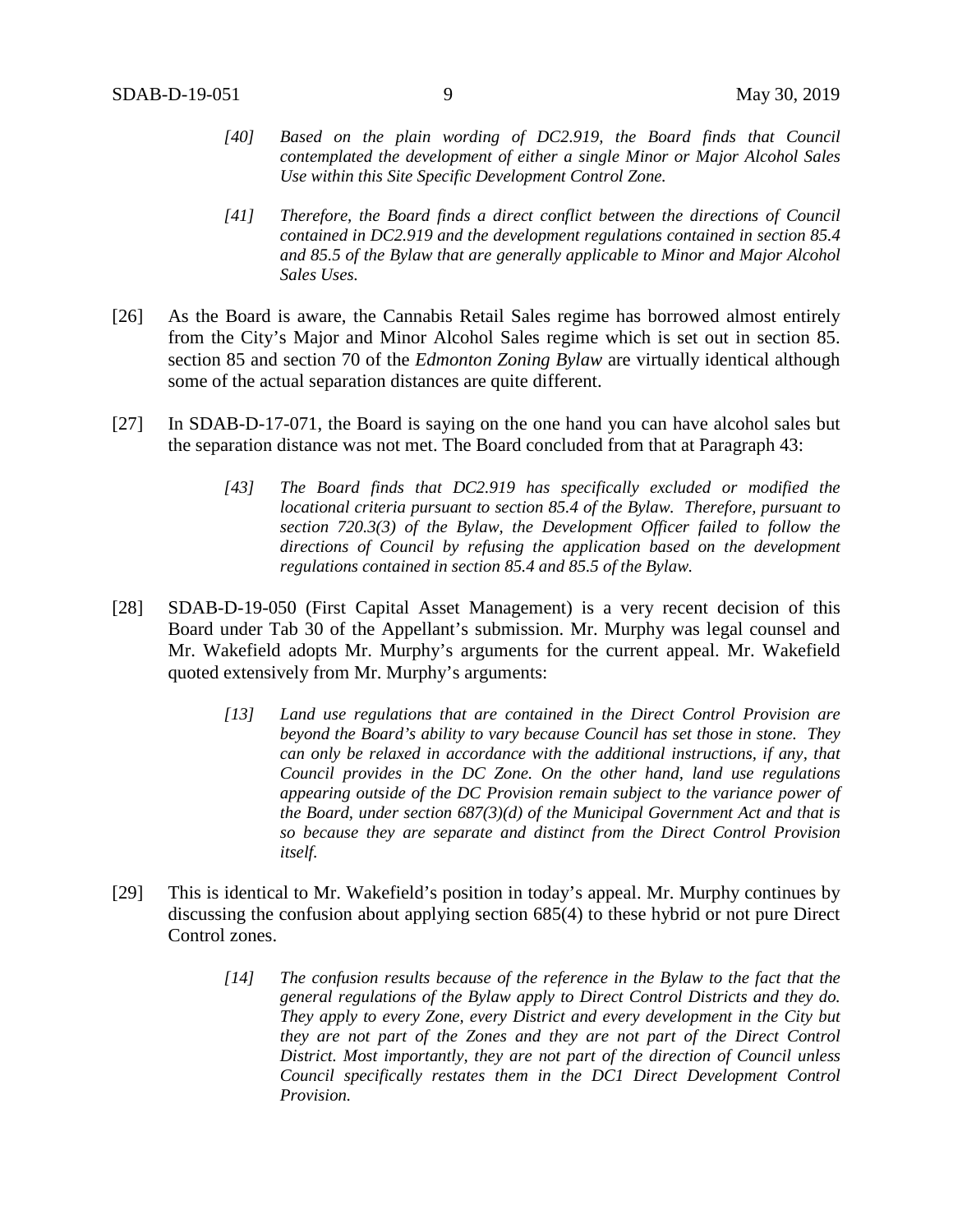- [30] The last sentence of the above quote is key. What is in the DC1 is in the DC1 and basically untouchable as far as variance powers. What is in the general bylaw is not part of the Direct Control Zone and falls within the normal rules relating to both the Development Officer's and the SDAB's powers. That is the key concept in both Mr. Murphy's submission in SDAB-D-19-050 as well as today's submission.
	- *[15] Section 685(4) of the Municipal Government Act refers only to decisions with respect to development permit applications in a Direct Control District. Section 685(4) does not suggest that the directions of Council are to be sought anywhere but in the Direct Control District itself. Specifically, section 685(4) does not say that you can seek the direction of Council in those parts of the Bylaw other than in the Direct Control District in question.*
	- *[20] It does not seem reasonable that the City would have gone to all of the trouble to create the 104 Avenue Corridor Area Redevelopment Plan, to rezone all of this*  land and to make Alcohol Sales and several other Uses, Permitted Uses in the *Zone in the face of these problems. ……….*
- [31] The above paragraphs refer to section 85 of the Bylaw. The same argument can be made in today's appeal because of the special character of the area which is referenced in the City's report and in the ARP for Oliver Area 8. Mr. Wakefield urged the Board to read the SDAB's entire decision regarding SDAB-D-19-050 but wanted to especially emphasize paragraphs 31 to 33 He quoted paragraphs 32 and 33:
	- *[32] Section 685(4) states that despite your right to appeal "if a decision with respect to a development permit application in respect of a direct control district" is made by a Development Authority then the jurisdiction is limited to whether the directions of Council were followed.*
	- *[33] This section reflects the argument that was provided earlier in this hearing. If these directions from Council appear in a Direct Control Provision, section 685(4) applies. However, this appeal is not in respect to the Direct Control Provision, it is in respect to lands that are zoned Direct Control but the problem is not the directions of Council, it is the development regulations contained in section 85 of the Bylaw.*

Mr. Wakefield's submission today is identical other than substituting the regulations contained in section 85 with those contained in section 70.

- [32] The Appellants summarized Paragraphs 36 and 37 saying that section 40 of the Bylaw states that the general development regulations shall apply to all developments on all Sites and section 69 of the Bylaw states that the Special Land Use Provisions apply to all of those. He continued to quote from SDAB-D-19-050:
	- *[38] In order for these provisions to be applied in addition to the requirements of the Zone or Direct Control Provision, they cannot be part of the Zone. They have a separate identity and will be applied to the Zone in addition. …………*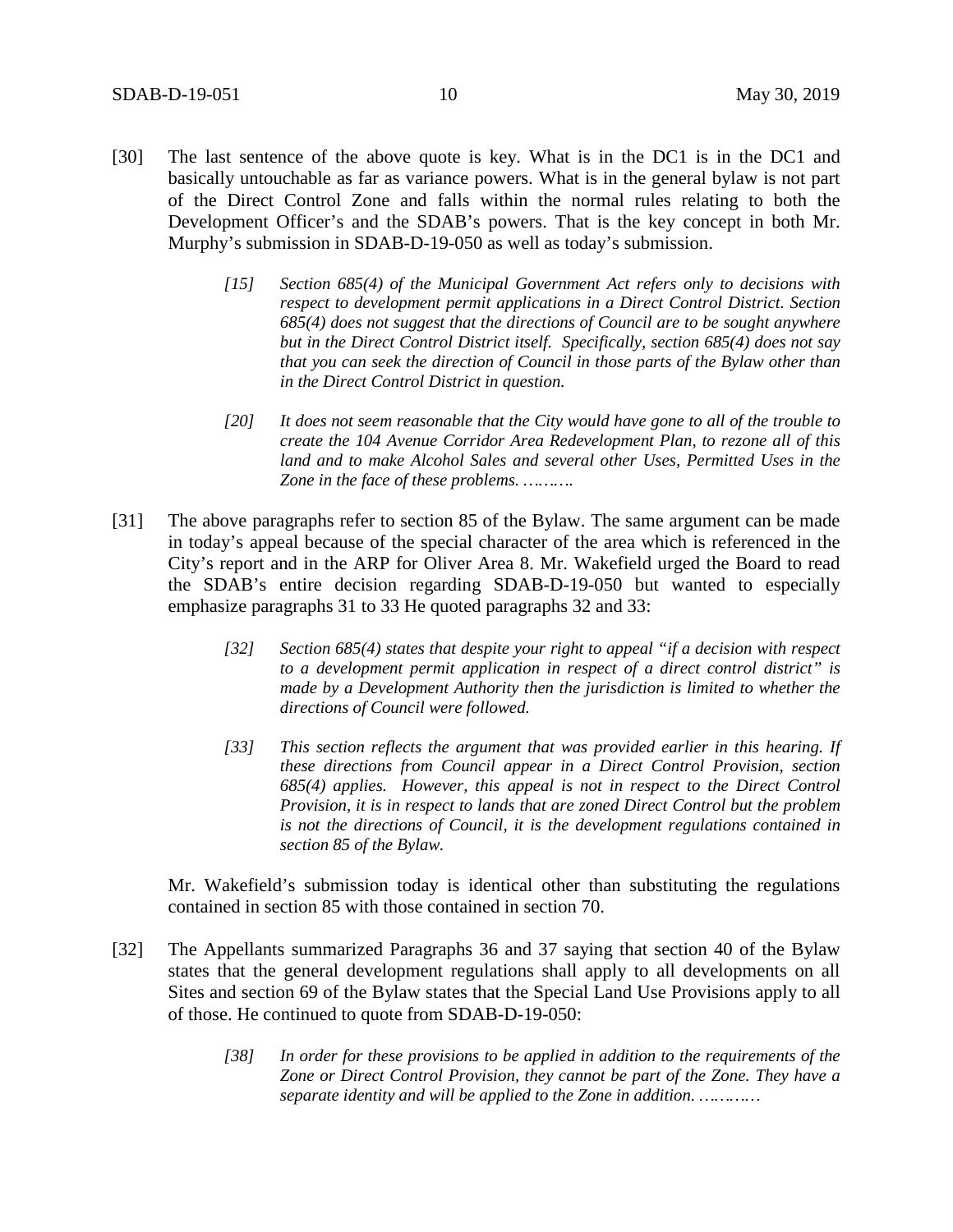- *[39] Section 710 of the Bylaw has thrown all discussions with respect to Direct Control Provisions into a tail spin. This is the language that unless, read properly, drives the Board to determine that the variances of the Bylaw cannot be considered.*
- *[43] The term 'may also be evaluated' in this section shows that the regulations of general application are different from the Direct Control. If these rules of general application were already part of the Direct Control District that would render this statement redundant.*
- *[44] Section 710.5 states:*

*All regulations in this Bylaw shall apply to development in the Direct Development Control Provision, unless such regulations are specifically excluded or modified in a Direct Development Control Provision.*

- *[45] This section does not say that these regulations are part of the District; it says they shall apply in the District. That is the split between these two things.*
- *[50] The Direct Control Provision that applies to this site lists Major and Minor Alcohol Sales as Uses but it does not incorporate the development regulations of section 85 into this Zone. The regulations still apply and can be reviewed outside the Direct Control Provision. However, it is not part of the Direct Control Provision, but rather a regulation of general application.*
- [33] Mr. Murphy, in SDAB-D-19-050, refers to the Direct Control District and the remainder of the *Bylaw* as "two separate creatures" (paragraph 53) and referenced the *Parkdale-Cromdale decision.* In the McCann decision, Mr. Murphy cites that those regulations ran alongside the direct control (paragraph 54). Mr. Murphy then cites *Garneau* (paragraph 55) and notes that *Garneau* actually found there were two variance powers, one inside and one outside of the Direct Control. Mr. Murphy goes on to quote extracts from Laux and Stewart Palmer (Paragraph 56) *"There is an en masse delegation that is provided in section 11 of the Bylaw. This means that delegation does not have to be repeated in each and every bylaw".*
- [34] This case is important because it highlights the parallel tracks which run in the Land Use Bylaw and Direct Control Provisions on the one hand, and general provisions and general provisions of the bylaw on the other.
- [35] Mr. Wakefield quoted from 60(b) of SDAB-D19-050 "*This appeal is not related to the decision made by the Development Officer pursuant to the DC1. The appeal relates to the development regulations contained in section 85".* Mr. Wakefield asked the Board to substitute "section 70" for "section 85" in today's case.
- [36] Mr. Wakefield then quoted from 60(c) of SDAB-D-19-050: "*…….If there was no difference between the Direct Control provisions and the general regulations why would*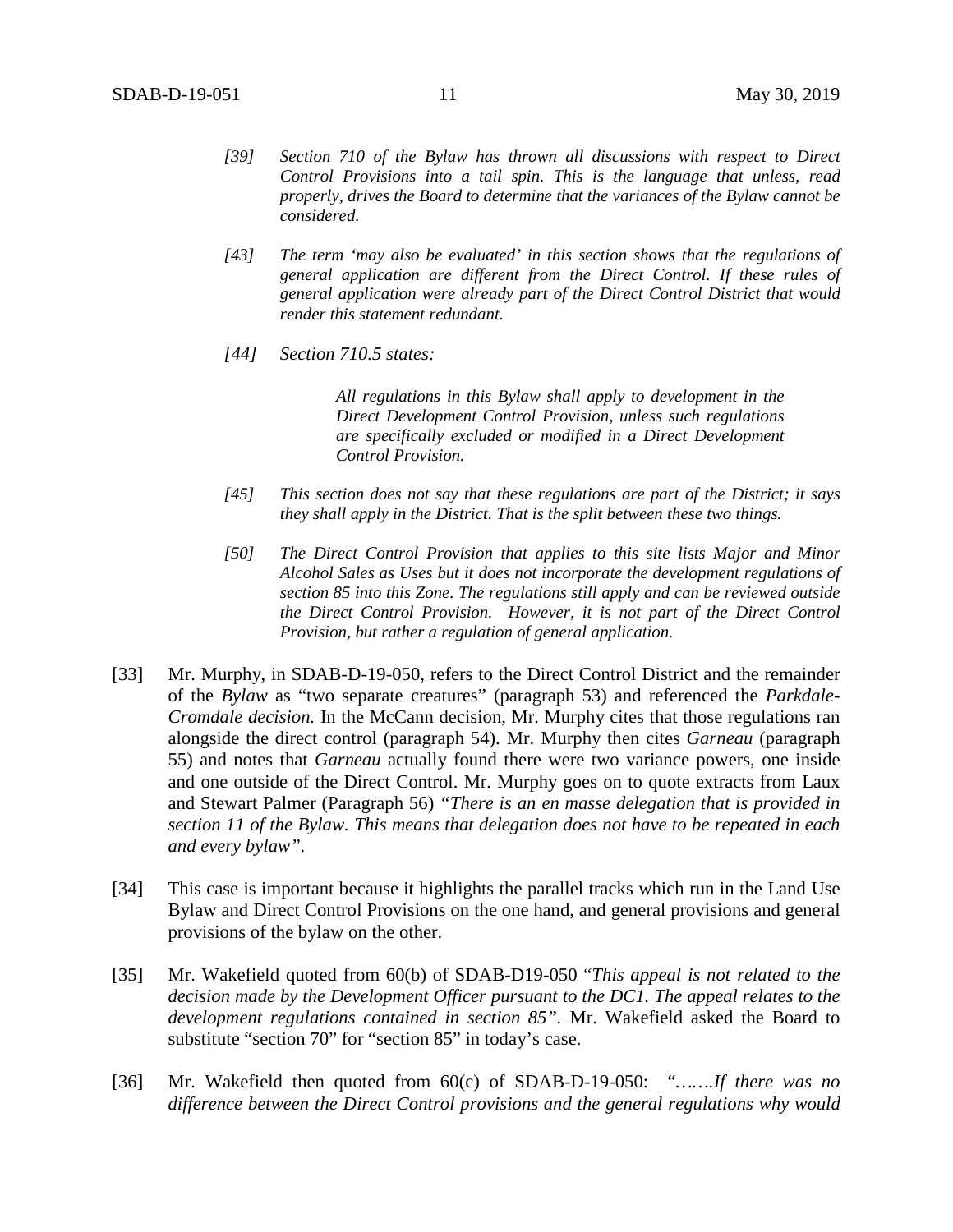*section 710 state that all developments shall comply with the development regulations contained in an approved Area Redevelopment Plan or Area Structure Plan…*………"

- [37] SDAB-D-19-50 was a case where an existing alcohol sales store was going to be shut down and moved a block or so away. The appeal was allowed by the SDAB.
- [38] Mr. Wakefield moved on to the reasons of the panel with regards to SDAB-D-19-50:
	- *[67] This DC1 is silent with respect to the Special Land Use provisions for Major Alcohol and Minor Alcohol Sales.*
- [39] The Board in SDAB-D-19-50 then quotes 710.4(3) of the *Bylaw* saying it clearly states that a development may be evaluated with respect to the Special Land Use Provisions such as section 85. Mr. Wakefield suggests to the panel that they substitute section 70 here. In paragraph 70 the panel goes on to say: *as the provision is permissive, it allows the Development Authority to exercise its discretion in applying the Special Land Use Provisions in section 85* (section 70 in today's appeal). Paragraph 71 states "*The Board finds that the Development Authority applied section 85 rigidly*……..".
	- *[73] Therefore, based on the above, the Board finds that the Development Authority did not follow the directions of Council.*
- [40] At paragraph 79 of SDAB-D-19-50 " *……the Board notes that the subject DC is a large and diverse, high traffic commercial area that extends from 121 Street to 112 Street."* This is similar in range to today's appeal from 110 Street to 121 Street along Jasper Avenue.
- [41] The following paragraphs from SDAB-D-19-50 were quoted:
	- *[80] Closing the ……… existing Alcohol Sales Use and opening the new Alcohol Sales Use 50 metres away will not change the character ……*
	- *[81] The proposed development meets the general purpose of the DC1 which is to "facilitate development of a pedestrian friendly and transit-supportive area that is characterized by its strong mix of retail, office, entertainment, and residential uses and its accessibility, open spaces, and sensitive interface between developments………….."*
- [42] In summary, the Board hearing SDAB-D-19-50 granted the appeal and allowed the appeal to go forward notwithstanding section 85. The Jasper Avenue Corridor, if anything, is more built up, more intense, has more uses, and is more walkable. It has a similar general rationale clause and also fits within the general purpose clause at section 710 of the zoning bylaw.
- [43] SDAB-D-14-246 (Wilson) at Tab 31 was referenced. The Board first held an extensive voir dire to determine if it had jurisdiction on a historic DC1. The Board then went on to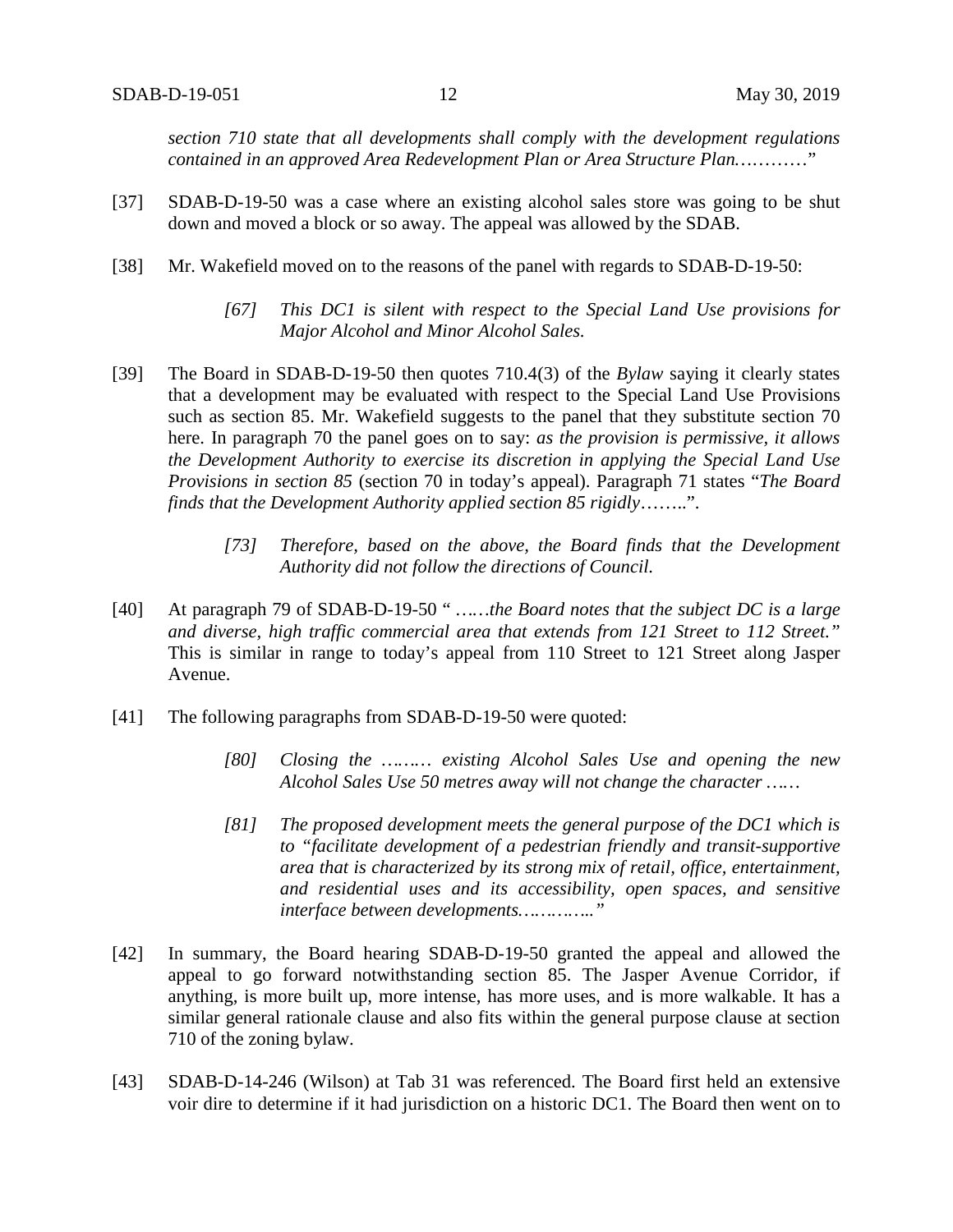consider the merits of the case which involved a garage and whether or not it should be dealt with on the basis of the provisions in the Area Redevelopment Plan or the general provisions of the Bylaw which were referred to in the Area Redevelopment Plan. The reasons for the Board assuming jurisdiction are found in Mr. Wakefield's arguments on pages 2 to 4 of SDAB-D-14-246. These arguments are very similar to what Laux says in the third edition of *Planning Law and Practice in Alberta* and what Mr. Murphy has argued in SDAB-D-19-050.

[44] The Board's reasons for its decision in SDAB-D-14-246 include:

### *The Board finds the following:*

- *1. The land on which the proposed development is located is within a DC1 Direct Development Control Provision Zone, the provisions of which are set out in section 11.17 of the Stadium Station Area Redevelopment Plan. The Development Authority reviewed the application for the Development Permit, and refused it. It was refused, not because it violated any of the provisions of section 11.17 of the Stadium Station Area Redevelopment Plan, but because if violated three general development regulations, not in the DC1 provisions, but found in sections 61.3(2) and 61.3(4)(e) of the Land Use Bylaw …………."*
- *3. What is immediately apparent is that every one of the regulations set out by the DC1 provisions have been satisfied by the proposed development. The Development Permit was refused because of the fact that the proposed development did not meet the Height, number of Storeys, and Setback requirements for an Accessory structure that are located in the general provisions of the old Land Use Bylaw¸5996. By rigidly following these general regulations, was the development authority following the directions set by City Council in the DC1 provisions?*
- *4. This Board finds that the answer is no. The key section to look at is section 11.17.4. ………*

The Board deals with the development criteria under 710.4 and in particular 710.4(3)(b) and then looks at the provisions of the Area Redevelopment Plan in reasons 7 and 10:

- *7. …………….. "section 710.4 is a permissive section, allowing the Development Authority to, in its discretion, apply the general regulations of the Land Use Bylaw to proposed developments in a DC1 zone". However, the development authority must not apply those rigidly, but only in accordance with the applicable DC1 provisions when read as a whole, and with particular attention given to the purpose of the DC1 district ……….*
- *10. In the alternative, there is an argument forwarded by Professor Laux in his text Planning Law and Practice in Alberta, Third Edition, (March 2013), that holds that because the DC1 provisions are silent as to Height, Storey number, and rear Setback requirements, those three aspects of the development are not in fact under direct control as per section 641 of the Municipal Government Act, and therefore,*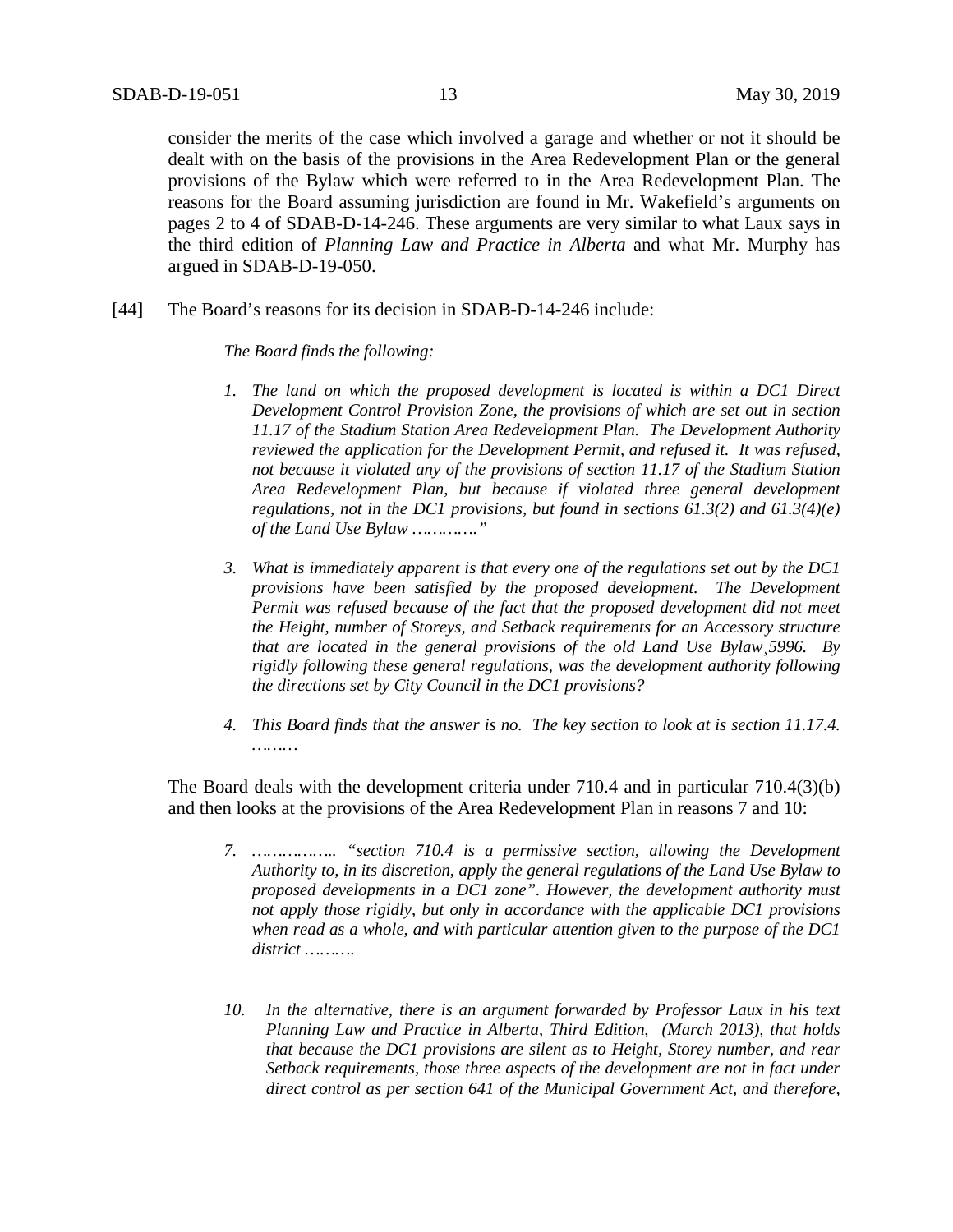*with repsect to those 3 aspects of development regulation, this Board's normal variance power at s. 687(3) still apply at page 6-45.*

- *11. According to that theory, this Board has its usual jurisdiction.*
- *12. The Board concludes, therefore, that is has jurisdiction to hear this appeal on its merits.*
- [45] Mr. Wakefield then summarized where all of his arguments lead to. He suggested that the Board start with the *Act* which refers to Direct Control. All the case law referred to makes the distinction between the general provisions of the zoning bylaw and the Direct Control Provisions of the bylaw and identify specific variance powers that go with each side. Decisions like Jupiter and the Green Room at the SDAB level are not buying into that argument. However, Mr. Wakefield completely agrees with Mr. Murphy that the proper view is that the cases cited apply distinctions between what is in the direct control and what is in general provisions of bylaw.
- [46] In this case, the Development Officer erred by strictly applying the separation distances and not granting a variance.
- [47] Section 70(1) of the *Edmonton Zoning Bylaw* treats separation distances between Cannabis Retail Stores a little differently than it does between parks and health facilities and schools because it gives a 20 metre discretion to the Development Officer. The Development Officer erred because this section further says "in compliance with section 11" and the Development Officer failed to apply "in compliance with section 11". He should have asked himself if the proposed development adversely affects amenities or neighbouring property values and he should have answered in the negative.
- [48] Under 11.4 the Development Officer should have determined if there is *unnecessary hardship or practical difficulties peculiar to the Use, character, or situation of land or a building, which are not generally common to other land in the same Zone.* The zone is DC1 Direct Development Control Provision. There all kinds of DC1 zones throughout the City two of which are the Old Strathcona commercial area and on the Jasper Avenue Strip between 110 Street and 121 Street*.* The City has singled out those two areas for general DC1 re-zonings to allow cannabis retail sales and that does not apply to any of the other DC1 zones. Secondly, as the Board hearing the Green Room observed, there are certain places you would expect to find Cannabis Retail Sales. The Board was sympathetic to the Green Room because they found the extremely limited scope for Cannabis Retail Sales in the Old Strathcona commercial area to be not what the common citizen of Edmonton would expect. The same rationale should apply to the Jasper Avenue strip. Oliver is the densest community in the City of Edmonton and is also one of the densest single areas of any Canadian City. That commercial strip along there has many things going on and new developments continue to be being built. As much as Old Strathcona, this is an area you would expect to find Cannabis Retail Sales.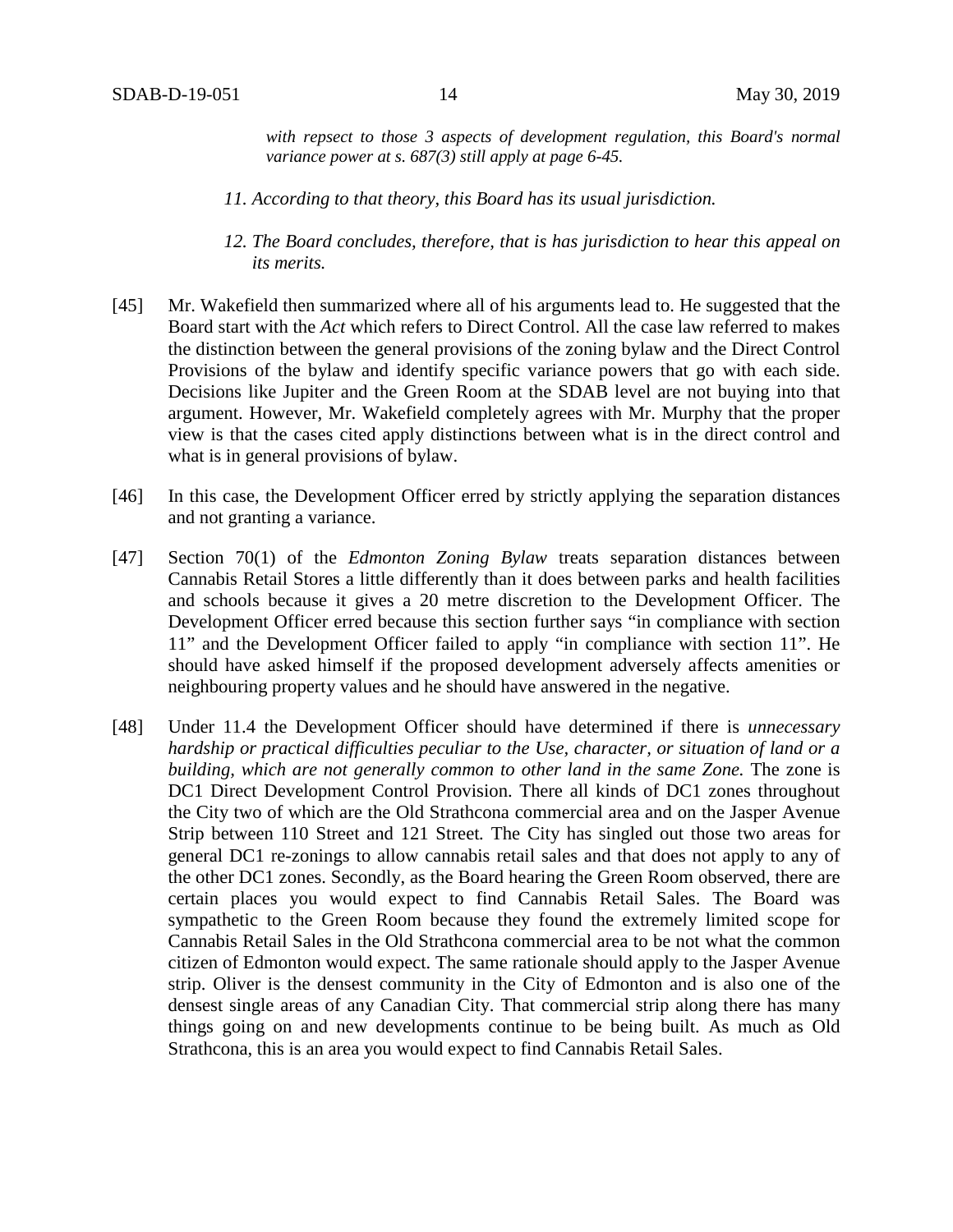- [49] The Rationale for Area 8 of the Oliver Area Redevelopment Plan (Tab 13) is *"To provide for a range of uses, with the objective of promoting the continuing development of a pedestrian oriented commercial strip in terms of land use activities and design elements. The district also provides opportunity for the inclusion of residential uses above the ground floor level".*
- [50] The following excerpts from the City Planning Report regarding the Oliver Rezoning Plan Amendment (Tab 12) were referred to:

### *RECOMMENDATION AND JUSTIFICATION*

*City Planning is in SUPPORT of this application because:*

- *Jasper Avenue is a pedestrian oriented commercial corridor, and the additional commercial sues are suitable for this corridor*
- *Both Breweries, Wineries and Distilleries and Cannabis Retail Sales are subject to special land use provisions to maximize compatibility' and*
- *The additional uses are compatible with the surrounding land uses and objectives of the Oliver Area Redevelopment Plan.*

### *PLANNING ANALYSIS*

### *LAND USE COMPATIBILITY*

*…………..Cannabis Retail Sales and Breweries, Wineries and Distilleries will have a similar land use impact as existing uses permitted within the provision; such as convenience retail stores, minor alcohol sales, bars and neighbourhood pubs, restaurants etc. The scale of these types of uses is well suited for Jasper Avenue, as it is a pedestrian oriented commercial corridor and adding the uses will allow a wider range of commercial opportunities to add vibrancy to the area.*

- [51] The Oliver area is well suited to walkability and the Grandin LRT station and another transit station on 108 Street and Jasper Avenue are located within it. There are high rises on both sides of Jasper Avenue as well as some single family homes and multifamily homes (high, low and medium rises). There is also a broad mix of other uses in addition to residential. You can walk to Jasper Ave (the commercial hub of this area) very quickly from a few blocks north or south of the Avenue.
- [52] Ms. Da Silva in SDAB-D-19-030 referenced one development which she said was right next to a public library (SDAB-D-18-187). The proposed site was not right next to a library; it was within 84 to 85 metres as the crow flies but Board gave a variance and a permit.
- [53] In SDAB-D-18-180 at 12205 107 Avenue there was a 78 metre deficiency in terms of the separation requirement from another Cannabis Retail Sales. This was in a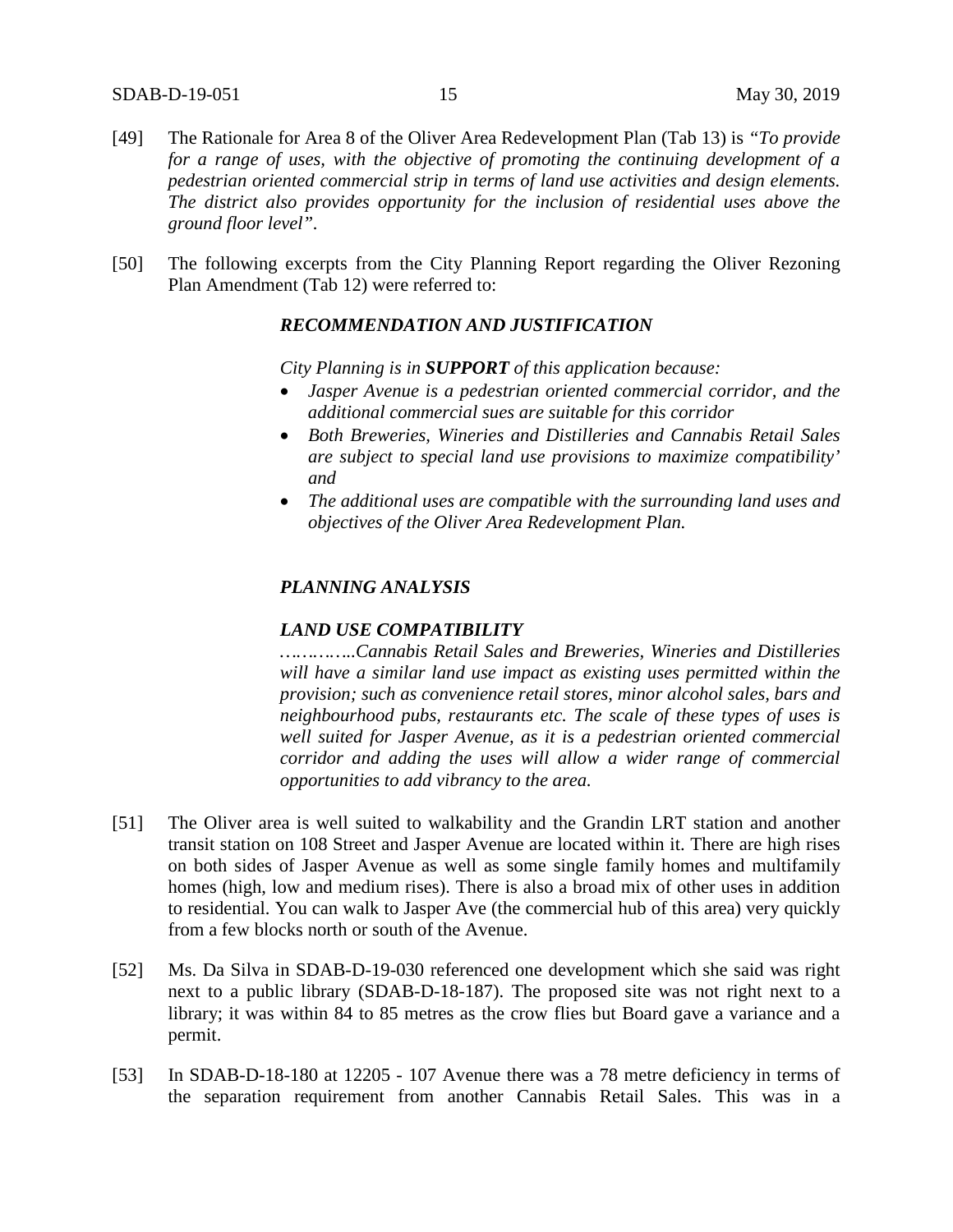conventional district and the SDAB was persuaded that there was no clustering in that area and it was appropriate to grant a variance.

- [54] Tab 5 of Mr. Wakefield's submissions contains a map showing the separation distances between Fire and Flower and Canndara to the east (129 metres) and between Fire and Flower and Happy Buddha to the west and on the other side of Jasper Avenue (153 metres). There are no other breaches of required separation distances. Given the nature of the Oliver strip, allowing all three Cannabis Retail Sales is not likely to cause any problems in terms of adversely affecting anyone or their property values and will make some degree of competition more likely.
- [55] Mr. Wakefield recommends that the Board adopt the approach used in the Wilson case, in Laux and in SDAB-D-19-050 (First Capital Asset Management), apply it to section 70 and also take note of section 11 together with section 70.1. For either or both of these reasons, the panel should use its general power under 687(d) and grant Fire and Flower a variance of the required separation distances from the other two Cannabis Retail Sales already permitted. (Canndara and Happy Buddha).
- [56] The Appellants provided the following responses to questions from the Board:
	- a) Mr. Wakefield disagrees with two submissions opposed to the proposed development from members of the public suggesting that approving Fire and Flower would result in clustering for the reasons already stated in Item 54. Allowing these three Cannabis Retail Sales (Fire and Flower, Happy Buddha and Canndara) is no more of a clustering than what was permitted on 107 Avenue (SDAB-D-18-180). The variance granted in that appeal was greater than what is being sought today.
	- b) Like *Garneau* there are two levels of variance power. One of them is pursuant to sections 11.3 and 11.4 because of the way section 70(1) is qualified by "pursuant to section 11". The other one is that as per 710.4.3:
		- *3. A development may also be evaluated with respect to its compliance with:*
			- *a. the objectives and policies of an applicable Statutory Plan;*
			- *b. the General Regulations and Special Land Use Provisions of this Bylaw; and*
			- *c. the regulations of abutting Zones.*
	- c) Laux says that the above makes it not pure direct control and a discretion is given to the Development Officer. Further to (b) above section 70 is a Special Land Use Provision.
	- d) Whatever is in the *zoning bylaw* will apply to all zones both direct control or conventional. It is not part of the direction of council; it is a separate track and distinct from what is specified in the direct control district, otherwise section 710.4 makes no sense.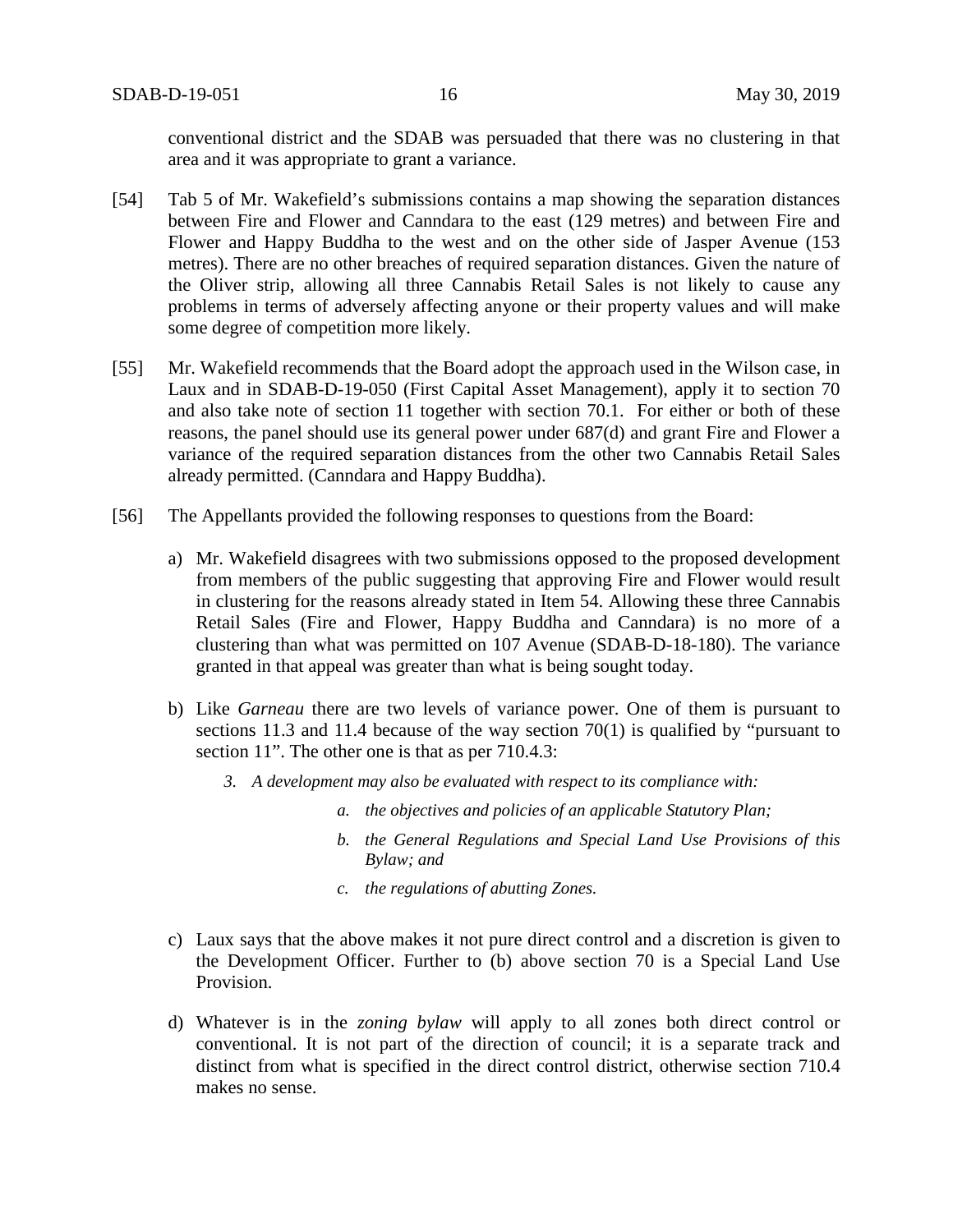- e) Section 710.4.5 states that: *"All regulations in this Bylaw shall apply to development in the Direct Development Control Provision, unless such regulations are specifically excluded or modified in a Direct Development Control Provision"*. In today's case the Direct Control is silent. Whenever the Direct Control is silent the Board has full discretion to review the decision and the way the Development Officer decided to exercise discretion. This is separate from saying the Development Officer misinterpreted the section.
- f) There is no difference from what the Planning Department is saying in its report and when the General Provision on June 12, 2018, was done or even the Liquor Provisions were done. They refer to separation distances and council understands that in conventional zones those are appealable and many variances have been given throughout the City, especially regarding separation distances regarding liquor stores. Simply because the Planning Department refers to separation distances in its report there is no guarantee that a person will be able to get a permit and you do have to grapple with these distances. The question is: are you out of court before you get there (as per section 685.4 of the *MGA*) or is Mr. Murphy's reasoning in SDAB-D-19-050 and the reasoning used in SDAB-D-14-246 (*Wilson)* correct.
- g) The G*arneau* case was referenced. At that time, subsection 11.6 was found in the bylaw which no longer exists. It said something to the effect that if you have jurisdiction under the Area Redevelopment Plan (ARP) or under the Direct Control then you do not have your section 11 jurisdiction or variance power. There were two parts to *Garneau*. The first part was whether or not the Development Officer had applied Council's direction and the other part was whether he used the right variance power. The Court found he used the wrong variance power and cited that fact that he should have gone with the one in the ARP not the one in section 11.6 In that case section 11.6 specifically said use one and not the other.
- h) Mr. Wakefield confirmed that he had no objections to any of the conditions proposed by the Development Officer should this appeal be granted.
- i) As per Laux previously referenced, the Board has full jurisdiction or variance power under 684 through to 687. If you are dealing with something outside the Direct Control (section 70 for example or section 85) you are no longer dealing with 685(4). You are now dealing with  $687(3)(d)$ .
- j) Mr. Wakefield confirmed that it is a fair assessment to say that what Laux has to say is an opinion that is taken in high regard but is ultimately not tied to the *MGA* or the *Edmonton Zoning Bylaw*. It is a document unto itself that is used for an argument and from time to time the Court of Appeal has disagreed with its contents. It is not binding authority except where he cites a case or a statute.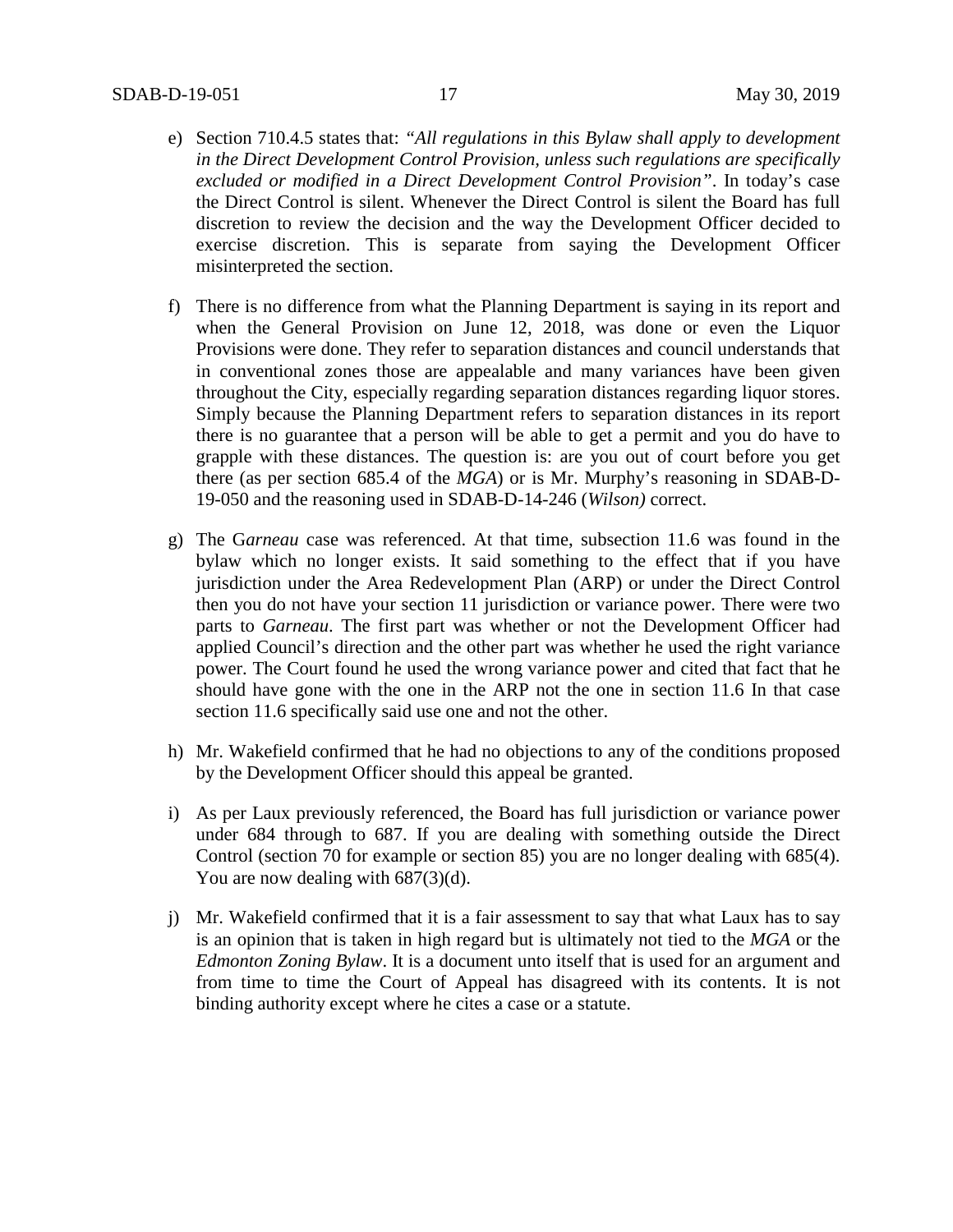- *ii) Position of the Development Authority*
- [57] Mr. Gunther, Law Branch, and Mr. I. Welch, Development Officer, appeared on behalf of the Development Authority.
- [58] Mr. Gunther quoted the following passage from 6.2(2)(e) page 6-53 in the new version of Laux *"It follows that in those circumstances the panoply of appeal rights and powers set forth in ss. 684 to 687 should apply".* This paragraph is out of the previous edition of Laux and that is where this section ended.
- [59] This is the paragraph that was cited as authority in the *Garneau* case. The Court of Appeal said that this argument is not only incorrect it is unreasonable. In the updated version of Laux the next paragraph was added which says "*The Court of Appeal has criticized the conclusion ………"*
- [60] There are two big problems with Mr. Murphy's argument in SDAB-D-19-050. The first problem is that it is directly contradictory to *Garneau*. It is based on a proposition that where there is an ambiguity in the legislation the Board has the panoply of appeal rights or the ability to step in with the variance power that is found in section 687. This is not the case according to the Court of Appeal in *Garneau*. The Court has said in *Garneau* that as per section  $685(4)(b)$ :
	- *(4) if a decision with respect to a development permit application in respect of a direct control district* 
		- *b. is made by a development authority, the appeal is limited to whether the development authority followed the directions of council, and if the subdivision and development appeal board finds that the development authority did not follow the directions it may, in accordance with the directions, substitute its decision for the development authority's decision.*
- [61] The second problem is that Mr. Murphy in SDAB-D-19-050 has artificially distinguished the directions of council as being limited to what is actually in the direct control zone. Nowhere in the *MGA* does it say that. In fact we know from the Court of Appeal (*Rossdale Community League* from 2017) that municipal legislation is to be read harmoniously and with an intention to glean what the intentions of Council were. Justice Khullar in the Green Room Permission to Appeal case at paragraph 28 states *Municipal legislation should be interpreted "to give effect to the intention of the Municipal Council as expressed in the bylaw upon a reasonable basis that will accomplish that purpose".*
- [62] The importance of that statement is that it unreasonably parsing the bylaw to suggest that only what is found in the DC zone itself is the direction of council. If we were to give the bylaw that narrow interpretation it results in an absurdity. That absurdity with regard to DC1 zones is that you have these DC1 zones where there is very little information in section 710. There is not an intention to capture the gamut of the regulations within section 710 or the DC1. If you look at the other sections, in particular section 69 of the *Edmonton Zoning Bylaw* it is clear what the intention is. Section 69 of the *Edmonton*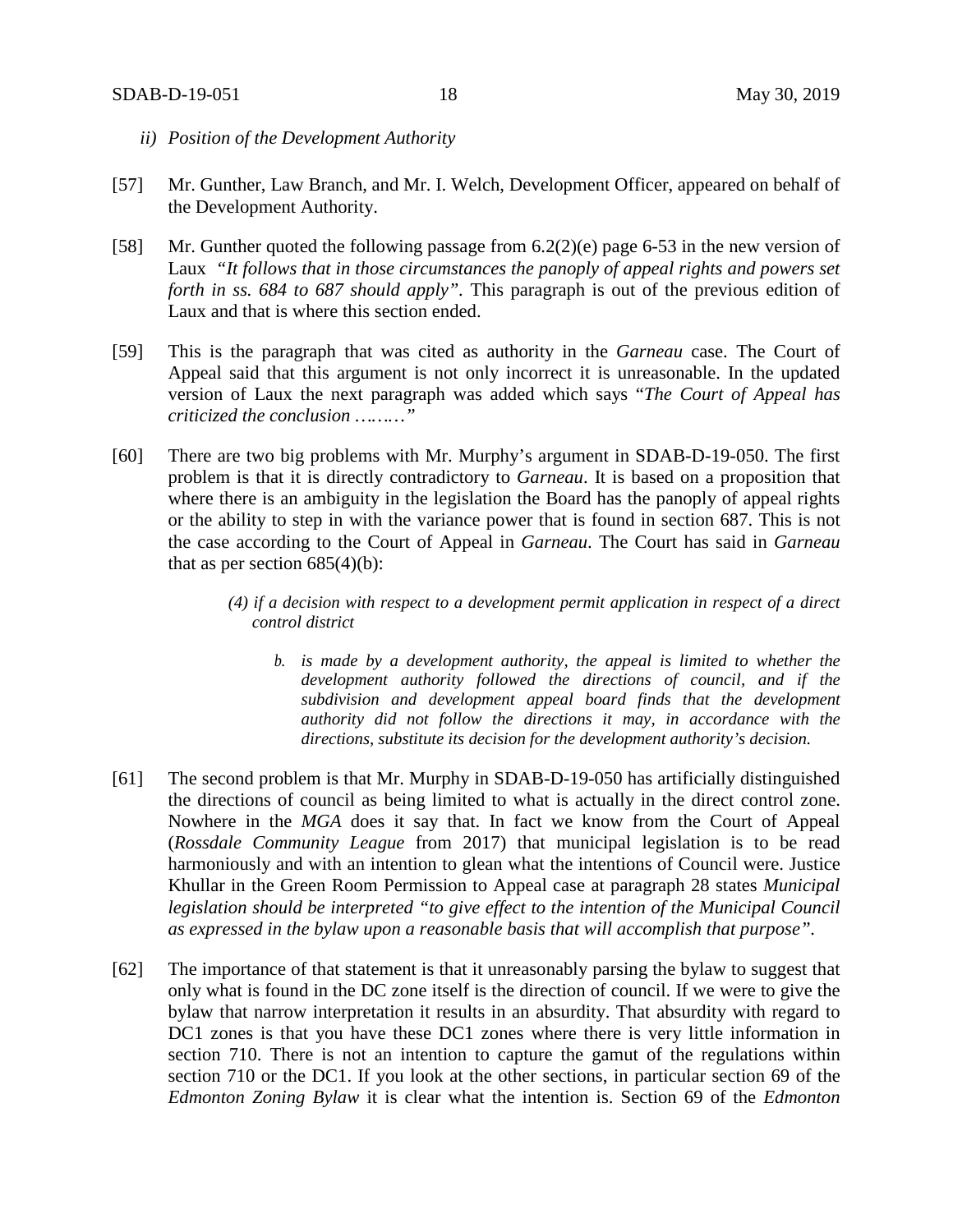*Zoning Bylaw* refers to the special land use provision of which section 70 is one. Section 69.1 states:

*The Special Land Use Provisions apply to the Uses listed in any Zone or Direct Control Provision in which they are located. They shall take precedence and be applied in addition to the requirements of the Zone, except where a Zone, Direct Control Provision or Overlay specifically excludes or modifies these provisions with respect to any Use.*

- [63] The effect of Mr. Murphy's argument is to say that to the extent that City Council has prescribed in section 69 that the Special Land Use Provisions are to be a part of a Direct Control provision that somehow that is less than an instruction or a direction of Council. This does not make sense and is an absurd and circular argument.
- [64] Section 70.1.b is the provision that deals with variances in the context of Cannabis Retail Sales and reads:

*A Development Officer shall not grant a variance to reduce the separation distance by more than 20 m in compliance with Section 11;*

The reference to section 11 here has to be read harmoniously with this section. If you simply look at section 11 and apply the tests in section 11 and that is the reason to grant a variance then there is no meaningful reason why there would be an express reference to 20 metres in 70.1.b. This is an express limit. The door only opens to this 20 metres variance power when the circumstances set out in section 11 are in place, i.e. there is no material interference to the amenities of the neighbourhood, etc. The Development Officer only has 20 metres to work with if the test in section 11 has been met.

- [65] A couple of points have been made regarding section 710 of the *Edmonton Zoning Bylaw.* The first is that section 710.4.3 creates its own effective variance power. The difficulty with this proposition is that nowhere does 710.4.3 grant a power of variances; it prescribes factors for consideration. These listed factors are things that may be taken into account where there is an exercise of discretion on the part of the Development Officer. For example, in the Strathcona DC1 area all of the specific uses you would find in the Strathcona ARP are listed but there is also a catchall provision at the end that says something like "any other uses that are in character with the neighbourhood". In that case the Development Officer has discretion; this is where the Development Officer goes to make a determination as to whether granting a Development Permit follows the directions of Council. Section 710.4.3 does not actually create a variance power. There is nothing in there like in section 11 or a specific variance power like in the *Garneau* case that actually says how a variance should be granted, whether a variance can be granted or actually giving a specific variance power to what is otherwise the law of Edmonton. The Development Authority maintains that section 710.4.3 does not create an independent variance power.
- [66] Section 710.4.5 previously referred to is in some respects the reciprocal to what is in section 69 and reads as follows: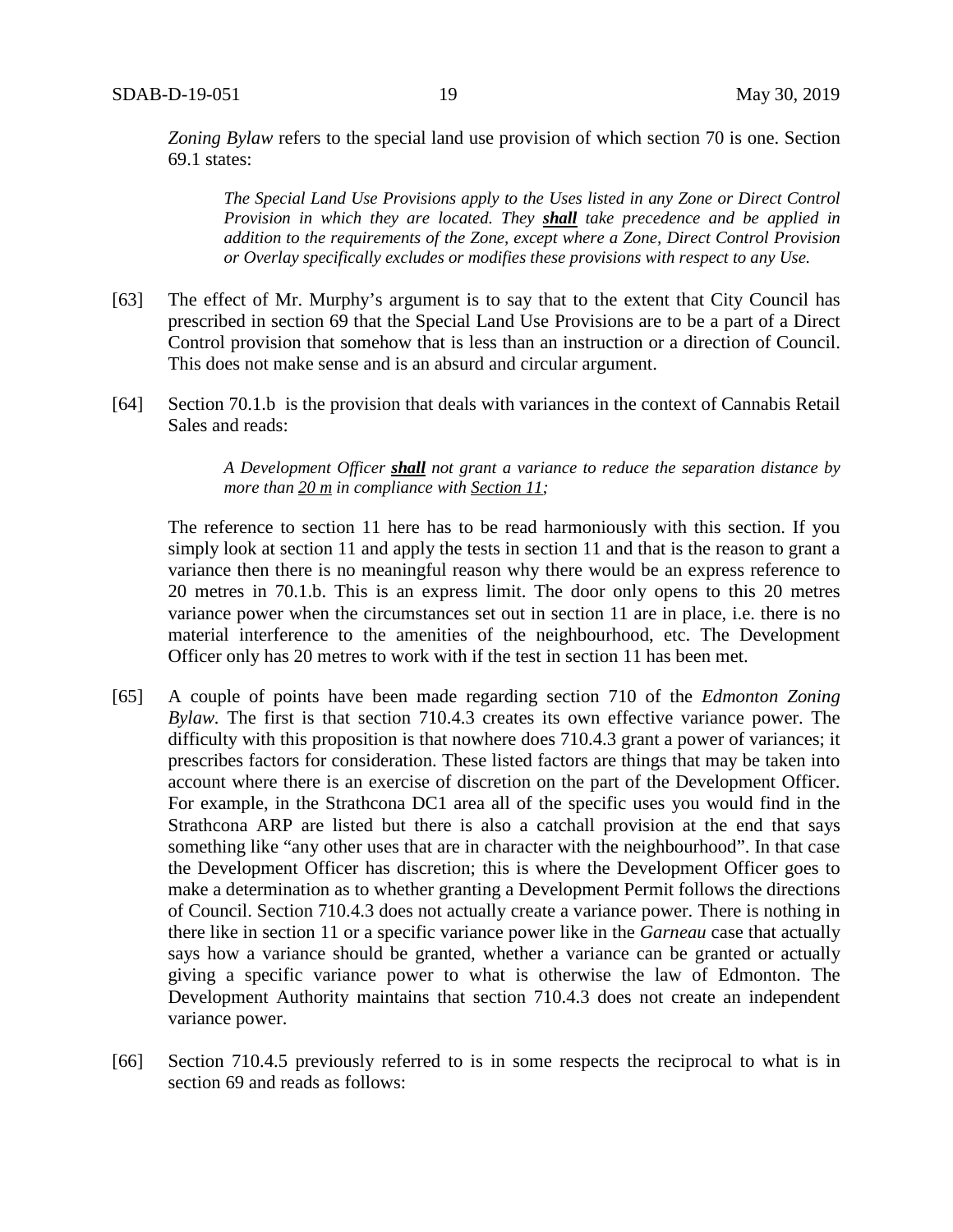*All regulations in this Bylaw shall apply to development in the Direct Development Control Provision, unless such regulations are specifically excluded or modified in a Direct Development Control Provision*

The word "regulations" as used here is in lower case so we are not talking about Land Use or special regulations but all regulations in the bylaw. A plain reading of this section goes hand in hand as the other side of the coin of what is found in section 69. Section 710.4.5 gives extra confirmation within the context of section 710 that section 70 as a regulation in the general sense is applicable and is part of the direction of Council.

- [67] In the City Planning Report to Council regarding the Oliver re-zoning there is an express reference to the Special Land Use Provisions in section 70 being in place to manage offsite impacts, require separation distances from sensitive uses and maximize the compatibility of the development with the surrounding area.
- [68] This is the information upon which City Council makes their decision. It is where the City Planning Department has recommended that City Council approve the application on the basis of the preceding considerations. Council was under the impression when they passed this DC1 that the section 70 Special Land Use Provisions were going to be in place including the required separation distances.
- [69] The Green Room Permission to Appeal application does not provide much guidance or help to anyone. Justice Khullar simply goes through all of the information that has been presented and simply says the test for permission to appeal has been met. It may be that Justice Khullar felt that this was an issue of public importance and it should go ahead to a full panel. While permission to appeal has been granted, it does not mean that the Green Room decision is wrong.
- [70] Mr. Gunther submits that both the Green Room and Jupiter decisions, both of which are in DC zones are correct, reasonable decisions. They do apply the conventional understanding that is consistent with *Garneau* as to how Direct Control works. Mr. Gunther does not believe the outcome of Mr. Murphy's appeal (SDAB-D-19-050) is a reasonable outcome in light of *Garneau*. Unfortunately there was no representation from the Development Authority or Law Branch at this hearing and it was not a matter that was fully argued.
- [71] Mr. Welch explained that the second ground of refusal has to do with the various screening regulations required for Cannabis Retail Sales. There are requirements that you are able to see the inside of the store as you are passing outside. A set of decals has been placed on the windows of the store and these are also proposed as a part of the permit. By placing those decals you cannot actually see the inside of store. This is in general breach of the design requirements and also raises some concerns based on the general direct control regulations for that area. Many stores have been using decals to completely screen their windows by the use of decals due to the AGLC regulations regarding people seeing products from outside the store. The proposed design is not acceptable as per the regulations in section 70.6 and the additional regulations within the Oliver DC1 for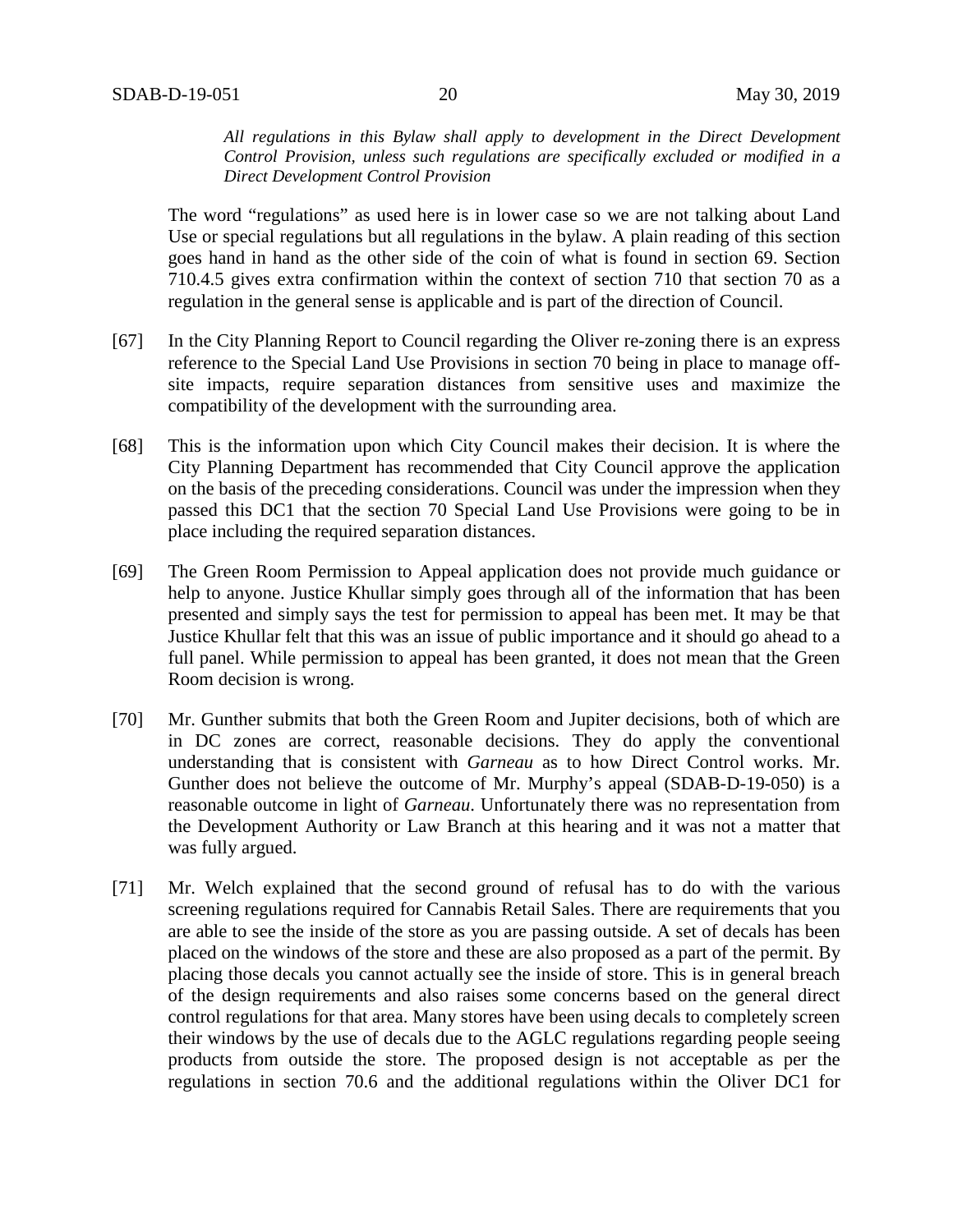pedestrian orientated design. The broader issue for that reason for refusal is that all designs have to adhere to CPTED for pedestrian orientated areas such as Oliver.

- [72] Mr. Gunther confirmed that the primary reason for refusal is the separation distance; however, should the board decide that the Development Permit will be issued, the City requests that compliance with this provision of the special regulations be implemented as a condition. This has not been specifically listed as a proposed condition but it is the law.
- [73] The Development Authority provided the following responses to questions from the Board.
	- a) In a direct control district, only a variance of under 20 metres can be considered by the Development Officer and then the Development Officer would have to go to section 11. Because the required separation distances in this case were over 20 metres, the Development Officer had to refuse the permit. 20 metres is express and the directions of City Council cannot be any clearer. Where you have a specific provision it overrides the general.
	- b) Even if this Board were to step in and find it had jurisdiction the only way it could make a different decision would be to find that the Development Officer failed to follow the directions of council and it would have to take section 70 as broader as per Mr. Wakefield's argument.
	- c) When the re-zoning for direct control was done in the first place, Council was explicitly advised that depending on who applied and where, there may only be a couple of stores or there could be several. There was an opportunity for council to create additional flexibility but they chose not to.

### *iii) Position of Canndara*

- [74] Mr. J. Radostits spoke on behalf of Canndara.
- [75] Canndara understood the rules of the game, they entered the game and they won the game. The Development Officer ruled in their favour and the Board upheld this decision.
- [76] Based on the approved permit they signed their lease, entered into contracts with designers and construction companies and incurred some substantial costs.
- [77] This morning was about Happy Buddha. They also understood the process and obtained an approved permit and the Board should uphold this permit.
- [78] Fire and Flower claimed they did not understand the competition and were unsuccessful yet the process didn't seem that confusing to either Canndara or Happy Buddha.
- [79] Mr. Radostits submits that the process was fair and appropriate, that the Development Officer had jurisdiction and made the right choices and he asks the Board to uphold the decision of the Development Officer to refuse Fire and Flower's permit.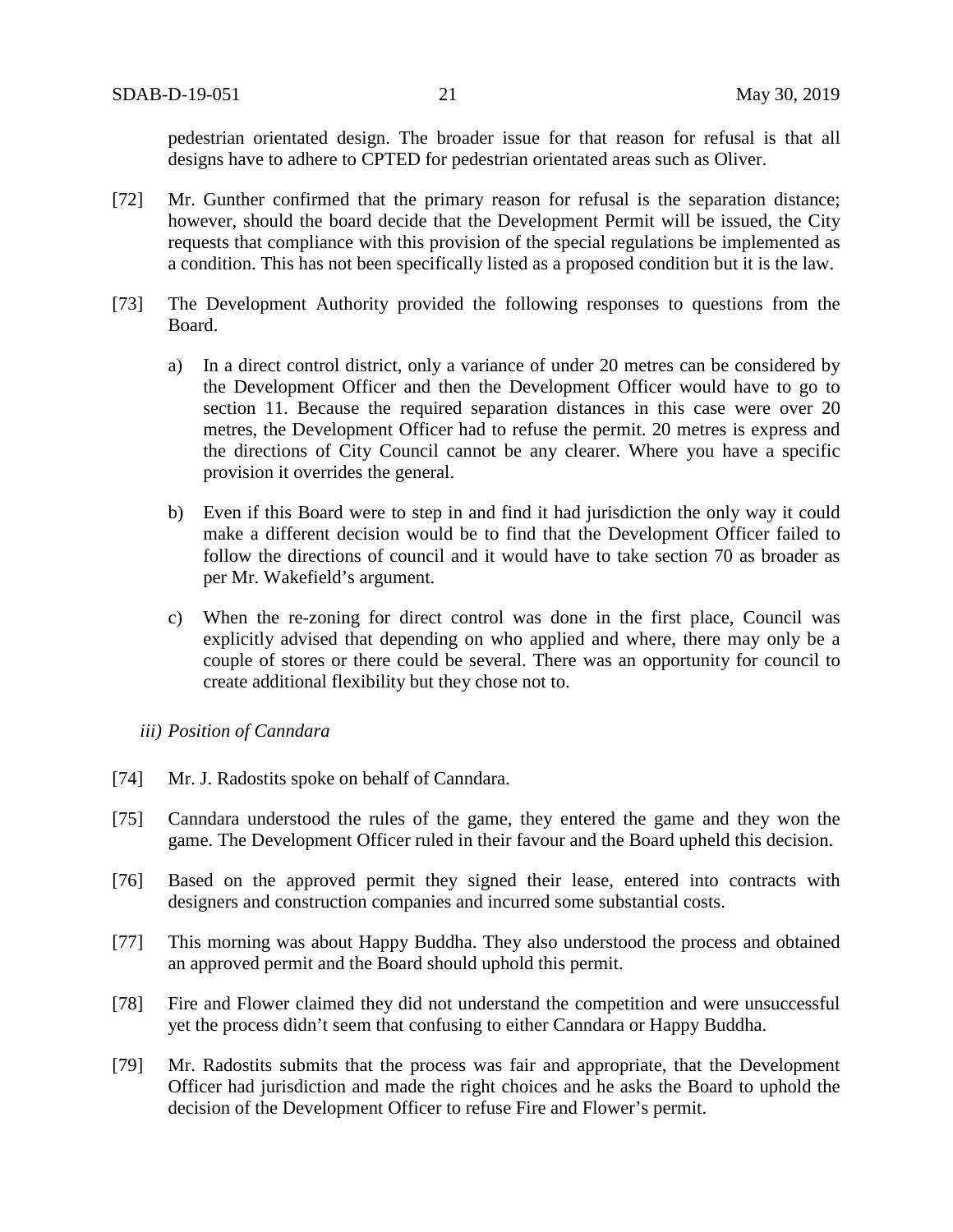- [80] Mr. Radostits does not know the exact definition of clustering but feels if the Fire and Flower permit were approved there would be three stores in a very tight space. If Council felt this area could support more Cannabis Retail Sales, it would have been contemplated in the rules. He referred to the City of Saskatoon who stepped back from allocating different rules in higher density areas.
	- *iv) Position of Happy Buddha*
- [81] Ms. De Silva supports the 200 metre separation distance requirements between Cannabis Retail Sales and gave some history as to how these distances were arrived at.
- [82] Ms. De Silva requests that the Board uphold the decision of refusal.
	- *v) Rebuttal of the Appellant*
- [83] 124 Street can also be considered a pedestrian oriented corridor and Canna Cabana was approved to operate between 108 and 109 Avenue on 124 Street and they also have window decals that protect the inside of the store from pedestrians walking by. However, if a condition of them receiving a permit is compliance with Mr. Welch's request, they are more than willing to do so as long as they are compliant with the AGLC.
- [84] Regarding the passage dealing with Garneau on page 6-53 in the new version of Laux and Mr. Gunther's suggestion that the Court of Appeal said the following passage was bad law: *"It follows that in those circumstances the panoply of appeal rights and powers set forth in ss. 684 to 687 should apply";* in *Garneau* that was true. In law you are always dealing with shifting sands and in this case what shifted was section 11.6 was deleted from the *Bylaw*.
- [85] If you are told in the *Bylaw* that you have to choose between the variance power granted under the direct control or that granted under section 11 then it is fair to say that because of 11.6 the proper one is the one granted under the *Garneau* ARP and the Board must apply whatever the test is that is set out there. However, section 11.6 is now history. If you have two variance powers granted to you, one under the direct control and one under section 11 the Court of Appeal would find differently because it would not be dealing with section 11.6. This puts you on the side of the zoning bylaw that is dealing with some of these general provisions included in section 70; therefore section 687 would apply. It is not part of Council's direction.
- [86] There is actually no reason in principle why direct controls should operate any differently in terms of variance powers than conventional zones. In conventional zones, the Development Officer may be directed not to grant variances but that does not impede the Board. Nothing you have heard suggests it should be any different in any of these larger areas where a DC has been adopted by council. You keep hearing about things said to Council or things in the reports to council that would allow for managing the incidents of cannabis stores. These statements by the planning department were made in the context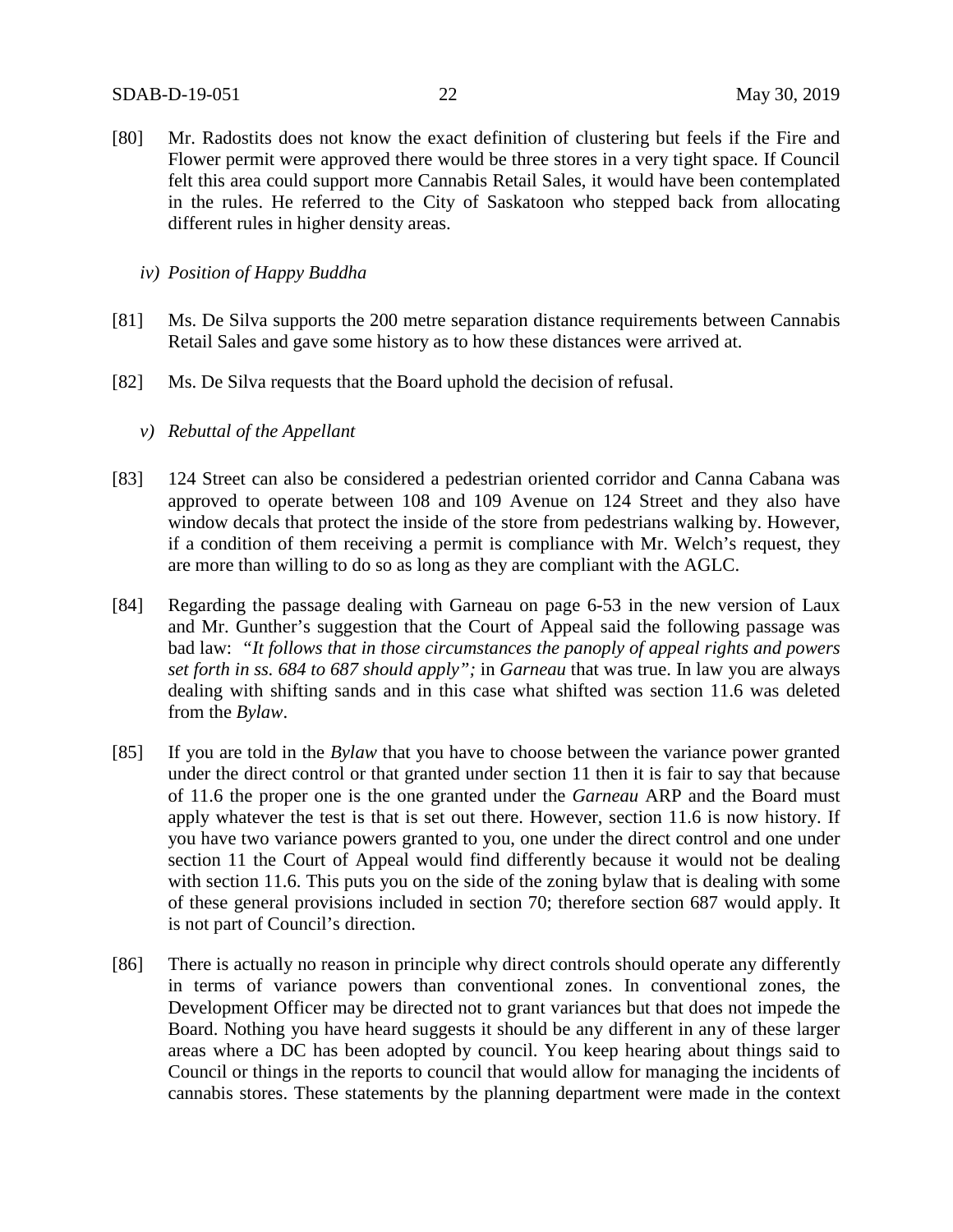of both the conventional zone adoption on June 12, 2018 and the DC1 adoption. There was no distinction made in the various reports to council. City Council did not anticipate that the DC1 areas that they zoned concurrently with conventional zones would operate any differently from the conventional zones with respect to the variance powers for the separation requirements.

- [87] All those meetings and focus groups and reports have been before this Board many times often put in by Mr. Welch when he has opposed to the variance power in respect of conventional zones. There is no reason why that should affect you any differently because this is a DC zone and not a conventional zone.
- [88] In the Green Room Permission to Appeal (Paragraphs 27 and 28), Justice Khullar is simply referring to the City's argument. She says first that the City argues that section 710.4.3 cannot authorize variances and secondly the City argues that even if it does it cannot override Council's express directions. She refers to the *Society of Fort Langley* decision and then concludes that she has heard enough to consider this a triable issue with a reasonable prospect of success. She specifically refers to the City's arguments but does not reject them. She acts as triage person and she thought the argument of sufficient merit to go forward. None of this binds the Board at this point. Justice Khullar clearly considered what Mr. Gunther had to say but did not think it warranted denying permission to appeal.
- [89] Mr. Murphy is pretty clear he is not ignoring sections 69 and 710.6.5. He simply says he thinks that these things do not apply to direct control. They are actually out there on another sphere so to speak. They apply to all developments but the question is are they direct control requirements or general requirements that apply to conventional zones or direct control zones. Our submission is they are not part of the direction; they are part of the general bylaw and subject to section 687.
- [90] Mr. Welch said council was informed there would only be a few stores. In all appearances he has made before the SDAB on these cannabis cases that has never been stated. Mr. Wakefield has have never seen or heard of such a statement before. There is absolutely nothing in writing where an assurance was made to council that there would only be a few properties that would be able to have Cannabis Sales as a Use.
- [91] In Old Strathcona, the DC1 re-zoning was concurrent with the general conventional zone re-zoning to add Cannabis Retail Sales. There was no differentiation made in the reports that one would operate differently than the other.
- [92] Moving on to the more recent Jasper Avenue commercial re-zoning, Mr. Wakefield has seen nothing in that report that backs up what Mr. Welch says. It is unsubstantiated and should not be given any weight.
- [93] Canndara's owner said he signed a lease right after the SDAB decision came out. Canndara was represented by extremely capable counsel in these matters. She would not tell him that all was clear after the SDAB decision was issued as AGLC permission must also be obtained. Some operators have their AGLC permission and are awaiting their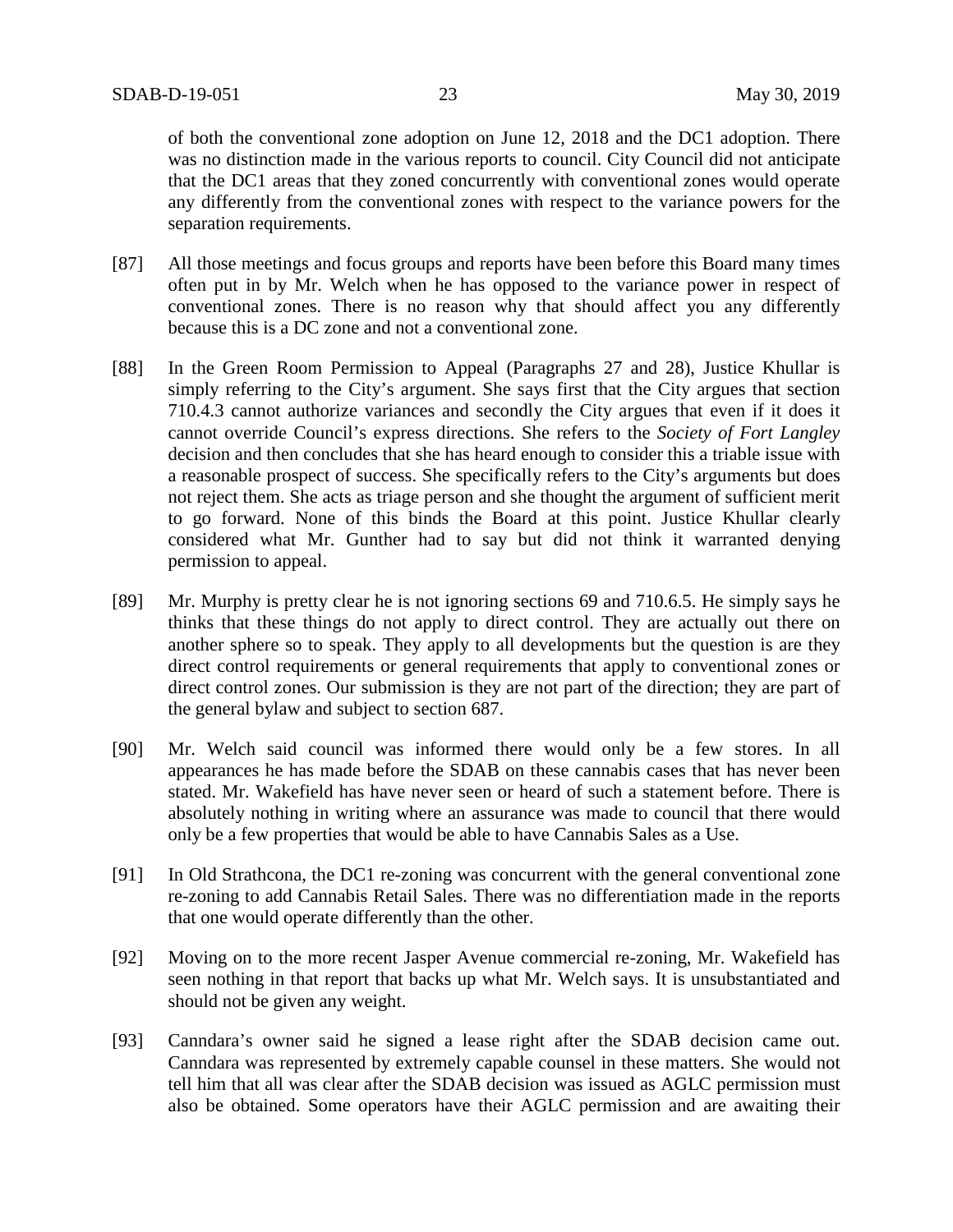Development Permit but some are in the reverse situation; Mr. Wakefield is not aware of Canndara's position. We all know that AGLC currently has a suspension because of supply problems. Anyone who builds does so at their own risk because no one knows how long this suspension will last.

- [94] Regarding Mr. Gunther's submission that you have to read sections 11 and 70.1 harmoniously. No one has advanced there is any lack of harmony between simply having a ledger with two sides to it; one side having the general provisions of the zoning bylaw and the other having direct control and simply confining direct control where it belongs which is to say where Council itself specifies. Council can control everything right down to the Development Permit if they want. They can include or exclude things. If they choose not to include things then it falls on the other side of the ledger. There is no disharmony. You just have to look at both things.
- [95] The same thing applies to section 69 which is, according to Mr. Gunther the counterpart to section 710.5.

## **Decision**

[96] The appeal is DENIED and the decision of the Development Authority is CONFIRMED. The development is REFUSED.

### **Reasons for Decision**

- [97] These are reasons for SDAB D-19-051, an appeal of the Development Authority's decision to refuse Fire and Flower's application for a change of Use from Health Service (Cannabis Counselling) to Cannabis Retail Sales. Fire and Flower asks the Board to revoke the Development Authority's refusal and issue the Development Permit.
- [98] The subject site is located within a Direct Control District, the Oliver Area Redevelopment Plan ARP DC1 District – Area 8 DC1 (18573) (the Area 8 DC1). Cannabis Retail Sales is a listed use in section 3(e) of the DC1.
- [99] The process for appeals to the Board is set out in sections 685 through 687 of the *Act*. Section 685 permits appeals on specific grounds and section 687(3)(d) states the Board may issue a development permit even though the proposed development does not comply with the Bylaw if the tests set out in subsection (i) and (ii) are met. As noted in *Garneau Community League* v *Edmonton (City)*, 2017 ABCA 374 ("*Garneau")* at para 20, when the appeal concerns property that is subject to direct control zoning (in this case the Area 8 DC1), section 685(4)(b) limits both the scope and role of the Board.

Section 685(4) provides: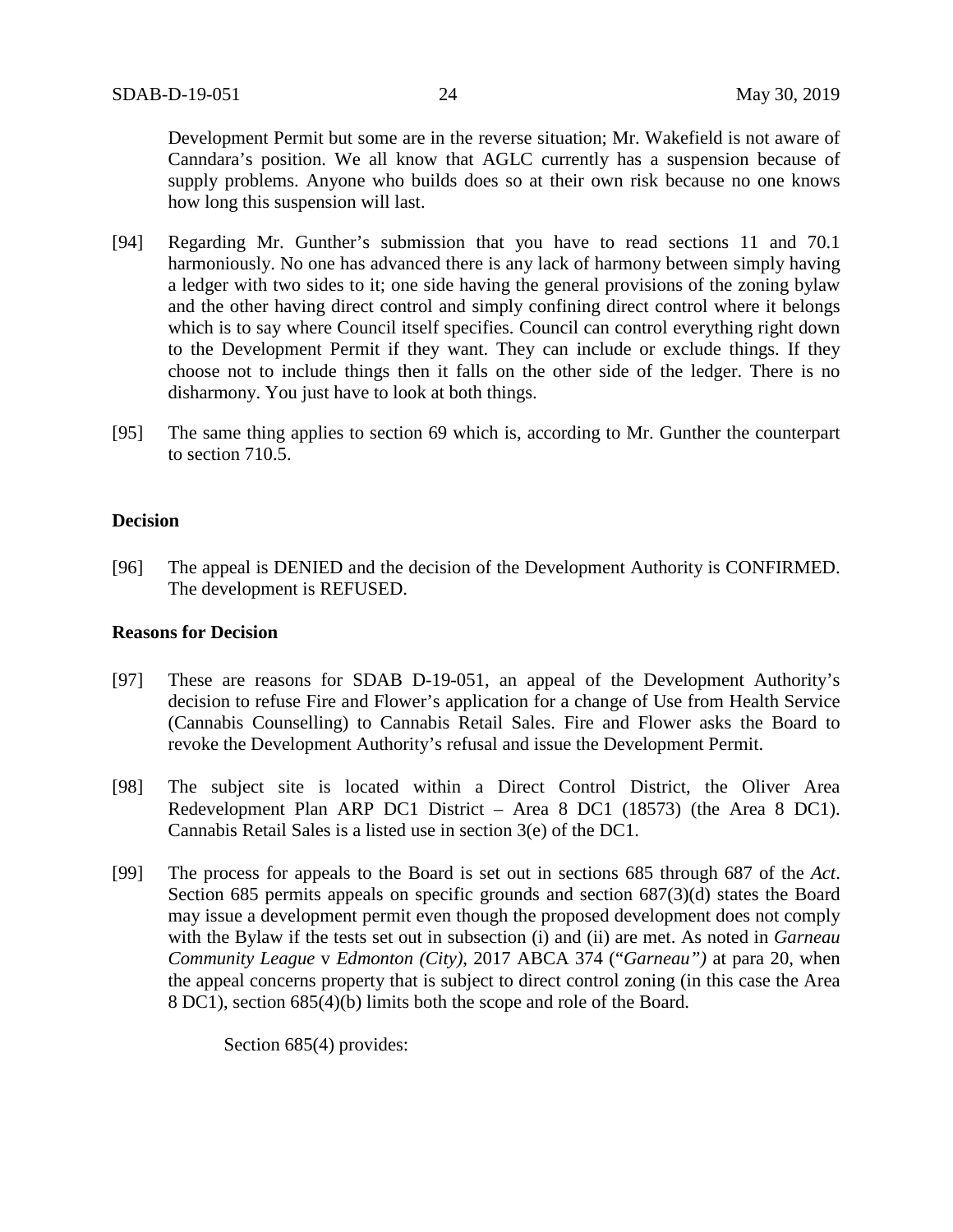Despite subsections (1), (2) and (3), if a decision with respect to a development permit application in respect of a direct control district … (b) is made by a development authority, the appeal is limited to whether the development authority followed the directions of council, and if the subdivision and development appeal board finds that the development authority did not follow the directions it may, in accordance with the directions, substitute its decision for the development authority's decision.

[100] The development regulations for the Area 8 DC1 are found in section 4. There is no reference to Cannabis Retail Sales Use in the development regulations in section 4 of the Area 8 DC1.

### Background

- [101] In anticipation of the legalization of recreational cannabis by the federal government in the fall of 2018, the *Edmonton Zoning Bylaw* (the "*Bylaw*") was revised by adding Cannabis Retail Sales as a Permitted Use in a number of standard commercial zones. Development regulations specific to Cannabis Retail Sales Use were added to the Special Land Use Provisions in section 70.
- [102] The normal practice of the City is to evaluate applications for development permits in the order that completed applications are received (first-come, first-served). In anticipation of a large number of competing applications and, as the separation distance requirements, could render subsequent applications non-compliant, the City used a lottery system to determine sequence of evaluation. A lottery was determined to be preferable and deal most fairly with all competing applications than the usual first-come, first-served process.
- [103] Area 8 DC1 was not included as part of these initial changes adding Cannabis Retail Sales as a Listed Use. The Development Authority received several rezoning applications within quick succession to rezone Area 8 DC1 to allow for Cannabis Retail Sales Use. Mindful of its obligation to be transparent and fair to all interested parties and that the successful applicant for rezoning might not be the successful applicant at the development permit stage due to the separation distances in section 70, the City administration itself initiated an application for rezoning.
- [104] Given the small geographical area of Area 8 DC1, the order of approval was key. The Development Authority considered retaining an outside agency to conduct a Site Selection Lottery but in the end, per section 11.1(3), the Development Authority elected to accept applications by email and evaluate them based in accordance with the ordinary first-come, first-served process in lieu of a lottery.
- [105] Interested applicants were made aware of the progress of the *Bylaw* amendment and the development application process through emails and also through the City webpage which stated "To submit a complete development permit application package for cannabis retail sales send it by email to cannabisdevelopmentpermit@edmonton.ca with the subject line…."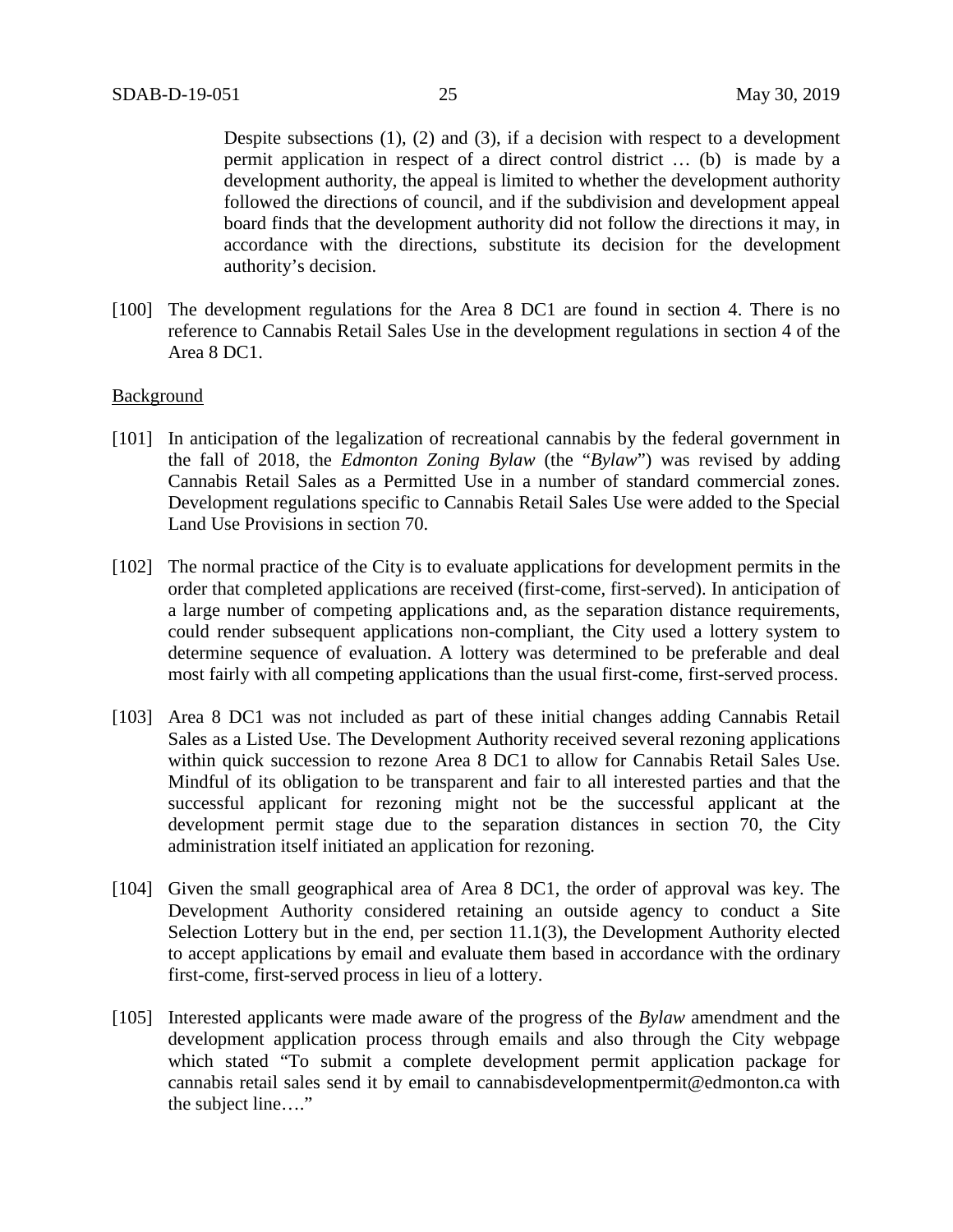- [106] The rezoning was approved by Council on October 22, 2018. The City began accepting Development Permit Applications for Area 8 DC1 by email at 12:00:01 October 23, 2018 on a first-come, first-served basis at the email address indicated on the webpage.
- [107] Multiple applications from five applicants were received almost immediately after midnight. This appeal involves the applications from three competing applicants Canndara, Happy Buddha and the Appellant and section 70.1, the required separation distance between Cannabis Retail Sales developments.
- [108] Canndara's Cannabis Retail Sales is located on the North side of Jasper Avenue and it is the furthest East. The Appellant's proposed development is 129 metres to the West of Canndara and Happy Buddha's Cannabis Retail Sales Use is 153 metres West of the Appellant's proposed development. The Appellant and Canndara are both located on the North side of Jasper Avenue, and Happy Buddha is located on the South side of Jasper Avenue.
- [109] The order of receipt and evaluation was critical given the proximity of the three proposed developments and the separation requirements. If the Appellant's application was received and evaluated first, then neither Canndara nor Happy Buddha would comply with the 200 minimum metre separation distance. If either Happy Buddha or Canndara were approved first, then the Appellant's proposed development would not comply with the minimum 200 metre separation.
- [110] The Development Authority determined the order of review based on the applications received by email on the City's server at the website address indicated on the City webpage and made the following decisions:
	- a) Canndara's application was reviewed and found to be fully compliant with all the regulations in the Bylaw and approved.
	- b) Happy Buddha's application was reviewed and found to be fully compliant with all the regulations in the Bylaw and approved.
	- c) Permit Experts on behalf of the Appellant's application was reviewed and found to be non-compliant with the minimum setback requirement in section 70.1 and beyond the 20 metre discretionary variance authority because it was 129 metres from the approved Canndara development (71 metres short of 200 metres) and 153 metres from the Happy Buddha development (47 metres short of 200 metres)
- [111] The Appellants appealed all three decisions. Initially the three appeals were scheduled to be heard contemporaneously. Subsequently, the decision to issue the Canndara permit was heard in a separate hearing by another panel of the Board (the Canndara Decision, SDAB D-19-029). That Board denied the appeal and affirmed the Canndara permit. The Appellant has applied for leave to appeal the Canndara Decision and the application for permission to appeal will be heard in June, 2019.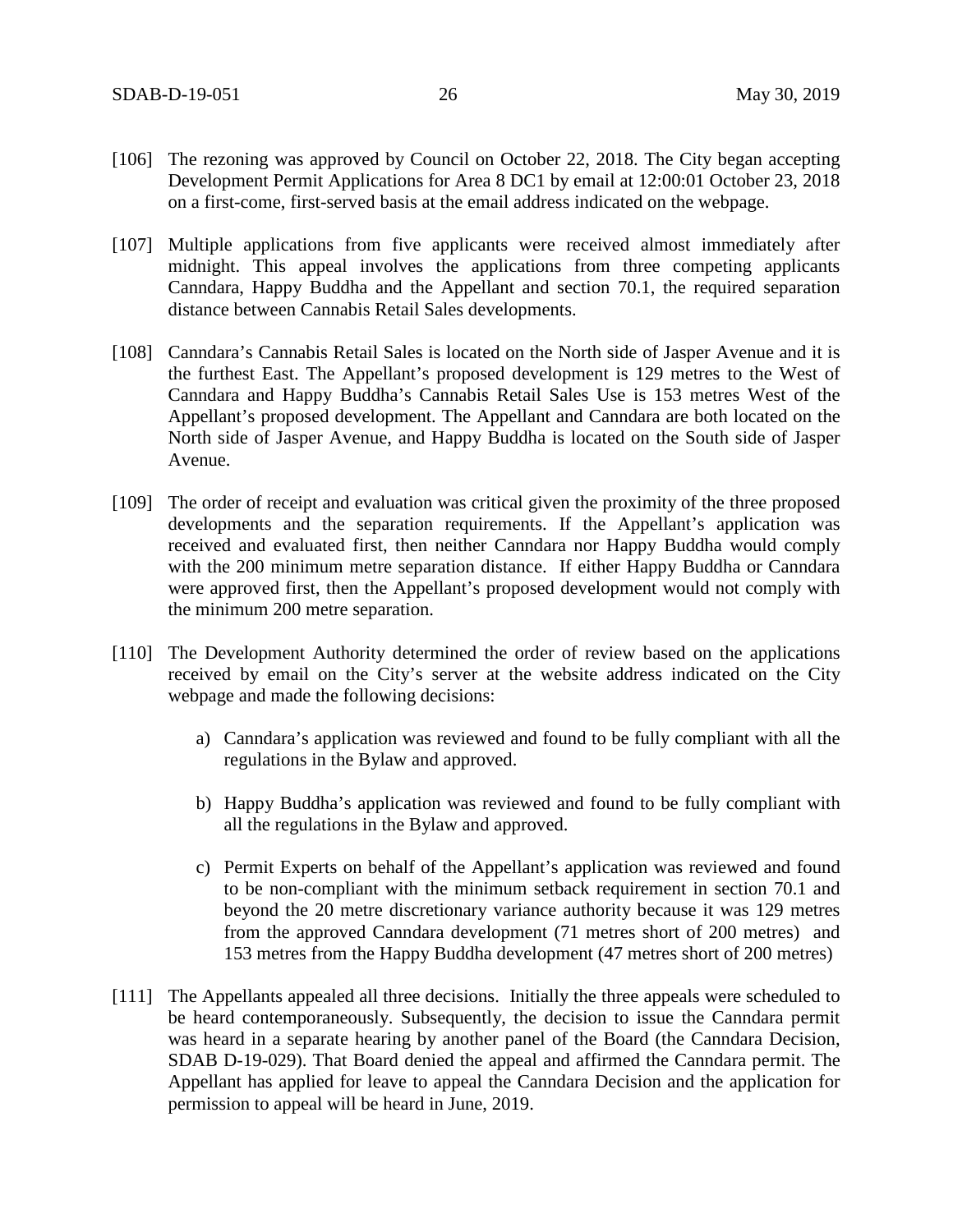…

- [112] This Board was scheduled to hear the remaining two appeals in a combined hearing.
- [113] The Appellants filed a single submission for both appeals and indicated that a significant portion of the evidence would be required for both appeals. Happy Buddha expressed concern that hearing the matters together would unnecessarily confuse arguments and complicate the issue, noting that Happy Buddha's permit was fully compliant while the Appellants' permit did not comply with the regulations.
- [114] As a preliminary matter after hearing from the parties and the City, the Board advised it would hear the submissions and evidence from the Appellants which they determined relevant to both appeals following the Board's usual process, allowing them the final right of reply. Then the Board would close that portion of the joint hearing related to (SDAB-D-19-030) and proceed with the third appeal (SDAB-D-19-051), the refusal of the Appellants' application for a Development Permit). This would allow the Appellants to make their full case and separate the issues as far as practicable to address the concerns of Happy Buddha. No objections to this were received. The Board is issuing separate decisions which reflect this procedure.
- [115] All parties making submissions referred to the Canndara Decision in their presentations. The Board agrees that with the Canndara Decision under appeal, issue estoppel does not apply. While the Board is not strictly bound by precedent and it must consider each case on its own unique facts and based on the submissions and evidence, the Board is mindful of the significant overlap amongst the three appeals and that the Canndara Decision must be addressed in these reasons.
- [116] During the hearing, the Board asked the Development Authority to comment on the issue considered by the panel in the Canndara Decision at paragraph 106 - whether the Board has authority with respect to decisions of the Development Authority concerning the process of determining order and reviewing development permits. The City said for the purposes of the two remaining appeals they would not be presenting arguments on that point and they were prepared to accept the reasons on this issue in paragraphs 106 through 113 of the Canndara Decision. In SDAB-D-19-030 Happy Buddha agreed with the Canndara Decision overall and did not argue this jurisdictional point in particular.
- [117] The Board agrees with the decision in Canndara on this point and adopts the reasons found in para 106-114 inclusive.
	- [106] The question is whether the decisions of the Development Authority with respect to the process are decisions that the Board has the authority to consider.
	- [107] In the decision of *McCauley Community League v. Edmonton (City),* 2012 ABCA 86 (*McCauley*), the Court of Appeal had occasion to consider section 685(2) of the *MGA*, which states that "…any person affected by an order,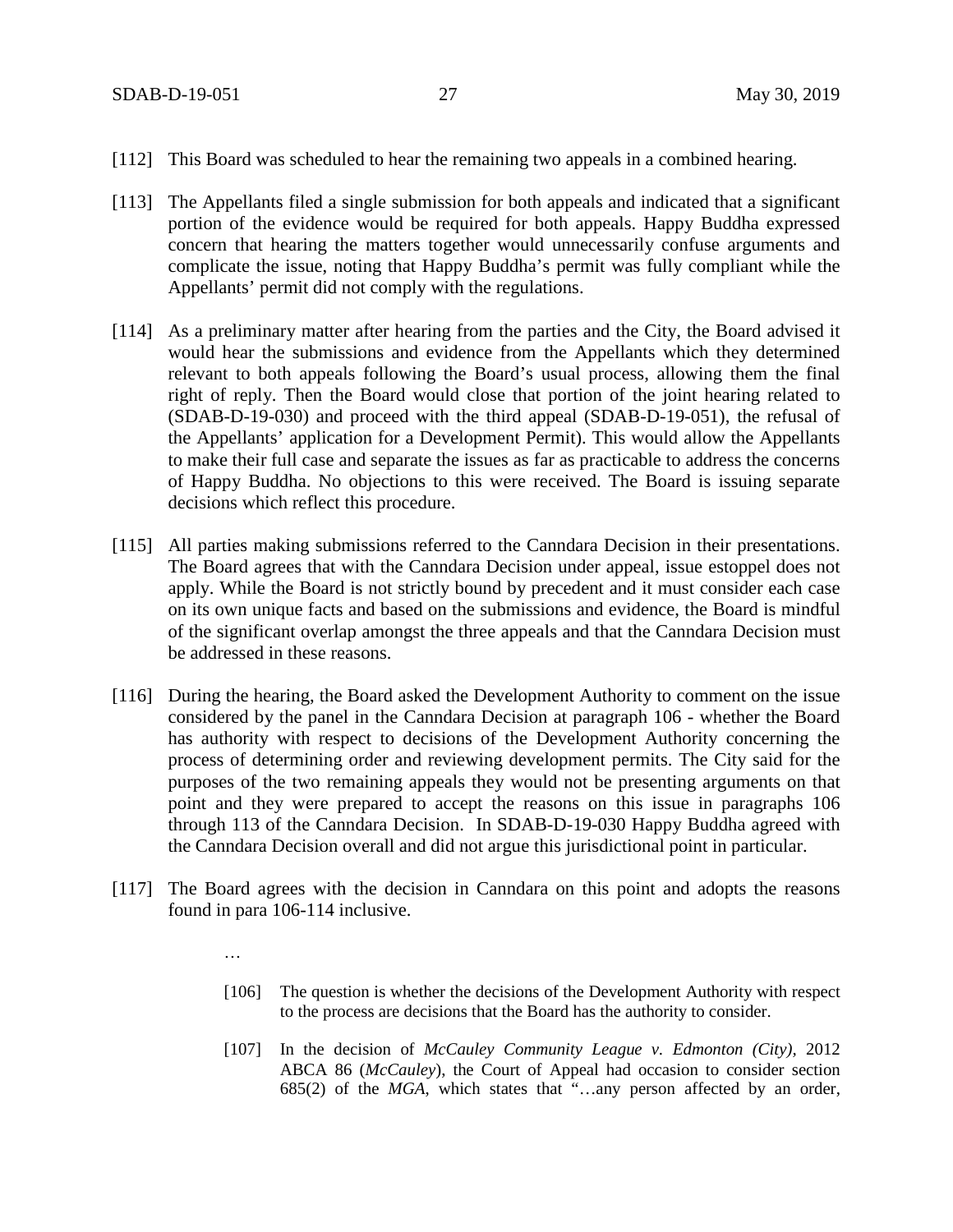decision or development permit made or issued by a development authority may appeal to the subdivision and development board."

- [108] The Court determined that the words "order, decision or development permit" should be given a wider meaning than decisions related just to applications for development permits, particularly where the affected person would be required to seek judicial review rather than appealing to this Board. The Court concluded that a proper interpretation of the scope of the Board's jurisdiction should give consideration to the administrative structure as a whole. [Paras. 23, 24 and 27]
- [109] The Respondent argued that any decisions made by the Development Authority related to process are outside the jurisdiction of the Board or, alternatively, should be dealt with at the appeal regarding the Appellant's refused permit.
- [110] The Board disagrees. If the Board does not have jurisdiction to consider the process, the Appellant would be required to seek judicial review, leading to the type of situation the Court in *McCauley* ruled should be avoided. As to the submission that the proper forum for an appeal regarding the process is the Appellant's appeal of its refused permit, the Board is of the view that, in this case, the allegations regarding the fairness of the decisions of the Development Authority with respect to the process have a bearing on whether the Respondent's Development Permit is valid. Accordingly, the Board concludes that, given the *McCauley* decision, it has the jurisdiction in this case to consider the decisions made with respect to process and that it is appropriate to deal with those decisions in the instant appeal.
- [111] In dealing with those issues, the Board must bear in mind section 685(4)(b), which states that "Despite subsections (1), (2) and (3)..." the Board's jurisdiction is limited to determining whether the Development Authority followed the directions of Council. This means that, in considering the Development Authority's decisions relating to process, the Board must restrict itself to deciding whether the Development Authority followed Council's directions.
- [112] The Respondent also argues that the Development Authority's decisions with respect to process were made, at the latest, on October 23, 2018, when applicants were allowed to submit applications. Since the appeal was not filed until February 12, 2019, it is argued, it is outside the 21-day appeal period stipulated by section 686(1)(b) of the *MGA*.
- [113] The Board is of the view that the Appellant's appeal regarding the process raises issues not only with respect to decisions about what process to use, but also issues about how the process was applied to the various applicants. Issues regarding the application of the process were not apparent until after the Development Authority made its decisions as to which applications were successful. The Respondent's application was not approved until January 23, 2019. The Board finds that the appeal regarding process was filed within the 21 day appeal period.
- [114] The Respondent also argues that the Appellant acquiesced to the process and has, therefore, waived its right to appeal the process. That argument fails for the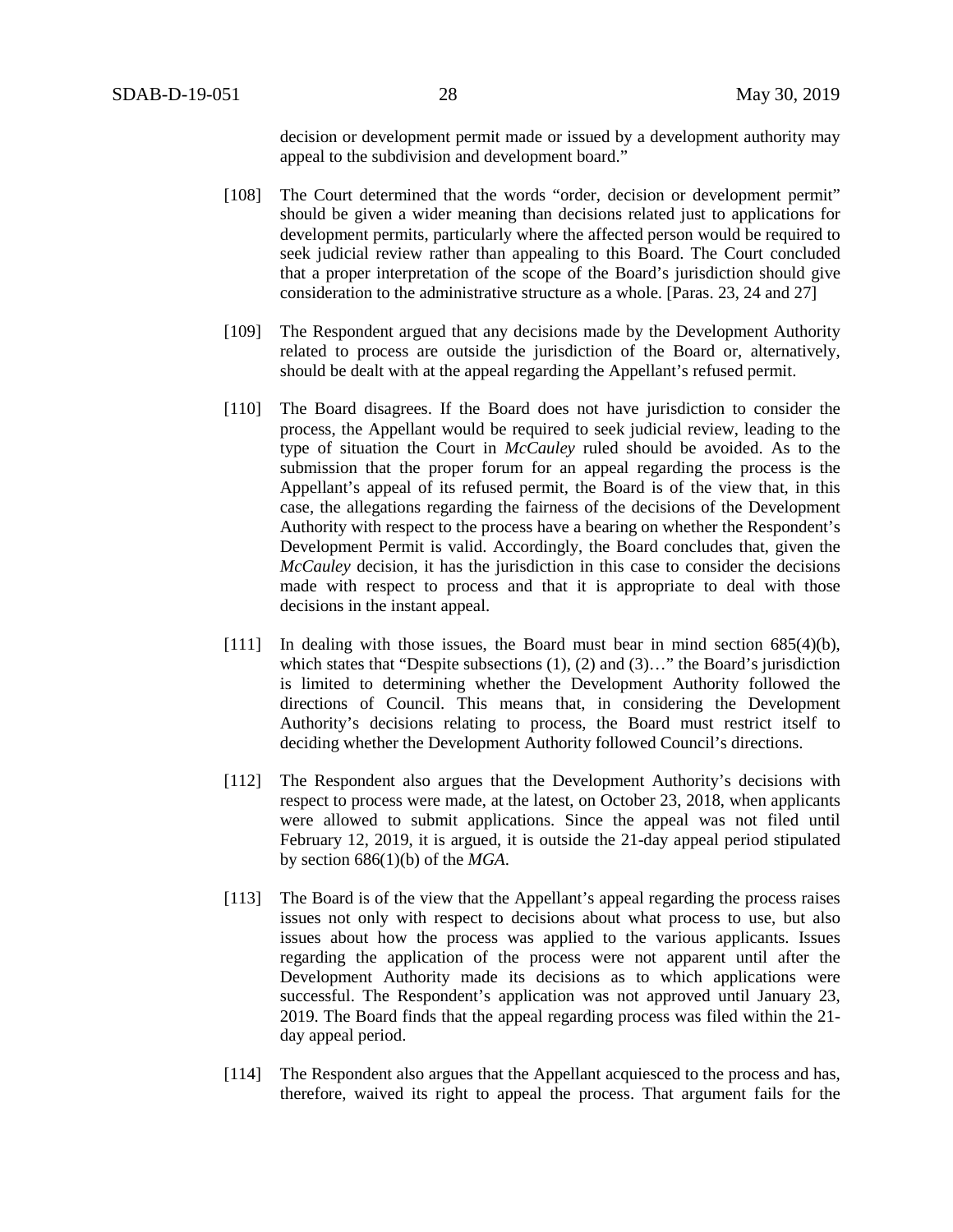reason stated above: that issues with the process were not apparent until after decisions regarding the successful applications were made.

…

- [118] The Appellants initially provided nine reasons for this appeal:
	- 1. The direction of Council clearly laid out in several statutory plans, documents, and reports regarding development in the Oliver neighbourhood was not followed by the Development Officer in the refusal of the Development Permit application #296172505-001.
	- 2. The triage process adopted by the Development Authority for the consideration of development permit applications was not authorized by law.
	- 3. The triage process adopted by the Development Authority for the consideration of development permit applications was not reasonably and fairly implemented.
	- 4. The triage process adopted by the Development Authority for the consideration of the development permit application was an improper exercise of the Development Authority's discretion.
	- 5. The Development Authority misled the Appellant with respect to the proper email address to which development applications were to be sent.
	- 6. The Development Authority deemed the development application for 11516 Jasper Avenue complete, even though it did not include all the required information listed in the (DC1) Direct Development Control Provision 710.5.
	- 7. The Appellant's application was submitted prior to either or both of the development permit applications for 11404 Jasper Avenue, Edmonton, AB and 11641 Jasper Avenue, Edmonton, AB.
	- 8. The Development Authority erred in failing to exercise or consider the exercise of the discretion found in section 710.4.3.a of the Zoning Bylaw.
	- 9. The privacy glazing proposed by the Appellant is similar to that approved by the Development Authority or the Subdivision and Development Appeal Board on previous development permit applications submitted by the Appellant for other sites.
- [119] At the outset of the hearing, the Appellants indicated they were dropping ground 6: The Development Authority deemed the development application for 11516 Jasper Avenue complete, even though it did not include all the required information listed in the (DC1) Direct Development Control Provision 710.5.
- [120] With respect to Grounds 2, 3, 4, 5 and 7, Happy Buddha and Canndara argued that the Development Authority was authorized to select the process, selected a fair process and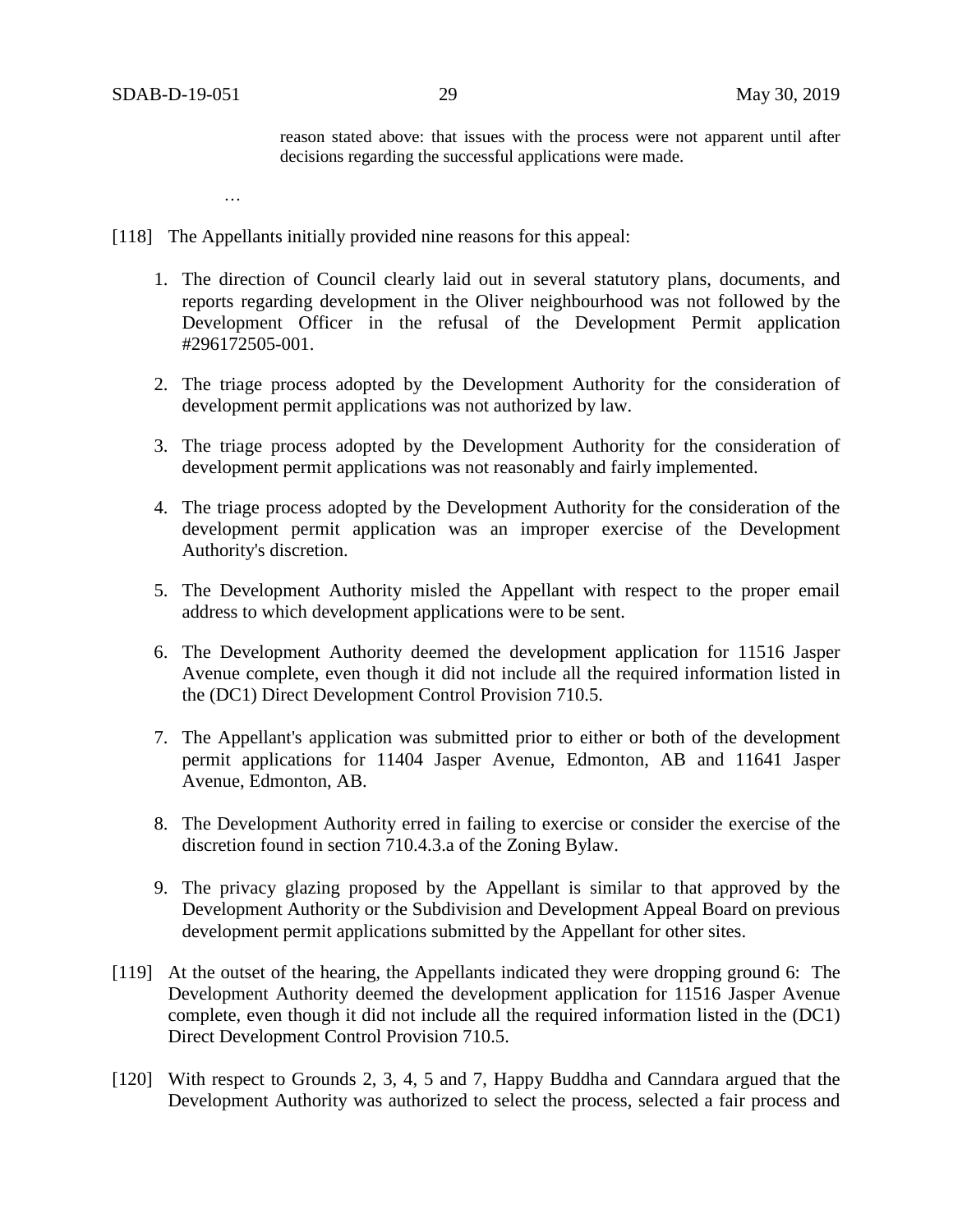published the process. In their view, all participants had equal opportunity under a standard City process. Happy Buddha maintained that the process was properly evaluated for order and, pursuant to the correct application of the published rules, their application is second in time. Happy Buddha followed that process, they submitted only two applications. If the Appellant had received information on synchronization it would have given them an unfair advantage. The Happy Buddha application was fully compliant and therefore they are entitled to a permit. Even if the Appellants' application were considered second after Canndara, it would not be compliant.

- [121] For the reasons given in SDAB D-19-030 (attached), in paragraphs 150 183, the Board declines to revoke the decision of the Development Officer to refuse the Appellants' permit on the basis of Grounds 2,3,4,5 or 7.
- [122] During the portion of the hearing dealing solely with SDAB-D-19-051, the Appellants made the following arguments:
	- a. the Development Authority incorrectly determined that they lacked discretion to issue variances greater than 20 metres under section 70.1(b);
	- b. section 685(4) of the *Act* which limits the Board's usual scope of appellate authority does not apply to this appeal either: because it involves variances to Special Land Use Provisions which are not "directions of Council"; or, because Council has not exercised full control over this Direct Control District;
	- c. the Development Authority wrongly failed to apply or even consider their discretionary authority under section 710.4(3); and,
	- d. their permit ought to be issued by the Board pursuant to its discretion in section 710.4(3)(b) of the Bylaw or in section 687(3)(d) of the *Act*.
- [123] With respect to the arguments raised about whether the Appellants should be issued a permit, Canndara and Happy Buddha argued that:
	- a. The Development Authority followed Council's instructions;
	- b. While they did not know the exact definition of clustering, these parties believed that if the Appellants' permit were approved, there would be three stores in a very tight space;
	- c. The Development Officer had jurisdiction and made the right choice by refusing the Appellants' application;
	- d. The development regulations in the *Bylaw* setting the 200 metres separation distance should be upheld and the City of Saskatoon has stepped back from allocating different rules in higher density areas;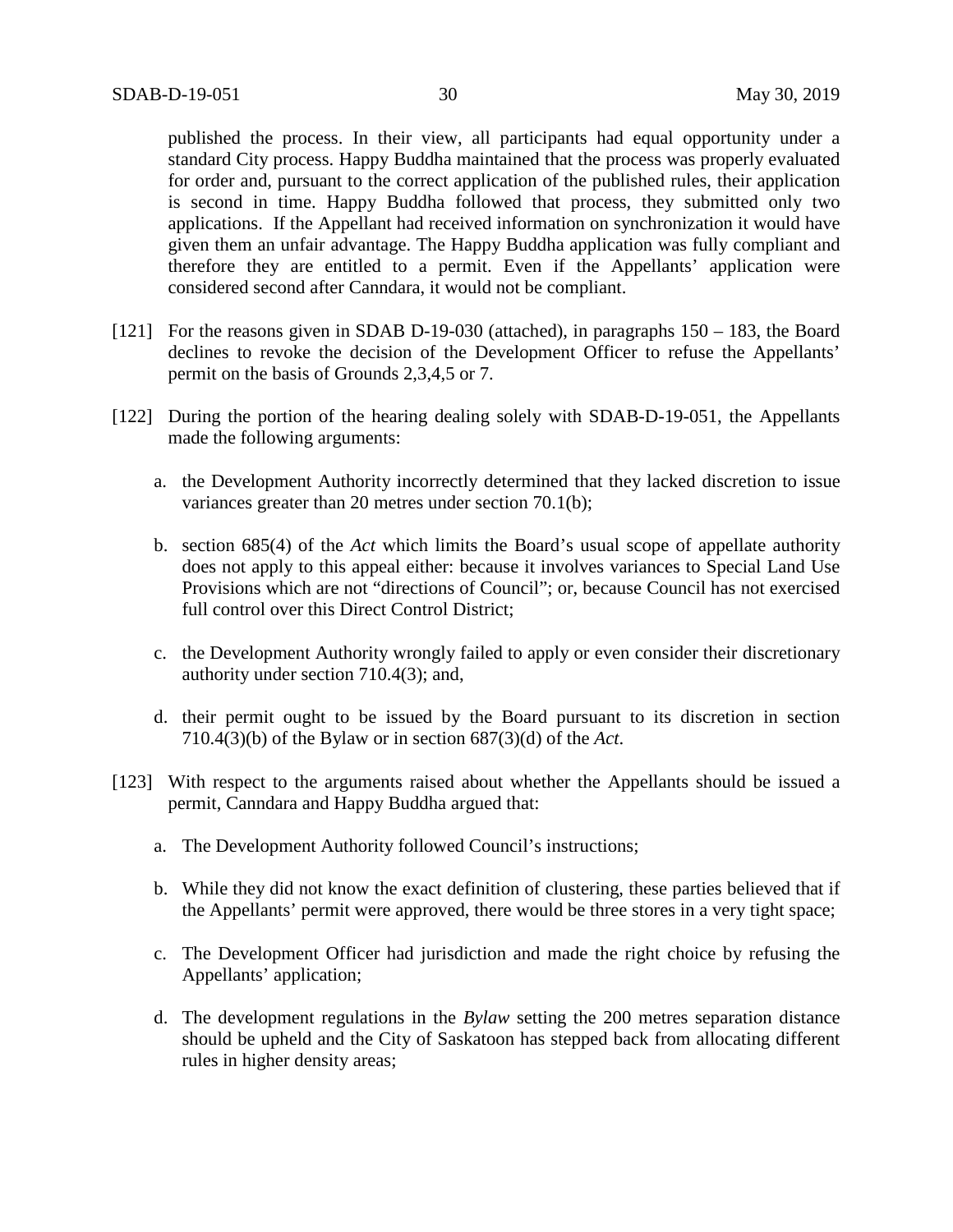- e. Council intended separation distances to apply as shown in the report to Council on the day that Council voted to rezone the DC1 and add Cannabis Retail Sales Use; and
- f. if Council felt this area could support more Cannabis Retail Sales, it would have been contemplated in the rules of the Direct Control District on rezoning.
- [124] The Development Authority refused the Appellant's application for three reasons:
	- 1. The Cannabis Retail Sales is located 129 metres from the approved Canndara development. This distance does not comply with the minimum 200 metres separation distance required in section 70.1 and per section 70.1(b) the Development Authority is prohibited from granting a variance to the minimum separation distance to allow for the proposed Cannabis Retail Sales.
	- 2. The Cannabis Retail Sales is located 153 meters from the approved Happy Buddha development. This distance does not comply with the minimum 200 metres separation distance required in section 70.1 and per section 70.1(b) the Development Authority is prohibited from granting a variance to the minimum separation distance to allow for the proposed Cannabis Retail Sales.
	- 3. The proposed privacy glazing does not provide ample transparency for the street contrary to section 70.5
- [125] Area 8 DC1 does not contain development regulations for Cannabis Retail sales. The Cannabis Retail Sales Use, is subject to a development regulation within section 70 of the Special Land Use Provisions in the Bylaw which provides in part:
	- *70. Cannabis Retail Sales*
		- 1. Any Cannabis Retail Sales shall not be located less than 200 metres from any other Cannabis Retail Sales. For the purposes of this subsection only:
			- a. the 200 metres separation distance shall be measured from the closest point of the Cannabis Retail Sales Use to the closest point of any other approved Cannabis Retail Sales Use;
			- b. A Development Officer shall not grant a variance to reduce the separation distance by more than 20 metres in compliance with Section 11; and ...

Does the Development Authority have discretionary authority to allow a variance reducing the minimum 200 metres separation distance required in section 70.1 by 71 metres to 129 metres from the approved Canndara development or by 47 metres to 153 metres from the approved Happy Buddha development?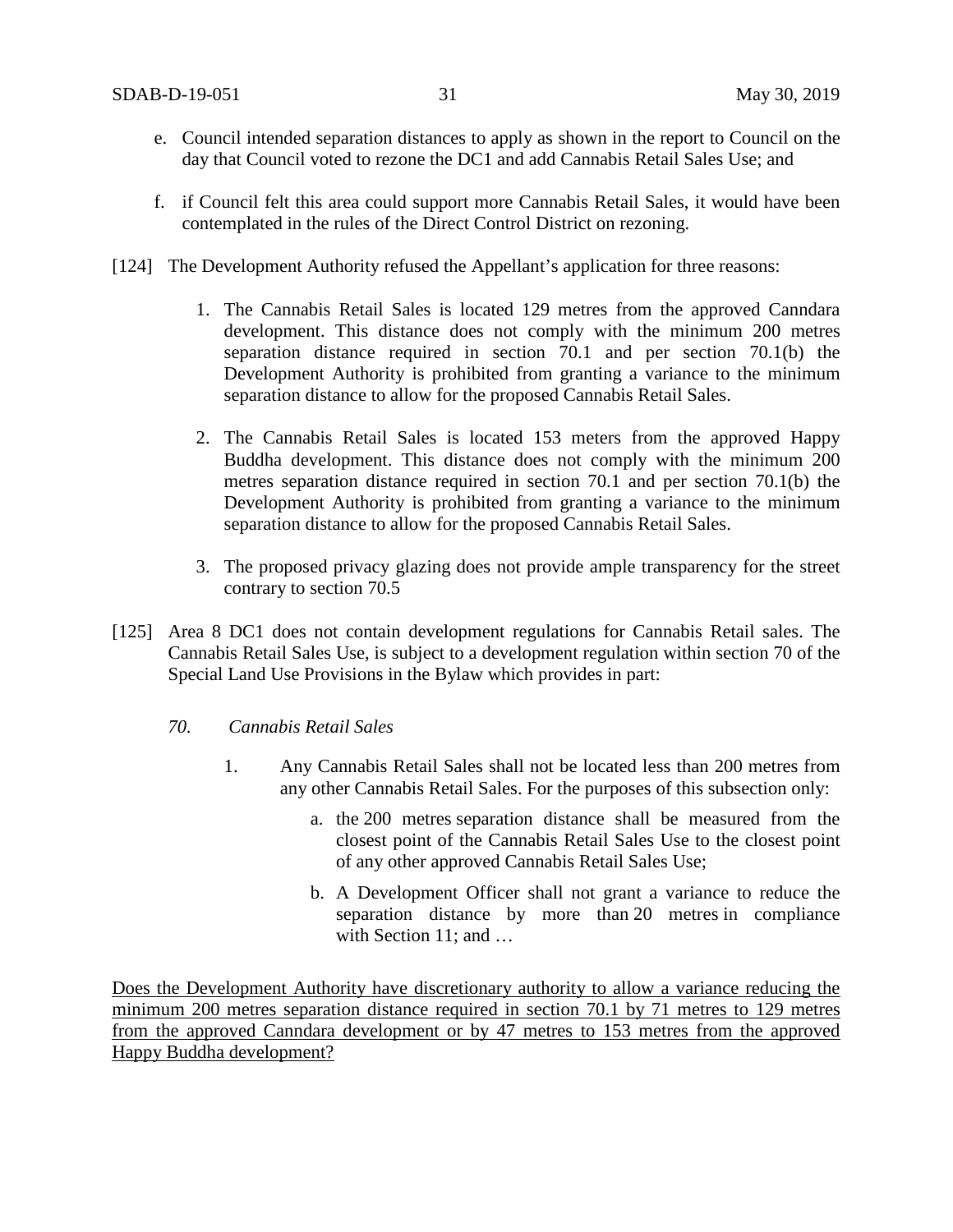- [126] The proposed Cannabis Retail Sales is located 129 metres from the approved Canndara development and 153 metres from the approved Happy Buddha development. A variance of 71 metres is required with respect to the Canndara development and a variance of 47 metres with respect to the Happy Buddha development.
- [127] The Appellants first argued that the Development Authority failed to follow the directions of Council by incorrectly interpreting section 70.1(b) to mean that they had no authority to grant either variance.
- [128] The parties disagreed about the scope of the Development Authority's variance power in section 70.1(b). The Appellants argued that the correct interpretation of section 70.1(b) is that the Development Authority can grant variances greater than 20 metres if they otherwise comply with section 11 and in this case they do. According to the Appellants, the phrase "in compliance with section 11" must have some meaning. Variances must always meet section 11, but section 11 may be broader than 20 metres. For variances greater than 20 metres, the Development Authority must turn their minds to section 11, including restrictions on the Development Authority's discretion to grant variances in sections 11.3 and 11.4.
- [129] The Development Authority argued that the correct interpretation of section 70.1 is that the Development Authority may only grant variances of up to 20 metres which are in compliance with section 11. The phrase "in compliance with section 11" must be read harmoniously with balance of this section. "20 metres" is an express limit, if they simply applied the tests in section 11 to evaluate this variance, then there is no meaningful reason for the express reference to 20 metres in 70.1(b).
- [130] The Board agrees with the Development Authority's interpretation. Section 70.1(b) grants authority to the Development Authority to allow variances of up to 20 metres provided section 11 is met and prohibits the Development Authority from granting variances greater than 20 metres under any circumstances.
- [131] The Board concludes that the Development Authority is prohibited from authorizing either of the two required variances. Therefore, the Board finds that the Development Authority correctly interpreted the limits of their variance authority and they followed the directions of Council by refusing the application on the basis that the variance to the required separation distance from the Canndara Cannabis Retail Sales is greater than 20 metres and on the basis that the variance to the required separation distance from the Happy Buddha Cannabis Retail Sales is greater than 20 metres.
- [132] The Board notes that practically, even if the Appellants were found to be second in the order of receipt and review by the Development Authority, their application would nonetheless have to be turned down by the Development Authority based on its proximity to the Canndara Cannabis Retail Sales Use.

Does the Board have the discretion to allow a variance reducing the minimum separation distance of 200 metres required in section 70.1 by 71 metres to 129 metres from the approved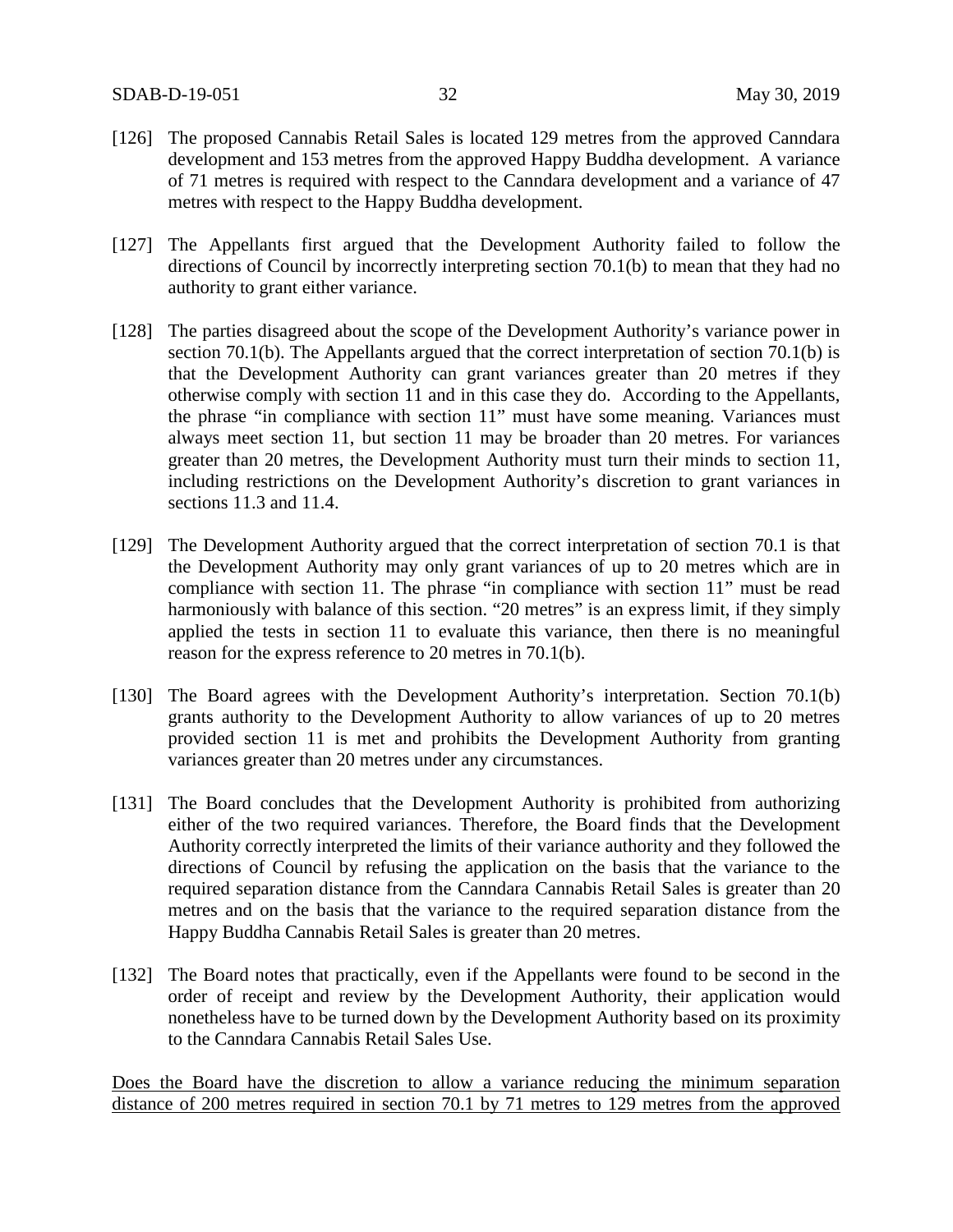Canndara development or by 47 metres to 153 metres from the approved Happy Buddha development?

- [133] As part of the first ground of appeal, the Appellants asked the Board to consider the merits of its application and to exercise its discretion differently than the Development Authority by granting the required variances to separation distance per section 687(3)(d) of the *Act*. They argue that the proposed development furthers the objectives of applicable plans, that there is no more clustering than in other cases decided by the Board and that this area is unique. It is very densely developed, pedestrian oriented and adult oriented. Finally, the variance will have no negative impacts on neighbouring properties or the neighbouring area.
- [134] The Board's appellate authority in this appeal depends upon the application of section 685(4)(b) of the *Act*. According to the Court of Appeal in *Garneau* at paras 19-20, the process for appeals to the Board are set out in sections 685 through 687 of the *Act*. Section 685 permits appeals on specific grounds and section 687(3)(d) states the Board may issue a development permit even though the proposed development does not comply with the Bylaw if the tests set out in subsection i and ii are met. When the appeal concerns property that is subject to Direct Ccontrol zoning (in this case Area 8 DC1), section 685(4)(b) limits both the scope and role of the Board. Section 685(4) provides:

(4) Despite subsections (1), (2) and (3), if a decision with respect to a development permit application in respect of a direct control district … (b) is made by a development authority, the appeal is limited to whether the development authority followed the directions of council, and if the subdivision and development appeal board finds that the development authority did not follow the directions it may, in accordance with the directions, substitute its decision for the development authority's decision.

[135] The Appellant gave two alternative reasons why section 685(4) does not apply and the Board need not find that the Development Authority failed to follow the directions of Council before it is entitled to substitute its own decision on the merits as it would in a standard zone. First, the term "directions of council" in section 685(4)(b) of the *Act* refers only to express provisions in Area 8 DC1. In other words, section 685(4) does not apply because section 70 is a Special Land Use Provision of the *Bylaw*. Second, section 685(4) does not apply when Council does not exercise full direct control over a matter. Section 685(4) does not apply because there are no development regulations for the use in Area 8 DC1 and Council has delegated discretion to allow variances to the Development Authority under section 70 and section 11 of the *Bylaw*.

## Does section 685(4) apply given that the appeal involves a section of the Bylaw not enumerated in Area 8 DC1?

[136] The Appellants submitted that the full appellate authority in sections 685 through 687 of the *Act*, including section 687(3)(d) is available as in an appeal of a development within a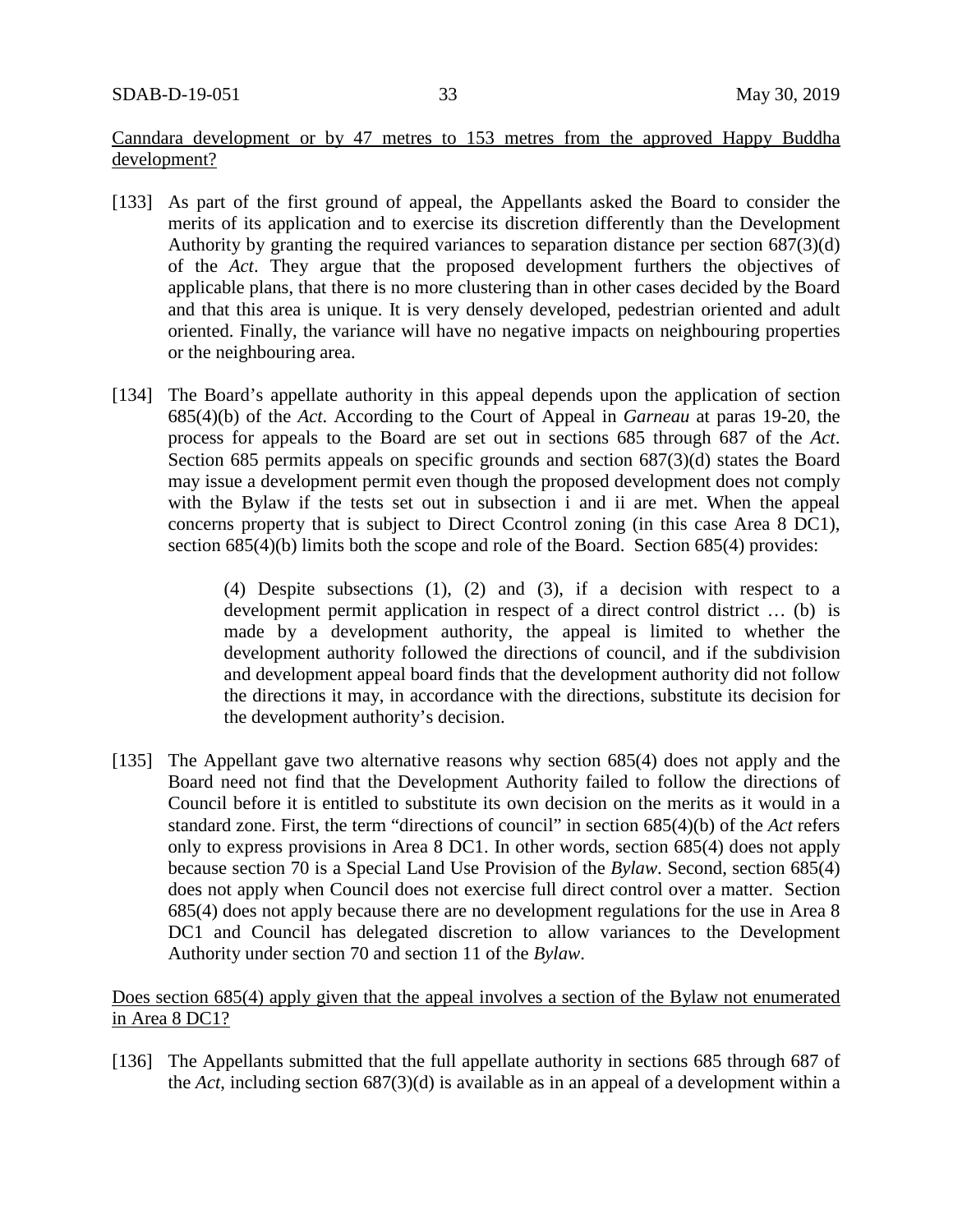standard zone because this appeal does not involve a regulation stated expressly within the Area 8 DC1.

- [137] The Appellants urged this Board to follow arguments presented by another counsel in a recent appeal, First Capital Asset Management LP (SDAB-D-19-050) ("First Capital"). There the Development Authority refused a Major Alcohol Sales Use located within a DC1 Direct Development Control Provision because it was not in compliance with the minimum separation distance required in section 85.1 of the Special Land Use Provisions which could not be varied by the Development Authority.
- [138] According to the summary of the case, Counsel for that appellant argued the following:
	- a. The phrase "directions of council" in section 685(4) has been too broadly interpreted. It does not suggest that the directions of council are to be sought anywhere but in the Direct Control District itself. It does not say that you can seek "directions of council" in any part of the Bylaw other than in the direct control district in question.
	- b. The confusion came about because the Bylaw provides that the regulations **apply** to every Direct Control District. This means they are **not part** of every Direct Control District. The General Regulations and Special Land Use provisions **apply** to every Zone including Direct control Districts. They run **parallel** and **apply in addition** to the Direct Control Provisions as shown by the wording of sections 69.1, 710.4(3)(b) and 710.4(5) of the Bylaw.
	- c. Regulations are not part of the Direct Control Provision itself unless Council specifically restates them in the Direct Control Provision. The directions of council in a Direct Control Provision are unique.
	- d. Land use regulations appearing in the Direct Control Provision can only be relaxed in accordance with additional instructions council provides in the Direct Control Provision itself.
	- e. Land use regulations located outside of the Direct Control Provision remain subject to this Board's variance power in section 687(3)(d) of the *Act* because they are separate and distinct from the Direct Control Provision itself.
	- f. In sum, section 685(4) applies to appeals in respect of **a Direct Control District**. Section 685(4) does not apply to appeals in respect of **land in a Direct Control District**.
- [139] In this case, the Appellants argue that although the subject site is located in Area 8 DC1, the variance at issue involves section 70.1. Therefore, the Board need not ask itself whether the directions of Council were followed prior to assessing the merits because the intent in section 685(4) is to limit the phrase "directions of council" to express regulations in Area 8 DC1. Further, this appeal does not engage an explicit regulation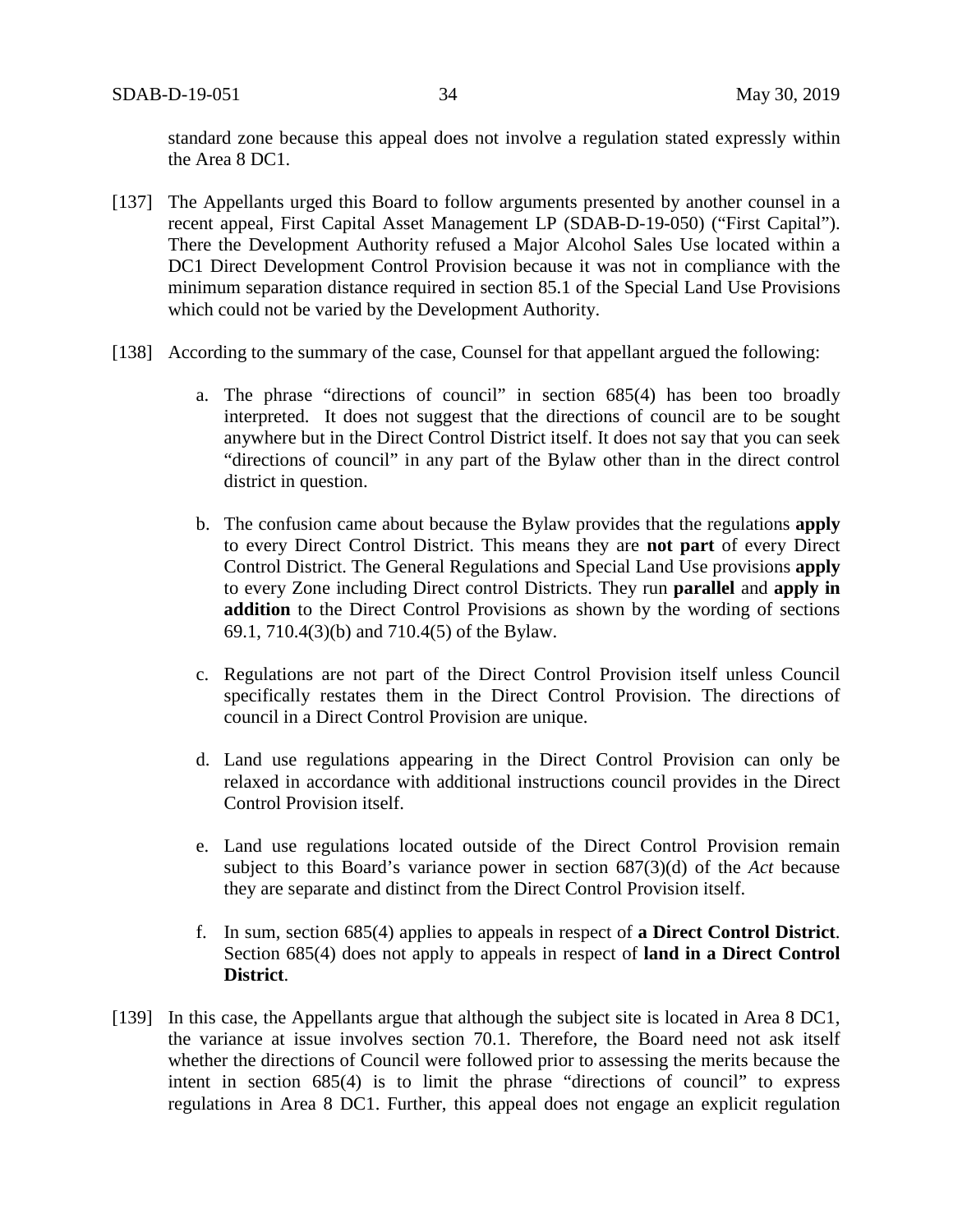enunciated in Area 8 DC1 so section 685(4) does not apply and the Board may grant the two required variances (of 71 metres and 47 metres) pursuant to its usual section  $687(3)(d)$  authority.

- [140] The Development Authority argued that limiting the phrase "directions of council" in section 685(4) of the *Act* to express provisions found in Area 8 DC1 contradicts the Court of Appeal *Garneau* and other cases which direct the Board that municipal legislation is to be read harmoniously and to glean the intentions of Council. For example, in the *CFPM Management Services Ltd.* v. *Edmonton (City)*, 2019 ABCA 3 ("*CFPM Management Services Ltd."* or the *Green Room* Leave Decision*),* Justice Khullar, at paragraph 28, states "municipal legislation should be interpreted to give effect to the intention of the Municipal Council as expressed in the bylaw upon a reasonable basis that will accomplish that purpose". The Appellants propose an artificial distinction not found in the *Act* that ignores other sections of the Bylaw. It is unreasonable to conclude Council's prescription in section 69.1 that the Special Land Use Provisions shall apply in all Direct Control provisions is somehow not a direction of Council. The same is true for section 710.4(5).
- [141] This Board finds that the application of section 685(4) is not restricted to appeals that deal with explicit development regulations enunciated in Area 8 DC1 for several reasons.
- [142] First, in *Garneau* the Court of Appeal states, "The discretion to grant variances otherwise available to a subdivision and development appeal board pursuant to section 687(3)(d), is not available where the appeal relates to **land in a direct control district.**" (para. 26) This statement directly contradicts the arguments put forward by Counsel in First Capital.
- [143] Second, in *Garneau*, the Court of Appeal found that the Development Officer failed to follow the directions of Council because he had not considered a specific variance power found in the Garneau Area Redevelopment Plan (the GARP). The Court then states that because the Board found the Development Officer failed to follow Council's direction it was entitled to substitute its own decision per section 685(4) "in accordance with the directions" of Council. According to the Court at paragraphs 31, 39 and 40, the Board also failed to follow the "directions of Council" in the GARP and the Bylaw. It was an error for the Board to take into account the general variance power of in section 11.5 of the Bylaw without also considering the clear prohibition in section 11.6(3) of the Bylaw.
- [144] Third, the Board notes that none of the cited decisions adopted the view that section 685(4) applies to restrict the Board's usual appellate authority only if the appeal involves express provisions within the applicable DC1.
- [145] Fourth, the Board in First Capital did not accept this argument in the reasons for its decision and in fact applied the section 685(4) (see paragraphs 64, 69 and 73). That Board found that section 710.4 is "directly incorporated by reference to the provisions of a (DC1) Direct Development Control Zone." That Board then found that the Development Officer did not follow the directions of Council with respect to section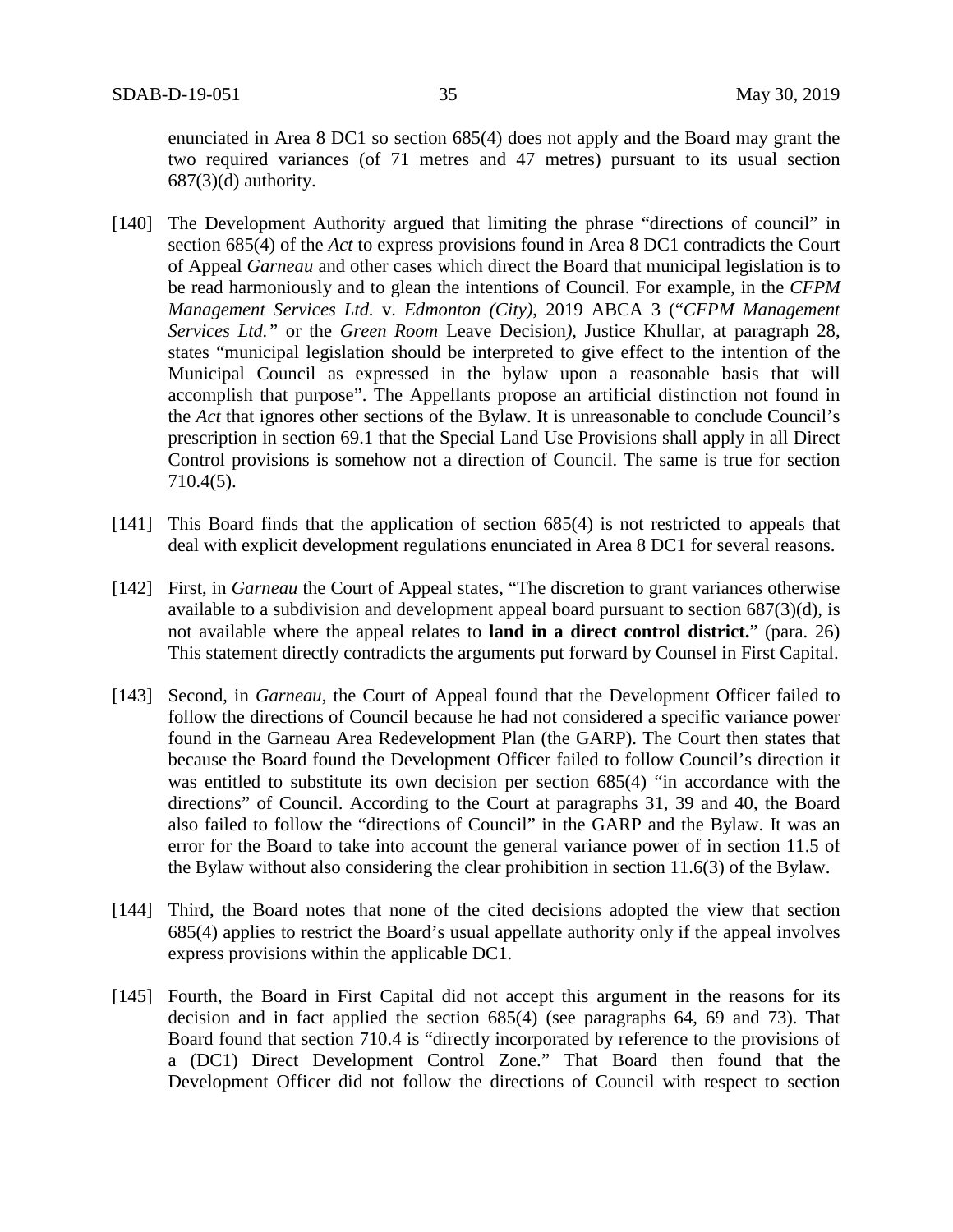710.4(3)(b) before embarking on its own decision on the merits. (This Board deals with that issue in the reasons below)

[146] The Appellants are suggesting that the Board should read the words "as specified in the Direct Control District" into section 685(4) when no such restriction is warranted. In the Board's opinion, once listed Uses are inserted by Council into direct control districts, the Special Land Use Provisions that apply to those Uses follow and are incorporated as directions of Council per section 69 and section 710.4(5). Special Land Use Provisions are part and parcel of the directions of Council. The Board agrees with the Development Authority that the distinction proposed by the Appellants is without merit.

## Does section 685(4) of the Act apply as Council has not exercised full control concerning separation distances?

- [147] The Appellants argue that because Council did not exercise full control of separation distances in Area 8 DC1 and instead delegated discretion to the Development Authority the Board has access to its full appellate authority in sections 685 through 687, including section 687(3)(d) as it does in an appeal of a development within a standard zone. In support, the Appellants quoted extensively from *Planning Law and Practice in Alberta* (Fourth Edition) Frederick A. Laux, Q.C, and Gwendolyn Stewart-Palmer where the authors put forward the following opinion, which the Board summarized as follows:
	- a. There are two types of direct control, true direct control districts where Council itself issues development permits; and, delegated direct control districts where Council sets the Uses and delegates the power to the Development Authority to issue permits.
	- b. In true a direct control district, there is no right of appeal because Council itself chooses whether or not to issue a permit.
	- c. In conventional districts, the Board has powers per sections 684-687 of the *Act* to substitute what it believes to be the appropriate decision having regard to the merits. This includes the variance power in section 687(3)(d).
	- d. Section 641 of the *Act* is unclear. It fails to adequately address the Board's powers in delegated direct control districts where a development permit application is decided by a development authority and the directions of council in the direct control bylaw are silent or confer discretion on the development authority in respect of one or more elements of a development. According to the authors:

"Where council has exercised less than complete direct Control over a Specific site that is the subject of a permit application, either because it has remained silent on some material particulars or because it has left the development authority with a discretion, a literal interpretation of s 641(4)(b) (now 685(4)(b) following the passage of the *Modernized Municipal Government Act*) might suggest there is no right of appeal. However, a purposive approach to interpreting Pt. 17 of the *Municipal Government Act* leads to the conclusion that a right of appeal on the merits of the development does exist. Where, council has left gaps or conferred a discretion, it in fact has not exercised direct control over that element. Consequently, the rules pertaining to appeals in non-direct control districts should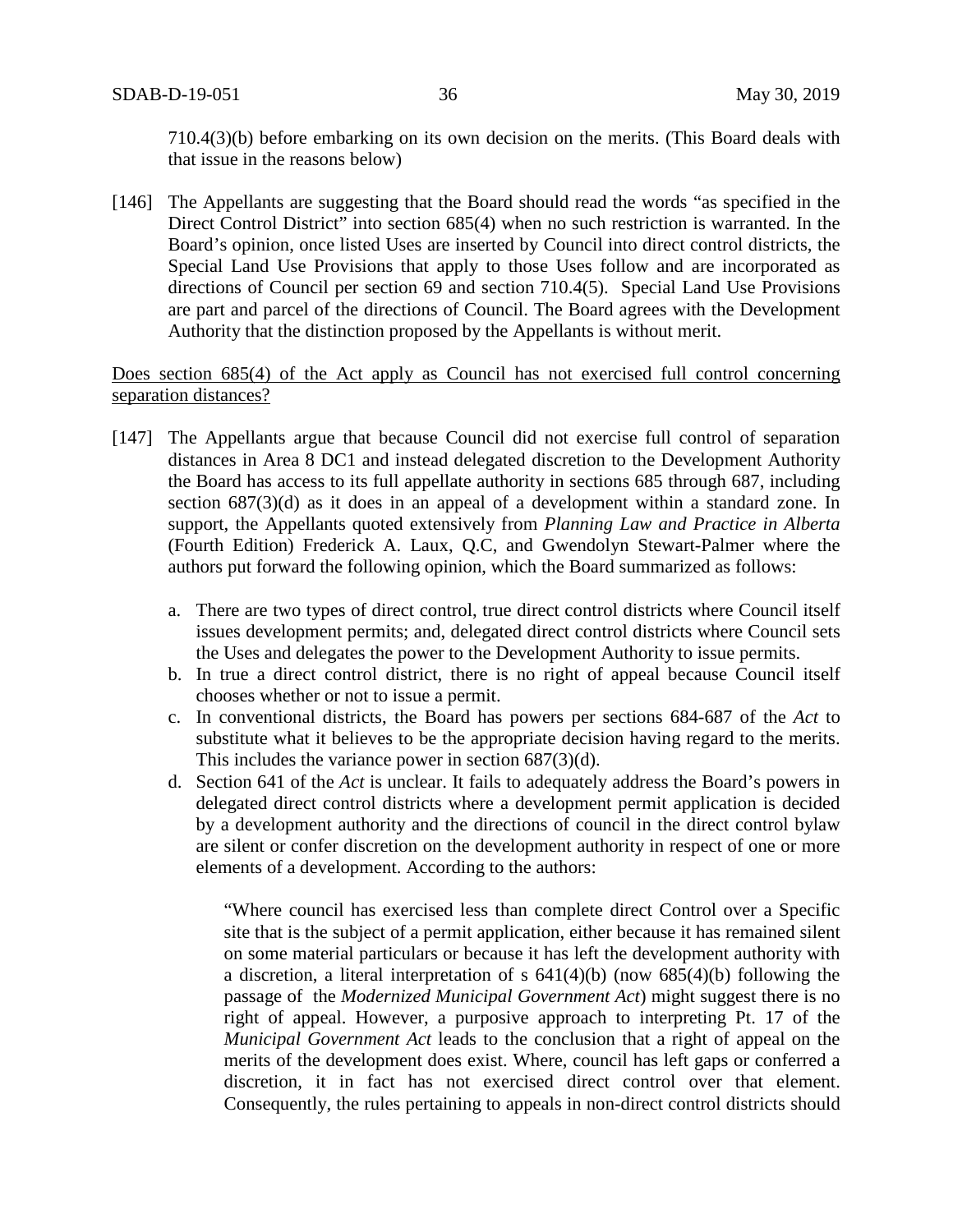apply to the extent that true direct control has not been utilized. It follows that in those circumstances the panoply of appeal rights and powers set forth in ss. 684 to 687 should apply*.*"

- e. The Authors argue that *Garneau* can be distinguished as it really turned on a particular provision in section 11(6) of the Bylaw which referred back to the GARP and that even after *Garneau*, the question of whether a Board should be able to exercise the rights in sections  $684-687(3)(d)$  when discretion is delegated remains outstanding absent section 11(6)*.*
- [148] According to the Appellants, Area 8 DC1 is not a true direct control district. It is a delegated direct control district and the Board should therefore have its section 687(3)(d) variance power. Council added Cannabis Retail Sales and delegated permit application decision-making power to the development authority. Council is silent with respect to Cannabis Retail Sales in Area 8 DC1. Section 70 grants discretion to the Development Authority to issue variances. The Board should take the purposive, rather than a literal interpretation of section 687(4) advocated by Laux and Stewart-Palmer and deal with this appeal in the same manner as a conventional district.
- [149] The Development Authority disagrees. They argue:
	- a. The Appellant's position is directly contrary to *Garneau*. There the Court of Appeal rejected a proposition that where there is an ambiguity in the legislation the Board has the panoply of appeal rights or the ability to step in with the section  $687(3)(d)$ variance power. Instead, the Court in *Garneau* applied the plain wording of section 685(4) which indicates if a decision about a development permit application in respect of a direct control district is made by a development authority, the appeal is limited to whether the development authority followed the directions of council, and only if the Board finds that the development authority did not follow the directions it may, in accordance with the directions of council substitute its decision for the develop authority's decision.
	- b. They point out that a portion of the excerpt cited by the Appellants was the passage that was cited to and rejected by the Court in *Garneau* as incorrect and unreasonable. In the updated version of the text, the authors note that the Court of Appeal has criticized their proposition.
	- c. Finally, even the Authors recognize an exception to the quoted passage. They state "But not including, of course, the variance over conferred in s. 687(3) in so far as council has prescribed a development standard." The noted exception applies here as based on the Development Authority's interpretation of section 70, the separation standard is prescribed. The Development Authority has no discretion to authorize a variance above 20 metres and neither does the Board.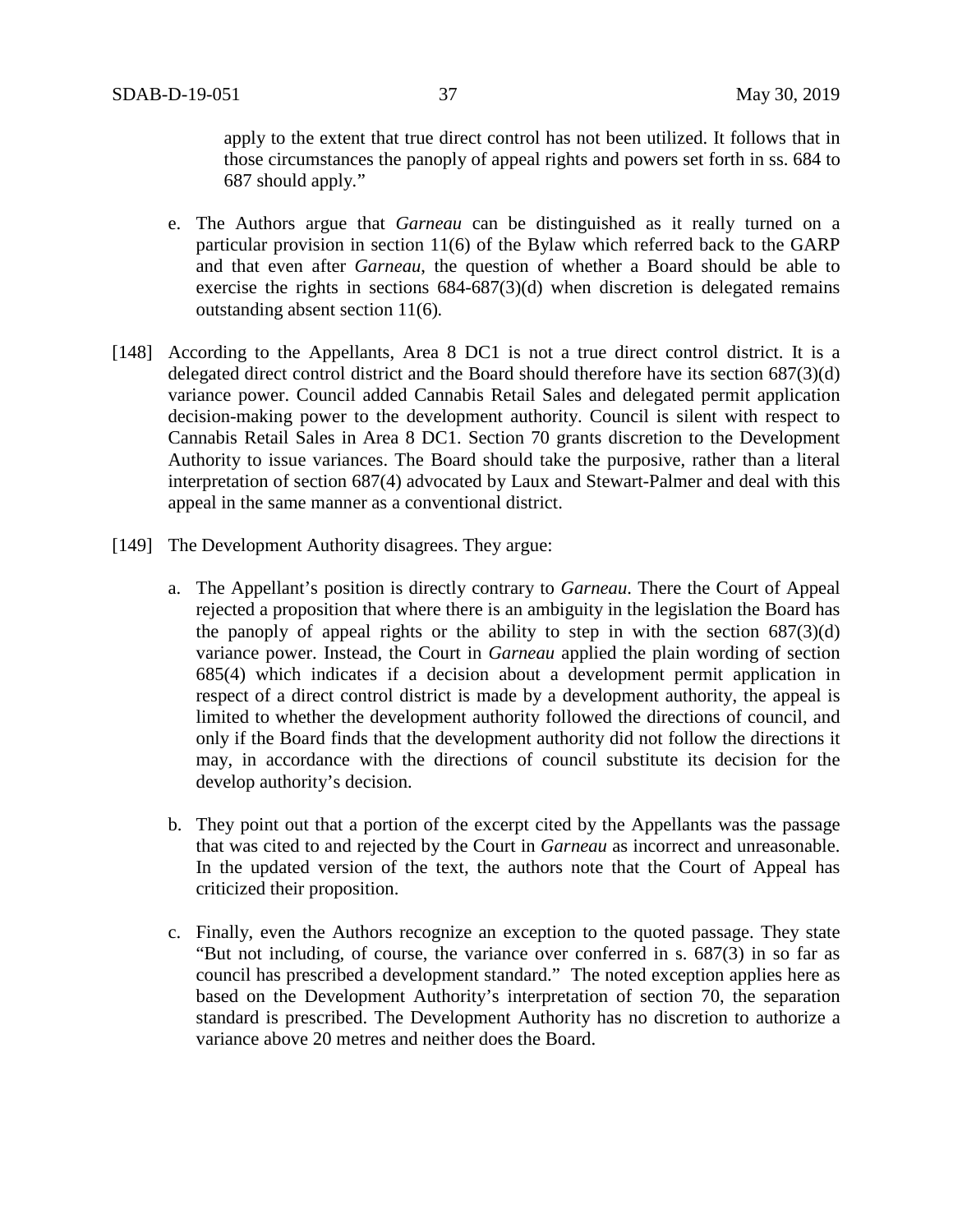- [150] After considering these arguments, the Board declines to allow the appeal insofar as the Appellant is asking for a variance to section 70.1(b) based on section 687(3)(d) of the *Act*  for the following reasons:
	- a. This Board has found above that on a proper reading of the *Bylaw*, the directions of Council are that the Development Authority is prohibited from to allowing either of the two required variances because they are greater than 20 metres.
	- b. The Development Officer followed the directions of Council by refusing the application.
	- c. As the Board has noted previously in the "Hiku" (SDAB-D-18-143), "Jupiter" (SDAB-D-18-149) and "Green Room" (SDAB-D-18-168) decisions, pursuant to *Garneau* when this Board makes its own decision on the merits in an appeal in a Direct Development Control district it cannot exercise any variance power that is not given to the Development Authority by the directions of Council.
	- d. Even if the Board were entitled to substitute its decision on the merits, it is also bound by the directions of Council and, like the Development Authority, the Board is prohibited by section 70.1(b) from granting the variances because they are greater than 20 metres.

Did the Development Authority err by automatically applying section 70 to deny the Appellants Permit and failing to exercise or even consider exercising the separate discretionary regime in section 710.4(3)?

- [151] Section 710 of the DC1 Direct Development Control Provision applies to all DC1 provisions. Section 710.4 deals with development regulations and provides in part:
	- 710.4 Development Regulations
		- 1. All developments shall comply with the development regulations contained in an approved Area Redevelopment Plan or Area Structure Plan, except that any regulations or conditions applying as a result of designation of a historical resource under the Historical Resources Act, shall take precedence.
		- 2.
		- 3. ….
		- 4. A development may also be evaluated with respect to its compliance with:
			- a. the objectives and policies of an applicable Statutory Plan;
			- b. the General Regulations and Special Land Use Provisions of this Bylaw; and
			- c. the regulations of abutting Zones.
		- 5. Signs shall comply with the regulations found in Schedule 59H.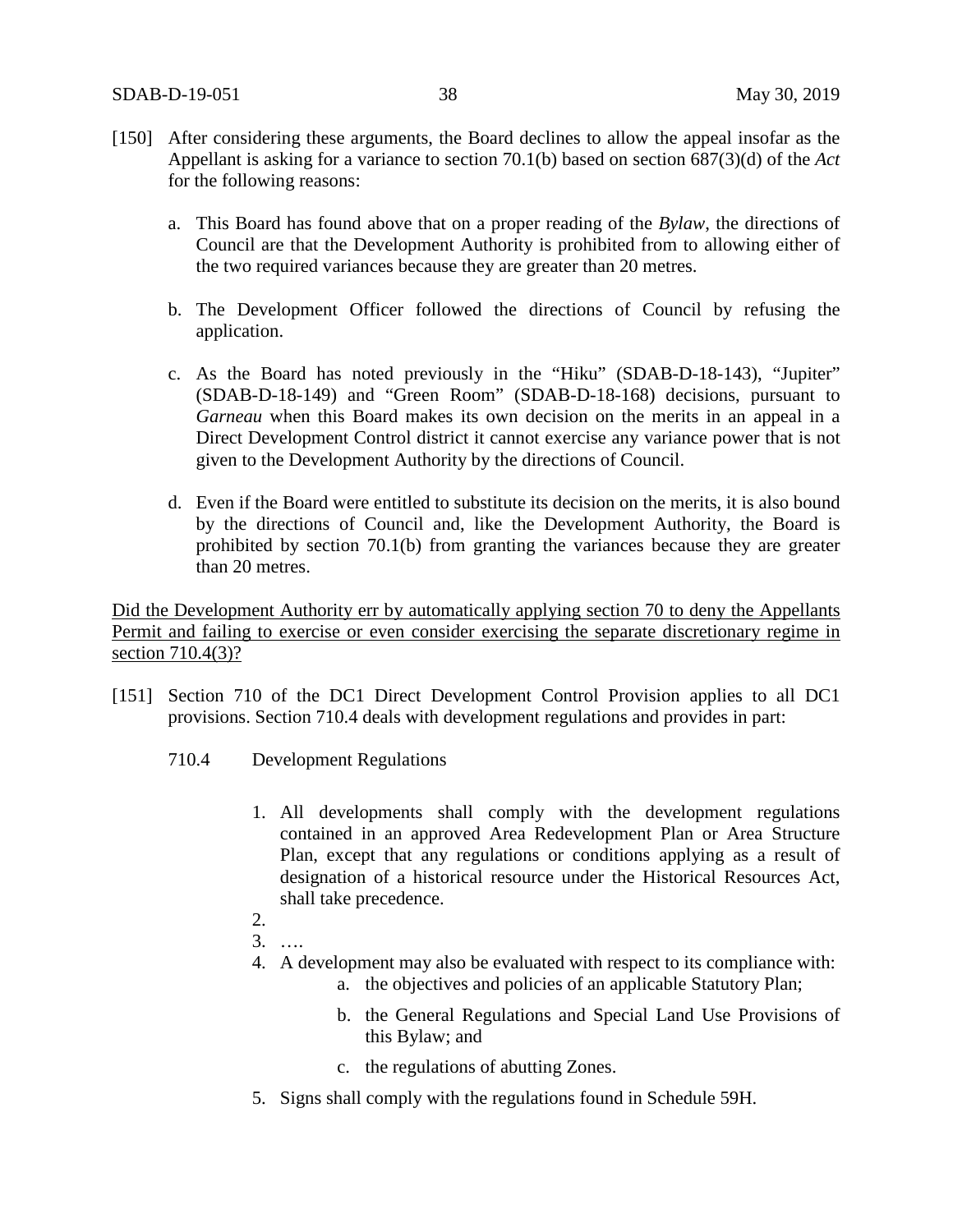- 6. All regulations in this Bylaw shall apply to development in the Direct Development Control Provision, unless such regulations are specifically excluded or modified in a Direct Development Control Provision.
- [152] Sections 40 and 69 of the *Bylaw* state:

40. The General Development Regulations shall apply to all developments on all Sites, and shall take precedence except where the regulations of a Zone, Overlay or Development Control Provision specifically exclude or modify these provisions with respect to any Use.

69.1 The Special Land Use Provisions apply to the Uses listed in any Zone or Direct Control Provision in which they are located. They shall take precedence and be applied in addition to the requirements of the Zone, except where a Zone, Direct Control Provision or Overlay specifically excludes or modifies these provisions with respect to any Use.

- [153] The Appellants argued section 710.4(3) creates a separate DC1 discretionary variance power to apply section 70 flexibly and the Development Officer failed to consider this discretionary power. They referred the Board to the arguments of the appellants set out by Justice Khullar in *CFPM Management Services Ltd.* (the "Green Room Leave Decision") and the Board decision in First Capital. Upon reviewing those sources and the Appellants submissions, the Board interprets the Appellants argument as follows.
- [154] Applying the Appellants arguments as summarized in *CFPM Management Services Ltd.* to the context of this case:
	- a. Section 710.4(3) confers a discretion on the development officer to also evaluate development permit applications for a site within Area 8 DC1 with respect to its compliance with the objectives and policies of an applicable Statutory Plan and section 710.4(3)(b) refers to General Regulations and Special Land Use Provisions of the Bylaw which encompasses the provisions under section 70.
	- b. When section 710.4(3) is read in conjunction with the Oliver plan there is an express grant to the development officer of the discretion as to how to apply the provisions in section 70. Therefore, the Development Officer possesses the power to vary separation distances if such a variance would comply with the objectives and policies of the area redevelopment plan following section 710.4(3)(a).
	- c. In section 710.4(5) the phrase "all regulations in this Bylaw" does not include Special Land Use Provisions so there is no conflict between section 710.4(3)(b) and section 710.4(5).
- [155] The sections of the First Capital decision that apply to section 710.4 are found at para 70- 72: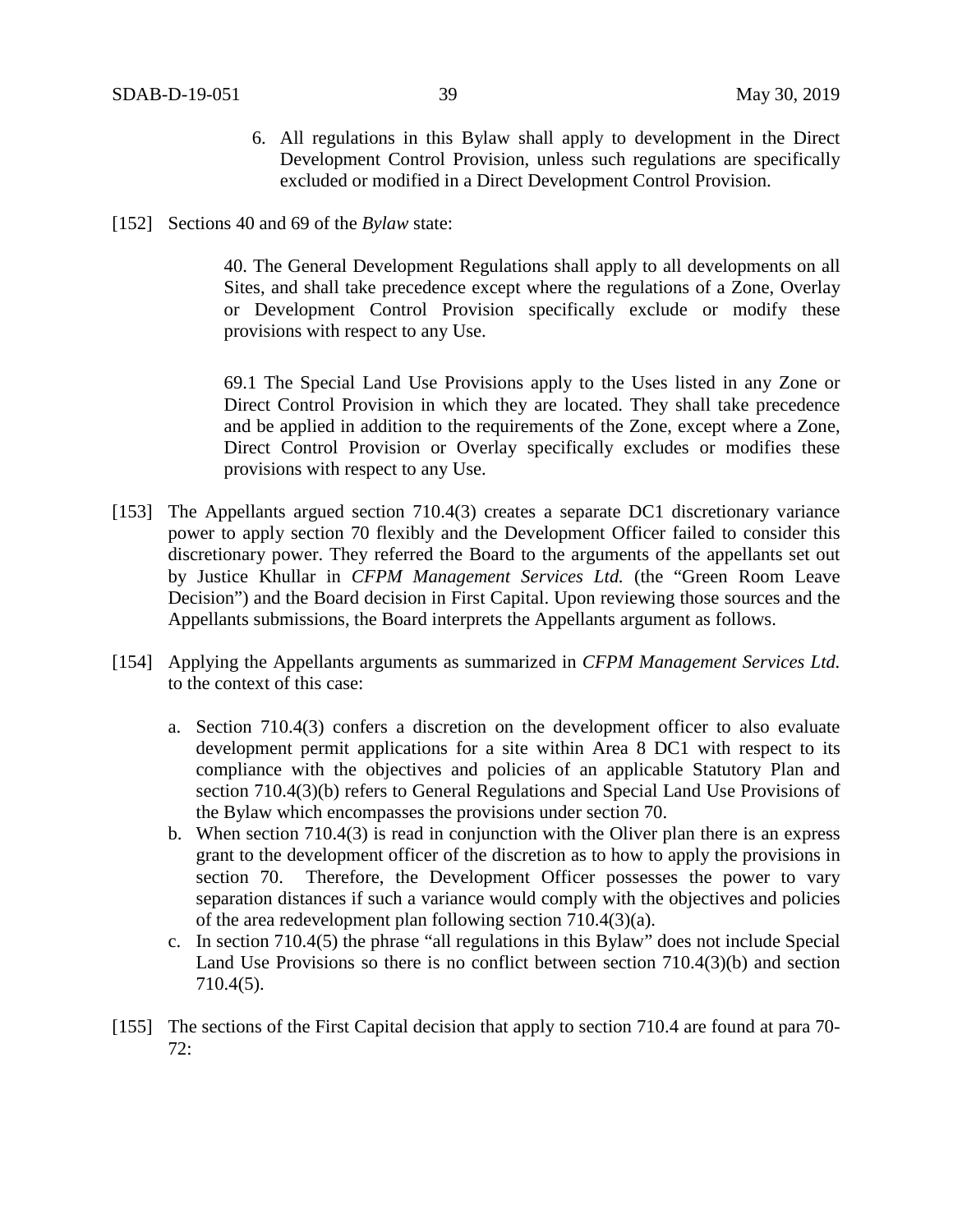- [70] Section 710.4(3)(b) clearly states that a development in a DC1 Zone **may** be evaluated with respect to the Special Land Use Provisions in the *Edmonton Zoning Bylaw*, such as section 85. It does not require that those provisions be applied. As the provision is permissive, it allows the Development Authority to exercise its discretion in applying the Special Land Use Provisions like section 85.
- [71] The Board finds that the Development Authority applied section 85 rigidly to this development without regard for the DC1 provisions as a whole given the nature of the Development Permit application, the general purpose of this particular DC1, and without providing any rationale for exercising discretion to apply for section 85 to this DC1.
- [72] The Development Authority did not provide reasons in her refusal or her written submission that warranted her to apply section 710.4(3)(b) and enforce section 85 for this DC1 given the discretion she was provided. Further, the Development Authority was not present at the hearing to explain how discretion was applied in the (DC1) Direct Development Control Provision regulations of section 710.
- [156] The Development Authority argued that section 710.4(3) does not delegate a separate additional discretion to disregard otherwise applicable regulations in the Bylaw. They encouraged the Board to follow Hiku, Jupiter and Green Room on this point. Upon review of those sources and the Development Authority's submissions, the Board interprets their argument as follows:
	- a. The Appellants' position is contrary to section 69.1 and section 710.4(5) of the *Bylaw*. The phrase "all regulations" in this *Bylaw* in section 710.4(5) includes Special Land Use Provisions which in turn includes section 70.
	- b. Section 710.4(3) does not, and cannot, authorize variances to separation distances as section 11 is the only provision that gives a development officer the power to grant the variances.
	- c. The only logical conclusion is that section  $710.4(3)$  is a set of instructions about how to exercise discretion when an open ended or ambiguous discretion is expressly delegated to the Development Authority within a particular DC1.
	- d. For example, the Strathcona Area Redevelopment Plan lists 35 permissible Uses as well as a broad Use category in section 4(jj): "[u]ses consistent with the rationale of this provision." This where section 710.4(3) comes into play. Section 710.4(3) directs the Development Officer back to three items that he may apply to determine whether or not a proposed use is "consistent with the rationale of this provision,": the objectives and policies of an applicable Statutory Plan, the General Regulations and Special Land Use Provisions of the Bylaw, and the regulations of abutting Zones.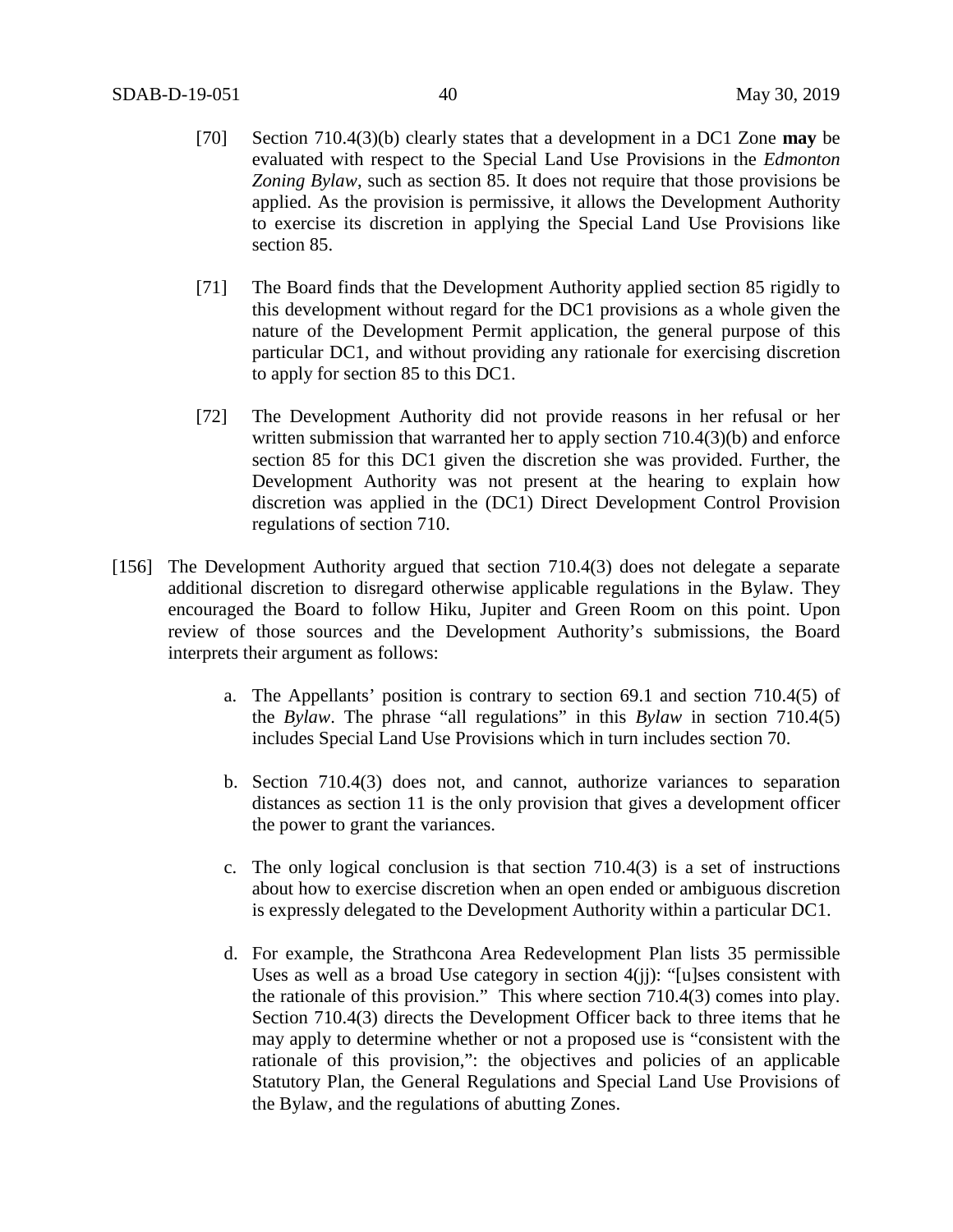- e. Even if section 710.4(3) does create a variance power, that power cannot override Council's express directions on Cannabis Retail Sales separation distances because in section 69.1 Council has directed that section 70 as a Special Land Use provision of the Bylaw "Shall take precedence and be applied in addition to the requirements of the Zone, except where a Zone, Direct Control Provision or Overlay specifically excludes or modifies these provisions with respect to any Use."
- f. The Board should interpret these sections reasonably and harmoniously to give effect to the intention of Council as expressed in the Bylaw in a manner that will accomplish Council's purpose in section 69.1 and 70 and give effect to Council's intention to impose separation distances with only minimal variances of up to 20 metres for this particular Use.
- g. The Appellants' interpretation is absurd and unreasonable. A finding that all regulations in the Bylaw are optional would create a free-for-all in Direct Development Control Provisions and significantly impact the ability of the City to use direct control zoning to prescribe its will.
- [157] The Board considered the prior Board decisions cited by the parties. The Board notes it is not bound by precedent. Each case is unique and to be decided on its own merits and the materials presented to that panel. However, the Board is also aware of an overarching duty of fairness to all parties which includes consistency in like cases. In any event, the prior cases are mixed with respect to the meaning of section 710.4(3).
- [158] Three recent decisions involve direct control districts and deal with the portion of section 70 which, notwithstanding section 11, completely prohibits variances in the separation distances between Cannabis Retail Sales and certain types of Uses: Hiku, Jupiter and Green Room. All three decisions conclude that the Development Authority followed the directions of Council in section 70 by refusing to grant variances and that the Board was similarly precluded from approving variances with respect to land in a direct control district per *Garneau*.
- [159] Section 710 is not mentioned in Hiku. Section 710.4(5) is applied in Jupiter and the Green Room. Jupiter is the only decision to explicitly address the meaning of section 710.4(3). It adopts the Development Authority's position. Green Room has been appealed to the Court of Appeal and leave has been granted for the following questions: "Did the SDAB err in law or jurisdiction in holding that (a) it lacked the authority to grant a variance to the separation distances provided in s.70 of the City of Edmonton Zoning Bylaw 12800; and (b) the development officer who had refused to grant the applicant's development permits application had followed the directions of Edmonton City Council" para 31.
- [160] Two other Board decisions dealing with section 710.4(3) come to the opposite conclusion.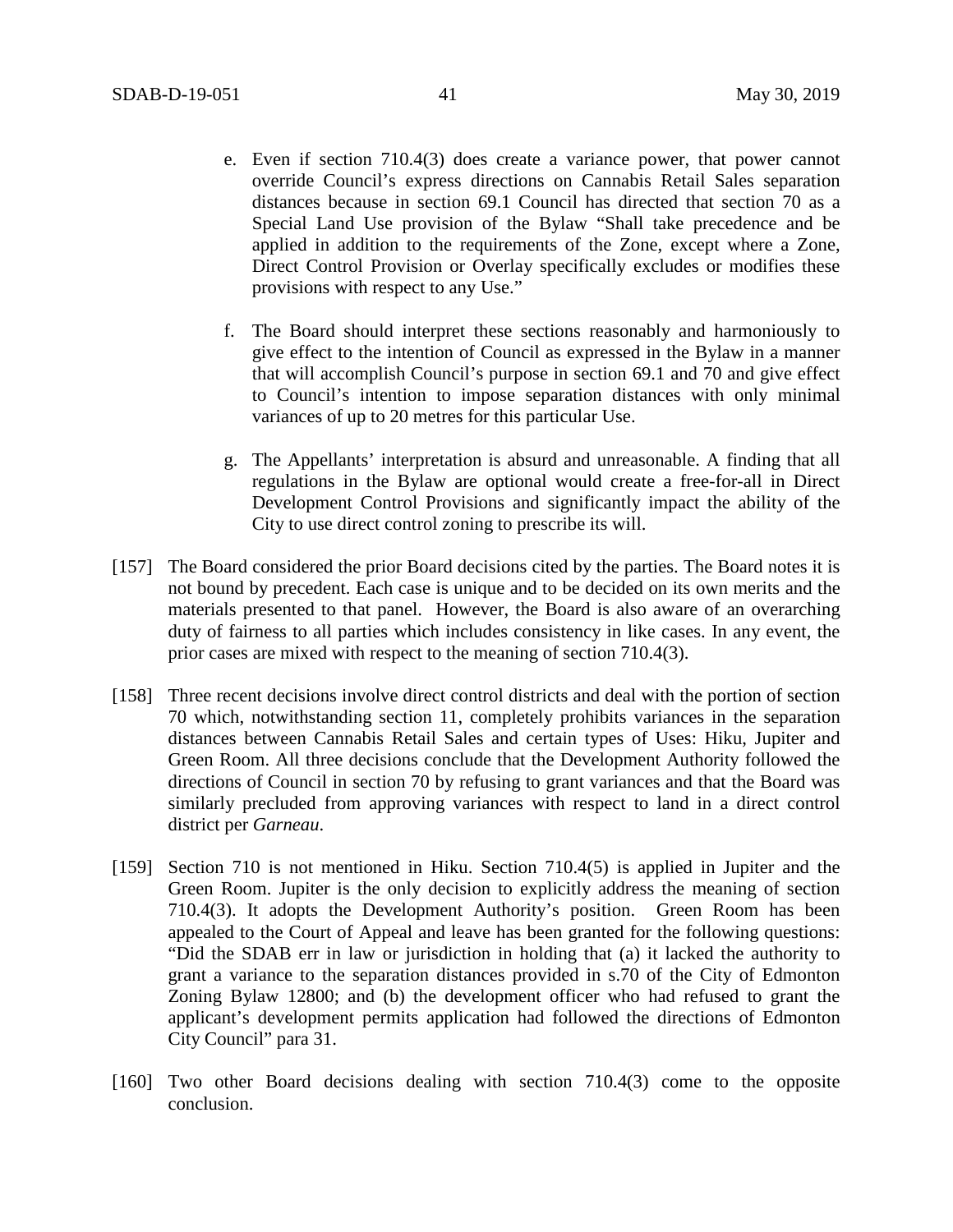- [161] Wilson, (SDAB D-14-246) is the earliest, it predates *Garneau*. There the Board applied the two part test pursuant to the predecessor of section 685(4)(b) of the *Act* and determined during the jurisdictional phase that the Development Authority failed to follow the directions of Council by rigidly following the directions in the old *Land Use Bylaw 5595* because the Direct Control Provision itself included the explicit instruction: "The following development criteria shall apply to the prescribed uses pursuant to section 710.4." The first three subsections of the current section 710.4 are reproduced, but no mention is made of section 710.4(5) in reasons for this decision. Of note, that Board found alternative authority to hear the appeal on the merits based on the argument put forward by Laux in the excerpt which was subsequently rejected by the Court of Appeal in *Garneau*. In the decision on the merits, the Board applied section 710.4(3) and allowed the variances based on the wording of the test set out in section 687(3)(d) of the *Act*.
- [162] First Capital was decided by the Board in 2019. As noted above, that Board concluded that section 710.4(3)(b) is permissive and grants discretion to the Development Authority to determine whether or not Special Land Use provisions ought to be applied. They concluded that the Development Authority erred as she applied section 85 rigidly without regard to the Plan and did not provide reasons or rationale to the Board about why the application of a Special Land Use Provision setting separation distances was warranted.
- [163] The Board is mindful that it must read the Bylaw in its entire context, in its grammatical and ordinary sense and in harmony with the overall scheme and the intent of Council to determine whether section 710.4(3) is a separate grant of discretion to apply section 70 flexibly or a list of criteria that may be applied to guide the Development Authority as they are exercising a discretion found within the Direct Control Provision.
- [164] On a plain reading, section 69.1 is mandatory. It directs Special Land Use Provisions (such as section 70) shall apply to Cannabis Retail Sales (a Use listed in DC1 Area 8) and they shall take precedence and be applied in addition to the requirements of the Zone, except where Area 8 DC1 specifically excludes or modifies them with respect to Cannabis Retail Sales. Section 40 provides a parallel direction with respect to General Development Regulations.
- [165] On plain reading, section 710.4(5) of the Bylaw is also clear. It directs that all regulations in this Bylaw shall apply to development in the Direct Development Control Provision, unless such regulations are specifically excluded or modified in a Direct Development Control. In the Board's view because the word "regulation" in the phrase "all regulations in the Bylaw" is not capitalized, it is meant to be broad and to include Special Land Use Provisions. Therefore, section 70 is a regulation in the Bylaw.
- [166] Area 8 DC1 has no regulations with respect to Cannabis Retail Sales. The Board finds that section 70 is not specifically excluded or modified in Area 8 DC1. The Board was pointed to nothing in section 710 suggesting that section 710.4(3) takes precedence over section 710.4(5). On a plain reading, the Board finds that the Appellants' interpretation of section 710.4(3) is in conflict with sections 40, 69.1 and 710.4(5).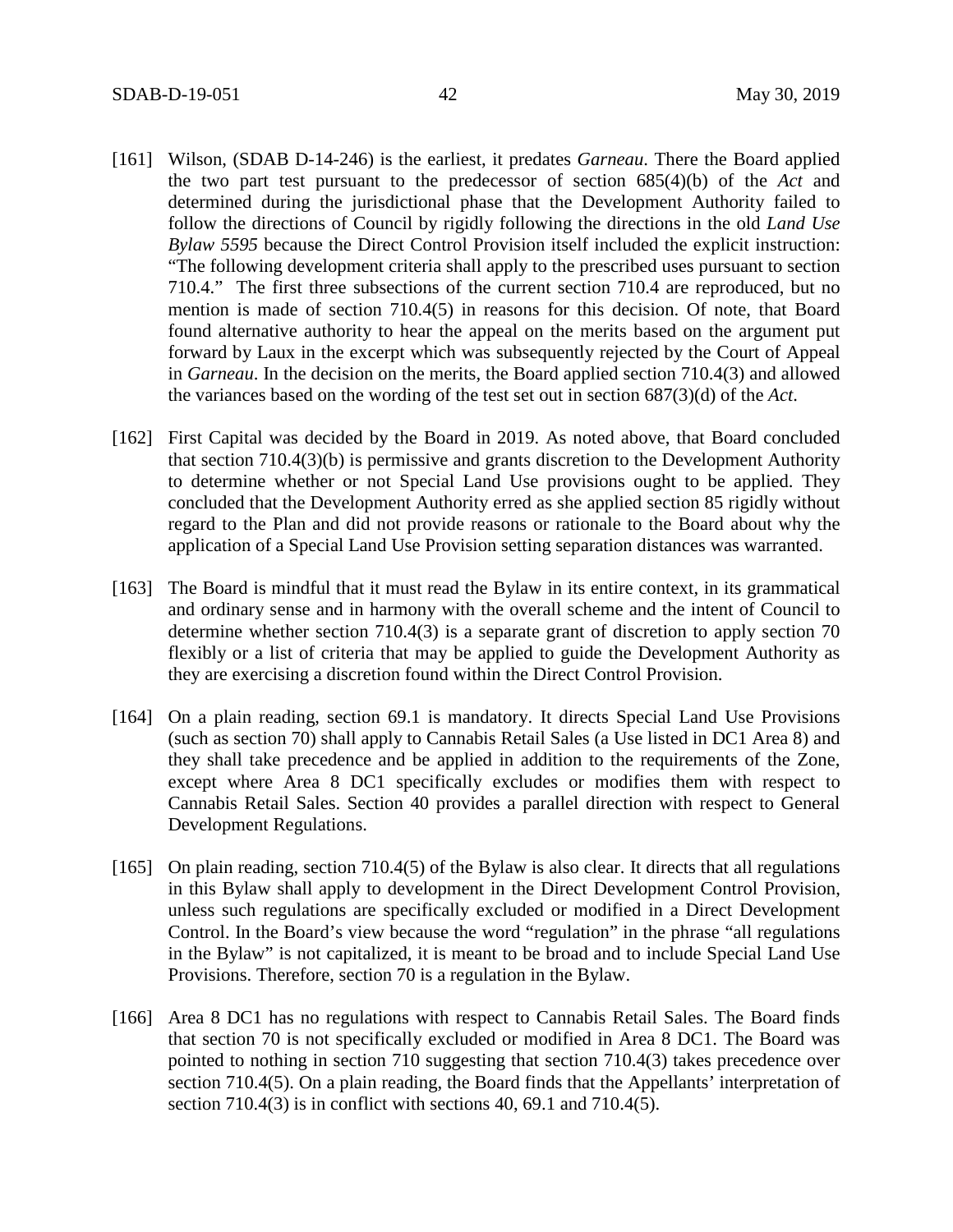- [167] This Board agrees with Counsel in First Capital that sections 40, 69 and 710.4(5) were enacted so that all regulations in the *Bylaw* (including Development Regulations and Special Land Use Provisions) would apply to all Direct Control DC1 Districts (including Area 8 DC1). The purpose of sections 40, 69.1 and 710.4(5) is to allow an en masse application of large portions of the *Bylaw* so they need not be repeated in each and every direct control district. This also means the provisions are not frozen should the *Edmonton Zoning Bylaw* be replaced, unless Council expresses that specific intention.
- [168] The submissions of the parties show that Council was live to the issue of separation distances as it enacted provisions to deal with Cannabis Retail Sales through the spring and summer of 2018. The Report to Council accompanying the rezoning was to apply to this specific strip of the Oliver area and specifically to introduce Cannabis Retails Sales Use. The Report is clear that separation distances between these Uses were the very reason that the City took up the application for this area and section 70 was mentioned as applying to the Use in Area 8 DC1. In the Board's view, given this background if Council had believed that the regulations in the Bylaw imported by default into a direct control district by operation of sections 40, 69.1 and 710.4(5) were not appropriate, it need only insert an explicit provision into the direct control district to express this intention and it would have prevailed per section 710.4(5). Council previously did exactly that with respect to Signs in Area 8 DC1. Signs are subject to multiple schedules of regulations in section 59. Section 710.4(4) resolves the ambiguity by setting Schedule 59H as a default. In this case Council elected a different set of rules, per Area 8 DC1 section 4.0 Schedule 59F applies to Signs. Council could have done the same and provided an express rule in Area 8 DC1 specifically excluding or modifying the section 70 separation distances between Cannabis Retail Sales Uses if that had been its intention.
- [169] The Board also compared the different results when the two interpretations are applied in this case:
	- a. If the Development Authority's interpretation is correct, the sections read harmoniously. There is no contradiction. Sections 69.1 and 710.4(5) direct that section 70 shall apply. There is no ambiguity and no express regulation delegating discretion with respect to Cannabis Retail Sales in the DC1, section 710.4(3) is not engaged. Section 70 prohibits the variances and the application must be refused.
	- b. If the Appellants' interpretation of section 710.4(3)(b) is correct, then the Development Authority has contradictory obligations:
		- i. First, per section 710.4(3)(b), the Development Authority must consider this discretionary alternate regime and may apply section 70 only after considering whether or not there is a good reason to do so in view of the DC1 provisions as a whole, given the nature of the development permit application, and the general purpose of this particular DC1, and then must provide a rationale for exercising discretion for applying section 70 to deny the application based on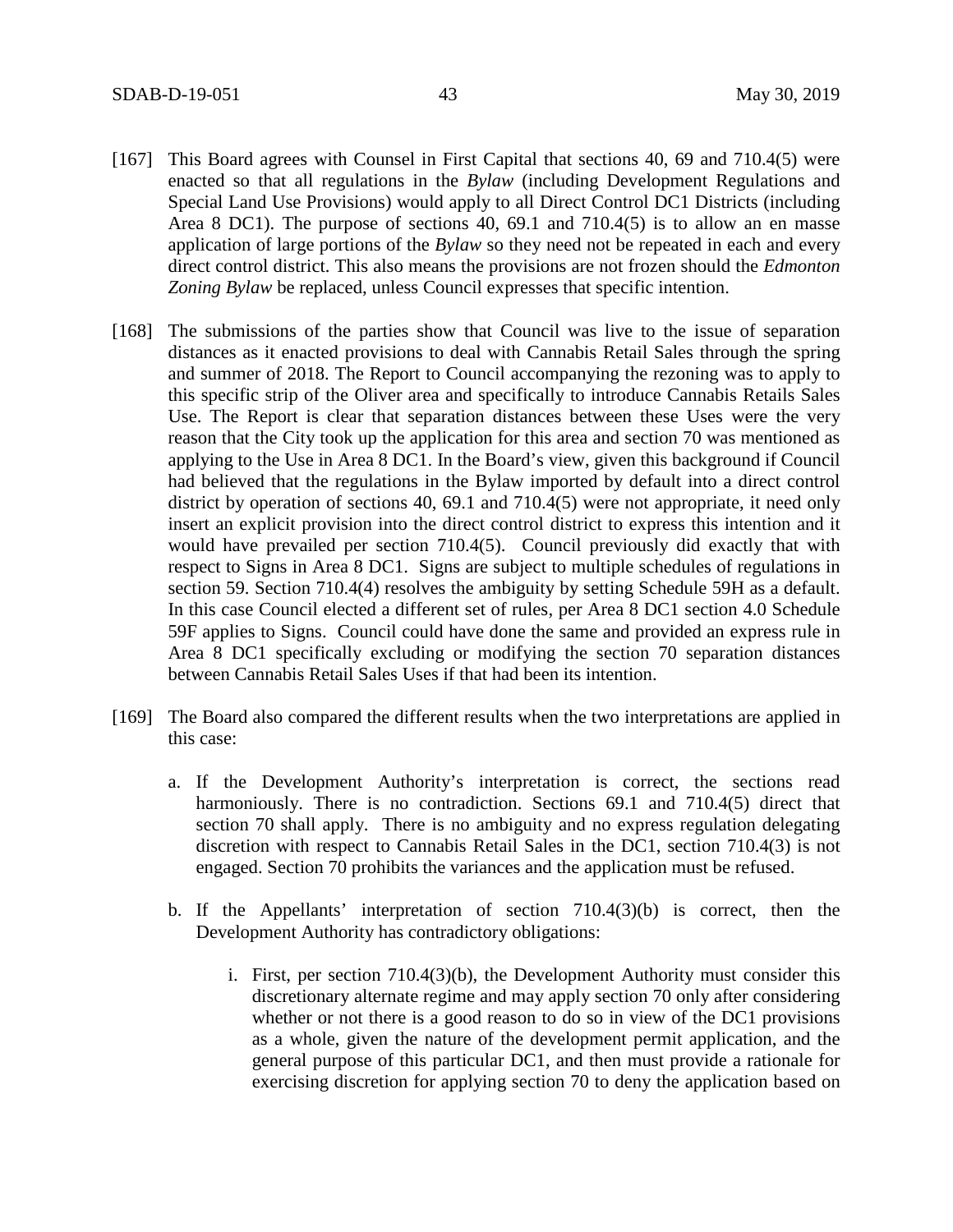the prohibition on variances greater than 20 metres to the separation distances imposed by section 70.

- ii. Second, at the same time per sections 710.4(5) and 69.1, the Development Authority **must** apply section 70 to the proposed Cannabis Retail Sales and in accordance with section 70.1(b) must refuse the permit for that Use.
- [170] The Appellants interpretation if correct leads to other unreasonable results.
	- a. On a plain reading section 710.4(3) simply lists three potential standards against which the Development Officer may evaluate compliance.
	- b. According to the First Capital Decision, section 710.4(3)(b) means the Development Authority must assess whether potentially applicable General Regulations and Special Land Use Provisions in the Bylaw should be disregarded or applied and must provide a rationale for exercising discretion to apply the minimum separation distance required by the Bylaw.
	- c. Applying this same interpretation to section 710.4.3(a) means that the Development Authority must assess whether "the objectives and policies of an applicable Statutory Plan" should be applied or disregarded and provide a rationale for exercising discretion to apply them. In the Board's opinion, this conclusion is contrary to the intent of the Bylaw and the *Act* as well as the Appellants own argument. Section 687(3) of the *Act* directs that subject to section 637, this Board must comply with any applicable statutory plans.
	- d. According to the Appellants' arguments described by Justice Khullar in the Green Room Leave Decision, when section 710.4(3) is read in conjunction with the first item in the list ((a) objectives and policies in of applicable Statutory Plans) there is an express grant of discretion to the development officer as to how to apply the second item in the list (b) Special Land Use Provisions like section 70). However, the Board does not read section 710.4(3) in this manner. On its face Section 710.4(3) is a list of three potentially applicable measures of compliance. It provides no explicit indication of the basis upon which this discretion to apply items in subsections (a), (b) or (c) could be exercised or direction that subsection (a) directs or determines whether or not the items in subsection (b) should be applied to the development
- [171] The Board agrees with the Development Authority that the Appellants' interpretation raises several questions and uncertainties. For example:
	- a. If the Development Authority determines that the 200 metre requirement in section 70 should be disregarded, can they substitute some other number? On what basis? If the Development Authority determines that the section 70 should be disregarded for the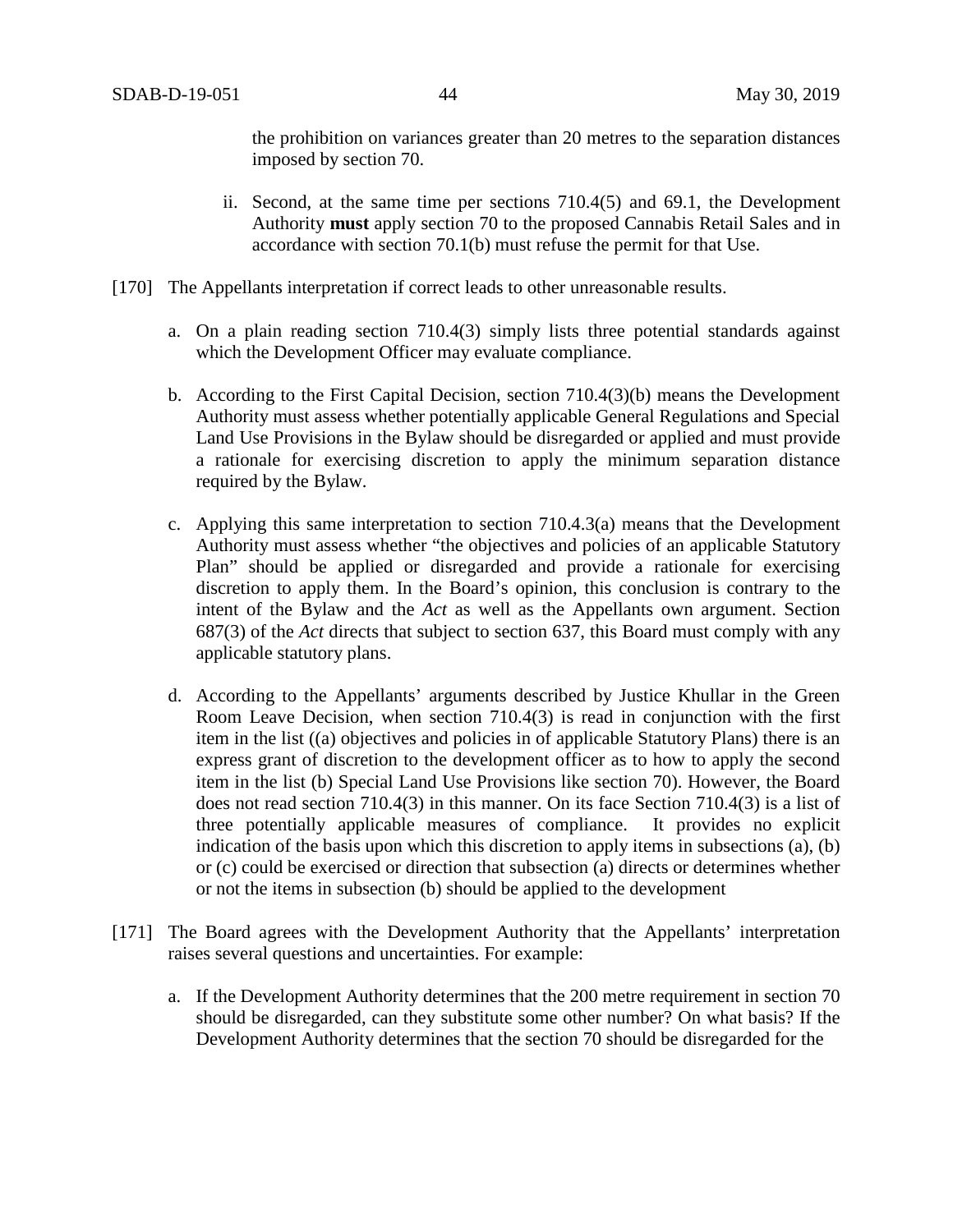Appellant, does that have fairness implications for the next two unsuccessful applicants who were also seeking development permits on October 23, 2018? Could compliance with section 70 be considered and applied to subsequent applicants, if it is not applied to the Appellants?

- b. With respect to 710.4(3)(b), could the Development Authority exercise discretion to apply some regulations, but not others and on what basis? Could the Development Authority impose stricter development regulations than those in the Bylaw and on what basis? Could stricter regulations from an abutting zone be substituted in place of regulations pursuant to section 710.4(3)(c)?
- [172] The Board finds that section 710.4(3), when read purposively and in context with the remainder of 710.4 and the intent of the Bylaw, provides criteria that may be applied to guide the Development Authority in the event there is an ambiguous or open-ended discretion contained within a Direct Control provision such as Area 8 DC1. The Board finds the Development Authority's interpretation is in line with the plain wording of section 710 and more harmonious with section 710.4(5) and with the intent of Council contained in sections 40 and 69.1. The Board finds that the Appellant's interpretation would inject a level of uncertainty with respect to the applicability of General Regulations and Special Land Control Provisions to developments within direct control districts that was not intended by Council and is contrary to Council's plain intention expressed in sections 40, 69.1, and 710.4(5) of the Bylaw. The Board finds in addition that the interpretation of section 710.4(3)(b) from First Capital does not make sense when applied to section 710.4(3)(a).
- [173] Therefore, the Board finds it is the direction of Council per sections 69.1 and 710.4(5) that the Development Authority apply the Special Land Use Provision applicable to Cannabis Retail Sales found in section 70 as this provision has not been specifically excluded or modified in Area 8 DC1.
- [174] The Board finds that the Development Authority followed the direction of Council by applying section 70 and denying the Appellants' application. As the Board indicated above, if section 70 is applied, the Development Officer is prohibited from granting variances greater than 20 metres.

## If the Board has erred with respect to section 710.4(3)(b), should it exercise discretion to apply section 70 in this case?

[175] In the event that the Board is incorrect and section 710.4(3)(b) creates a separate discretion to overlook or vary section 70 which the Development Authority failed to consider, the Board (following the First Capital Decision), has considered whether there is a rationale to apply the separation distance in section 70 to the Appellants' development.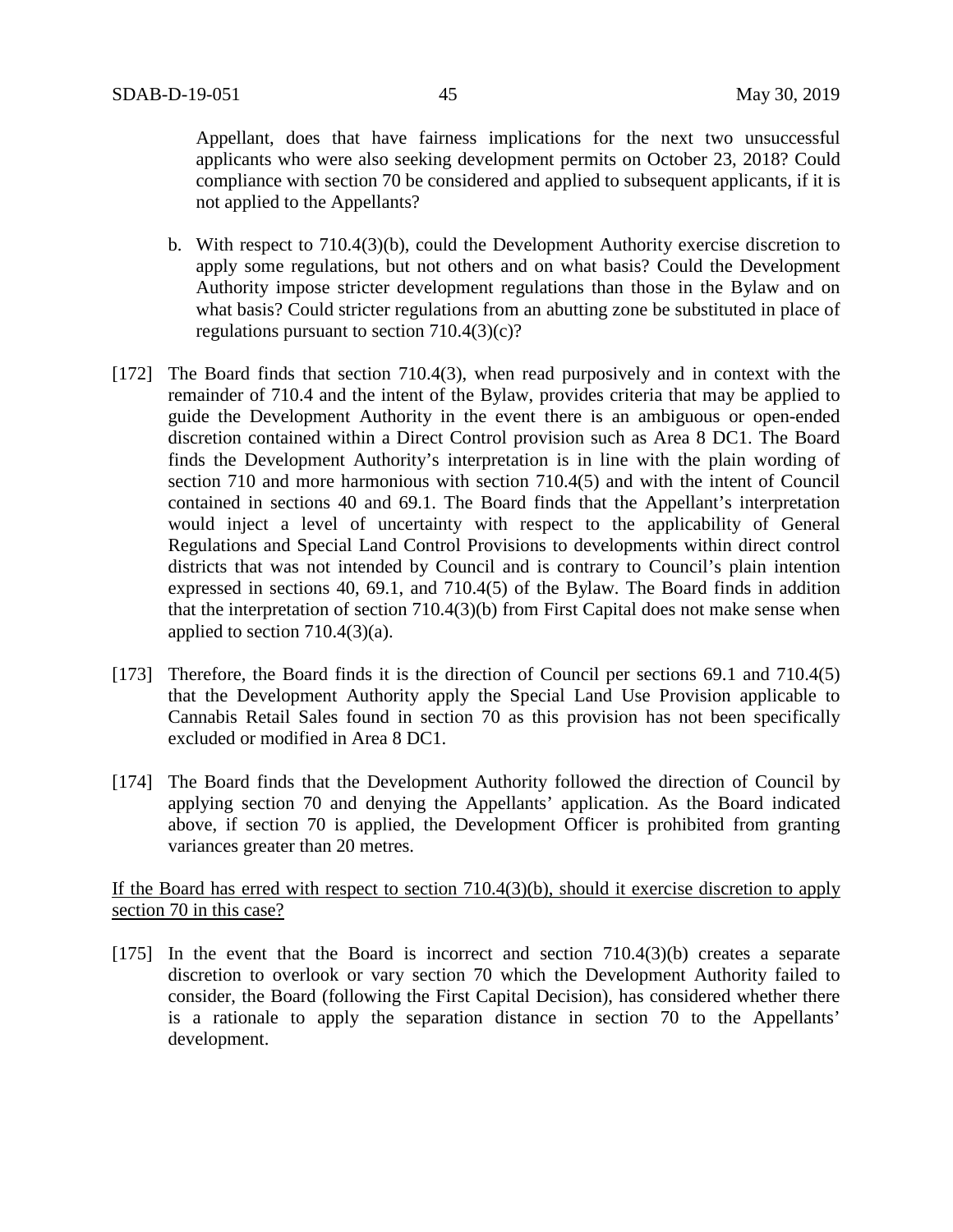- [176] In this case, the Appellants argue that the Development Authority should exercise its additional DC1 discretion in section 710.4(3)(b) and approve the permit without compliance with section 70 for the following reasons:
	- a. The directions of Council clearly laid out in several statutory plans and documents were not followed when the Development officer refused the permit. The refusal is contrary to the direction of Council in the Capital City Downtown Plan which includes an objective to strategically increase retail opportunities and attract a diversity of retail and services to meet the needs of the growing residential community and to attract exciting new businesses.
	- b. There are no other breaches of required separation distances.
	- c. Given the nature of the Oliver strip, allowing three Cannabis Retail Sales is not likely to cause any problems in terms of adversely affecting anyone or their property values and will make some degree of competition more likely.
	- d. Area 8 DC1 is one of the places in the City where citizens would expect to find Cannabis Retail Sales and the citizens would not expect the scope of this Use to be so limited in this area given its density and the many things going on.
	- e. Oliver and the abutting neighbourhood to the east have the highest density in the City and the area is becoming more adult oriented as there are less children.
	- f. A higher number of residents in Oliver than in other parts of the City use public transit as their main method of transport. A dramatically higher number of Oliver residents than the City average walk.
	- g. Oliver is special and unique so the direction of Council to create a DC1 is fair and appropriate. According to the Appellants, it is the direction of Council that development applications for the Oliver area be reviewed through the lens of being in an area of unique character:

"It is our belief that applying the setback requirements set out in section 70 for all areas of the City of Edmonton is not consistent with Council's direction but communities such as Oliver are to be viewed as unique and should be assessed using different criteria. The high population, high density, and pedestrian orientation of the Oliver area, and Jasper Avenue specifically, should be considered. Edmonton City Council has clearly laid out their vision for the area and it is our belief that allowing a variance in the setback requirements at the 11516 Jasper Avenue location would align with Councils direction and would not impede the quality of life for those that live and work in this unique neighborhood."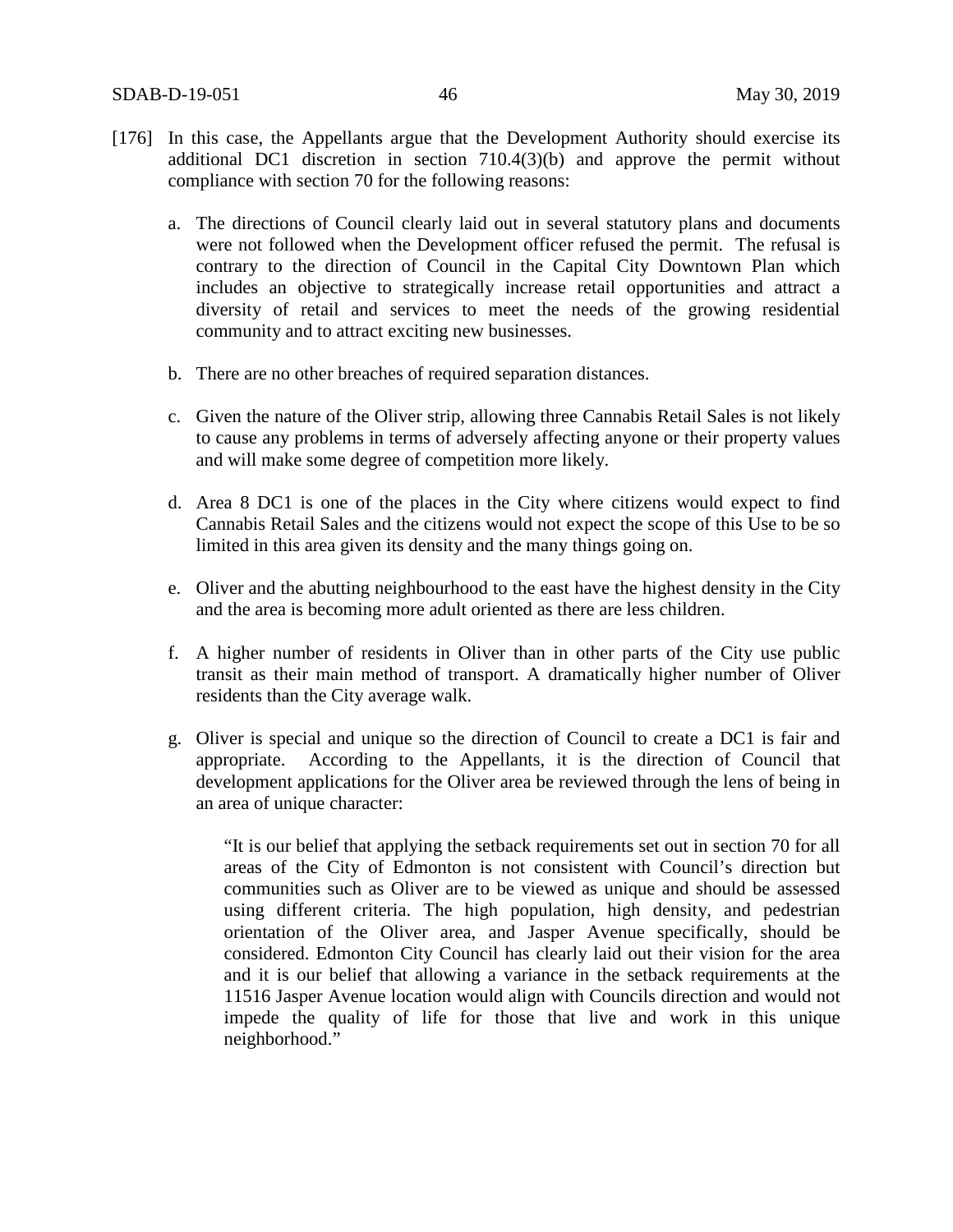- [177] The Board considered that the proposed development is to be located in a very dense area, between two approved Cannabis Retail Sales. All three front on to Jasper Avenue within easy walking distance of one another.
- [178] The Board received two written objections to the issuance of the permit (one came from the landlord for Happy Buddha). Representatives from Canndara and Happy Buddha and Happy Buddha's landlord appeared to oppose the permit based on clustering concerns. They expressed general concerns about three stores in close proximity, but provided no evidence to support their views.
- [179] The Board agrees with the Appellants that it was the intention of Council that Cannabis Retail Sales should be added to the list of available Uses in Area 8 DC1. The City Planning Report submitted to Council with the rezoning application for Area 8 DC1 indicates that rezoning is supported by the Oliver Area Redevelopment Plan which identifies this corridor as suitable for mixed-use commercial development and calls for a variety of pedestrian oriented commercial uses to attract both local and citywide clientele. The Report states that Cannabis Retail Sales are compatible with surrounding land Uses, suitable in scale, and will contribute to the range of pedestrian oriented uses along Jasper Avenue encouraging a more vibrant streetscape.
- [180] However, the Board also agrees with the Development Authority, Canndara and Happy Buddha that the report presented to Council with the recommendation to add Cannabis Retail Sales is clear that City Administration also intended the separation distances in section 70 would apply. The report references separation distances twice:
	- a. At page 2 it is acknowledged that City administration brought forward the rezoning application to add Cannabis Retail Sales in the interests of fairness because, due to "separation distance regulations", there would be no guarantee that the applicant for subdivision would also be the successful applicant at the development permit stage.
	- b. At page 3 under the heading Cannabis Retail Sales Use the Report states:

"The federal government has a target legalization of the sale and consumption of cannabis for October 17, 2018. Following Council's amendment of the Zoning Bylaw to permit Cannabis Retail Sales in a range of standard commercial zones, this application proposes to expand the area that allows the use by adding it to an existing (DC1) Direct Development Control Provision. There are special land use provisions in section 70 of the Zoning Bylaw to manage off site impacts, require separation distances from sensitive uses and maximize the compatibility of the development with the surrounding area."

[181] In Board's opinion, the report indicates the City's recommendation was to expand the opportunity for Cannabis Retail Sales by making the Use available in Area 8 DC1 and it was also contemplated that the development regulations in section 70 and the planning purposes that they serve would also be taken into consideration and applied to proposed developments.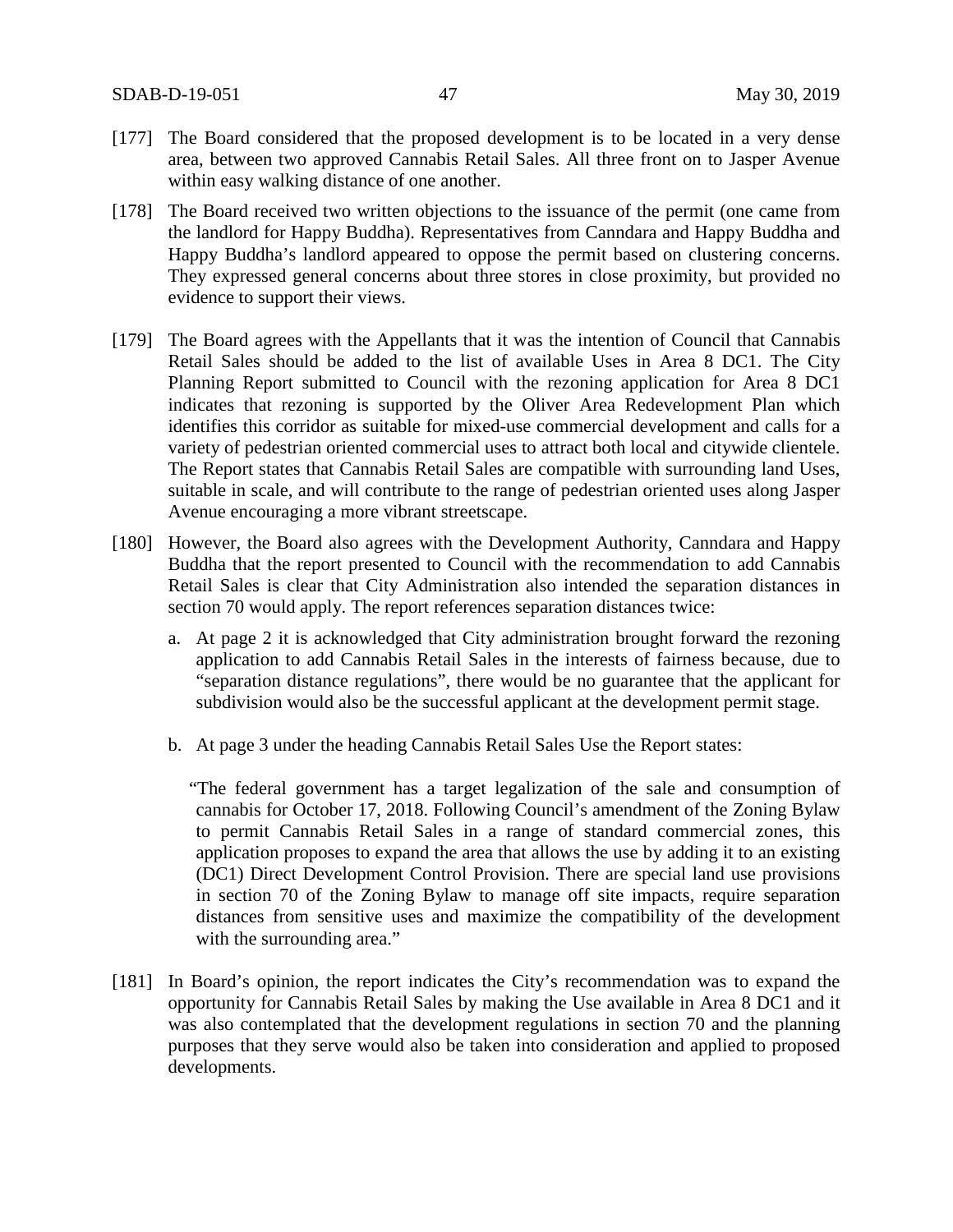- [182] As noted above, the Special Land Use provisions for Cannabis Retail Sales Use in section 70 had been approved by Council only months earlier after extensive input from administration, stakeholders and the public. They were mentioned in the report to Council. In the Board's opinion, if based on the unique attributes of Area 8 DC1 which prompted Council to add this Use (extreme density, vibrancy, variety of uses, adult demographic, pedestrian orientation and citizen expectations), Council also intended any of the regulations in section 70 including the separation distances to be excluded or modified, then they would have expressed that intention by inserting a unique direction in DC1 Area 8 as they did by expressly overriding the default Sign Schedule in section 710.4(4).
- [183] Further, the objectives of the applicable plan can be interpreted in two ways. The objectives of creating a vibrant mix of Uses adding new Uses are achieved by approving Cannabis Retail Sales. Arguably, that they are also achieved by separation distances which promote diversity and prevent the clustering of a single type of Use which could change the character of an area. This also demonstrates the uncertainties of creating the Appellant's interpretation of section 710.4(3)(b) that Special Land Use Provisions are optional.
- [184] The Appellants correctly point out in that pursuant to section 687(3)(d), this Board has granted variances to separation distances between Cannabis Retail Sales developments in conventional zones which had been refused by the Development Authority. Some greater than the two required variances, some less. The Board has also refused to grant a variance to separation distance between Cannabis Retail Sales developments in conventional zones where the applicable plan also stressed the need for vibrancy and diversity of uses. The Board has found that variance would reduce diversity of businesses contrary to the goals of the plan. These prior cases merely emphasize that each case must be determined on its own merits and based on the presentations of the parties.
- [185] The Appellants argue that section 70 should not be applied or should be varied because doing so would not impede the quality of life for those that live and work in this unique neighborhood or affect the property values for neighbouring properties. The Appellants are asking the Board to use this discretionary regime in section 710.4(3) and not consider section 70 on the same basis that they are asking the Board to exercise its variance in section 687(3)(d) of the *Act* as was done in the Wilson decision. If the factors in section 687(3)(d) form the basis to exercise a discretion in section 710.4(3) not to apply section 70, then the Board has concerns that this may well circumvent the Court of Appeal directions in *Garneau* that in a Direct Control Provision, the Board has no access to section  $687(3)(d)$  and greater authority than the Development Officer.
- [186] In these circumstances, the Board finds there are good reasons to evaluate the proposed development with respect to its compliance with section 70.
- [187] As the Board indicated above, if section 70 is applied the Development Authority is prohibited from granting variances greater than 20 metres and accordingly so is this Board.
- [188] Given the Board's reasons with respect to the first two reasons for refusal, it has not provided reasons with respect to the third reason for refusal concerning privacy glazing.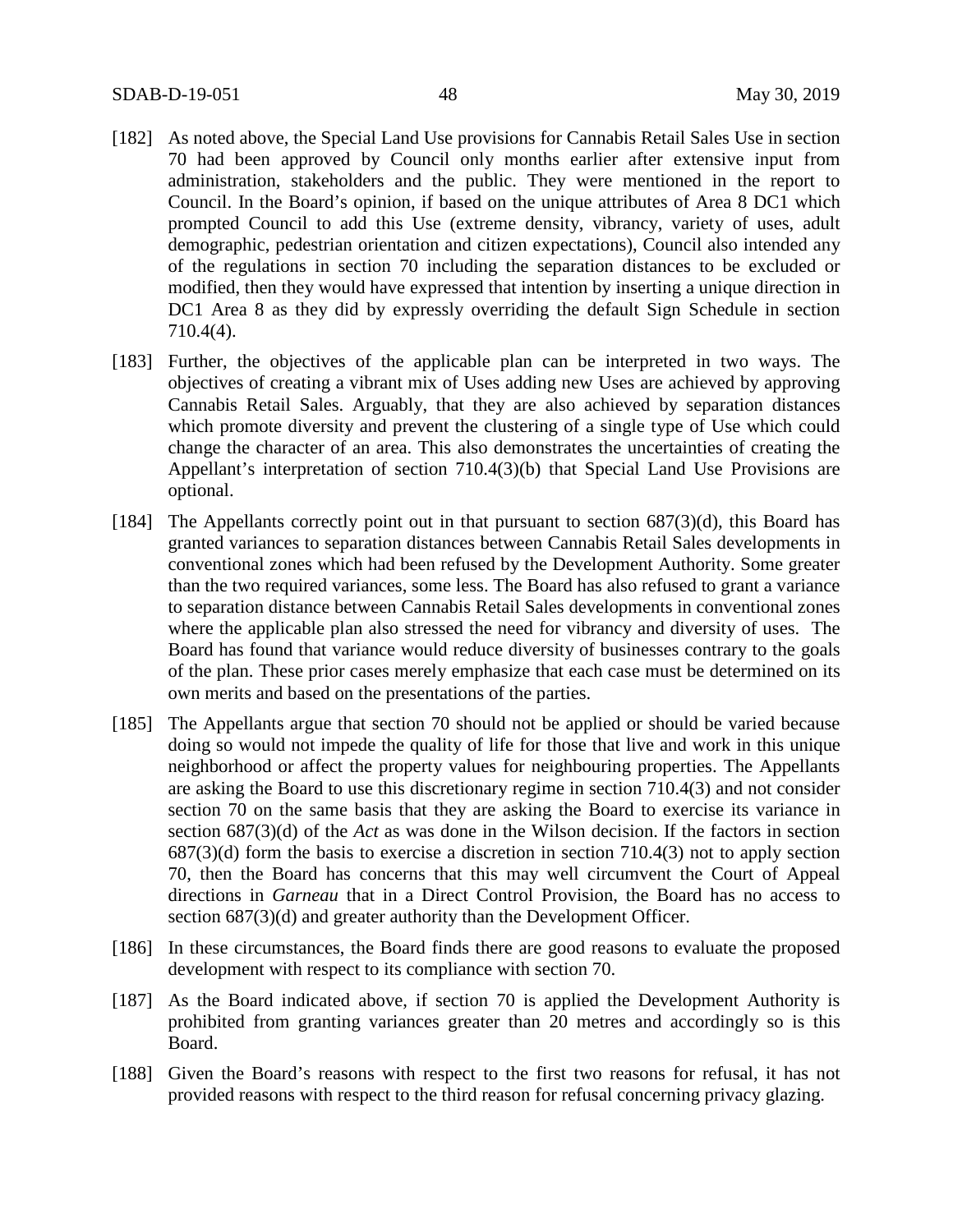[189] For all of the above reasons, the Board finds that the Development Authority followed the directions of council and dismisses the Appeal.

KChemiau s)

Kathy Cherniawsky, Presiding Officer Subdivision and Development Appeal Board

Board Members in Attendance: Mr. L. Laberge, Mr. L. Pratt, Mr. A. Nagy, Ms. L. Delfs

cc: K. Wakefield, Dentons Development and Zoning Services – I. Welch / H., Luke City of Edmonton Law Branch – M. Gunther